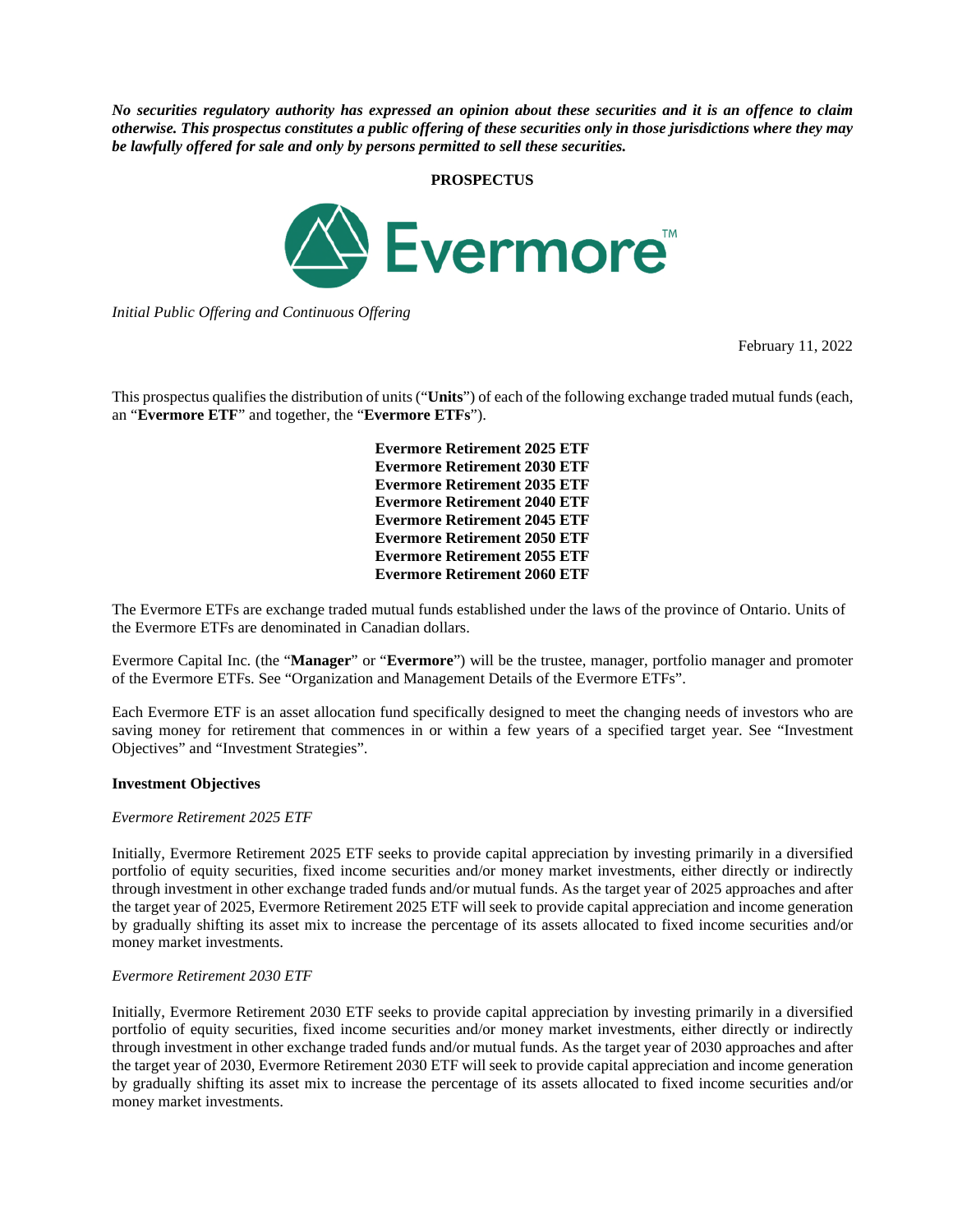#### *Evermore Retirement 2035 ETF*

Initially, Evermore Retirement 2035 ETF seeks to provide capital appreciation by investing primarily in a diversified portfolio of equity securities, fixed income securities and/or money market investments, either directly or indirectly through investment in other exchange traded funds and/or mutual funds. As the target year of 2035 approaches and after the target year of 2035, Evermore Retirement 2035 ETF will seek to provide capital appreciation and income generation by gradually shifting its asset mix to increase the percentage of its assets allocated to fixed income securities and/or money market investments.

#### *Evermore Retirement 2040 ETF*

Initially, Evermore Retirement 2040 ETF seeks to provide capital appreciation by investing primarily in a diversified portfolio of equity securities, fixed income securities and/or money market investments, either directly or indirectly through investment in other exchange traded funds and/or mutual funds. As the target year of 2040 approaches and after the target year of 2040, Evermore Retirement 2040 ETF will seek to provide capital appreciation and income generation by gradually shifting its asset mix to increase the percentage of its assets allocated to fixed income securities and/or money market investments.

#### *Evermore Retirement 2045 ETF*

Initially, Evermore Retirement 2045 ETF seeks to provide capital appreciation by investing primarily in a diversified portfolio of equity securities, fixed income securities and/or money market investments, either directly or indirectly through investment in other exchange traded funds and/or mutual funds. As the target year of 2045 approaches and after the target year of 2045, Evermore Retirement 2045 ETF will seek to provide capital appreciation and income generation by gradually shifting its asset mix to increase the percentage of its assets allocated to fixed income securities and/or money market investments.

#### *Evermore Retirement 2050 ETF*

Initially, Evermore Retirement 2050 ETF seeks to provide capital appreciation by investing primarily in a diversified portfolio of equity securities, fixed income securities and/or money market investments, either directly or indirectly through investment in other exchange traded funds and/or mutual funds. As the target year of 2050 approaches and after the target year of 2050, Evermore Retirement 2050 ETF will seek to provide capital appreciation and income generation by gradually shifting its asset mix to increase the percentage of its assets allocated to fixed income securities and/or money market investments.

### *Evermore Retirement 2055 ETF*

Initially, Evermore Retirement 2055 ETF seeks to provide capital appreciation by investing primarily in a diversified portfolio of equity securities, fixed income securities and/or money market investments, either directly or indirectly through investment in other exchange traded funds and/or mutual funds. As the target year of 2055 approaches and after the target year of 2055, Evermore Retirement 2055 ETF will seek to provide capital appreciation and income generation by gradually shifting its asset mix to increase the percentage of its assets allocated to fixed income securities and/or money market investments.

#### *Evermore Retirement 2060 ETF*

Initially, Evermore Retirement 2060 ETF seeks to provide capital appreciation by investing primarily in a diversified portfolio of equity securities, fixed income securities and/or money market investments, either directly or indirectly through investment in other exchange traded funds and/or mutual funds. As the target year of 2060 approaches and after the target year of 2060, Evermore Retirement 2060 ETF will seek to provide capital appreciation and income generation by gradually shifting its asset mix to increase the percentage of its assets allocated to fixed income securities and/or money market investments.

See "Investment Objectives".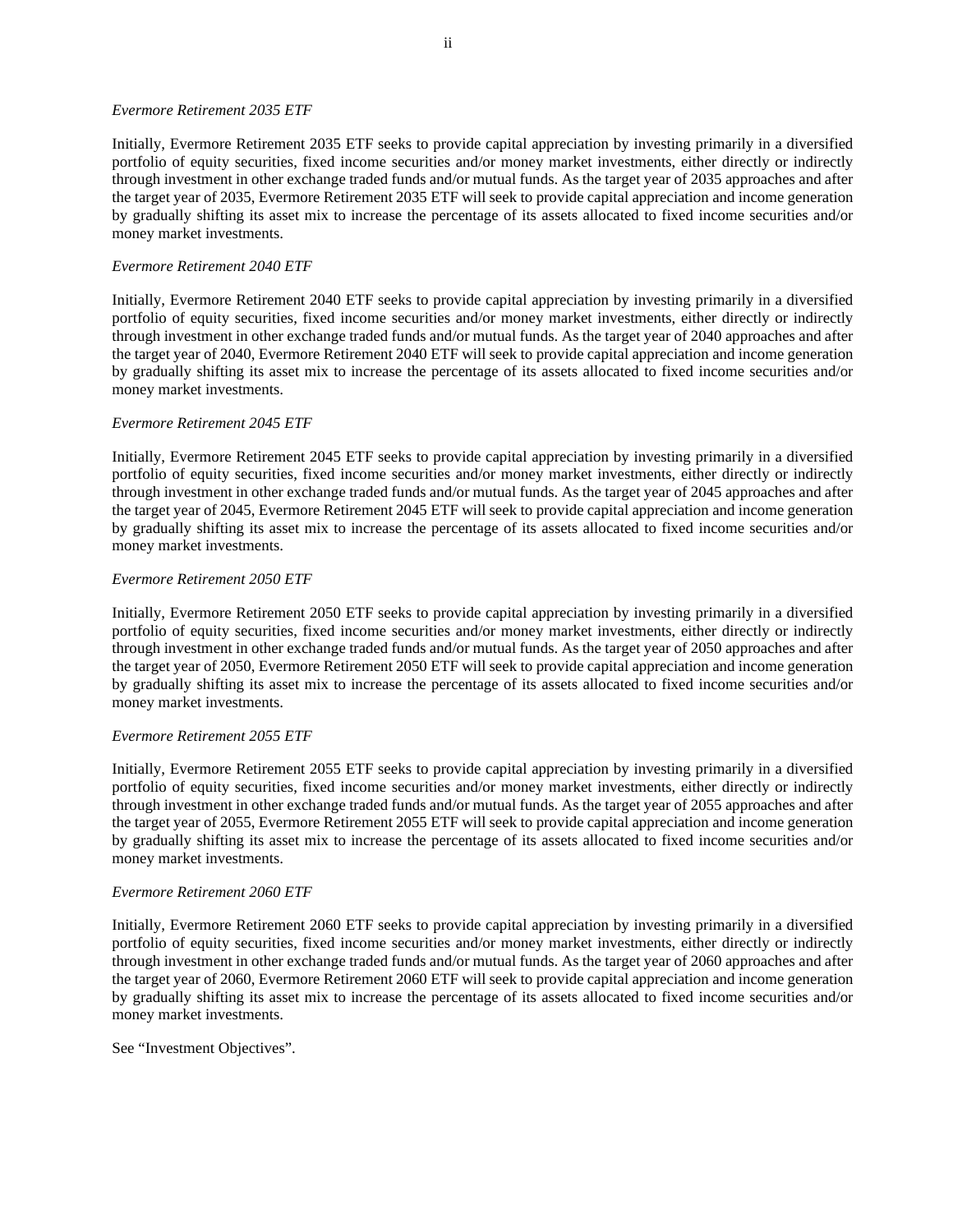### **Listing of Units**

Each Evermore ETF issues Units on a continuous basis and there is no maximum number of Units that may be issued. The Units have been conditionally approved for listing on the Neo Exchange Inc. (the "**Exchange**"). Subject to satisfying the Exchange's original listing requirements, the Units will be listed on the Exchange and investors will be able to buy or sell such Units on the Exchange through registered brokers and dealers in the province or territory where the investor resides.

Investors may incur customary brokerage commissions in buying or selling Units. No fees are paid by investors to the Manager or any Evermore ETF in connection with buying or selling Units on the Exchange. Unitholders may also (i) redeem Units of any Evermore ETF for cash at a redemption price per Unit equal to 95% of the closing price for the applicable Units on the Exchange on the effective day of redemption, subject to a maximum redemption price per Unit equal to the net asset value per Unit ("**NAV per Unit**") on the effective day of redemption, less any applicable Administrative Fee determined by the Manager, in its sole discretion, from time to time, or (ii) exchange a Prescribed Number of Units (as defined herein) (or an integral multiple thereof) for Baskets of Securities (as defined herein) and cash or, in certain circumstances, for cash. See "Exchange and Redemption of Units - Redemption of Units of an Evermore ETF for Cash" and "Exchange and Redemption of Units - Exchange of Units of an Evermore ETF at NAV per Unit for Baskets of Securities and/or Cash" for further information.

The Evermore ETFs issue Units directly to the designated broker and dealers.

### **Eligibility for Investment**

In the opinion of Blake, Cassels & Graydon LLP, provided that an Evermore ETF qualifies as a "mutual fund trust" within the meaning of the Tax Act (as defined herein), or that the Units of that Evermore ETF are listed on a "designated stock exchange" within the meaning of the Tax Act (which currently includes the Exchange), the Units of such Evermore ETF, if issued on the date hereof, would be on such date qualified investments under the Tax Act for a trust governed by a registered retirement savings plan, a registered retirement income fund, a registered disability savings plan, a deferred profit sharing plan, a registered education savings plan or a tax-free savings account.

## **Additional Considerations**

**No designated broker or dealer has been involved in the preparation of this prospectus or has performed any review of the contents of this prospectus and as such, the designated broker and dealers do not perform many of the usual underwriting activities in connection with the distribution by the Evermore ETFs of their Units under this prospectus.**

For a discussion of the risks associated with an investment in Units of the Evermore ETFs, see "Risk Factors".

Registration of interests in, and transfer of, the Units are made only through CDS Clearing and Depository Services Inc. Beneficial owners do not have the right to receive physical certificates evidencing their ownership of Units.

### **Documents Incorporated by Reference**

Additional information about each Evermore ETF is or will be available in the most recently filed annual financial statements, any interim financial statements filed after those annual financial statements, the most recently filed annual management report of fund performance ("**MRFP**"), any interim MRFP filed after the annual MRFP for each Evermore ETF, and the most recently filed ETF Facts (as defined herein) for each Evermore ETF. These documents are incorporated by reference into, and legally form an integral part of, this prospectus. See "Documents Incorporated by Reference" for further details.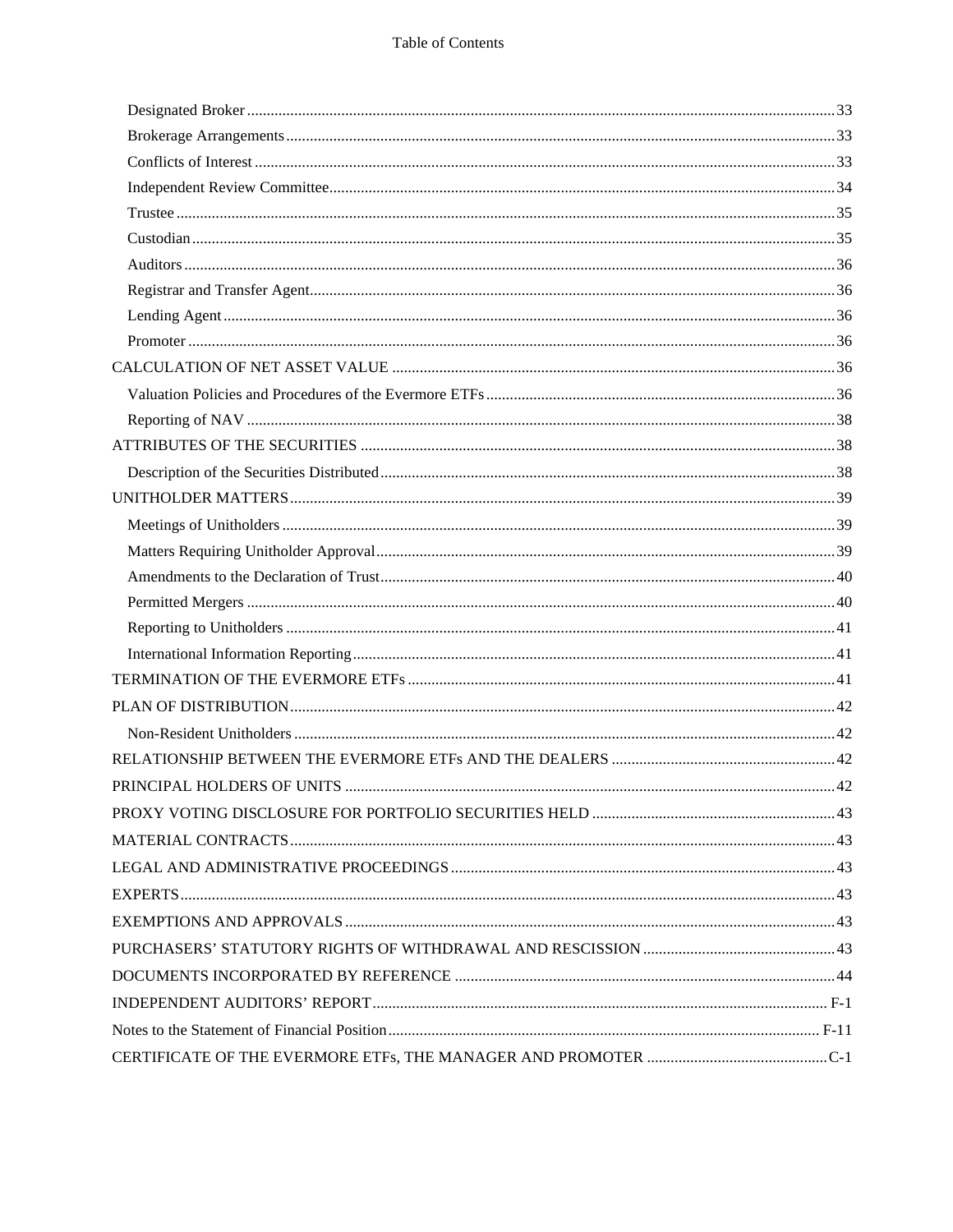#### **GLOSSARY**

*Unless otherwise indicated, the references to dollar amounts in this prospectus are to Canadian dollars and all references to times in this prospectus are to Toronto time.*

*ADRs* – means American Depositary Receipts.

*ADSs* – means American Depositary Shares.

*allowable capital loss* – has the meaning ascribed thereto under "Income Tax Considerations – Taxation of Holders".

*Basket of Securities* – means, in relation to a particular Evermore ETF, a group of securities and/or assets determined by the Manager from time to time representing the constituents of the portfolio of the Evermore ETF.

*Canadian Securities Legislation* – means the securities legislation in force in each province and territory of Canada, all regulations, rules, orders and policies made thereunder and all multilateral and national instruments adopted by the Securities Regulatory Authorities, as the same may be amended, restated or replaced from time to time.

*Capital Gains Refund* – has the meaning ascribed thereto under "Income Tax Considerations – Taxation of the Evermore ETFs".

*CDS* – means CDS Clearing and Depository Services Inc.

*CDS Participant* – means a registered dealer or other financial institution that is a participant in CDS and that holds Units on behalf of beneficial owners of Units.

*Counterparty* – has the meaning ascribed thereto under "Risk Factors – Securities Lending Risk".

*CRA* – means the Canada Revenue Agency.

*CRS Provisions* – has the meaning ascribed thereto under "Unitholder Matters – International Information Reporting".

*Custodian* – means RBC Investor & Treasury Services, in its capacity as custodian of the Evermore ETFs pursuant to the Custodian Agreement.

*Custodian Agreement* – means the custodial services agreement dated December 21, 2021 between the Manager, in its capacity as manager of the Evermore ETFs, and the Custodian, as may be further supplemented, amended and/or amended and restated from time to time.

*Dealer* – means a registered dealer (that may or may not be a Designated Broker) that has entered into a continuous distribution dealer agreement with the Manager, on behalf of an Evermore ETF, and that subscribes for and purchases Units from that Evermore ETF.

*Declaration of Trust* – means the master declaration of trust that established and governs the Evermore ETFs dated February 11, 2022, as the same may be further amended, restated or replaced from time to time.

*Derivatives* – means instruments that derive their value from the market price, value or level of an underlying security, commodity, economic indicator, index or financial instrument and which may include, options, futures contracts, forward contracts, swaps or debt-like securities.

*Designated Broker* – means a registered dealer that has entered into a designated broker agreement with the Manager, on behalf of an Evermore ETF, pursuant to which the Designated Broker agrees to perform certain duties in relation to that Evermore ETF.

*DFA Rules* – has the meaning ascribed thereto under "Risk Factors – Taxation of the Evermore ETFs".

*Distribution Record Date* – means, in relation to a particular Evermore ETF, a date determined by the Manager as a record date for the determination of the Unitholders of the Evermore ETF entitled to receive a distribution.

*DPSP* – means a deferred profit sharing plan within the meaning of the Tax Act.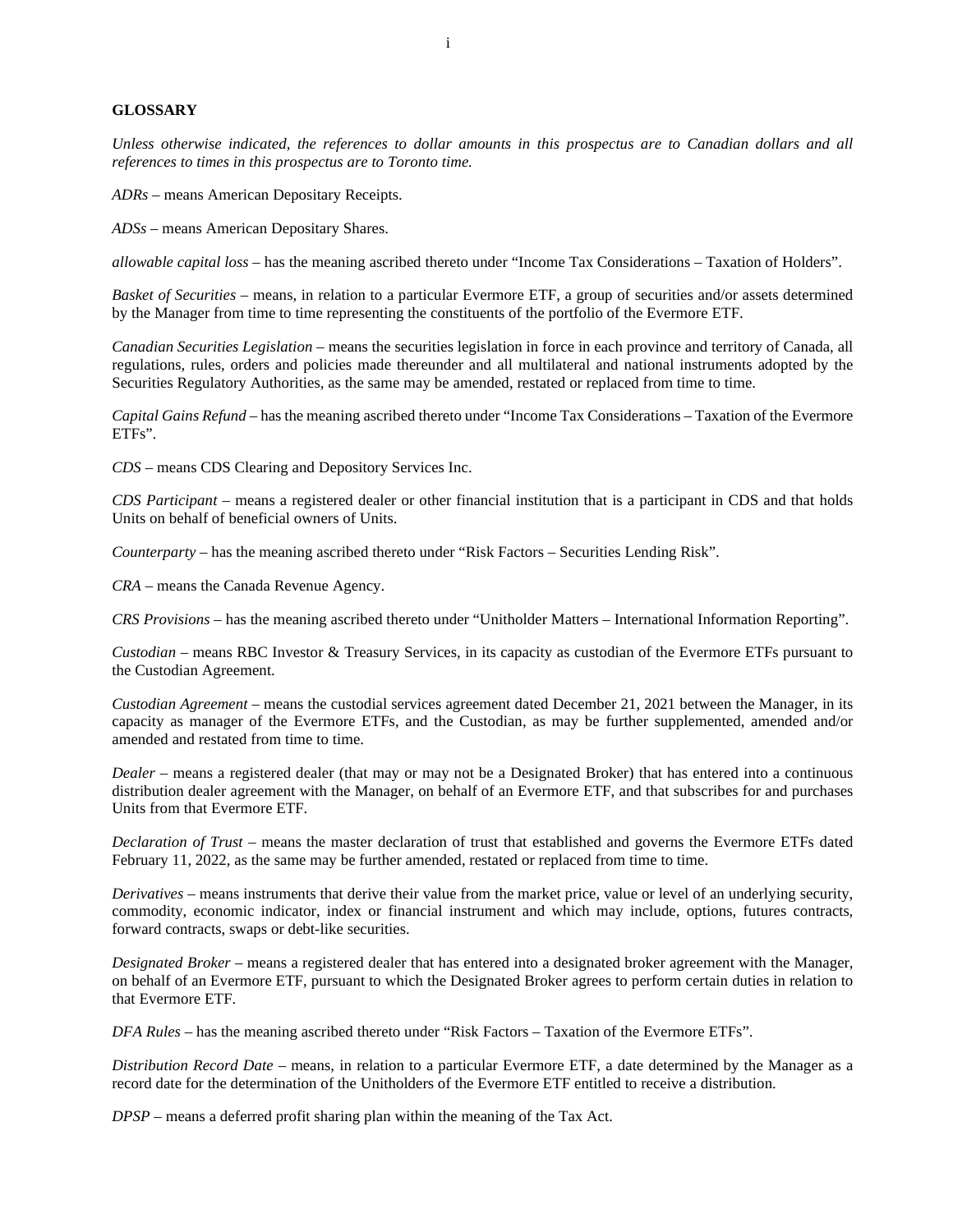*ETF* – means an exchange traded fund.

*ETF Facts* – means the ETF Facts document prescribed by Canadian Securities Legislation in respect of an exchange traded fund, which summarizes certain features of the exchange traded fund and which is publicly available at www.sedar.com and provided or made available to registered dealers for delivery to purchasers of securities of an exchange traded fund.

*Evermore* – means Evermore Capital Inc.

*Evermore ETFs* – has the meaning ascribed thereto on the cover page.

*Exchange* – means the Neo Exchange Inc.

*GDRs* – means Global Depositary Receipts.

*GST* – has the meaning ascribed thereto under "Risk Factors – General Risks Relating to an Investment in the Evermore ETFs – Taxation of the Evermore ETFs".

*Holder* – has the meaning ascribed thereto under "Income Tax Considerations".

*HST* – has the meaning ascribed thereto under "Risk Factors – General Risks Relating to an Investment in the Evermore ETFs – Taxation of the Evermore ETFs".

*IDRs* – means International Depositary Receipts.

*IFRS* – has the meaning ascribed thereto under "Calculation of Net Asset Value – Valuation Policies and Procedures of the Evermore ETFs".

*IGA* – has the meaning ascribed thereto under "Unitholder Matters – International Information Reporting".

*IRC or Independent Review Committee* – means the independent review committee of the Evermore ETFs established under NI 81-107.

*Lending Agent* – means RBC Investor & Treasury Services, in its capacity as lending agent pursuant to the Securities Lending Authorization Agreement.

*Manager* – has the meaning ascribed thereto on the cover page.

*Management Fee* – has the meaning ascribed thereto under "Fees and Expenses – Fees and Expenses Payable by the Evermore ETFs – Management Fees".

*Management Fee Distributions* – has the meaning ascribed thereto under "Fees and Expenses – Fees and Expenses Payable by the Evermore ETFs – Management Fees".

*Minimum Distribution Requirements* – has the meaning ascribed thereto under "Income Tax Considerations – Status of the Evermore ETFs".

*MRFP* – means management report of fund performance.

*NAV and NAV per Unit* – means, in relation to a particular Evermore ETF, the net asset value of the Evermore ETF and the net asset value per Unit, calculated by the Valuation Agent, as described under "Calculation of Net Asset Value".

*NI 81-102* – means National Instrument 81-102 – *Investment Funds*, as the same may be amended, restated or replaced from time to time.

*NI 81-106* – means National Instrument 81-106 – *Investment Fund Continuous Disclosure*, as the same may be amended, restated or replaced from time to time.

*NI 81-107* – means National Instrument 81-107 – *Independent Review Committee for Investment Funds*, as the same may be amended, restated or replaced from time to time.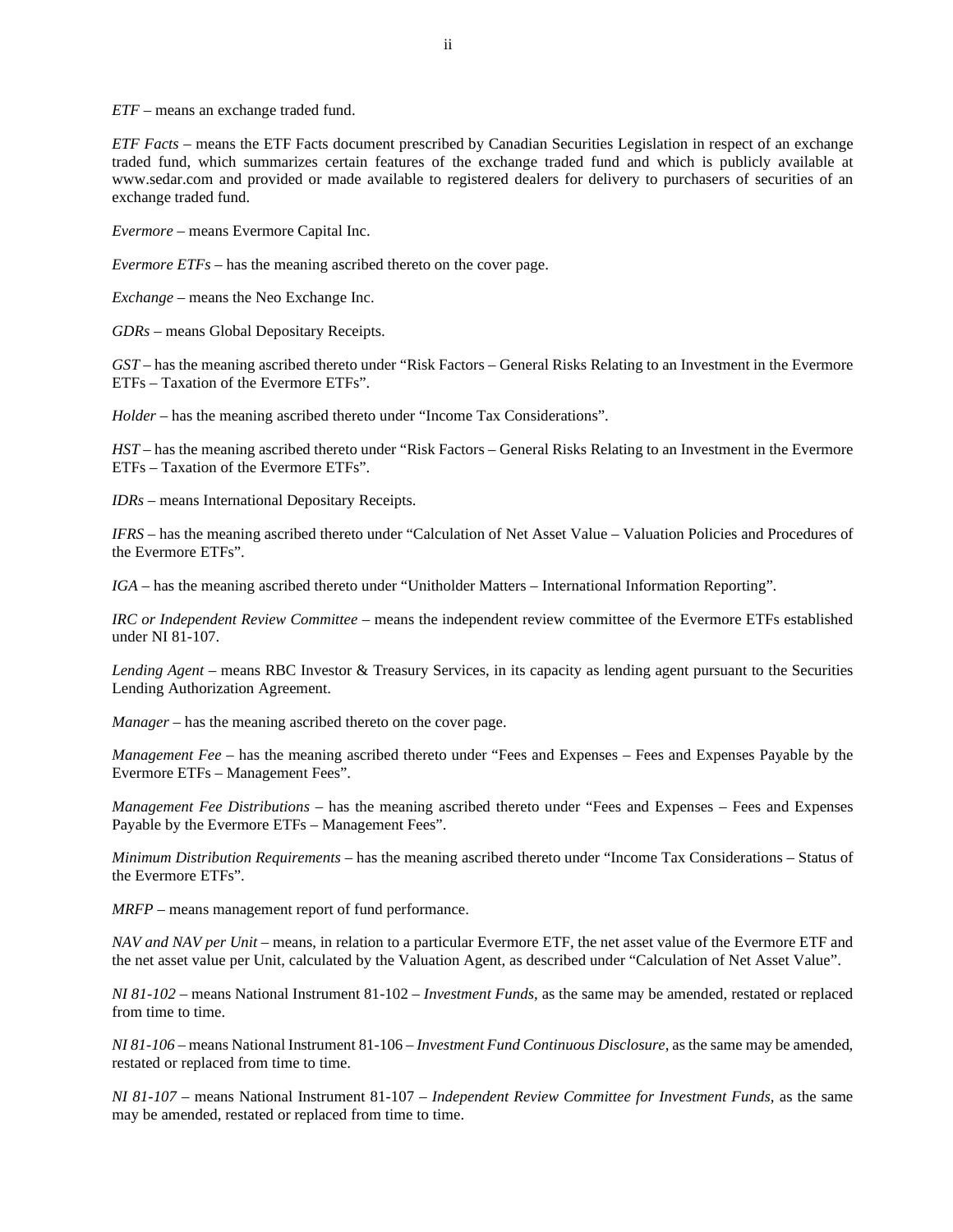*Permitted Merger* – has the meaning ascribed thereto under "Unitholder Matters – Permitted Mergers".

*Plans* – has the meaning ascribed thereto under the heading "Income Tax Considerations – Status of the Evermore ETFs".

*PNU or Prescribed Number of Units* – means, in relation to a particular Evermore ETF, the number of Units determined by the Manager from time to time for the purpose of subscription orders, exchanges, redemptions or for other purposes.

*Proxy Voting Policy* – has the meaning ascribed thereto under "Proxy Voting Disclosure for Portfolio Securities Held".

*QST* – has the meaning ascribed thereto under "Risk Factors – General Risks Relating to an Investment in the Evermore ETFs – Taxation of the Evermore ETFs".

*RDSP* – means a registered disability savings plan within the meaning of the Tax Act.

*Reference Fund* – has the meaning ascribed thereto under "Investment Strategies – Investment in other Investment Funds".

*Registrar and Transfer Agent* – means TSX Trust Company, or its successor, in its capacity as registrar and transfer agent of the Evermore ETFs.

*RESP* – means a registered education savings plan within the meaning of the Tax Act.

*RRIF* – means a registered retirement income fund within the meaning of the Tax Act.

*RRSP* – means a registered retirement savings plan within the meaning of the Tax Act.

*Securities Lending Authorization Agreement* – means the securities lending authorization agreement between the Manager, in its capacity as trustee and manager of the Evermore ETFs, and the Lending Agent, as may be further supplemented, amended and/or amended and restated from time to time.

*Securities Regulatory Authorities* – means the securities commission or similar regulatory authority in each province and territory of Canada that is responsible for administering the Canadian Securities Legislation in force in such province or territory.

*SIFT trust* – means a specified investment flow-through trust within the meaning of the Tax Act.

*Substituted Property* – has the meaning ascribed thereto under "Income Tax Considerations – Taxation of the Evermore ETFs".

*Tax Act* – means the *Income Tax Act* (Canada) and the regulations thereunder, as amended from time to time.

*Tax Amendment* – means a proposed amendment to the Tax Act publicly announced by the Minister of Finance (Canada) prior to the date hereof.

*taxable capital gain* – has the meaning ascribed thereto under "Income Tax Considerations – Taxation of Holders".

*Tax Treaties* – has the meaning ascribed thereto under "Risk Factors – Taxation of the Evermore ETFs".

*TFSA* – means a tax-free savings account within the meaning of the Tax Act.

*Trading Day* – means a day on which a session of the Exchange is held.

*Trustee* – means Evermore, in its capacity as trustee of the Evermore ETFs pursuant to the Declaration of Trust, or its successor.

*Unit* – means, in relation to a particular Evermore ETF, a redeemable, transferable Unit of that Evermore ETF, as applicable, which represents an equal, undivided interest in the net assets of that Evermore ETF.

*Unitholder* – means a holder of Units of an Evermore ETF.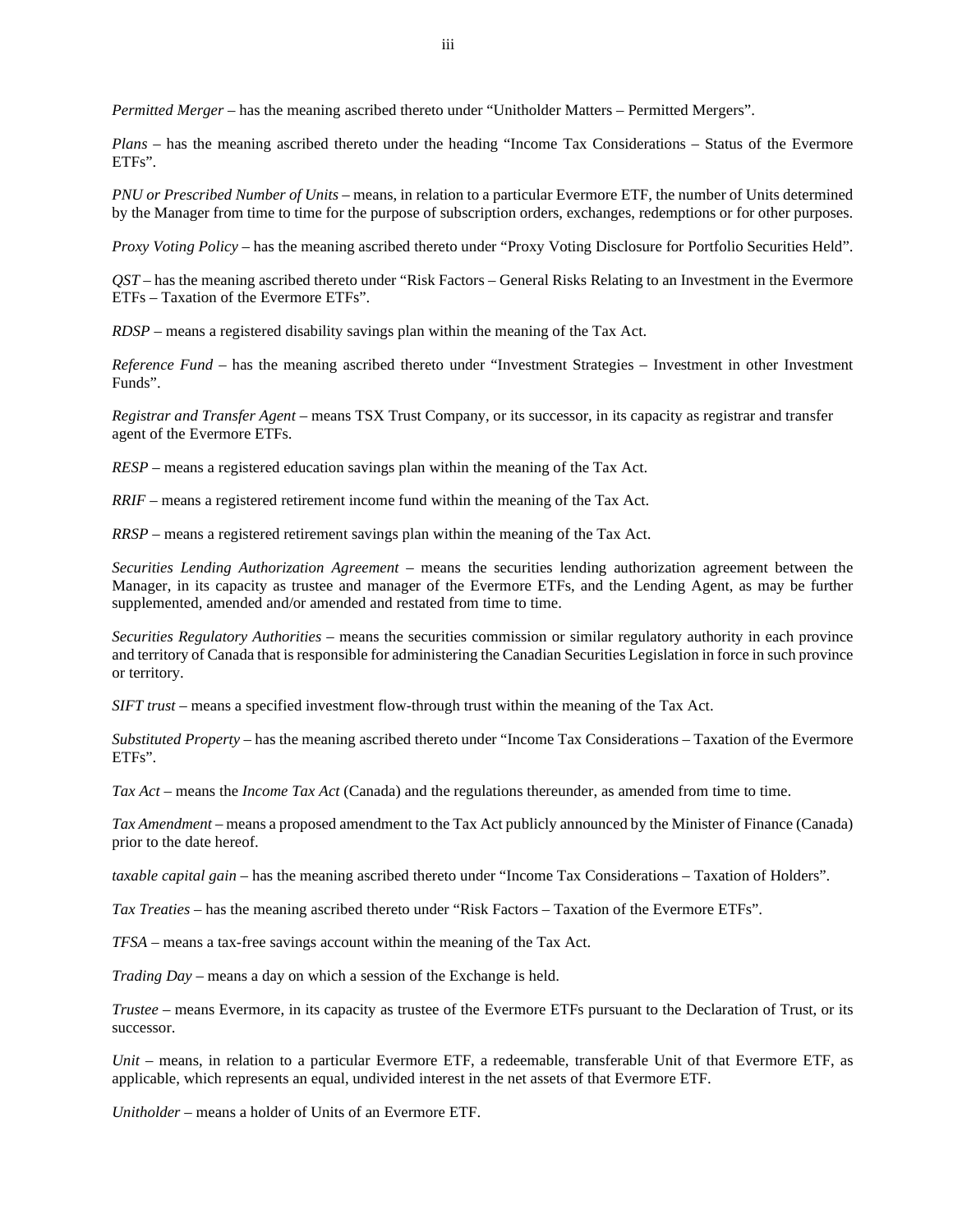*Valuation Date* – means each Trading Day or any other day designated by the Manager on which the NAV and NAV per Unit of an Evermore ETF is calculated.

*Valuation Time* – means, in relation to an Evermore ETF, 4:00 p.m. (Toronto time) on a Valuation Date or such other time that the Manager deems appropriate on each Valuation Date.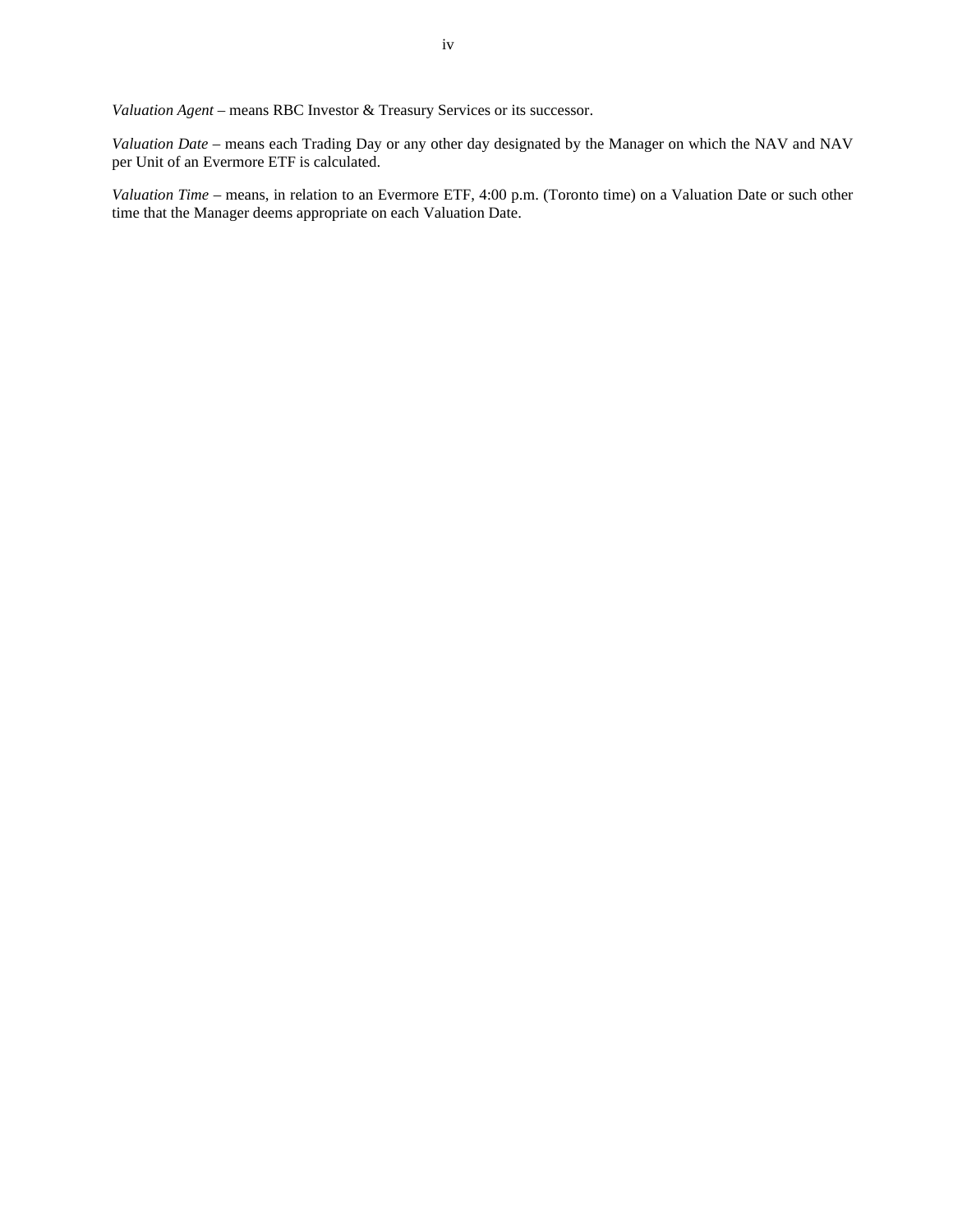## **PROSPECTUS SUMMARY**

*The following is a summary of the principal features of this distribution and should be read together with the more detailed information, financial data and financial statements contained elsewhere in this prospectus or incorporated by reference in this prospectus.* 

v

### **Issuers:**

Evermore Retirement 2025 ETF Evermore Retirement 2030 ETF Evermore Retirement 2035 ETF Evermore Retirement 2040 ETF Evermore Retirement 2045 ETF Evermore Retirement 2050 ETF Evermore Retirement 2055 ETF Evermore Retirement 2060 ETF

(each, an "**Evermore ETF**" and together, the "**Evermore ETFs**")

Each Evermore ETF is offering Units. Units of the Evermore ETFs are denominated in Canadian dollars. Each Evermore ETF is an asset allocation fund specifically designed to meet the changing needs of investors who are saving money for retirement that commences in or within a few years of a specified target year. See "Investment Objectives" and "Investment Strategies".

Evermore Capital Inc. (the "**Manager**" or "**Evermore**") will be the trustee, manager, portfolio manager and promoter of the Evermore ETFs.

#### **Continuous Distribution:**

Each Evermore ETF issues Units on a continuous basis and there is no maximum number of Units that may be issued. The Units have been conditionally approved for listing on the Neo Exchange Inc. (the "**Exchange**"). Subject to satisfying the Exchange's original listing requirements, the Units will be listed on the Exchange and investors will be able to buy or sell such Units on the Exchange through registered brokers and dealers in the province or territory where the investor resides. Investors may incur customary brokerage commissions in buying or selling Units. No fees are paid by investors to the Manager or any Evermore ETF in connection with buying or selling Units on the Exchange. Investors may trade Units in the same way as other securities listed on the Exchange, including by using market orders and limit orders.

See "Purchases of Units – Continuous Distribution" and "Purchases of Units – Buying and Selling Units of an Evermore ETF".

## **Investment Objectives:**

### *Evermore Retirement 2025 ETF*

Initially, Evermore Retirement 2025 ETF seeks to provide capital appreciation by investing primarily in a diversified portfolio of equity securities, fixed income securities and/or money market investments, either directly or indirectly through investment in other exchange traded funds and/or mutual funds. As the target year of 2025 approaches and after the target year of 2025, Evermore Retirement 2025 ETF will seek to provide capital appreciation and income generation by gradually shifting its asset mix to increase the percentage of its assets allocated to fixed income securities and/or money market investments.

## *Evermore Retirement 2030 ETF*

Initially, Evermore Retirement 2030 ETF seeks to provide capital appreciation by investing primarily in a diversified portfolio of equity securities, fixed income securities and/or money market investments, either directly or indirectly through investment in other exchange traded funds and/or mutual funds. As the target year of 2030 approaches and after the target year of 2030, Evermore Retirement 2030 ETF will seek to provide capital appreciation and income generation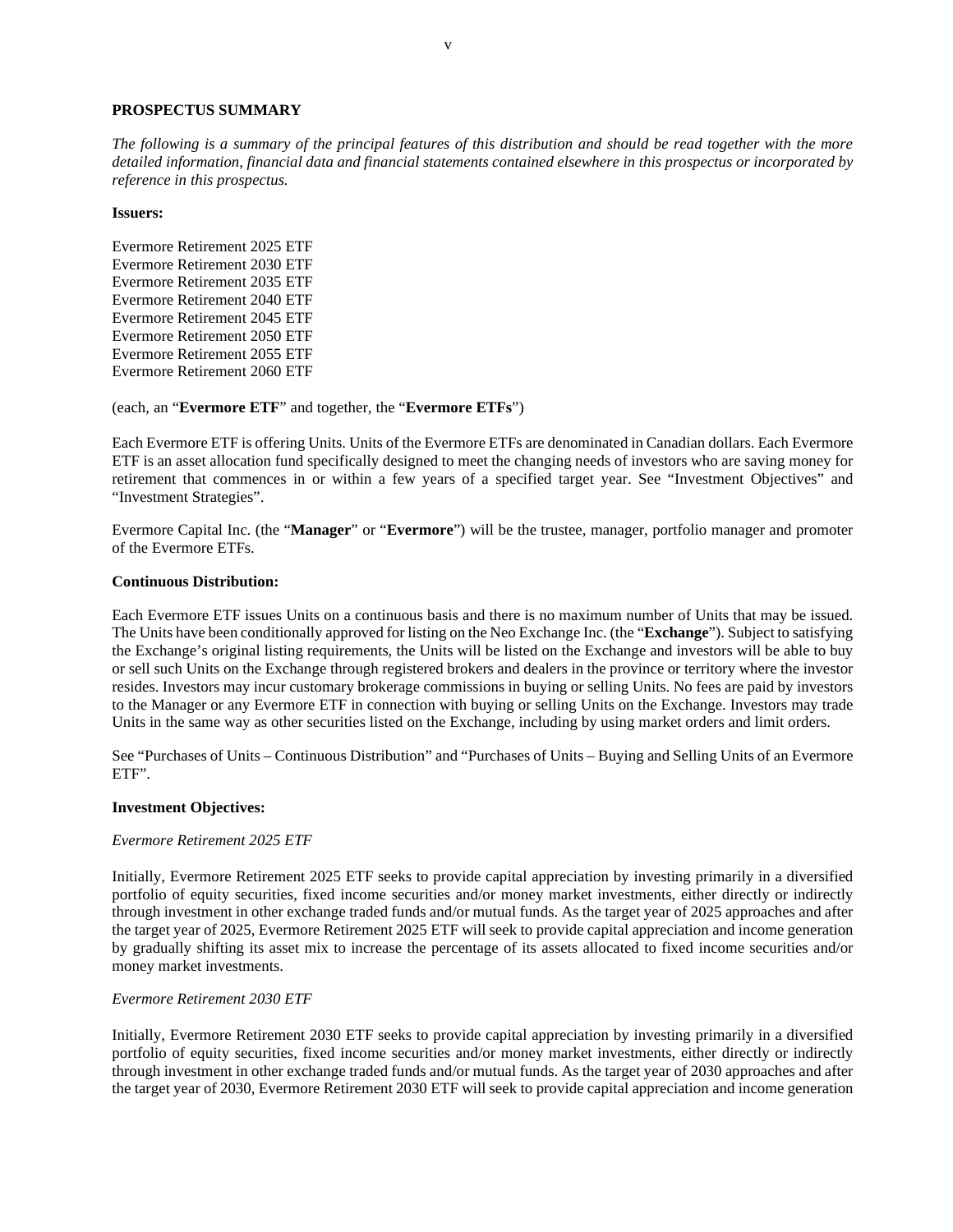by gradually shifting its asset mix to increase the percentage of its assets allocated to fixed income securities and/or money market investments.

#### *Evermore Retirement 2035 ETF*

Initially, Evermore Retirement 2035 ETF seeks to provide capital appreciation by investing primarily in a diversified portfolio of equity securities, fixed income securities and/or money market investments, either directly or indirectly through investment in other exchange traded funds and/or mutual funds. As the target year of 2035 approaches and after the target year of 2035, Evermore Retirement 2035 ETF will seek to provide capital appreciation and income generation by gradually shifting its asset mix to increase the percentage of its assets allocated to fixed income securities and/or money market investments.

#### *Evermore Retirement 2040 ETF*

Initially, Evermore Retirement 2040 ETF seeks to provide capital appreciation by investing primarily in a diversified portfolio of equity securities, fixed income securities and/or money market investments, either directly or indirectly through investment in other exchange traded funds and/or mutual funds. As the target year of 2040 approaches and after the target year of 2040, Evermore Retirement 2040 ETF will seek to provide capital appreciation and income generation by gradually shifting its asset mix to increase the percentage of its assets allocated to fixed income securities and/or money market investments.

#### *Evermore Retirement 2045 ETF*

Initially, Evermore Retirement 2045 ETF seeks to provide capital appreciation by investing primarily in a diversified portfolio of equity securities, fixed income securities and/or money market investments, either directly or indirectly through investment in other exchange traded funds and/or mutual funds. As the target year of 2045 approaches and after the target year of 2045, Evermore Retirement 2045 ETF will seek to provide capital appreciation and income generation by gradually shifting its asset mix to increase the percentage of its assets allocated to fixed income securities and/or money market investments.

#### *Evermore Retirement 2050 ETF*

Initially, Evermore Retirement 2050 ETF seeks to provide capital appreciation by investing primarily in a diversified portfolio of equity securities, fixed income securities and/or money market investments, either directly or indirectly through investment in other exchange traded funds and/or mutual funds. As the target year of 2050 approaches and after the target year of 2050, Evermore Retirement 2050 ETF will seek to provide capital appreciation and income generation by gradually shifting its asset mix to increase the percentage of its assets allocated to fixed income securities and/or money market investments.

#### *Evermore Retirement 2055 ETF*

Initially, Evermore Retirement 2055 ETF seeks to provide capital appreciation by investing primarily in a diversified portfolio of equity securities, fixed income securities and/or money market investments, either directly or indirectly through investment in other exchange traded funds and/or mutual funds. As the target year of 2055 approaches and after the target year of 2055, Evermore Retirement 2055 ETF will seek to provide capital appreciation and income generation by gradually shifting its asset mix to increase the percentage of its assets allocated to fixed income securities and/or money market investments.

#### *Evermore Retirement 2060 ETF*

Initially, Evermore Retirement 2060 ETF seeks to provide capital appreciation by investing primarily in a diversified portfolio of equity securities, fixed income securities and/or money market investments, either directly or indirectly through investment in other exchange traded funds and/or mutual funds. As the target year of 2060 approaches and after the target year of 2060, Evermore Retirement 2060 ETF will seek to provide capital appreciation and income generation by gradually shifting its asset mix to increase the percentage of its assets allocated to fixed income securities and/or money market investments.

See "Investment Objectives".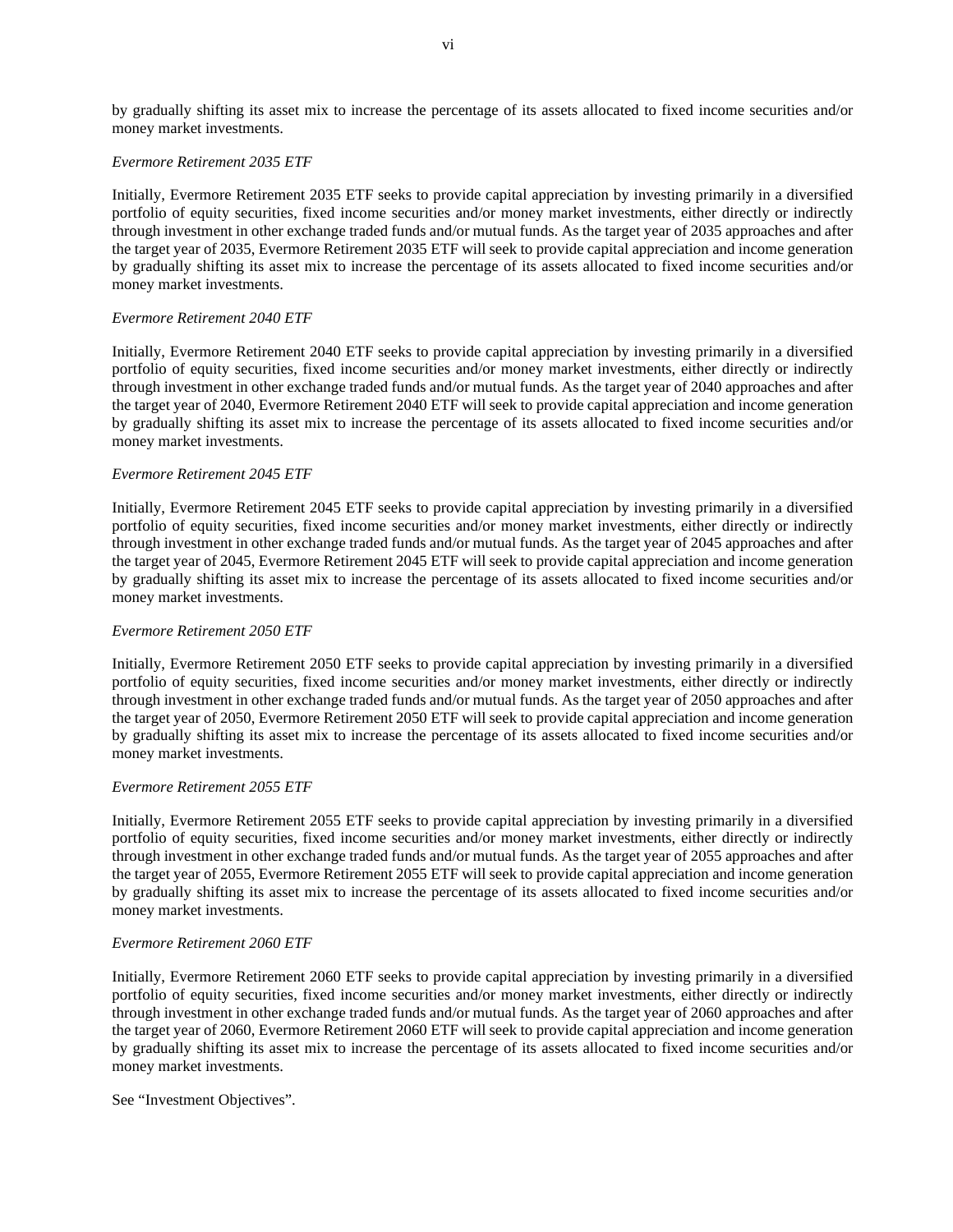## **Specific Investment Strategies:**

The investment strategy of each Evermore ETF is to invest in and hold a portfolio of securities selected by the Manager in order to achieve its investment objective. Each Evermore ETF uses an asset allocation strategy that is specifically designed to meet the changing needs of investors who are saving money for retirement that commences in or within a few years of the specified target year of such Evermore ETF. The Evermore ETFs will invest, directly or indirectly, in a combination of equity and fixed-income securities of companies located anywhere in the world and are not limited to how much they invest in any single country or asset class. Each Evermore ETF's asset allocation will vary according to market conditions.

To the extent the Evermore ETFs invest in equity securities, these will include preferred and common shares that are diversified by sector and style.

Investments in fixed-income securities may consist of high-yielding government and corporate bonds, debentures, loans and notes. This may include securities that are unrated or have a credit rating below investment grade. The term to maturity of these securities will vary depending on the portfolio advisor's outlook for interest rates.

Indirect investments may include convertible securities equity related securities and securities of other exchange traded funds ("**ETFs**") and/or mutual funds.

The Manager may employ the following strategies in respect of each Evermore ETF:

- Utilize a dynamic asset allocation strategy whereby the Evermore ETF's portfolio gradually shifts its asset mix from high exposure to equity securities, and gradually increasing exposure to fixed income securities, money market investments and/or cash equivalents;
- Modify the Evermore ETF's asset allocation, including increasing the Evermore ETF's exposure to equity securities and/or alternative investments, without notice, to reflect market conditions and the Manager's longterm outlook for each asset class;
- Invest up to 100% of the Evermore ETF's assets in securities of underlying funds, including ETFs and mutual funds, each of which may be managed by either a third party, a related party or the Manager;
- Invest in a combination of securities with domestic exposure and securities with foreign exposure;
- Rebalance the Evermore ETF's portfolio exposures from time to time in order to maintain approximate desired target weights as set by the Manager's asset allocation strategy; and
- Invest in money market instruments, securities of money market funds or cash to meet their current obligations.

### **General Investment Strategies:**

The investment strategy of each Evermore ETF is to invest in and hold a portfolio of securities in order to achieve its investment objective. Each Evermore ETF may invest in various securities and instruments which may include, but are not limited to, debt securities, equity securities, equity and equity related securities, ETFs and mutual funds. Equity related securities may include, but are not limited to, convertible debt, income trust units, single issuer equity options, preferred shares and warrants. Each Evermore ETF may also invest in American Depositary Receipts ("**ADRs**"), American Depositary Shares ("**ADSs**"), Global Depositary Receipts ("**GDRs**") or International Depositary Receipts ("**IDRs**"), each of which is a type of negotiable financial security that is traded on a local stock exchange but represent a security that is issued by a foreign publicly-listed company. Since these securities trade in local markets and are therefore available for trading during North American trading hours, it may be more efficient for an Evermore ETF to gain exposure to the underlying foreign equity securities it wishes to hold in its portfolio through investments in ADRs, ADSs, GDRs or IDRs representing the securities of these issuers.

## *Investment in other Investment Funds*

In accordance with applicable securities legislation, an Evermore ETF may invest in one or more other investment funds, including one or more ETFs listed on a stock exchange in Canada or the United States (a "**Reference Fund**"), including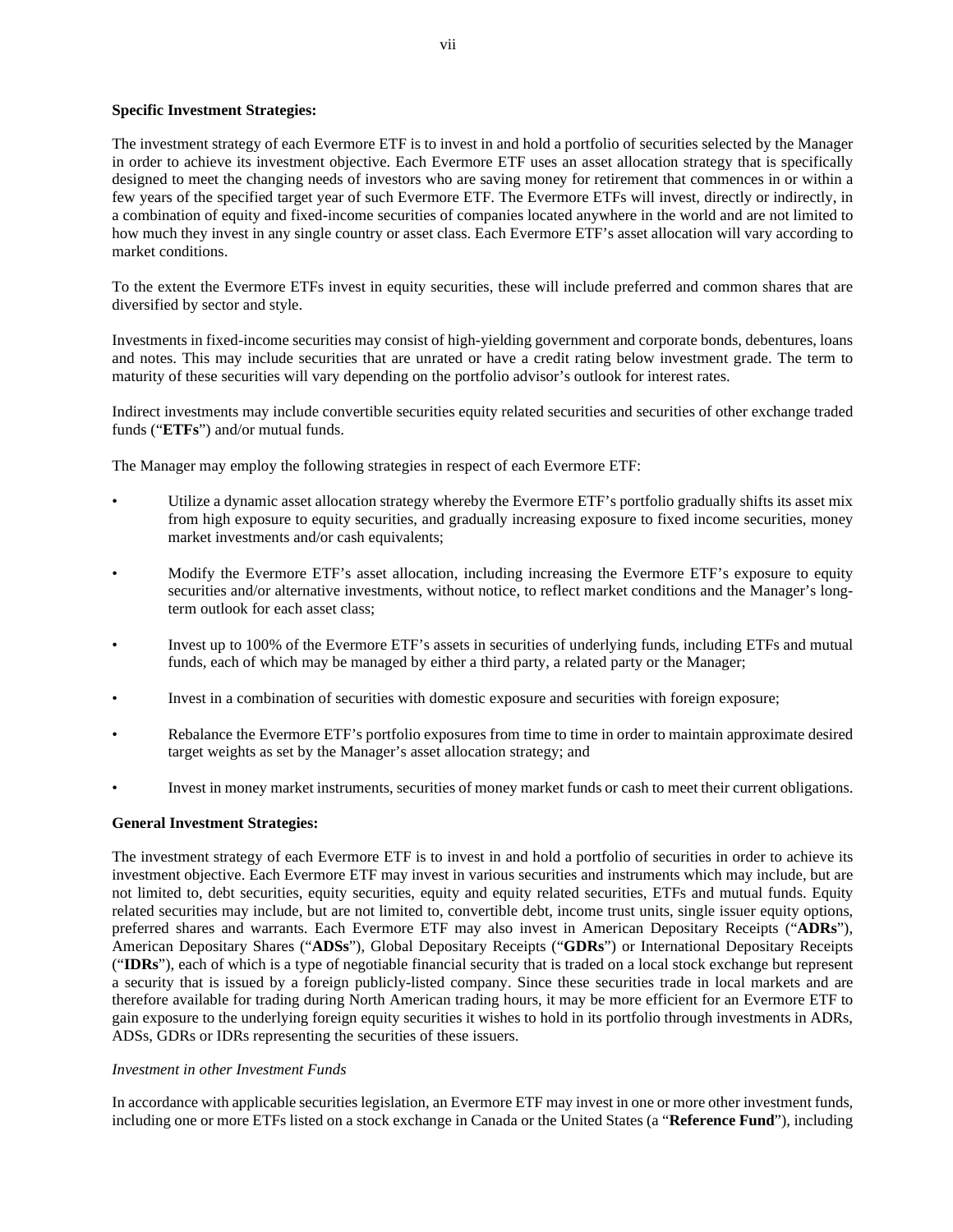other investment funds managed by the Manager or an affiliate. In such case, there shall be no management fees or incentive fees that are payable by the Evermore ETF that, to a reasonable person, would duplicate a fee payable by the Reference Fund for the same service.

#### *Use of Derivatives*

An Evermore ETF may use Derivatives from time to time for hedging purposes or to reduce the impact of currency fluctuations on the Evermore ETF. Any use of Derivatives by an Evermore ETF must be in compliance with NI 81-102 and other applicable derivatives legislation and must be consistent with the investment objective and investment strategies of the Evermore ETF.

## *Currency Hedging*

The Manager may, at its discretion, hedge the foreign currency exposure in the portfolio of an Evermore ETF back to the Canadian dollar.

#### *Securities Lending*

An Evermore ETF may enter into securities lending transactions, repurchase and reverse repurchase transactions in compliance with NI 81-102 in order to earn additional income for the Evermore ETF.

### *Cash Management*

An Evermore ETF may hold all or a portion of its assets in cash, money market instruments, bonds or other debt securities in response to adverse market, economic and/or political conditions or for defensive or other purposes. As a result, any Evermore ETF may not be fully invested in accordance with its investment objectives.

### See "Investment Strategies".

**Special Considerations for Purchasers**: The provisions of the so-called "early warning" requirements set out in Canadian Securities Legislation do not apply in connection with the acquisition of Units. In addition, the Evermore ETFs have obtained exemptive relief from the Securities Regulatory Authorities to permit Unitholders to acquire more than 20% of the Units of any Evermore ETF through purchases on the Exchange without regard to the take-over bid requirements of Canadian Securities Legislation.

See "Attributes of the Securities - Description of the Securities Distributed".

**Risk Factors:** There are certain risk factors inherent in an investment in the Evermore ETFs. See "Risk Factors – General Risks Relating to an Investment in the Evermore ETFs" and "Risk Factors – Additional Risks Relating to an Investment in each Evermore ETF".

**Income Tax Considerations**: This summary of Canadian federal income tax considerations for Canadian resident Unitholders who are individuals (other than trusts) is subject in its entirety to the qualifications, limitations and assumptions set out under the heading "Income Tax Considerations".

A Unitholder of an Evermore ETF will generally be required to include, in computing income for a taxation year, the amount of income (including any net realized taxable capital gains) that is paid or becomes payable to the Unitholder by that Evermore ETF in that year (including such income that is paid in Units of the Evermore ETF or reinvested in additional Units of the Evermore ETF).

A Unitholder of an Evermore ETF who disposes of a Unit of that Evermore ETF that is held as capital property (within the meaning of the Tax Act), including on a redemption or otherwise, will generally realize a capital gain (or capital loss) to the extent that the proceeds of disposition (other than any amount payable by the Evermore ETF to the Unitholder which represents capital gains allocated and designated to the redeeming Unitholder in accordance to the Declaration of Trust), net of costs of disposition, exceed (or are less than) the adjusted cost base of that Unit.

Each investor should satisfy himself or herself as to the federal, provincial and territorial tax consequences of an investment in Units of an Evermore ETF by obtaining advice from his or her tax advisor.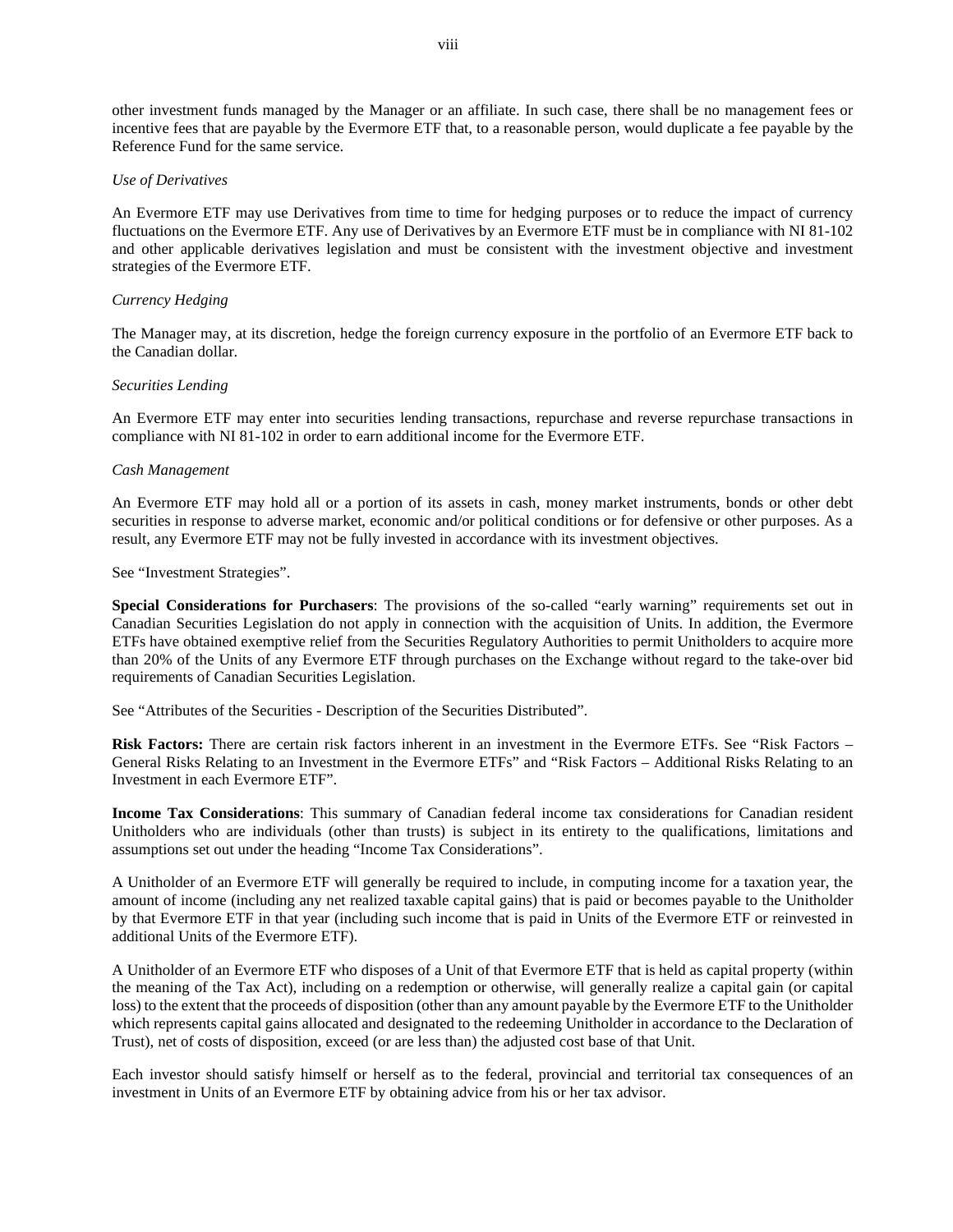See "Income Tax Considerations".

**Exchanges and Redemptions:** In addition to the ability to sell Units on the Exchange, Unitholders may also (i) redeem Units of any Evermore ETF for cash at a redemption price per Unit equal to 95% of the closing price for the applicable Units on the Exchange on the effective day of redemption, subject to a maximum redemption price per Unit equal to the NAV per Unit on the effective day of redemption, less any applicable administrative fee determined by the Manager, in its sole discretion, from time to time, or (ii) exchange a PNU (or an integral multiple thereof) for Baskets of Securities and cash or, in certain circumstances, for cash.

See "Exchange and Redemption of Units – Redemption of Units of an Evermore ETF for Cash" and "Exchange and Redemption of Units – Exchange of Units of an Evermore ETF at NAV per Unit for Baskets of Securities and/or Cash".

| <b>Evermore ETF</b>          | <b>Frequency of</b><br><b>Distributions before</b><br>and including the<br><b>Target Year</b> | <b>Frequency of</b><br><b>Distributions after</b><br>the Target Year | <b>Target Year</b> |
|------------------------------|-----------------------------------------------------------------------------------------------|----------------------------------------------------------------------|--------------------|
| Evermore Retirement 2025 ETF | quarterly                                                                                     | monthly                                                              | 2025               |
| Evermore Retirement 2030 ETF | quarterly                                                                                     | monthly                                                              | 2030               |
| Evermore Retirement 2035 ETF | quarterly                                                                                     | monthly                                                              | 2035               |
| Evermore Retirement 2040 ETF | quarterly                                                                                     | monthly                                                              | 2040               |
| Evermore Retirement 2045 ETF | quarterly                                                                                     | monthly                                                              | 2045               |
| Evermore Retirement 2050 ETF | quarterly                                                                                     | monthly                                                              | 2050               |
| Evermore Retirement 2055 ETF | quarterly                                                                                     | monthly                                                              | 2055               |
| Evermore Retirement 2060 ETF | quarterly                                                                                     | monthly                                                              | 2060               |

**Distributions:** Cash distributions of income, if any, on Units will be paid on the following basis:

The Evermore ETFs do not have fixed distribution amounts. The amount of ordinary cash distributions, if any, will be based on the Manager's assessment of the prevailing market conditions. The amount and date of any ordinary cash distributions of the Evermore ETFs will be announced in advance by issuance of a press release. The Manager may, in its sole discretion, change the frequency of such distributions, which change will be announced by the Manager in a press release.

Depending on the underlying investments of an Evermore ETF, distributions on Units may consist of ordinary income, including foreign source income, taxable dividends from taxable Canadian corporations, and net realized capital gains, less the expenses of that Evermore ETF. Distributions on Units may also include returns of capital which will generally not be taxable but will generally reduce the adjusted cost base on the Unitholder's Units of that Evermore ETF. To the extent that the expenses of an Evermore ETF exceed the income generated by such Evermore ETF in any applicable payment period, it is not expected that a distribution will be paid in respect of that payment period.

In addition to the distributions described above, an Evermore ETF may from time to time pay additional distributions on its Units, including without restriction in connection with a special distribution or in connection with returns of capital.

The tax treatment to Unitholders of distributions is discussed under the heading "Income Tax Considerations".

See "Distribution Policy".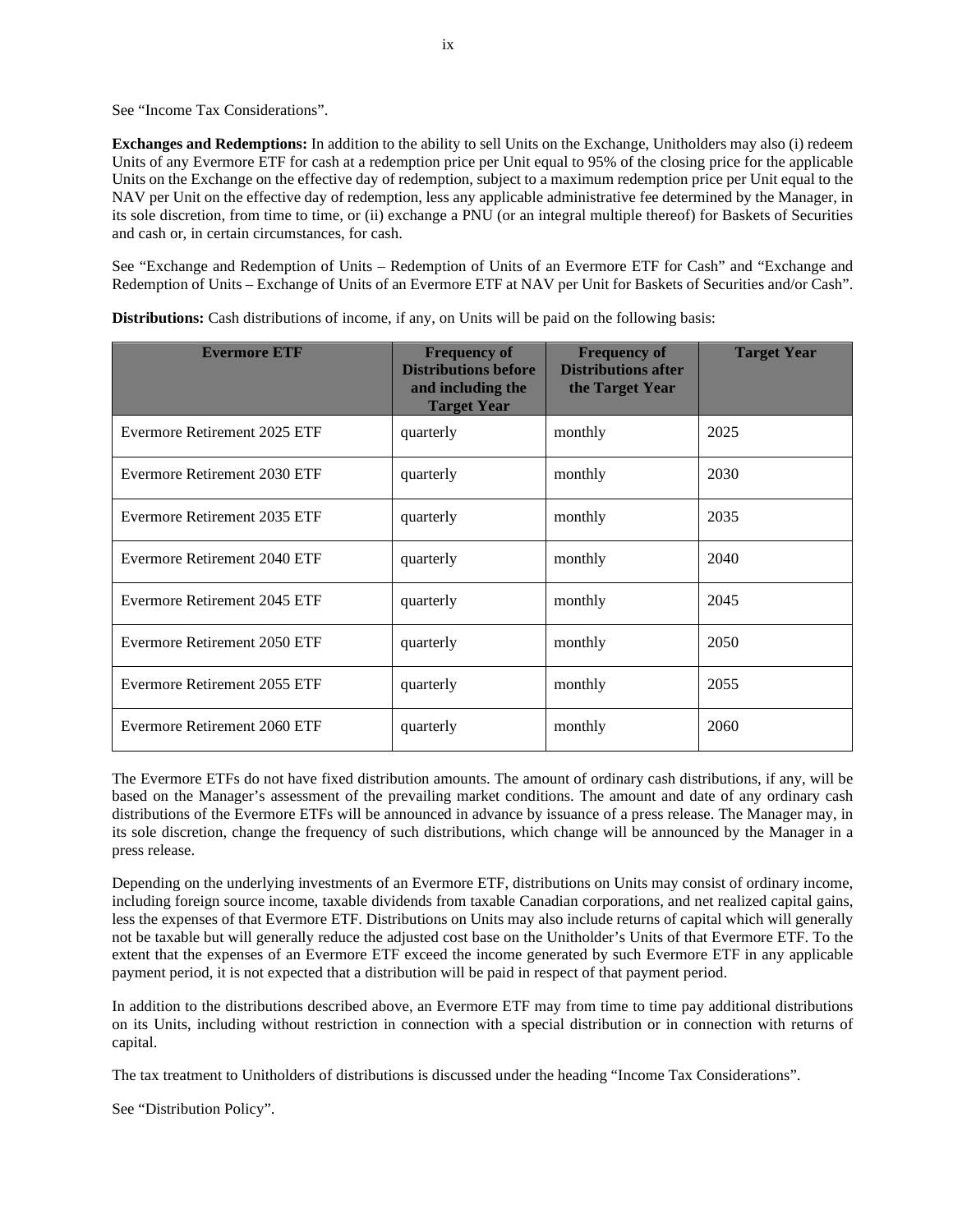**Termination**: The Evermore ETFs do not have a fixed termination date but may be terminated at the discretion of the Manager in accordance with the terms of the Declaration of Trust.

See "Termination of the Evermore ETFs".

**Eligibility for Investment:** Provided that an Evermore ETF qualifies as a "mutual fund trust" within the meaning of the Tax Act, or the Units of that Evermore ETF are listed on a "designated stock exchange" within the meaning of the Tax Act (which currently includes the Exchange), Units of that Evermore ETF if issued on the date hereof, would be on such date qualified investments under the Tax Act for a trust governed by an RRSP, a RRIF, an RDSP, a DPSP, an RESP or a TFSA.

See "Risk Factors – Taxation of the Evermore ETFs" and "Income Tax Considerations – Taxation of Registered Plans".

**Documents Incorporated by Reference**: Additional information about each Evermore ETF is or will be available in the most recently filed annual financial statements, any interim financial statements filed after those annual financial statements, the most recently filed annual management report of fund performance ("**MRFP**"), any interim MRFP filed after the annual MRFP for each Evermore ETF, and the most recently filed ETF Facts for each Evermore ETF. These documents are incorporated by reference into, and legally form an integral part of, this prospectus. These documents are publicly available on the Manager's website at www.evermore.ca and may be obtained upon request, at no cost, by calling (416) 861-8383 or by contacting a registered dealer. These documents and other information about the Evermore ETFs are also publicly available at www.sedar.com.

See "Documents Incorporated by Reference".

#### **Organization and Management of the Evermore ETFs**

**The Manager, Trustee and Portfolio Manager**: Evermore manages the overall business and operations of, and provides or arranges for all administration and portfolio management services required by, the Evermore ETFs. Pursuant to the Declaration of Trust, Evermore is also the trustee of the Evermore ETFs.

The principal office of the Evermore ETFs and Evermore is located at 390 Bay Street, Suite 912, Toronto, Ontario M5H 2Y2.

See "Organization and Management Details of the Evermore ETFs – Manager and Portfolio Manager" and "Organization and Management Details of the Evermore ETFs – Trustee".

**Promoter**: Evermore has taken the initiative of founding and organizing the Evermore ETFs and is, accordingly, the promoter of the Evermore ETFs within the meaning of securities legislation of certain provinces and territories of Canada.

See "Organization and Management Details of the Evermore ETFs – Promoter".

**Custodian**: RBC Investor & Treasury Services is the custodian of the Evermore ETFs and is independent of the Manager. The Custodian provides custodial services to the Evermore ETFs. The Custodian is located in Toronto, Ontario.

See "Organization and Management Details of the Evermore ETFs – Custodian".

**Valuation Agent**: RBC Investor & Treasury Services provides accounting services in respect of the Evermore ETFs. RBC Investor & Treasury Services is located in Toronto, Ontario.

See "Organization and Management Details of the Evermore ETFs – Valuation Agent".

**Registrar and Transfer Agent**: TSX Trust Company, at its principal office in Toronto, Ontario, is the registrar and transfer agent for the Units of the Evermore ETFs and maintains the register of registered Unitholders. The register of the Evermore ETFs is kept in Toronto, Ontario.

See "Organization and Management Details of the Evermore ETFs – Registrar and Transfer Agent".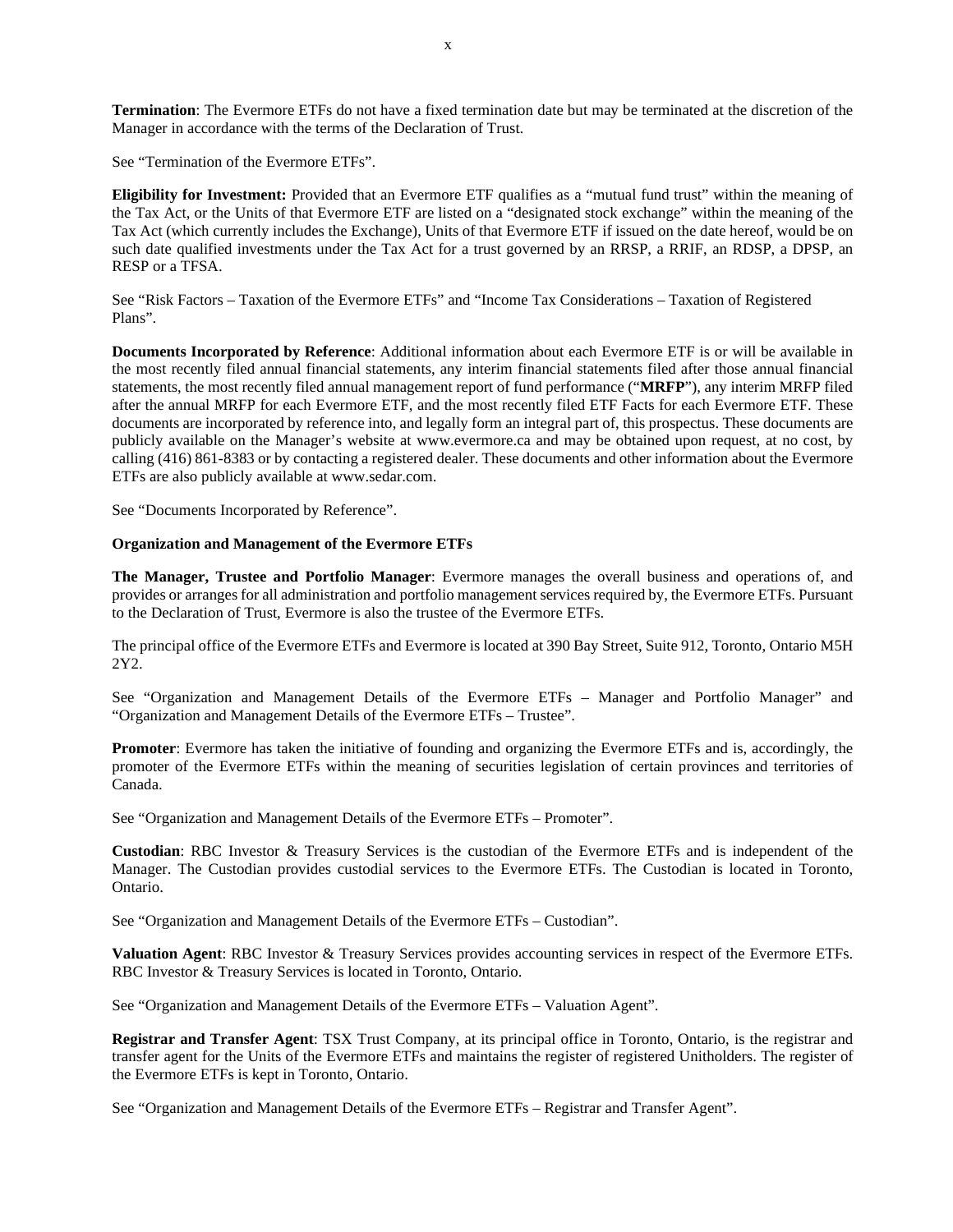**Lending Agent**: RBC Investor & Treasury Services may act as the securities lending agent for the Evermore ETFs pursuant to the Securities Lending Authorization Agreement.

See "Organization and Management Details of the Evermore ETFs – Lending Agent".

**Auditors**: Ernst & Young LLP, at their principal offices in Toronto, Ontario, are the auditors of the Evermore ETFs. The auditors will audit each Evermore ETF's annual financial statements and provide an opinion as to whether they present fairly the Evermore ETF's financial position, financial performance and cash flows in accordance with IFRS. The auditors are independent with respect to the Evermore ETFs within the meaning of the Rules of Professional Conduct of the Chartered Professional Accountants of Ontario.

See "Organization and Management Details of the Evermore ETFs – Auditors".

### **Summary of Fees and Expenses**

The following section lists the fees and expenses related to an investment in Evermore ETFs. An investor may have to pay some of these fees and expenses directly. The Evermore ETFs may have to pay some of these fees and expenses, which will therefore reduce the value of an investment in the Evermore ETFs. See "Fees and Expenses".

### **Fees and Expenses Payable by the Evermore ETFs**

**Management Fee:** Each Evermore ETF pays an annual management fee (**the "Management Fee**") to the Manager equal to an annual percentage of the NAV of that Evermore ETF, calculated daily and payable monthly in arrears, plus applicable taxes. See "Organization and Management Details of the Evermore ETFs – Duties and Services to be Provided by the Manager" for a description of the services provided by the Manager.

The Management Fee is based on a percentage of the NAV of each of the following Evermore ETFs and is listed below:

| <b>Evermore ETFs</b>         | <b>Management Fee</b><br>(as a % of NAV) |
|------------------------------|------------------------------------------|
| Evermore Retirement 2025 ETF | 0.35%                                    |
| Evermore Retirement 2030 ETF | 0.35%                                    |
| Evermore Retirement 2035 ETF | 0.35%                                    |
| Evermore Retirement 2040 ETF | 0.35%                                    |
| Evermore Retirement 2045 ETF | 0.35%                                    |
| Evermore Retirement 2050 ETF | 0.35%                                    |
| Evermore Retirement 2055 ETF | 0.35%                                    |
| Evermore Retirement 2060 ETF | 0.35%                                    |

In the event that an Evermore ETF invests in another investment fund that is not managed by the Manager or an affiliate of the Manager, the Evermore ETF will incur the Management Fee on the portion of the Evermore ETF's assets invested in the other fund. As a result, the actual Management Fee may be higher than that shown in the table above. In the event that an Evermore ETF invests in another investment fund that is managed by the Manager or an affiliate of the Manager, the Evermore ETF will not incur the Management Fee on the portion of the Evermore ETF's assets invested in the other fund.

The Manager may, at its discretion, agree to charge a reduced Management Fee as compared to the Management Fee that it otherwise would be entitled to receive from the Evermore ETF, provided that the difference between the fee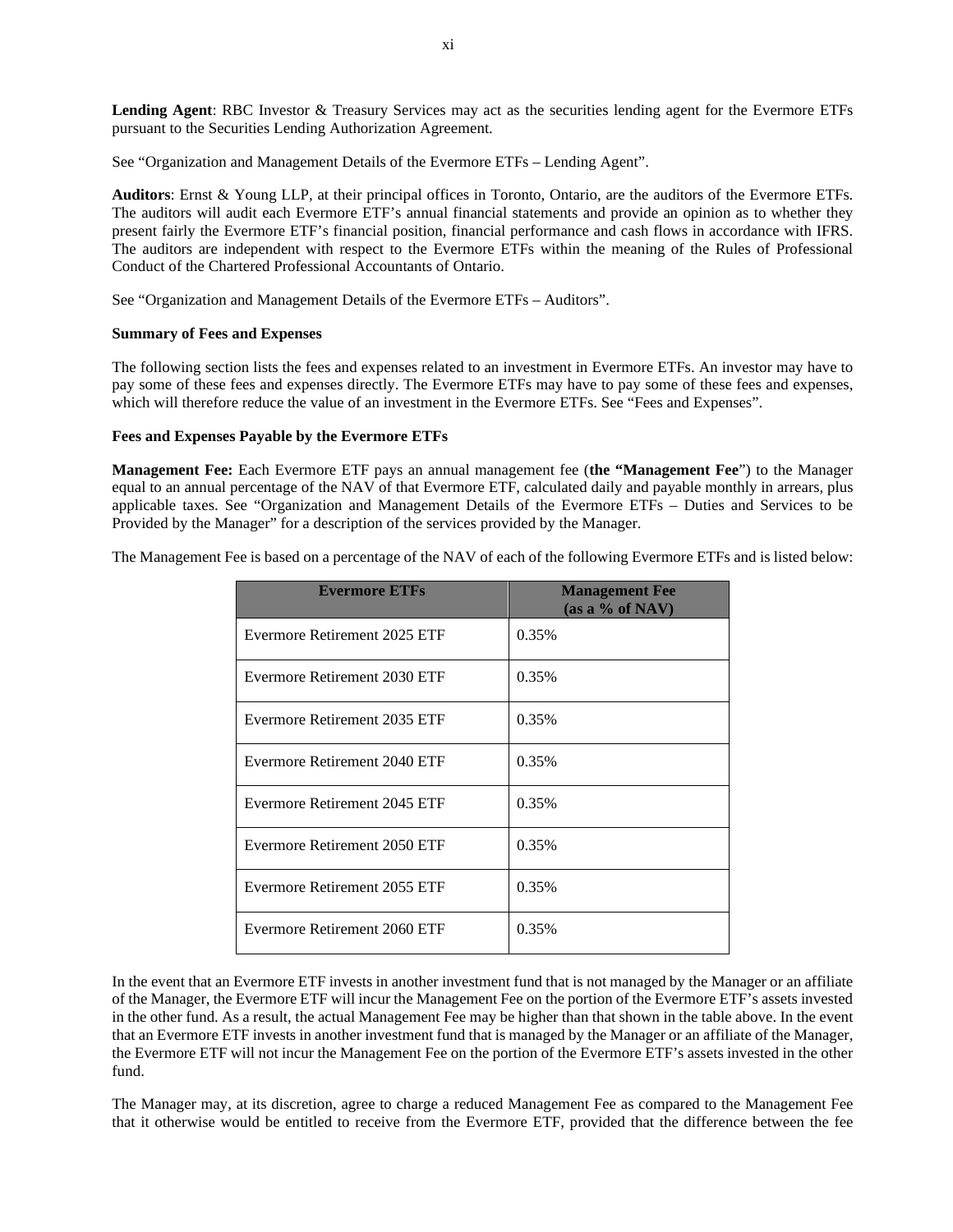otherwise chargeable and the reduced Management Fee is distributed periodically by the Evermore ETF to the applicable Unitholders as a Management Fee Distribution. Any reduction will depend on a number of factors, including the amount invested, the NAV of the Evermore ETF and the expected amount of account activity. Management Fee Distributions will be paid first out of net income of the Evermore ETF then out of capital gains of the Evermore ETF and thereafter out of capital. See "Fees and Expenses".

**Operating Expenses**: In addition to the Management Fee, each Evermore ETF pays for its ordinary expenses incurred in connection with its operation and administration. Unless otherwise waived or reimbursed by the Manager, and subject to compliance with NI 81-102, the expenses for each Evermore ETF include, as applicable, without limitation: all fees payable to third party service providers retained by the Manager, as applicable; trustee and custodial expenses; valuation, accounting and record keeping costs; audit fees; legal expenses; all costs associated with portfolio transactions, including brokerage expenses and commissions; currency hedging costs (if any); expenses related to compliance with NI 81-107, including fees and expenses of the members of the IRC and premiums for directors' and officers' insurance coverage for the members of the IRC; fees and expenses relating to the voting of proxies by a third party; income taxes; sales taxes (including GST/HST); withholding taxes; the costs of complying with any new governmental or regulatory requirement introduced after the Evermore ETF was established; and extraordinary expenses, such as expenses of any action, suit or other proceedings in which or in relation to which the Manager, the Custodian, the IRC and/or any of their respective officers, directors, employees, consultants or agents is entitled to indemnity by the Evermore ETF. The Manager reserves the right to modify or discontinue any such reimbursement for any costs associated with compliance with NI 81-107 at any time without prior notice to, or approval of, Unitholders of the Evermore ETFs.

The Manager is responsible for the initial organization costs of the Evermore ETFs.

#### **Fees and Expenses Payable Directly by Unitholders**

**Administrative Fee:** An amount as may be agreed to between the Manager and the Designated Broker or a Dealer of an Evermore ETF may be charged by the Manager, on behalf of the Evermore ETF, to offset certain transaction costs, including brokerage expenses, commissions and other costs and expenses, associated with an issue, exchange or redemption of Units of that Evermore ETF. This charge does not apply to Unitholders who buy and sell their Units through the facilities of the Exchange.

See "Exchange and Redemption of Units – Administrative Fee".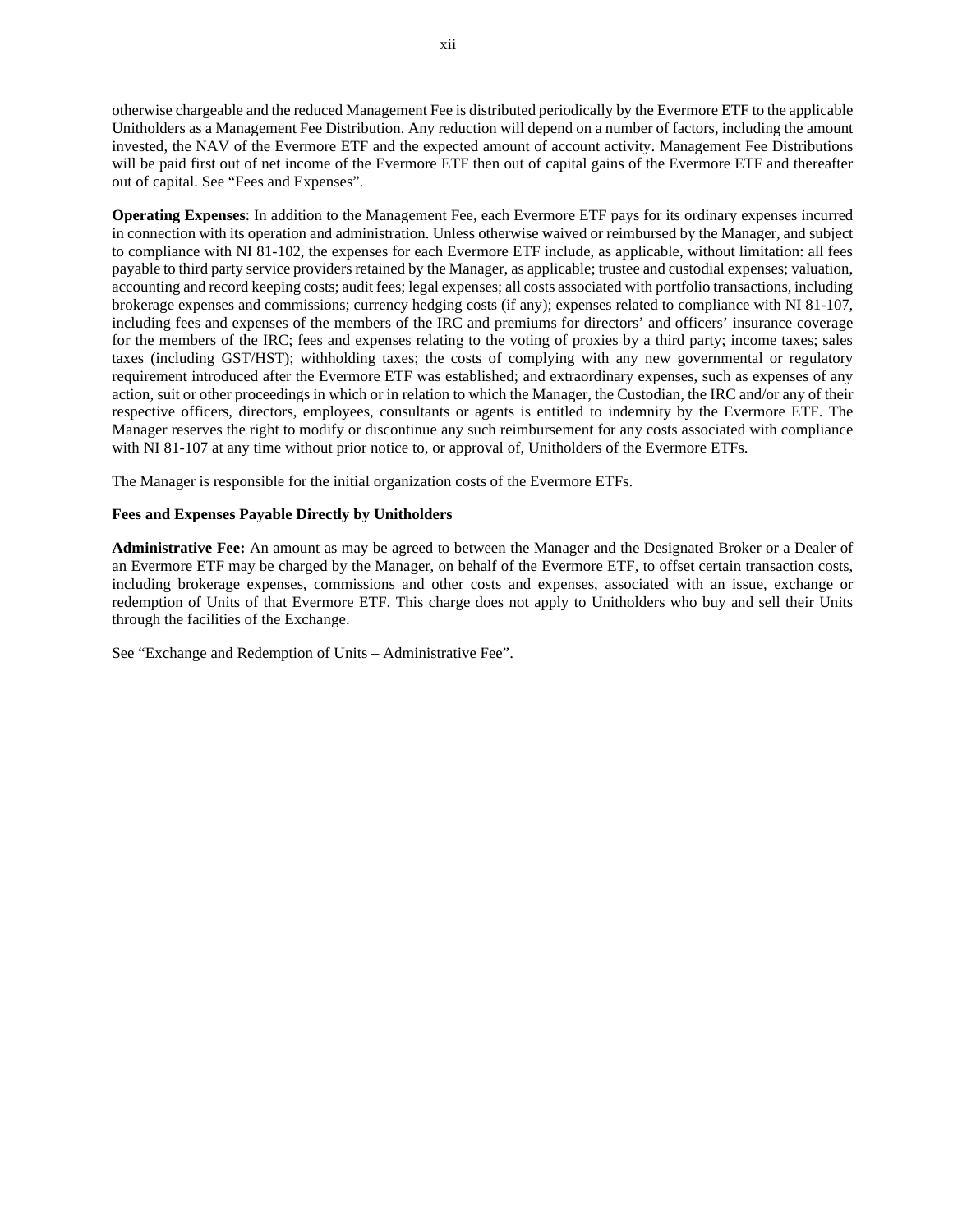## **OVERVIEW OF THE LEGAL STRUCTURE OF THE EVERMORE ETFs**

The Evermore ETFs are exchange traded mutual funds established under the laws of the province of Ontario, pursuant to the terms of the Declaration of Trust. Each Evermore ETF is a mutual fund under the securities legislation of the provinces and territories of Canada. Evermore will be the trustee, manager and investment manager of the Evermore ETFs and is responsible for the administration and portfolio management of the Evermore ETFs.

The principal office of the Evermore ETFs and Evermore is located at 390 Bay Street, Suite 912, Toronto, Ontario M5H 2Y2. The following chart sets out the full legal name as well as the Exchange ticker symbol for each of the Evermore ETFs:

| <b>Evermore ETFs</b>         | <b>Exchange Ticker Symbol</b> |
|------------------------------|-------------------------------|
| Evermore Retirement 2025 ETF | <b>ERCV</b>                   |
| Evermore Retirement 2030 ETF | <b>ERDO</b>                   |
| Evermore Retirement 2035 ETF | <b>ERDV</b>                   |
| Evermore Retirement 2040 ETF | <b>EREO</b>                   |
| Evermore Retirement 2045 ETF | <b>EREV</b>                   |
| Evermore Retirement 2050 ETF | <b>ERFO</b>                   |
| Evermore Retirement 2055 ETF | <b>ERFV</b>                   |
| Evermore Retirement 2060 ETF | <b>ERGO</b>                   |

## **INVESTMENT OBJECTIVES**

### *Evermore Retirement 2025 ETF*

Initially, Evermore Retirement 2025 ETF seeks to provide capital appreciation by investing primarily in a diversified portfolio of equity securities, fixed income securities and/or money market investments, either directly or indirectly through investment in other exchange traded funds and/or mutual funds. As the target year of 2025 approaches and after the target year of 2025, Evermore Retirement 2025 ETF will seek to provide capital appreciation and income generation by gradually shifting its asset mix to increase the percentage of its assets allocated to fixed income securities and/or money market investments.

### *Evermore Retirement 2030 ETF*

Initially, Evermore Retirement 2030 ETF seeks to provide capital appreciation by investing primarily in a diversified portfolio of equity securities, fixed income securities and/or money market investments, either directly or indirectly through investment in other exchange traded funds and/or mutual funds. As the target year of 2030 approaches and after the target year of 2030, Evermore Retirement 2030 ETF will seek to provide capital appreciation and income generation by gradually shifting its asset mix to increase the percentage of its assets allocated to fixed income securities and/or money market investments.

### *Evermore Retirement 2035 ETF*

Initially, Evermore Retirement 2035 ETF seeks to provide capital appreciation by investing primarily in a diversified portfolio of equity securities, fixed income securities and/or money market investments, either directly or indirectly through investment in other exchange traded funds and/or mutual funds. As the target year of 2035 approaches and after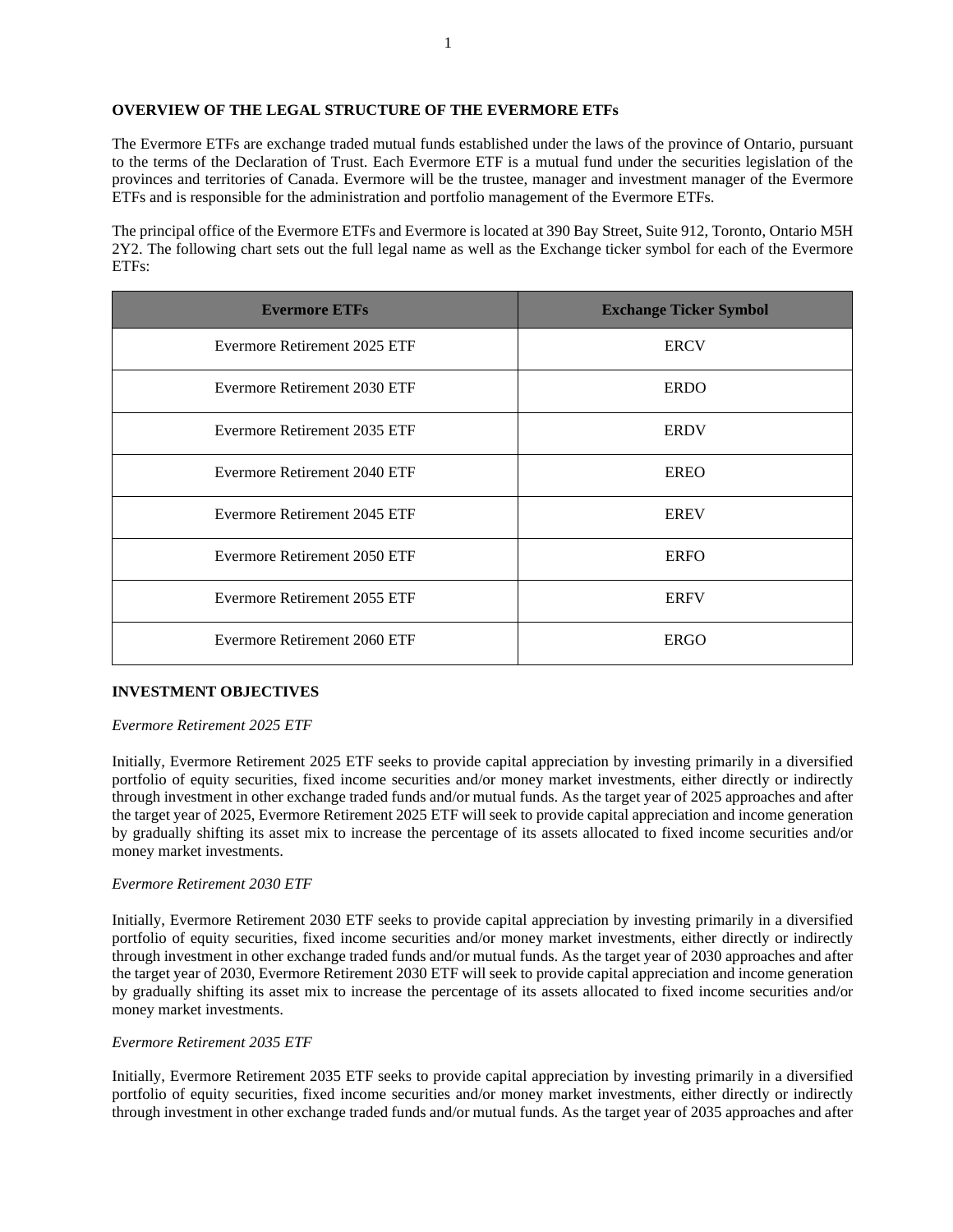the target year of 2035, Evermore Retirement 2035 ETF will seek to provide capital appreciation and income generation by gradually shifting its asset mix to increase the percentage of its assets allocated to fixed income securities and/or money market investments.

### *Evermore Retirement 2040 ETF*

Initially, Evermore Retirement 2040 ETF seeks to provide capital appreciation by investing primarily in a diversified portfolio of equity securities, fixed income securities and/or money market investments, either directly or indirectly through investment in other exchange traded funds and/or mutual funds. As the target year of 2040 approaches and after the target year of 2040, Evermore Retirement 2040 ETF will seek to provide capital appreciation and income generation by gradually shifting its asset mix to increase the percentage of its assets allocated to fixed income securities and/or money market investments.

### *Evermore Retirement 2045 ETF*

Initially, Evermore Retirement 2045 ETF seeks to provide capital appreciation by investing primarily in a diversified portfolio of equity securities, fixed income securities and/or money market investments, either directly or indirectly through investment in other exchange traded funds and/or mutual funds. As the target year of 2045 approaches and after the target year of 2045, Evermore Retirement 2045 ETF will seek to provide capital appreciation and income generation by gradually shifting its asset mix to increase the percentage of its assets allocated to fixed income securities and/or money market investments.

### *Evermore Retirement 2050 ETF*

Initially, Evermore Retirement 2050 ETF seeks to provide capital appreciation by investing primarily in a diversified portfolio of equity securities, fixed income securities and/or money market investments, either directly or indirectly through investment in other exchange traded funds and/or mutual funds. As the target year of 2050 approaches and after the target year of 2050, Evermore Retirement 2050 ETF will seek to provide capital appreciation and income generation by gradually shifting its asset mix to increase the percentage of its assets allocated to fixed income securities and/or money market investments.

### *Evermore Retirement 2055 ETF*

Initially, Evermore Retirement 2055 ETF seeks to provide capital appreciation by investing primarily in a diversified portfolio of equity securities, fixed income securities and/or money market investments, either directly or indirectly through investment in other exchange traded funds and/or mutual funds. As the target year of 2055 approaches and after the target year of 2055, Evermore Retirement 2055 ETF will seek to provide capital appreciation and income generation by gradually shifting its asset mix to increase the percentage of its assets allocated to fixed income securities and/or money market investments.

### *Evermore Retirement 2060 ETF*

Initially, Evermore Retirement 2060 ETF seeks to provide capital appreciation by investing primarily in a diversified portfolio of equity securities, fixed income securities and/or money market investments, either directly or indirectly through investment in other exchange traded funds and/or mutual funds. As the target year of 2060 approaches and after the target year of 2060, Evermore Retirement 2060 ETF will seek to provide capital appreciation and income generation by gradually shifting its asset mix to increase the percentage of its assets allocated to fixed income securities and/or money market investments.

The investment objectives shall not be changed by the Manager without first obtaining the approval of Unitholders of the affected class of Units. See "Unitholder Matters".

### **INVESTMENT STRATEGIES**

### **Specific Investment Strategies of the Evermore ETFs**

The investment strategy of each Evermore ETF is to invest in and hold a portfolio of securities selected by the Manager in order to achieve its investment objective. Each Evermore ETF uses an asset allocation strategy that is specifically designed to meet the changing needs of investors who are saving money for retirement that commences in or within a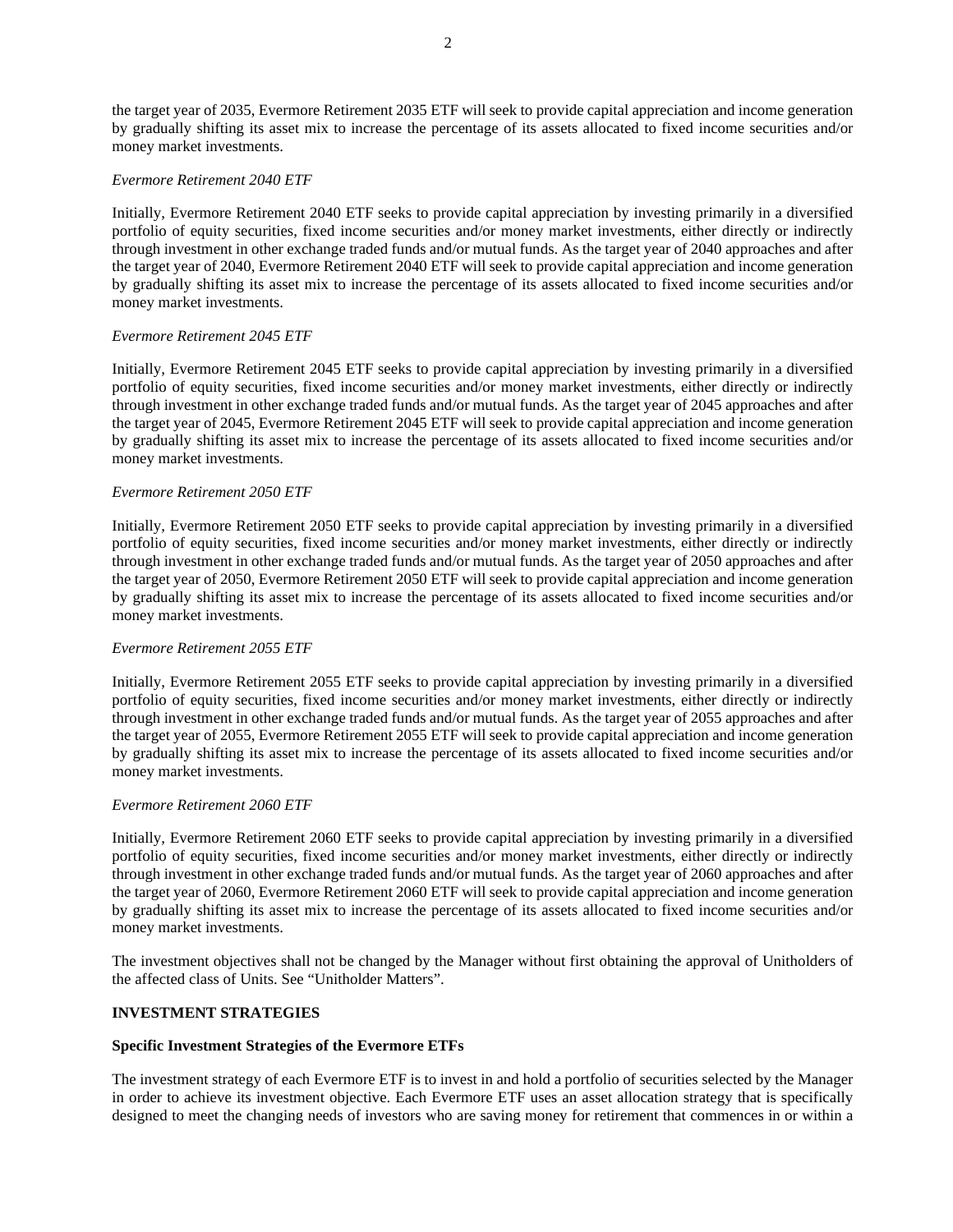few years of the specified target year of such Evermore ETF. The Evermore ETFs will invest, directly or indirectly, in a combination of equity and fixed-income securities of companies located anywhere in the world and are not limited to how much they invest in any single country or asset class. Each Evermore ETF's asset allocation will vary according to market conditions.

To the extent the Evermore ETFs invest in equity securities, these will include preferred and common shares that are diversified by sector and style.

Investments in fixed-income securities may consist of high-yielding government and corporate bonds, debentures, loans and notes. This may include securities that are unrated or have a credit rating below investment grade. The term to maturity of these securities will vary depending on the portfolio advisor's outlook for interest rates.

Indirect investments may include convertible securities equity related securities and securities of other exchange traded funds ("**ETFs**") and/or mutual funds.

The Manager may employ the following strategies in respect of each Evermore ETF:

- Utilize a dynamic asset allocation strategy whereby the Evermore ETF's portfolio gradually shifts its asset mix from high exposure to equity securities, and gradually increasing exposure to fixed income securities, money market investments and/or cash equivalents;
- Modify the Evermore ETF's asset allocation, including increasing the Evermore ETF's exposure to equity securities and/or alternative investments, without notice, to reflect market conditions and the Manager's longterm outlook for each asset class;
- Invest up to 100% of the Evermore ETF's assets in securities of underlying funds, including ETFs and mutual funds, each of which may be managed by either a third party, a related party or the Manager;
- Invest in a combination of securities with domestic exposure and securities with foreign exposure;
- Rebalance the Evermore ETF's portfolio exposures from time to time in order to maintain approximate desired target weights as set by the Manager's asset allocation strategy; and
- Invest in money market instruments, securities of money market funds or cash to meet their current obligations.

Each Evermore ETF will seek to reflect a periodic rebalancing of its portfolio, at the Manager's discretion, such that the investment results of each Evermore ETF continue to correspond generally to the following glidepath under normal market conditions:

- Leading up until 30 years prior to the applicable target year: the equity weight in the portfolio will be approximately 95%, with the remaining balance exposed to fixed income.
- 30 to 20 years prior to the applicable target year: the equity weight in the portfolio will steadily decrease from approximately 95% to approximately 85%, with the remaining balance exposed to fixed income.
- 20 to 10 years prior to the applicable target year: the equity weight in the portfolio will steadily decrease from approximately 85% to approximately 55%, with the remaining balance exposed to fixed income.
- 10 years prior to the applicable target year to 5 after the applicable target year: the equity weight in the portfolio will steadily decrease from approximately 55% to approximately 45%, with the remaining balance exposed to fixed income. At the current time, it is expected that this weighting will generally be maintained for the duration of the ETF.

The foregoing glidepath is subject to adjustment from time to time, at the discretion of the Manager, based on its assessment of the market and other relevant factors. Following the completion of each Evermore ETF's glidepath, the Manager intends to assess, based on available market conditions and the size of the assets under management at the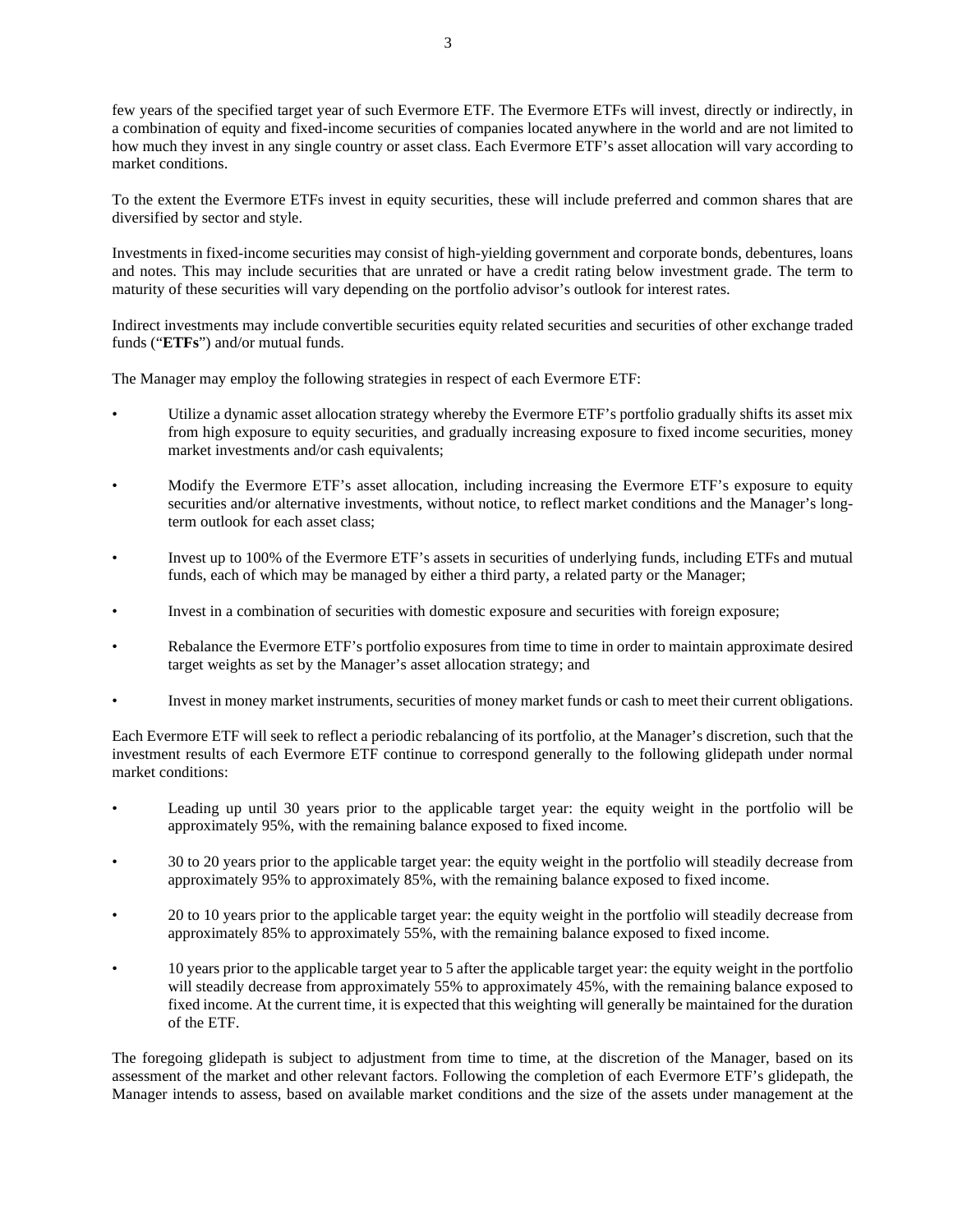relevant time of each Evermore ETF, among other factors, the most effective manner to continue to execute on the investment strategy of each Evermore ETF in accordance with their respective investment objectives.

### **General Investment Strategies of the Evermore ETFs**

The investment strategy of each Evermore ETF is to invest in and hold a portfolio of securities in order to achieve its investment objective. Each Evermore ETF may invest in various securities and instruments which may include, but are not limited to, debt securities, equity securities, equity and equity related securities, ETFs and mutual funds. Equity related securities may include, but are not limited to, convertible debt, income trust units, single issuer equity options, preferred shares and warrants. Each Evermore ETF may also invest in American Depositary Receipts ("**ADRs**"), American Depositary Shares ("**ADSs**"), Global Depositary Receipts ("**GDRs**") or International Depositary Receipts ("**IDRs**"), each of which is a type of negotiable financial security that is traded on a local stock exchange but represent a security that is issued by a foreign publicly-listed company. Since these securities trade in local markets and are therefore available for trading during North American trading hours, it may be more efficient for an Evermore ETF to gain exposure to the underlying foreign equity securities it wishes to hold in its portfolio through investments in ADRs, ADSs, GDRs or IDRs representing the securities of these issuers.

#### **Investment in other Investment Funds**

In accordance with applicable securities legislation, as part of its investment strategy and as an alternative to or in conjunction with investing in and holding securities directly, an Evermore ETF may invest in one or more other investment funds, including one or more ETFs listed on a stock exchange in Canada or the United States (a "**Reference Fund**"), including other investment funds managed by the Manager or an affiliate. In such case, there shall be no management fees or incentive fees that are payable by the Evermore ETF that, to a reasonable person, would duplicate a fee payable by the Reference Fund for the same service. In the event that an Evermore ETF invests in another investment fund that is not managed by the Manager or an affiliate of the Manager, the Evermore ETF will incur the Management Fee on the portion of the Evermore ETF's assets invested in the other fund. In the event that an Evermore ETF invests in another investment fund that is managed by the Manager or an affiliate of the Manager, the Evermore ETF will not incur the Management Fee on the portion of the Evermore ETF's assets invested in the other fund.

An Evermore ETF's allocation to investments in other investment funds or exchange traded funds, if any, will vary from time to time depending on the relative size and liquidity of the investment fund or exchange traded fund, and the ability of the Manager to identify appropriate investment funds or exchange traded funds that are consistent with the Evermore ETF's investment objectives and strategies.

### **Use of Derivatives**

An Evermore ETF may use Derivatives from time to time for hedging purposes or to reduce the impact of currency fluctuations on the Evermore ETF. In addition, Derivatives may also be used for purposes of risk management, seeking to ensure the portfolio of an Evermore ETF is fully invested, reducing transaction costs or adding value. Any use of Derivatives by an Evermore ETF must be in compliance with NI 81-102 and other applicable derivatives legislation and must be consistent with the investment objective and investment strategies of the Evermore ETF.

In addition, the Manager has written policies and procedures relating to the use of derivatives by each Evermore ETF, which set out the objectives and goals for derivatives trading and the risk management procedures applicable to derivatives trading. These policies and procedures are reviewed at least annually by senior management. The Manager's Chief Compliance Officer is responsible for oversight of all derivative strategies used by the Evermore ETFs.

Limits and controls on the use of derivatives are part of the compliance regime and include reviews by the portfolio management team who ensure that the derivative positions of the Evermore ETFs are within applicable policies.

#### **Currency Hedging**

The Manager may, at its discretion, hedge the foreign currency exposure in the portfolio of an Evermore ETF back to the Canadian dollar. Forward currency contracts and/or futures contracts may be used to offset the Units' exposure to foreign currencies.

The currency hedging mandate applicable to a class of Units shall not be changed by the Manager without first obtaining the approval of Unitholders.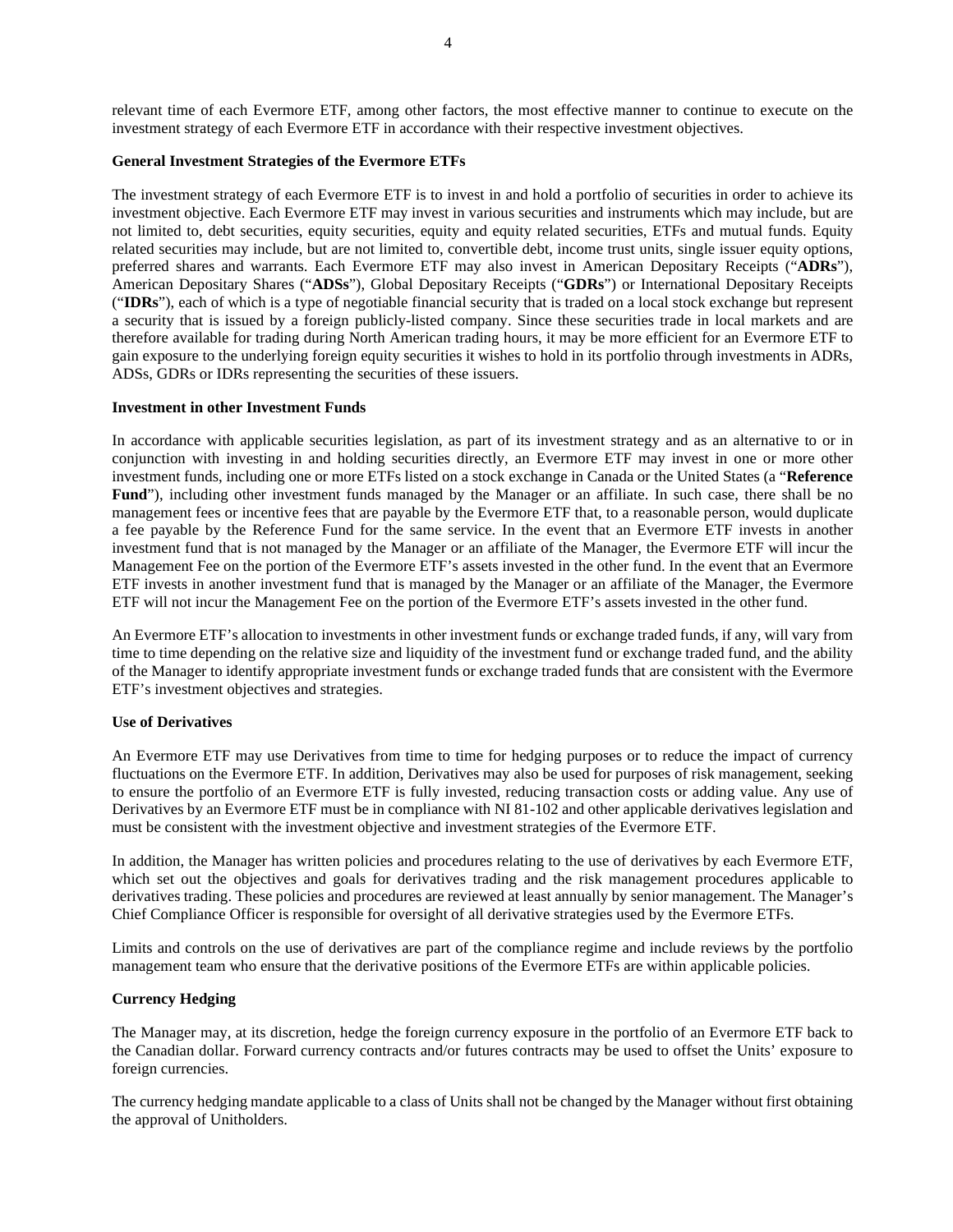### **Securities Lending**

An Evermore ETF may, in compliance with NI 81-102, lend securities to securities borrowers that are acceptable to it pursuant to the terms of the Securities Lending Authorization Agreement under which: (i) the borrower will pay to the Evermore ETF a negotiated securities lending fee and will make compensation payments to the Evermore ETF equal to any distributions received by the borrower on the securities borrowed; (ii) the securities loans must qualify as "securities lending arrangements" for the purposes of the Tax Act; and (iii) the Evermore ETF will receive collateral. The Lending Agent is responsible for the ongoing administration of the securities loans, including the obligation to mark-to-market the loaned securities and collateral on a daily basis, and ensure that the collateral at least equals the required margin percentage as set out in the Securities Lending Authorization Agreement. The securities lending revenues, net of Lending Agent fees, taxes and, if applicable, rebate payments to borrowers for cash collateral, will be credited to the account of the Evermore ETF from which the securities were borrowed.

The Evermore ETFs have policies and practices in place to manage the risks associated with these types of transactions, which the Manager has established and which are reviewed at least annually by the Manager's Compliance Department. Those individuals or groups responsible for monitoring the risks associated with such transactions are independent of those who enter into the transactions on behalf of the Evermore ETFs. Specifically, where an Evermore ETF engages in such investments, it will:

- Require that the other party to the transaction establish collateral equal to a minimum of 102% of the market value of the securities loaned (for securities lending transactions) or sold (for repurchase transactions), or 102% of the cash paid for the securities (for reverse repurchase transactions), as the case may be;
- Hold collateral consisting only of cash, qualified securities or securities that can be immediately converted into securities identical to those that are on loan. The collateral is marked to market daily;
- Adjust the amount of collateral each business day to ensure the collateral's value relative to the market value of the securities loaned, sold or purchased remains within the 102% limit; and
- Limit the aggregate value of all securities loaned or sold through securities lending and repurchase transactions, as the case may be, to under 50% of the total assets (without including the collateral) of the Evermore ETF.

Under the provisions of a Securities Lending Authorization Agreement, the Lending Agent:

- Assesses the creditworthiness of potential counterparties to these transactions (typically, registered brokers and/or dealers);
- Negotiates the actual securities lending, repurchase and reverse repurchase agreements with such counterparties;
- Collects lending and repurchase fees and provides such fees to the Manager;
- Monitors (daily) the market value of the securities sold, loaned or purchased and the collateral and ensures that each Evermore ETF holds collateral equal to at least 102% of the market value of the securities sold, loaned or purchased; and
- Ensures that each Evermore ETF does not loan or sell, as the case may be, more than 50% of the total market value of its assets (not including the collateral held by the Evermore ETF) through lending and repurchase transactions.

In addition, the Manager has established written policies and procedures that set out the objectives and goals for these particular types of investments. There are no limits or controls restricting these transactions and risk measurement or simulations are not used to test the portfolio under stress conditions. The Manager is responsible for reviewing these investments on an as-needed basis and such review will be independent of the Lending Agent.

#### **Cash Management**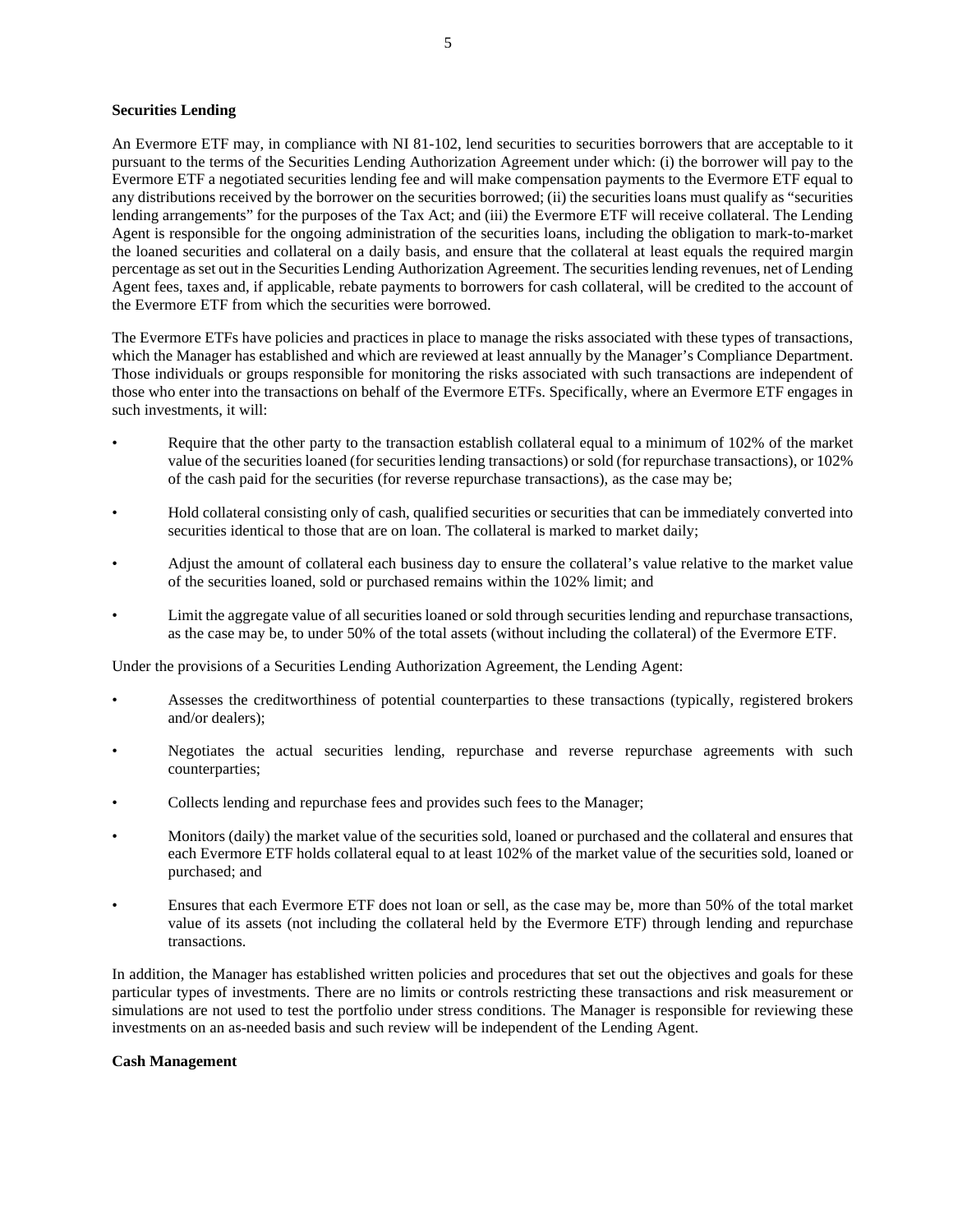An Evermore ETF may hold all or a portion of its assets in cash, money market instruments, bonds or other debt securities in response to adverse market, economic and/or political conditions or for defensive or other purposes. As a result, any Evermore ETF may not be fully invested in accordance with its investment objectives.

## **OVERVIEW OF THE SECTORS IN WHICH THE EVERMORE ETFs INVEST**

Please see "Investment Objectives" and "Investment Strategies" for additional information on the investment strategies and sectors applicable to each Evermore ETF.

## **INVESTMENT RESTRICTIONS**

The Evermore ETFs are subject to certain investment restrictions and practices contained in securities legislation, including NI 81-102, which are designed in part to ensure that the investments of the Evermore ETFs are diversified and relatively liquid, and to ensure their proper administration. A change to the fundamental investment objectives of an Evermore ETF would require the approval of the Unitholders of that Evermore ETF. Please see "Unitholder Matters – Matters Requiring Unitholder Approval".

Subject to the following, and any exemptive relief that has been or will be obtained, the Evermore ETFs are managed in accordance with the investment restrictions and practices set out in the applicable securities legislation, including NI 81-102. See "Exemptions and Approvals".

## **Tax Related Investment Restriction**

An Evermore ETF will not make an investment or conduct any activity that would result in the Evermore ETF failing to qualify as a "unit trust" or "mutual fund trust" within the meaning of the Tax Act.

## **FEES AND EXPENSES**

This section details the fees and expenses related to an investment in the Evermore ETFs. An investor may have to pay some of these fees and expenses directly. The Evermore ETFs may have to pay some of these fees and expenses, which will therefore reduce the value of an investment in the Evermore ETFs.

### **Fees and Expenses Payable by the Evermore ETFs**

### *Management Fees*

Each Evermore ETF pays an annual management fee (the "**Management Fee**") to the Manager equal to an annual percentage of the NAV of that Evermore ETF, calculated daily and payable monthly in arrears, plus applicable taxes. See "Organization and Management Details of the Evermore ETFs – Duties and Services to be Provided by the Manager" for a description of the services provided by the Manager.

The Management Fee is based on a percentage of the NAV of each of the following Evermore ETFs and is listed below:

| <b>Evermore ETFs</b>         | <b>Management Fee</b><br>(as a % of NAV) |
|------------------------------|------------------------------------------|
| Evermore Retirement 2025 ETF | 0.35%                                    |
| Evermore Retirement 2030 ETF | 0.35%                                    |
| Evermore Retirement 2035 ETF | 0.35%                                    |
| Evermore Retirement 2040 ETF | 0.35%                                    |
| Evermore Retirement 2045 ETF | 0.35%                                    |
| Evermore Retirement 2050 ETF | 0.35%                                    |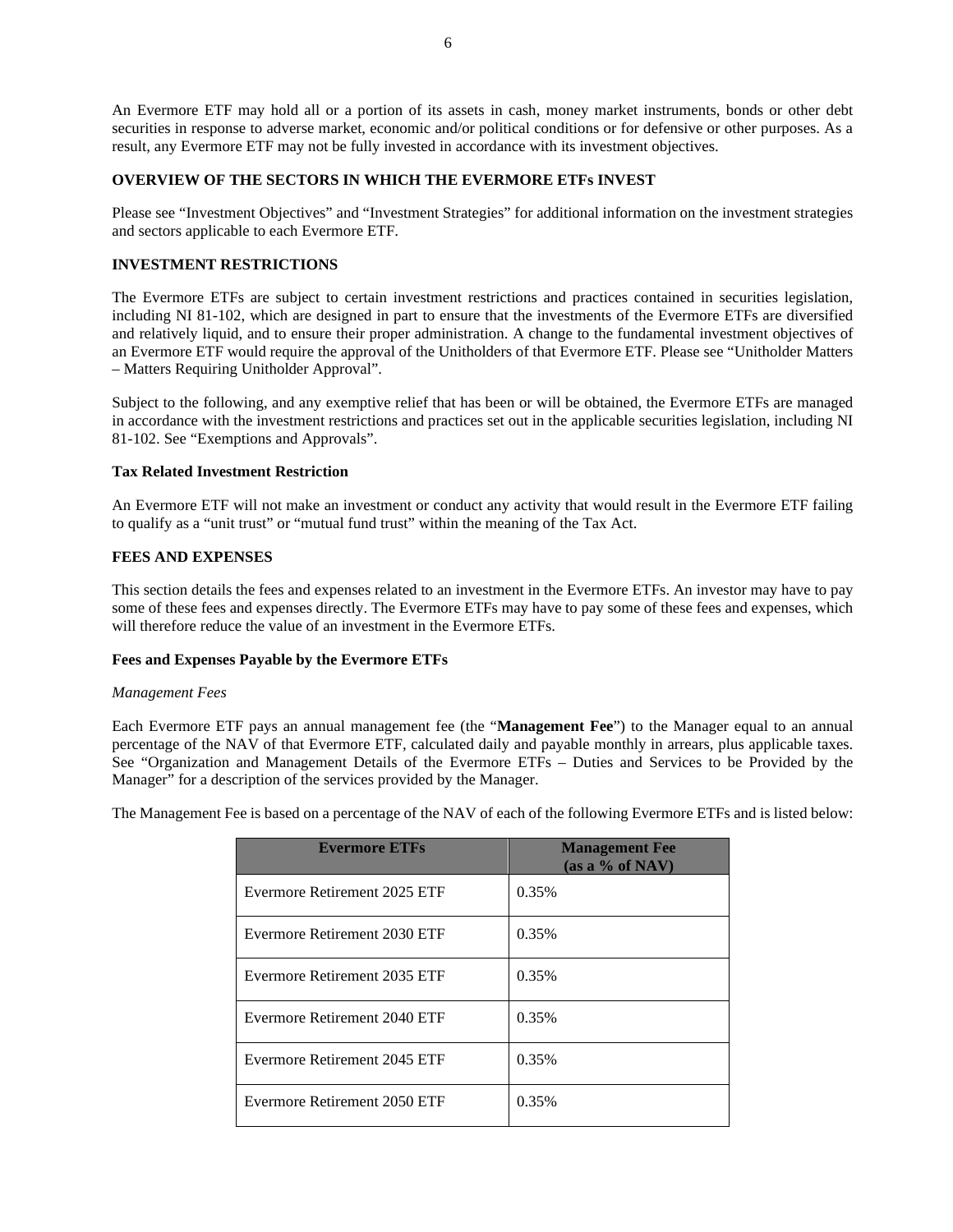| <b>Evermore ETFs</b>         | <b>Management Fee</b><br>(as a % of NAV) |
|------------------------------|------------------------------------------|
| Evermore Retirement 2055 ETF | 0.35%                                    |
| Evermore Retirement 2060 ETF | 0.35%                                    |

In the event that an Evermore ETF invests in another investment fund that is not managed by the Manager or an affiliate of the Manager, the Evermore ETF will incur the Management Fee on the portion of the Evermore ETF's assets invested in the other fund. As a result, the actual Management Fee may be higher than that shown in the table above. In the event that an Evermore ETF invests in another investment fund that is managed by the Manager or an affiliate of the Manager, the Evermore ETF will not incur the Management Fee on the portion of the Evermore ETF's assets invested in the other fund.

To encourage very large investments in the Evermore ETFs and to ensure Management Fees are competitive for these investments, the Manager may at its discretion agree to charge a reduced fee as compared to the fee it otherwise would be entitled to receive from an Evermore ETF with respect to investments in the Evermore ETF by Unitholders that hold, on average during any period specified by the Manager from time to time (currently a quarter), Units having a specified aggregate value. Such a reduction will be dependent upon a number of factors, including the amount invested, the total assets of the Evermore ETF under administration and the expected amount of account activity. An amount equal to the difference between the fee otherwise chargeable and the reduced fee of the Evermore ETF will be distributed quarterly in cash by the Evermore ETF, at the discretion of the Manager, to those Unitholders as management fee distributions (the "Management Fee Distributions").

The availability and amount of Management Fee Distributions with respect to Units of an Evermore ETF is determined by the Manager. Management Fee Distributions for an Evermore ETF will generally be calculated and applied based on a Unitholder's average holdings of Units of the Evermore ETF over each applicable period as specified by the Manager from time to time. Management Fee Distributions will be available only to beneficial owners of Units and not to the holdings of Units by dealers, brokers or other CDS Participants that hold Units on behalf of beneficial owners. Management Fee Distributions will be paid first out of net income of the Evermore ETF, then out of capital gains of the Evermore ETF and thereafter out of capital. In order to receive a Management Fee Distribution for any applicable period, a beneficial owner of Units of an Evermore ETF must submit a claim for a Management Fee Distribution that is verified by a CDS Participant on the beneficial owner's behalf and provide the Manager with such further information as the Manager may require in accordance with the terms and procedures established by the Manager from time to time.

The Manager reserves the right to discontinue or change Management Fee Distributions at any time. The tax consequences of Management Fee Distributions made by an Evermore ETF generally will be borne by the Unitholders of the Evermore ETF that receive these distributions from the Manager. See "Income Tax Considerations – Taxation of Holders".

## *Operating Expenses*

In addition to the Management Fee, each Evermore ETF pays for its ordinary expenses incurred in connection with its operation and administration. Unless otherwise waived or reimbursed by the Manager, and subject to compliance with NI 81-102, the expenses for each Evermore ETF include, as applicable, without limitation: all fees payable to third party service providers retained by the Manager, as applicable; trustee and custodial expenses; valuation, accounting and record keeping costs; audit fees; legal expenses; all costs associated with portfolio transactions, including brokerage expenses and commissions; currency hedging costs (if any); expenses related to compliance with NI 81-107, including fees and expenses of the members of the IRC and premiums for directors' and officers' insurance coverage for the members of the IRC; fees and expenses relating to the voting of proxies by a third party; income taxes; sales taxes (including GST/HST); withholding taxes; the costs of complying with any new governmental or regulatory requirement introduced after the Evermore ETF was established; and extraordinary expenses, such as expenses of any action, suit or other proceedings in which or in relation to which the Manager, the Custodian, the IRC and/or any of their respective officers, directors, employees, consultants or agents is entitled to indemnity by the Evermore ETF. The Manager reserves the right to modify or discontinue any such reimbursement for any costs associated with compliance with NI 81-107 at any time without prior notice to, or approval of, Unitholders of the Evermore ETFs.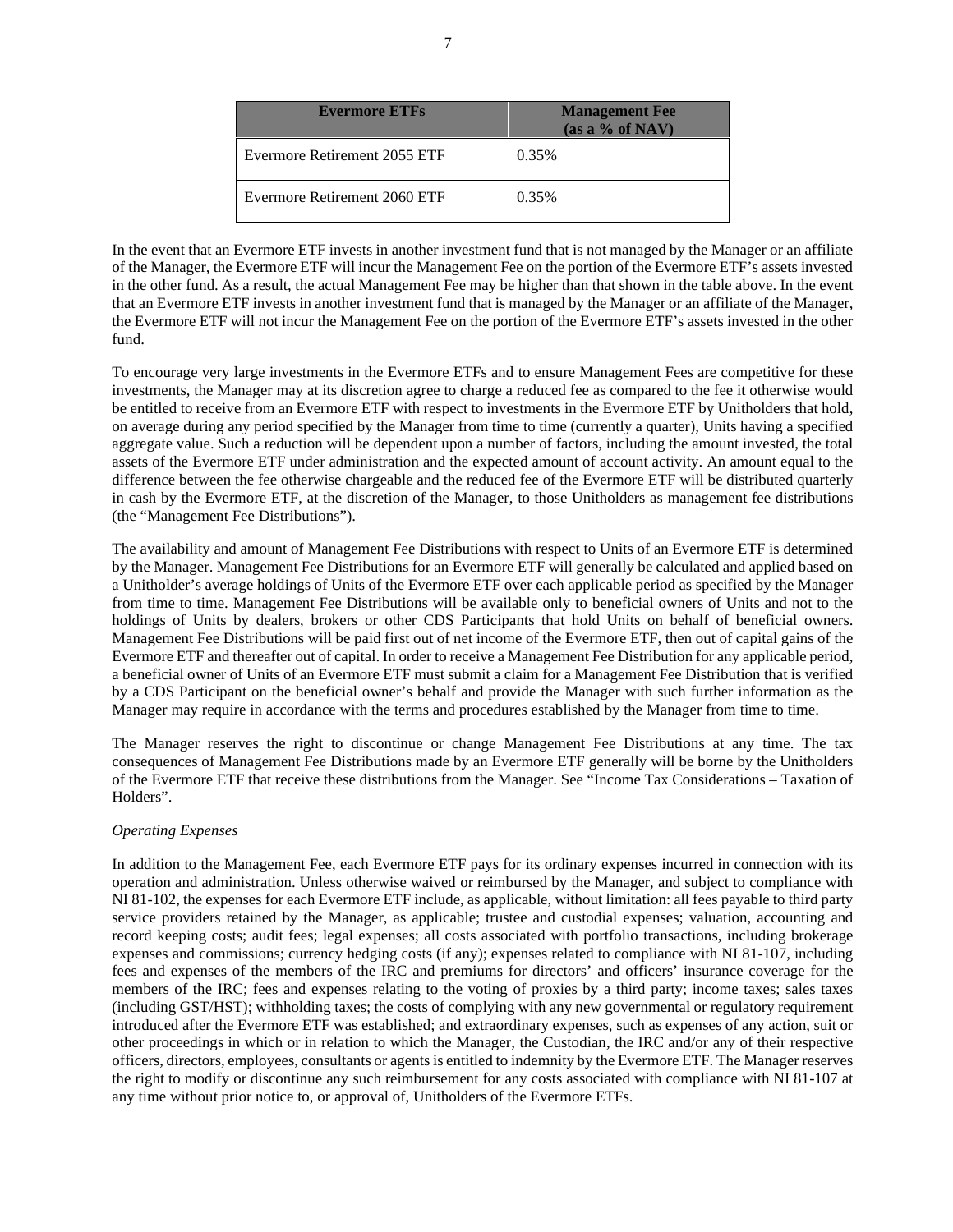The Manager is responsible for the initial organization costs of the Evermore ETFs.

## **Fees and Expenses Payable Directly by the Unitholders**

#### *Administrative Fee*

An amount as may be agreed to between the Manager and the Designated Broker or a Dealer of an Evermore ETF may be charged by the Manager, on behalf of the Evermore ETF, to offset certain transaction costs, including brokerage expenses, commissions and other costs and expenses, associated with an issue, exchange or redemption of Units of that Evermore ETF. This charge does not apply to Unitholders who buy and sell their Units through the facilities of the Exchange.

## **RISK FACTORS**

In addition to the considerations set out elsewhere in this prospectus, the following are certain considerations relating to an investment in Units that prospective investors should consider before purchasing such Units:

#### **General Risks Relating to an Investment in the Evermore ETFs**

#### *No Guaranteed Return*

There is no guarantee that an investment in an Evermore ETF will earn any positive return. The value of the Units may increase or decrease depending on market, economic, political, regulatory and other conditions affecting an Evermore ETF's investments. All prospective Unitholders should consider an investment in an Evermore ETF within the overall context of their investment policies. Investment policy considerations include, but are not limited to, setting objectives, defining risk/return constraints and considering time horizons.

## *General Risks of Investments*

The value of the underlying securities of an Evermore ETF, whether held directly or indirectly, may fluctuate in accordance with changes in the financial condition of the issuers of those underlying securities, the condition of equity and currency markets generally, and other factors.

The risks inherent in investments in equity securities, whether held directly or indirectly, include the risk that the financial condition of the issuers of the securities may become impaired or that the general condition of the stock market may deteriorate. Equity securities are susceptible to general stock market fluctuations and the financial condition of the issuer. These investor perceptions are based on various and unpredictable factors, including expectations regarding government, economic, monetary and fiscal policies, inflation and interest rates, economic expansion or contraction and global or regional political, economic and banking crises.

## *Asset Class Risk*

The constituent securities may underperform the returns of other securities that track other countries, regions, industries, asset classes or sectors. Various asset classes tend to experience cycles of outperformance and underperformance in comparison to the general securities markets.

### *Issuer Risk*

Performance of the Evermore ETFs depends on the performance of the individual securities to which the Evermore ETFs have exposure. Changes in the financial condition or credit rating of an issuer of those securities may cause the value of the securities to decline.

### *Illiquid Securities*

If an Evermore ETF is unable to dispose of some or all of the securities held by it, that Evermore ETF may experience a delay in the receipt of the proceeds of disposition until such time as it is able to dispose of such securities. Likewise, if certain securities of the applicable Evermore ETF are particularly illiquid, the Evermore ETFs may be unable to acquire the securities in quantities or at a price acceptable to the Manager on a timely basis. It cannot be predicted whether certain securities in the portfolio will trade at a discount to, a premium to, or at their respective par or net asset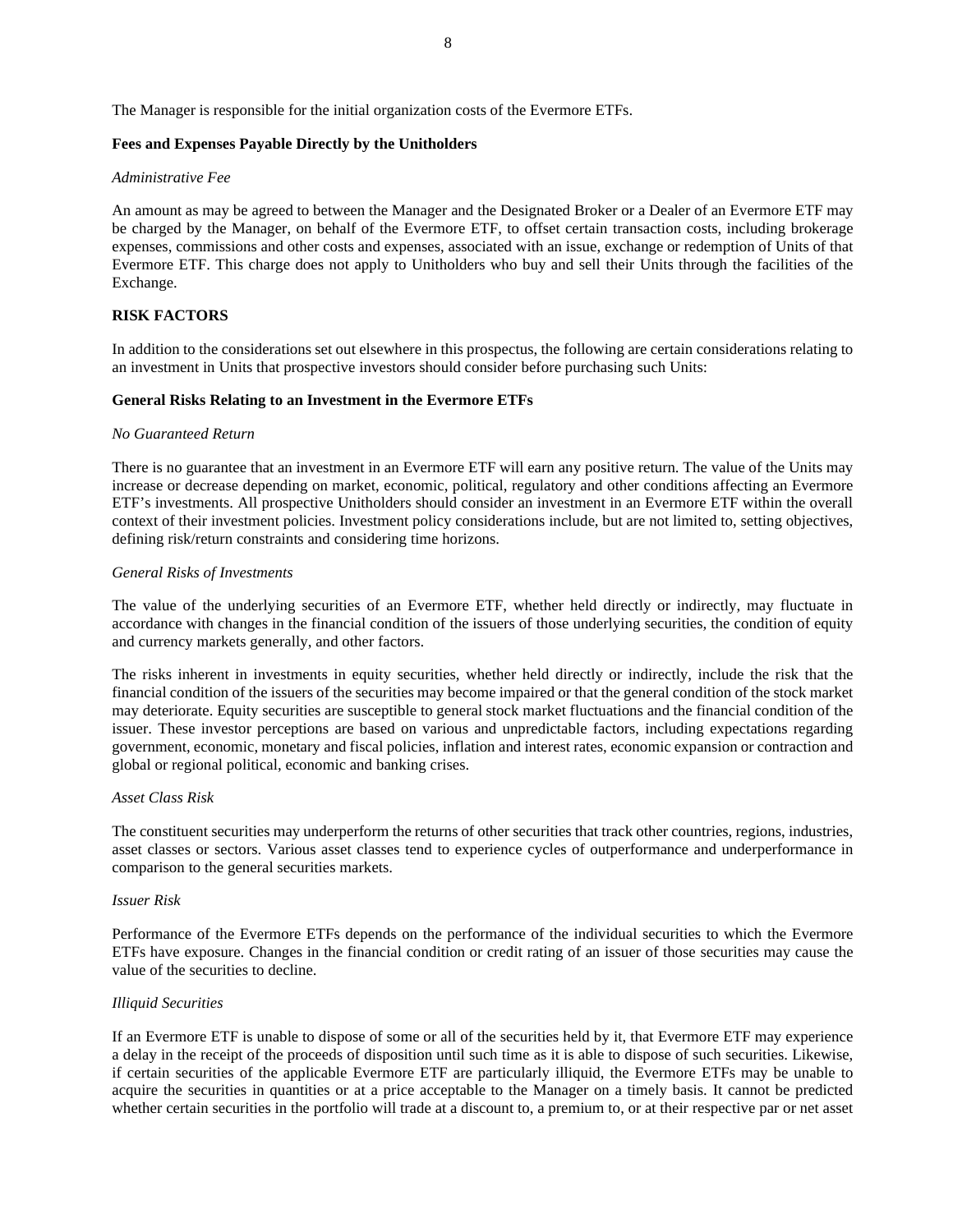values. In accordance with Canadian Securities Legislation, there are restrictions on the amount of illiquid securities an Evermore ETF is permitted to hold.

#### *Reliance on Key Personnel*

Unitholders will be dependent on the abilities of the Manager and its affiliates to effectively manage the Evermore ETFs and their respective portfolios in a manner consistent with their investment objectives, investment strategies and investment restrictions. There is no certainty that the individuals who are principally responsible for providing administration and portfolio management services to the Evermore ETFs will continue to be employed by the Manager or its affiliates.

## *Trading Price of Units*

Units may trade in the market at a premium or a discount to the NAV per Unit. There can be no assurance that Units will trade at prices that reflect their NAV per Unit. The trading price of the Units will fluctuate in accordance with changes in the Evermore ETF's NAV, as well as market supply and demand on the Exchange.

#### *Fluctuations in NAV and NAV per Unit*

The NAV and NAV per Unit of an Evermore ETF will vary according to, among other things, the value of the securities held by the Evermore ETF. The Manager and the Evermore ETF have no control over the factors that affect the value of the securities held by the Evermore ETF, including factors that affect the equity markets generally, such as general economic and political conditions, fluctuations in interest rates and factors unique to each issuer, such as changes in management, changes in strategic direction, achievement of strategic goals, mergers, acquisitions and divestitures, changes in distribution and dividend policies and other events.

#### *Cease Trading of Securities Risk*

If the securities of an issuer included in the portfolio of an Evermore ETF are cease-traded by order of the relevant Securities Regulatory Authority or are halted from trading by the relevant stock exchange, the applicable Evermore ETF may halt trading in its securities. Accordingly, securities of an Evermore ETF bear the risk of cease trading orders against all issuers whose securities are included in its portfolio, not just one. If portfolio securities of the Evermore ETFs are cease-traded by order of a Securities Regulatory Authority, if normal trading of such securities is suspended on the relevant exchange, or if for any reason it is likely there will be no closing bid price for such securities, the Evermore ETFs may suspend the right to redeem securities for cash as described under "Exchange and Redemption of Units – Suspension of Exchanges and Redemptions", subject to any required prior regulatory approval. If the right to redeem securities for cash is suspended, the Evermore ETFs may return redemption requests to securityholders who have submitted them. If securities are cease-traded, they may not be delivered on an exchange of a PNU for a Basket of Securities until such time as the cease-trade order is lifted.

#### *Concentration Risk*

An Evermore ETF may have more of its net assets invested in one or more constituent issuers than is typical for many investment funds. In these circumstances, the Evermore ETF may be affected more by the performance of individual issuers in its portfolio, with the result that the NAV of the Evermore ETF may be more volatile and may fluctuate more over short periods of time than the NAV of a more broadly diversified investment fund. In addition, this may increase the liquidity risk of these Evermore ETFs which may, in turn, have an effect on the Evermore ETFs' ability to satisfy redemption requests.

#### *Use of Derivative Instruments*

Each Evermore ETF may use Derivatives from time to time in accordance with NI 81-102 as described under "Investment Strategies". The use of Derivatives involves risks different from, and possibly greater than, the risks associated with investing directly in securities and other traditional investments. Derivatives are investments whose value is based on, or derived from, an underlying asset, such as a stock or a market index. Derivatives are not a direct investment in the underlying asset itself. Derivatives are often contracts with another party to buy or sell an asset at a later date. Some common Derivatives are: (a) a futures or forward contract, which is an agreement to buy or sell currencies, commodities or securities for a set price at a specified future date; or (b) an option, which gives the buyer the right, but not the obligation, to buy or sell currencies, commodities or securities at a set price within a certain time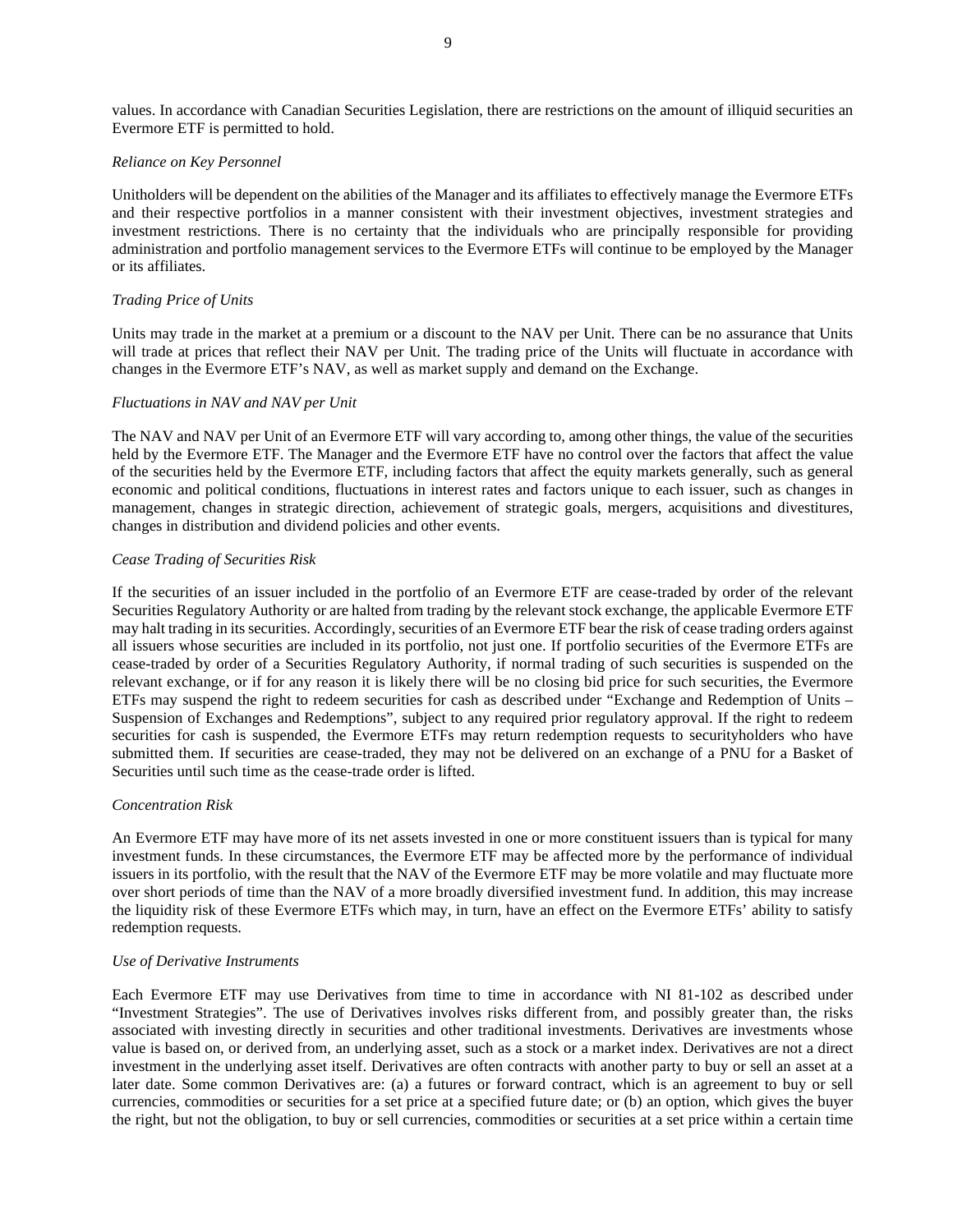period. The Evermore ETFs may use Derivatives to limit potential gains or losses caused by changes in exchange rates, stock prices or interest rates. This is called hedging.

Any use of Derivatives has risks, including:

- The hedging strategy may not be effective;
- There is no guarantee that a market for the derivative contract will exist when a ETF wants to buy or sell;
- There is no guarantee that the Evermore ETF will be able to find an acceptable counterparty willing to enter into a derivative contract;
- The counterparty to the Derivative contract may not be able to meet its obligations;
- A large percentage of the assets of an Evermore ETF may be placed on deposit with one or more counterparties, which exposes the Evermore ETF to the credit risk of those counterparties;
- Securities exchanges may set daily trading limits or halt trading, which may prevent an Evermore ETF from selling a particular Derivative contract;
- The price of a Derivative may not accurately reflect the value of the underlying asset; and
- The Tax Act, or its interpretation, may change in respect of the tax treatment of Derivatives.

#### *Risk of Volatile Markets and Market Disruption Risk*

The profitability of an Evermore ETF's investment program may depend to a great extent on the future course of price movements of securities and other investments. The securities markets have in recent years been characterized by great volatility and unpredictability. The performance of an Evermore ETF may be influenced by, among other things, interest rates, changing supply and demand relationships, trade, fiscal, monetary and exchange control programs and policies of governments, and national and international political and economic events and policies. In addition, unexpected and unpredictable events such as war and occupation, a widespread health crisis or global pandemic, terrorism and related geopolitical risks may lead to increased short-term market volatility and may have adverse long-term effects on world economies and markets generally, including U.S., Canadian and other economies and securities markets. For example, the recent spread of coronavirus disease (COVID-19) has caused volatility in the global financial markets, resulted in significant disruptions to global business activity and threatened a slowdown in the global economy. The effects of similar unexpected disruptive events could affect the economies and securities markets of countries in ways that cannot necessarily be foreseen at the present time. These events could also have an acute effect on individual issuers or related groups of issuers and exacerbate other pre-existing political, social and economic risks. Such impacts could also cause substantial market volatility, exchange trading suspensions and closures, affect an Evermore ETF's performance and significantly reduce the value of an investment in Units. Each Evermore ETF is therefore exposed to some, and at times, a substantial, degree of market risk.

#### *Changes in Legislation*

There can be no assurance that income tax, securities and other laws will not be changed in a manner that adversely affects the Evermore ETFs or the Unitholders. There can be no assurance that Canadian federal income tax laws and the administrative policies and assessing practices of the CRA respecting the treatment of mutual fund trusts, SIFT trusts or an investment in a non-resident trust will not be changed in a manner that adversely affects the Evermore ETFs or the Unitholders.

#### *Taxation of the Evermore ETFs*

It is anticipated that each Evermore ETF will qualify, or will be deemed to qualify, at all times as a "mutual fund trust" within the meaning of the Tax Act. For an Evermore ETF to qualify as a "mutual fund trust", it must comply on a continuous basis with certain requirements relating to the qualification of its Units for distribution to the public, the number of Unitholders of the Evermore ETF and the dispersal of ownership of a particular class of its Units.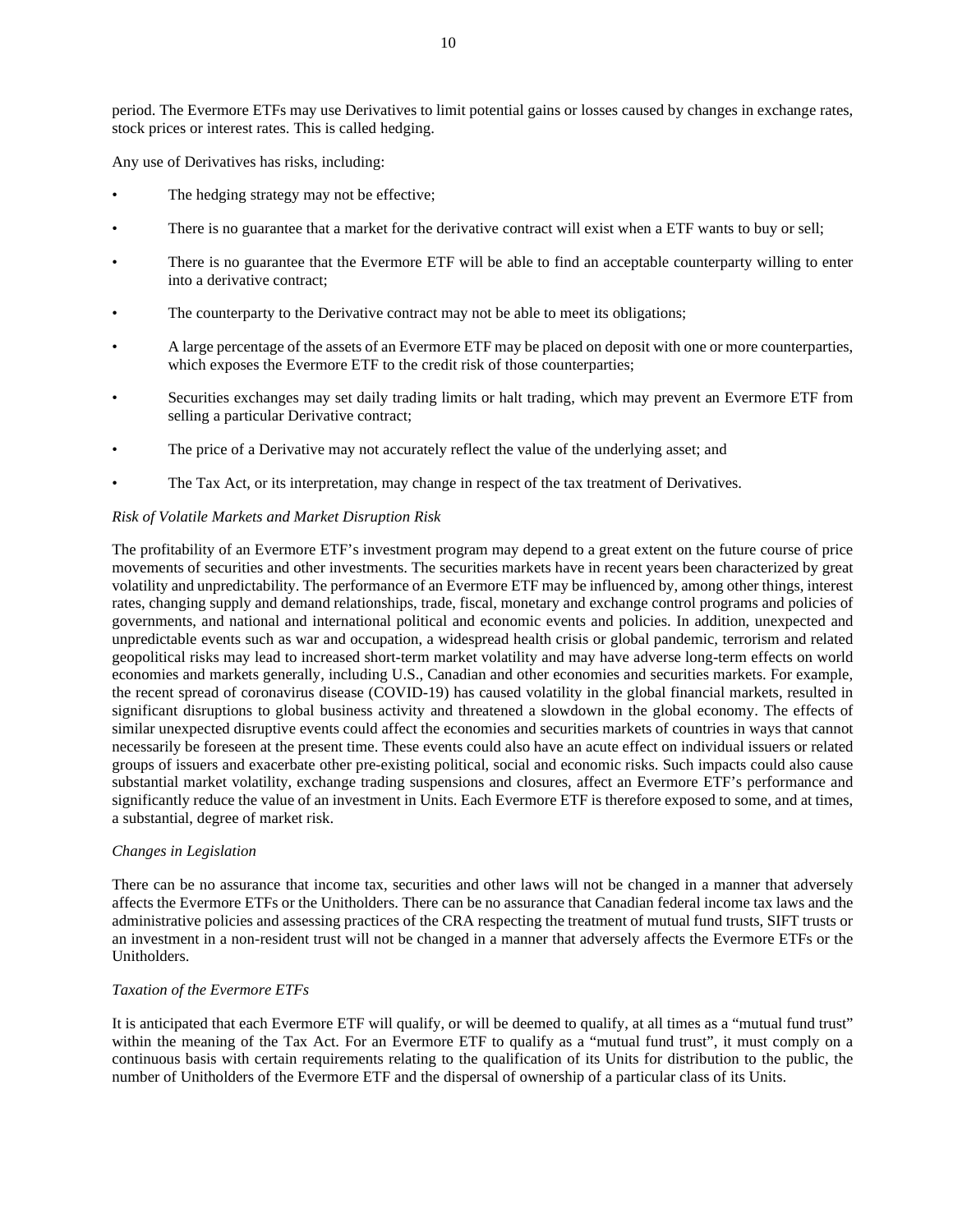A trust will be deemed not to be a mutual fund trust if it is established or maintained primarily for the benefit of nonresidents of Canada unless, at that time, all or substantially all of its property is property other than property that would be "taxable Canadian property" (if the definition of such term in the Tax Act were read without reference to paragraph (b) thereof). The law does not provide any means of rectifying a loss of mutual fund trust status if this requirement is not met. The Evermore ETFs contain a restriction on the number of permitted non-resident Unitholders.

Each Evermore ETF is expected to meet all the requirements to qualify as a "mutual fund trust" for the purposes of the Tax Act before the 91st day after the end of its first taxation year (determined without regard to any taxation year-end that may be deemed to occur for other purposes under the rules in the Tax Act relating to "loss restriction events"). Assuming an Evermore ETF meets these requirements before such day, such Evermore ETF will file an election to qualify as a mutual fund trust from the commencement of its first taxation year. If an Evermore ETF does not qualify as a mutual fund trust or were to fail to so qualify, the tax considerations, including the income tax considerations as described under "Income Tax Considerations" would in some respects be materially different. For example, if an Evermore ETF does not qualify as a "mutual fund trust" within the meaning of the Tax Act throughout a taxation year, the Evermore ETF may be liable to pay an alternative minimum tax under the Tax Act. In addition, if an Evermore ETF does not qualify as a mutual fund trust, it may be subject to the "mark-to-market" rules under the Tax Act if more than 50% of the fair market value of the Units of the Evermore ETF are held by "financial institutions".

The tax treatment of gains and losses realized by each Evermore ETF will depend on whether such gains or losses are treated as being on income or capital account, as described in this paragraph. In determining its income for tax purposes, each Evermore ETF will treat gains or losses realized on the disposition of portfolio securities (other than certain derivatives) held by it as capital gains and losses. In general, gains and losses realized by an Evermore ETF from Derivative transactions will be on income account except where such Derivatives are used to hedge portfolio securities held on capital account provided there is sufficient linkage, subject to the DFA Rules discussed below. Further, each Evermore ETF intends to take the position that gains or losses in respect of foreign currency hedges entered into in respect of amounts invested in its portfolio will constitute capital gains and capital losses to such Evermore ETF if the portfolio securities are capital property to such Evermore ETF and there is sufficient linkage. The DFA Rules generally would not apply to such foreign currency hedges. Designations with respect to each Evermore ETF's income and capital gains will be made and reported to Unitholders on the foregoing basis. The CRA's practice is not to grant advance income tax rulings on the characterization of items as capital gains or income and no advance income tax ruling has been requested or obtained. If these foregoing dispositions or transactions of an Evermore ETF are determined not to be on capital account (whether because of the DFA Rules discussed below or otherwise), the net income of the Evermore ETF for tax purposes and the taxable component of distributions to its Unitholders could increase. Any such redetermination by the CRA may result in an Evermore ETF being liable for unremitted withholding taxes on prior distributions made to its Unitholders who were not resident in Canada for purposes of the Tax Act at the time of the distribution. Such potential liability may reduce the NAV and NAV per Unit of that Evermore ETF.

The Tax Act contains rules (the "**DFA Rules**") that target certain financial arrangements (referred to as "derivative forward agreements" or "**DFAs**") that seek to deliver a return based on an "underlying interest" (other than certain excluded underlying interests) for purposes of the DFA Rules. The DFA Rules are broad in scope and could apply to other agreements or transactions. If the DFA Rules were to apply in respect of any Derivatives to be utilized by an Evermore ETF, gains realized in respect of the property underlying such Derivatives could be treated as ordinary income rather than capital gains.

Pursuant to rules in the Tax Act, an Evermore ETF that experiences a "loss restriction event" (i) will be deemed to have a year-end for tax purposes (which would result in an unscheduled distribution of the Evermore ETF's net income and net realized capital gains, if any, at such time to Unitholders so that the Evermore ETF is not liable for income tax on such amounts under Part I of the Tax Act), and (ii) will become subject to the loss restriction rules generally applicable to a corporation that experiences an acquisition of control, including a deemed realization of any unrealized capital losses and restrictions on its ability to carry forward losses. Generally, an Evermore ETF will be subject to a loss restriction event if a Unitholder becomes a "majority-interest beneficiary", or a group of persons becomes a "majorityinterest group of beneficiaries", of the Evermore ETF, as those terms are defined in the affiliated persons rules contained in the Tax Act, with certain modifications. Generally, a majority-interest beneficiary of an Evermore ETF is a beneficiary in the income or capital, as the case may be, of the Evermore ETF whose beneficial interests, together with the beneficial interests of persons and partnerships with whom the beneficiary is affiliated, have a fair market value that is greater than 50% of the fair market value of all the interests in the income or capital, as the case may be, of the Evermore ETF. Please see "Income Tax Considerations – Taxation of Holders" for the tax consequences of a distribution to Unitholders. Trusts that qualify as "investment funds" as defined in the rules in the Tax Act relating to loss restriction events are generally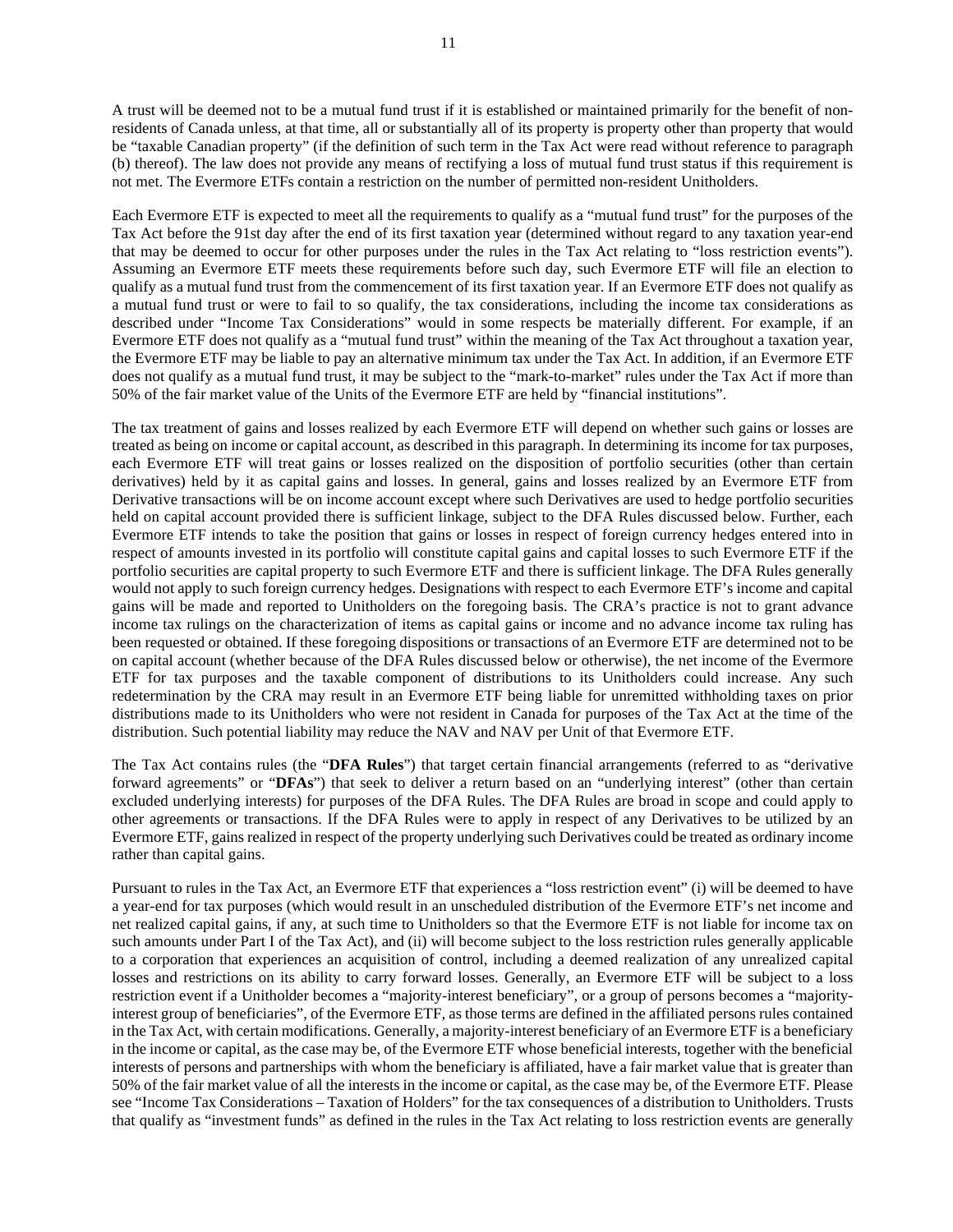excepted from the application of such rules. An "investment fund" for this purpose includes a trust that meets certain conditions, including satisfying certain of the conditions necessary to qualify as a "mutual fund trust" for purposes of the Tax Act, not holding any property that it uses in the course of carrying on a business and complying with certain asset diversification requirements. If an Evermore ETF were not to qualify as an "investment fund", it could potentially have a loss restriction event and thereby become subject to the related tax consequences described above.

The Tax Act contains rules concerning the taxation of publicly traded Canadian trusts and partnerships that own certain types of property defined as "non-portfolio property". A trust that is subject to these rules is subject to trust level taxation, at rates comparable to those that apply to corporations, on the trust's income earned from "non-portfolio property" to the extent that such income is distributed to its unitholders. If an Evermore ETF is subject to tax under these rules, the after-tax return to its Unitholders could be reduced, particularly in the case of a Unitholder who is exempt from tax under the Tax Act or is a non-resident of Canada.

Changes in the interpretation and administration of the federal goods and services tax ("**GST**"), the Quebec sales tax ("**QST")** and the harmonized sales tax ("**HST**") may result in the Evermore ETFs being required to pay increased amounts of GST, QST or HST.

The Evermore ETFs will invest in global equity securities. Many foreign countries preserve their right under domestic tax laws and applicable tax conventions with respect to taxes on income and on capital ("**Tax Treaties**") to impose tax on dividends, interest or distributions paid or credited to persons who are not resident in such countries. Under foreign tax laws and subject to any applicable Tax Treaties, investments in global equity and debt securities may subject the Evermore ETFs to foreign taxes on dividends, interest or distributions paid or credited to them or any gains realized on the disposition of such securities. Any foreign taxes incurred by an Evermore ETF will generally reduce the value of its portfolio. To the extent that such foreign tax paid by an Evermore ETF exceeds 15% of the amount included in the Evermore ETF's income from such investments, such excess may generally be deducted by the Evermore ETF in computing its net income for the purposes of the Tax Act. To the extent that foreign tax paid does not exceed 15% of the amount included in the Evermore ETF's income from such investments and has not been deducted in computing the Evermore ETF's income and the Evermore ETF designates its income from a foreign source in respect of a Unitholder of the Evermore ETF, the Unitholder will, for the purposes of computing its foreign tax credits, be entitled to treat the Unitholder's proportionate share of foreign taxes paid by the Evermore ETF in respect of such income as foreign taxes paid by the Unitholder. The availability of foreign tax credits to a Unitholder of an Evermore ETF is subject to the detailed rules in the Tax Act.

### *Cybersecurity* Risk

As the use of technology has become more prevalent in the course of business, the Evermore ETFs have become potentially more susceptible to operational risks through breaches in cyber security. A breach in cyber security refers to both intentional and unintentional events that may cause an Evermore ETF to lose proprietary information, suffer data corruption or lose operational capacity. This in turn could cause an Evermore ETF to incur regulatory penalties, reputational damage, additional compliance costs associated with corrective measures, and/or financial loss. Cyber security breaches may involve unauthorized access to an Evermore ETF's digital information systems (e.g., through "hacking" or malicious software coding), but may also result from outside attacks, such as denial-of-service attacks (i.e., efforts to make network services unavailable to intended users). In addition, cyber security breaches of an Evermore ETF's third party service providers (e.g., registrar and record keeper, custodian and sub-advisers) or issuers that an Evermore ETF invests in can also subject an Evermore ETF to many of the same risks associated with direct cyber security breaches. As with operational risk in general, the Manager has established risk management systems designed to reduce the risks associated with cyber security. However, there is no guarantee that such efforts will succeed, especially since the Manager does not directly control the cyber security systems of issuers or third party service providers.

#### *Lack of Operating History and Absence of an Active Public Market for Units*

The Evermore ETFs are newly organized investment trusts with no operating history. Although the Units of the Evermore ETFs may be listed on the Exchange, there is no assurance that an active public market for the Units will develop or be sustained.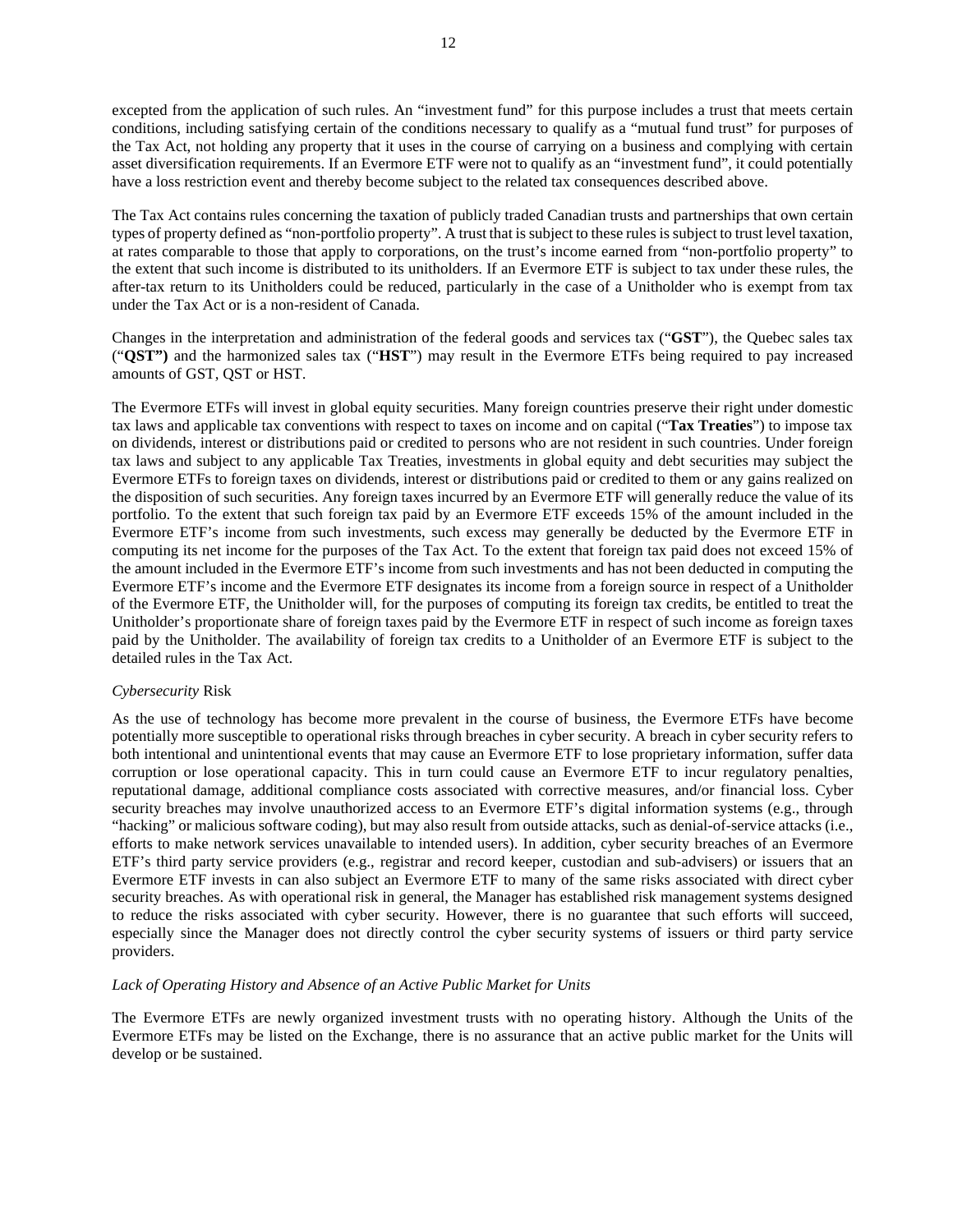#### *Cease Trading of Units*

If constituent securities are cease traded at any time by a Securities Regulatory Authority or other relevant regulator or stock exchange, the Manager may suspend the exchange or redemption of Units of the applicable Evermore ETF until such time as the transfer of the securities is permitted as described under "Exchange and Redemption of Units – Suspension of Exchanges and Redemptions". As a result, each Evermore ETF that holds securities traded on an exchange or other organized market bears the risk of cease trading orders against any constituent security held by that Evermore ETF.

#### **Additional Risks Relating to an Investment in each Evermore ETF**

In addition to the general risk factors, the following additional risk factors are inherent in an investment in the Evermore ETFs.

## **Commodity Risk**

An Evermore ETF may invest directly or indirectly in gold, silver, platinum, palladium, oil and gas, or other commodities, or in companies engaged in the energy or natural resource industries, such as gold, silver, platinum, palladium, oil and gas, or other commodity focused industries. These investments, and therefore the value of an Evermore ETF's investment in these commodities or in these companies and the NAV, will be affected by changes in the price of commodities which include, among others, gold, silver, palladium, platinum, oil and gas and which can fluctuate significantly in short time periods. Commodity prices can change as a result of a number of factors, including supply and demand, speculation, government and regulatory activities, international monetary and political factors, central bank activity and changes in interest rates and currency values. Direct purchases of bullion by an Evermore ETF may generate higher transaction and custody costs than other types of investments, which may impact the performance of an Evermore ETF.

#### **Credit Risk**

An Evermore ETF may be subject to credit risk, directly or indirectly. Credit risk is the risk that an issuer of a fixedincome security cannot pay interest or repay principal when it is due. Many fixed-income securities of companies and governments are assigned credit ratings by specialized rating agencies, such as Standard & Poor's, which help measure the creditworthiness of the issuer. However, these credit ratings may not accurately reflect the true risk of the issuer. The market value of fixed-income securities can be affected by adverse news, or a downgrade in the security's rating. Other factors can also affect the market value of the security, such as a change in the creditworthiness, or perceived creditworthiness, of the security's issuer. Fixed-income securities that have a low credit rating, or which are unrated, are known as high yield securities. High-yield securities typically: (i) offer a higher yield than securities with a high credit rating; (ii) have a higher potential for loss than fixed-income securities issued by financially stable and solvent issuers; (iii) are more likely to go into default on interest and principal payments than securities with a higher credit rating; and (iv) are less liquid in times of market declines. Certain types of fixed-income securities, such as floating rate debt instruments, may be backed by specific assets that are pledged by the issuer in the event of a default, including nonpayment. However, there is a risk that: (i) the value of the pledged collateral declines or is insufficient to meet the obligations of the borrower to all investors or lenders; and (ii) investors or lenders may incur legal costs, be subject to lengthy delays or be unable to fully recoup the principal amount and/or lost interest in the event of the issuer's default. These and other factors may result in a loss to an Evermore ETF, as applicable, if it holds these types of securities.

#### **Currency Hedging Risk**

There can be no assurance that an Evermore ETF's hedging transactions will be effective. The hedging of currency market movement can be extremely difficult, and whether any hedging strategy will be successful is highly uncertain. An Evermore ETF's exposure to certain currencies may not be fully hedged at all times, and an Evermore ETF may utilize a hedging strategy that hedges a smaller number of component currencies. The value of an investment in Units of an Evermore ETF could be significantly and negatively impacted if foreign currencies represented in the applicable portfolio appreciate. While this approach is designed to minimize the impact of currency fluctuations on fund returns, it does not necessarily eliminate exposure to all currency fluctuations. Changes in currency exchange rates may affect the returns of an Evermore ETF's Units even when the hedge works as intended. For example, if an Evermore ETF's hedging is reset on a monthly basis, the size of each currency hedge could be greater or smaller than its Units' total exposure to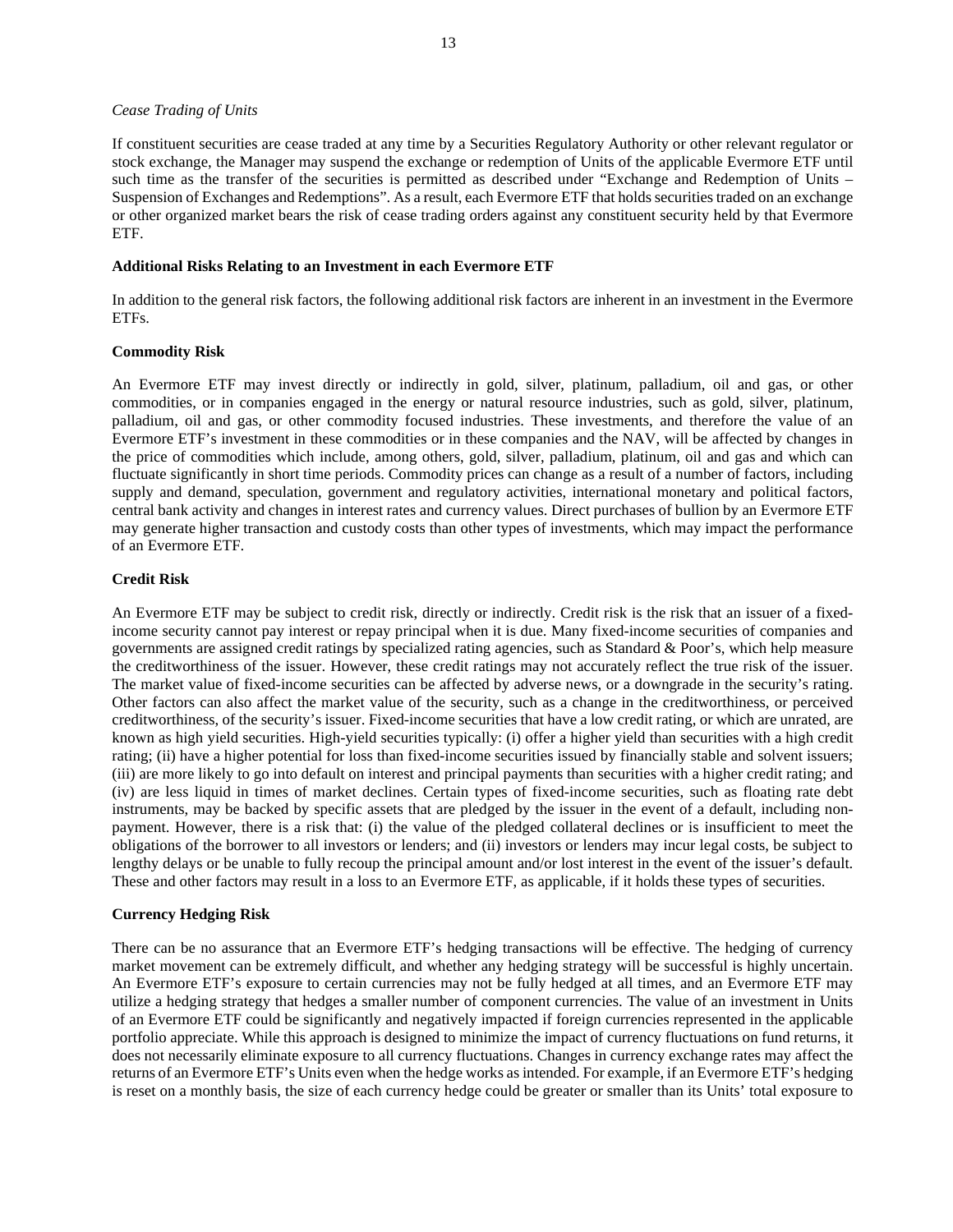such currency during the month. A degree of currency exposure may also remain even at the time that a hedging transaction is implemented.

The effectiveness of an Evermore ETF's currency hedging strategy will, in general, be affected by the volatility of the applicable Evermore ETF and the volatility of the Canadian dollar relative to the foreign currency. Increased volatility will generally reduce the effectiveness of the currency hedging strategy. The effectiveness of the currency hedging strategy may also be affected by any significant difference between Canadian dollar interest rates and foreign currency interest rates.

## **Income Trust Risk**

Evermore ETFs that invest in real estate trusts, royalty trusts, business trusts and income trusts may be exposed to the risk that as a holder of trust units, an Evermore ETF (and its investors) could be held liable for all claims and obligations not satisfied by the trust. However, this risk is largely considered remote. Many provinces, including Ontario and Alberta, have enacted legislation to protect investors in investment trusts from the potential of such liability. In addition, some investment trusts include provisions in their contractual agreements that effectively relieve investors of such obligations.

#### **Interest Rate Risk**

Changes in interest rates have an impact on a whole range of investments. When interest rates rise, the prices of fixedrate bonds or other securities like treasury bills tend to fall. When interest rates fall, the prices of the fixed-rate bonds or treasury bills tend to rise. Fixed income securities with longer terms to maturity are usually more sensitive to changes in interest rates. Changes in the prices of these securities will affect the price of an Evermore ETF.

#### **Foreign Investment Risk**

The Evermore ETFs may invest in securities issued by corporations in, or governments of, countries other than Canada. Investing in foreign securities can be beneficial in expanding a Unitholder's investment opportunities and portfolio diversification, but there are risks associated with foreign investments, including:

- Companies outside of Canada may be subject to different regulations, standards, reporting practices and disclosure requirements than those that apply in Canada;
- The legal systems of some foreign countries may not adequately protect investor rights;
- Political, social or economic instability may affect the value of foreign securities;
- Foreign governments may make significant changes to tax policies, which could affect the value of foreign securities; and
- Foreign governments may impose currency exchange controls that prevent an Evermore ETF from taking money out of the country.

The foreign investment risk associated with securities in developing countries may be higher than the foreign investment risk associated with securities in developed countries, as many developing countries tend to be less stable politically, socially and economically, may be more subject to corruption and may have less market liquidity and lower standards of business practices and regulation.

#### **Fund-of-Funds Risk**

If an Evermore ETF invests in another investment fund (including another ETF), the risks associated with investing in that investment fund include the risks associated with the securities in which that investment fund invests, along with the other risks of that investment fund. Accordingly, an Evermore ETF takes on the risk of the investment fund in which it invests and its respective securities in proportion to an Evermore ETF's investment in that investment fund. If the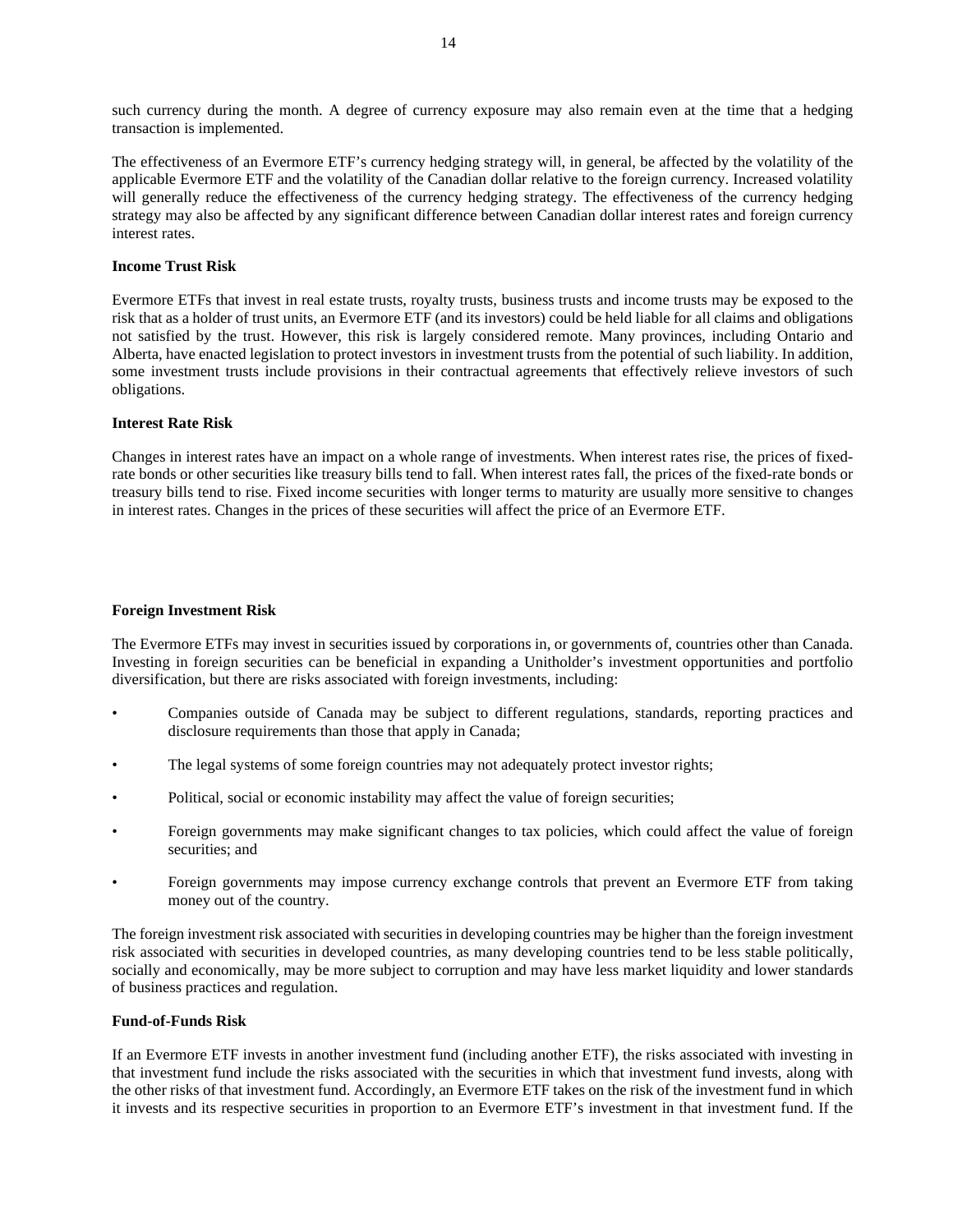investment fund suspends redemptions, an Evermore ETF that invests in that investment fund may be unable to value part of its portfolio and may be unable to process redemption orders.

### **General Risks of Equity Investments**

Companies issue equities, or stocks, to help finance their operations and future growth. A company's performance outlook, market activity and the larger economic picture influence its stock price. When the economy is expanding, the outlook for many companies will be positive and the value of their stocks should rise. The opposite is also true. The value of an Evermore ETF is affected by changes in the prices of the stocks it holds. The risks and potential rewards are usually greater for small companies, start-ups, resource companies and companies in emerging markets. Investments that are convertible into equity may also be subject to equity risk.

### **Large Transactions Risk**

If an investor in an Evermore ETF makes a large transaction, the Evermore ETF's cash flow may be affected. For example, if a Designated Broker or Dealer redeems a large number of Units of an Evermore ETF, that Evermore ETF may be forced to sell securities at unfavourable prices to pay the proceeds of redemption. This unexpected sale may have a negative impact on the value of a Unitholder's investment in the Evermore ETF.

The Manager or others may offer investment products that invest all or a significant portion of their assets in an Evermore ETF. These investments may become large and could result in large purchases or redemptions of Units of the Evermore ETF.

#### **Securities Lending Risk**

The Evermore ETFs are authorized to enter into securities lending transactions, repurchase and reverse repurchase transactions in accordance with NI 81-102. In a securities lending transaction, an Evermore ETF lends its portfolio securities through an authorized agent to another party (often called a "**Counterparty**") and receives a negotiated fee and a required percentage of acceptable collateral (equal or greater than 102%). The following are some examples of the risks associated with securities lending transactions:

- when entering into securities lending transactions, an Evermore ETF is subject to the credit risk that the Counterparty may default under the agreement and the Evermore ETF would be forced to make a claim in order to recover its security, or its equivalent value;
- when recovering its security on default, an Evermore ETF could incur a loss if the value of the portfolio securities loaned (in a securities lending transaction) or sold (in a repurchase transactions) has increased in value relative to the value of the collateral held by the Evermore ETF; and
- similarly, an Evermore ETF could incur a loss if the value of the portfolio securities it has purchased (in a reverse repurchase transaction) decreases below the amount of cash paid by the Evermore ETF to the Counterparty.

The Evermore ETFs may engage in securities lending from time to time. When engaging in securities lending, an Evermore ETF will receive collateral in excess of the value of the securities loaned, and although such collateral is marked to market, the Evermore ETF may be exposed to the risk of loss should a borrower default on its obligations to return the borrowed securities and the collateral is insufficient to reconstitute the portfolio of loaned securities.

#### **Risk Ratings of the Evermore ETFs**

The Manager assigns an investment risk rating to each Evermore ETF to provide investors with further information to help determine whether an Evermore ETF is an appropriate investment. Each Evermore ETF is assigned an investment risk rating in one of the following categories: low, low to medium, medium, medium to high or high risk.

The investment risk rating of each Evermore ETF is required to be determined in accordance with a standardized risk classification methodology that is based on the Evermore ETF's historical volatility as measured by the 10-year standard deviation of the returns of the Evermore ETF. For each Evermore ETF that does not have at least 10 years of performance history, the standard deviation of the Evermore ETF will be calculated using the return history of a reference index that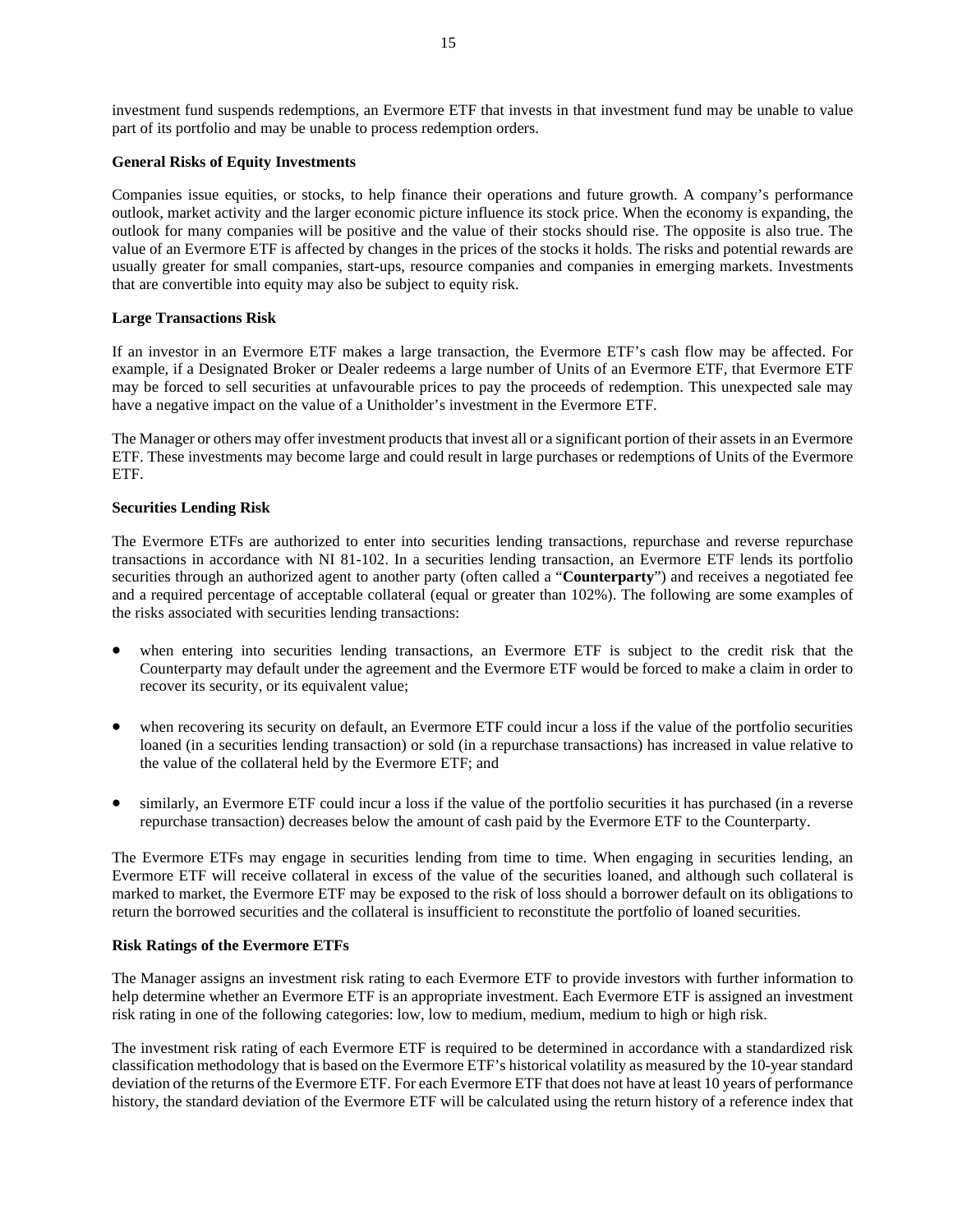| <b>Evermore ETF</b>                    | <b>Reference Index</b>                                                                                                                                                                                                                                                                                                                                                                                                                                                    | <b>Description of Reference Index</b>                                                                                                                                                                                                                                                                                                                                                                                                                                                                                                                                                                                                                                                                                                                                                                                                                                                                                                                                                                                                                                                                                                                                                                                                                                                                                                                                                                                                                                                                                                                                  |
|----------------------------------------|---------------------------------------------------------------------------------------------------------------------------------------------------------------------------------------------------------------------------------------------------------------------------------------------------------------------------------------------------------------------------------------------------------------------------------------------------------------------------|------------------------------------------------------------------------------------------------------------------------------------------------------------------------------------------------------------------------------------------------------------------------------------------------------------------------------------------------------------------------------------------------------------------------------------------------------------------------------------------------------------------------------------------------------------------------------------------------------------------------------------------------------------------------------------------------------------------------------------------------------------------------------------------------------------------------------------------------------------------------------------------------------------------------------------------------------------------------------------------------------------------------------------------------------------------------------------------------------------------------------------------------------------------------------------------------------------------------------------------------------------------------------------------------------------------------------------------------------------------------------------------------------------------------------------------------------------------------------------------------------------------------------------------------------------------------|
| <b>Evermore Retirement</b><br>2025 ETF | S&P/TSX Capped<br>Composite Index (15.1%)/<br>S&P Total Market Index<br>CAD (22.7%)/ MSCI EAFE<br>IMI Index CAD $(10.1\%)$<br><b>MSCI</b> Emerging Markets<br>Index CAD $(2.5\%)$<br><b>Bloomberg Global</b><br>Aggregate Canadian Float<br>Adjusted Bond Index<br>(29.8%)/ Bloomberg U.S.<br><b>Aggregate Float Adjusted</b><br>Bond Index (CAD-hedged)<br>(14.9%)/ Bloomberg Global<br>Aggregate ex-USD Float<br>Adjusted RIC Capped Index<br>$(CAD$ -hedged $)(5.0\%)$ | The S&P/TSX Capped Composite imposes capped<br>weights of 10% on all of the constituents included in<br>the S&P/TSX Composite. The S&P/TSX Composite<br>covers approximately 95% of the Canadian equities<br>market.<br>The S&P Total Market Index CAD is designed to track<br>the broad equity market, including large-, mid-, small-<br>, and micro-cap stocks.<br>The MSCI EAFE IMI Index CAD, is an equity index<br>which captures large, mid and small cap representation<br>across Developed Markets countries around the world,<br>excluding the US and Canada.<br>The MSCI Emerging Markets Index CAD captures<br>large, mid and small cap representation across<br>Emerging Markets (EM) countries around the world.<br>The Bloomberg Global Aggregate Canadian Float<br>Adjusted Bond Index tracks the performance of<br>public, investment-grade fixed income securities<br>issued in Canada.<br>The Bloomberg U.S. Aggregate Float Adjusted Bond<br>Index (CAD Hedged) tracks the performance of<br>public, investment grade, taxable, fixed income<br>securities in the U.S. The U.S. dollar exposure of the<br>fixed income securities included in the benchmark are<br>hedged back to the Canadian dollar.<br>The Bloomberg Global Aggregate ex-USD Float<br>Adjusted RIC Capped Index (CAD Hedged) tracks the<br>performance of global investment grade, fixed rate,<br>fixed income securities outside of the U.S. The U.S.<br>dollar exposure of the fixed income securities included<br>in the benchmark are hedged back to the Canadian<br>dollar. |

is expected to reasonably approximate the standard deviation of the Evermore ETF. The performance history of these Evermore ETFs is calculated using the following reference indices: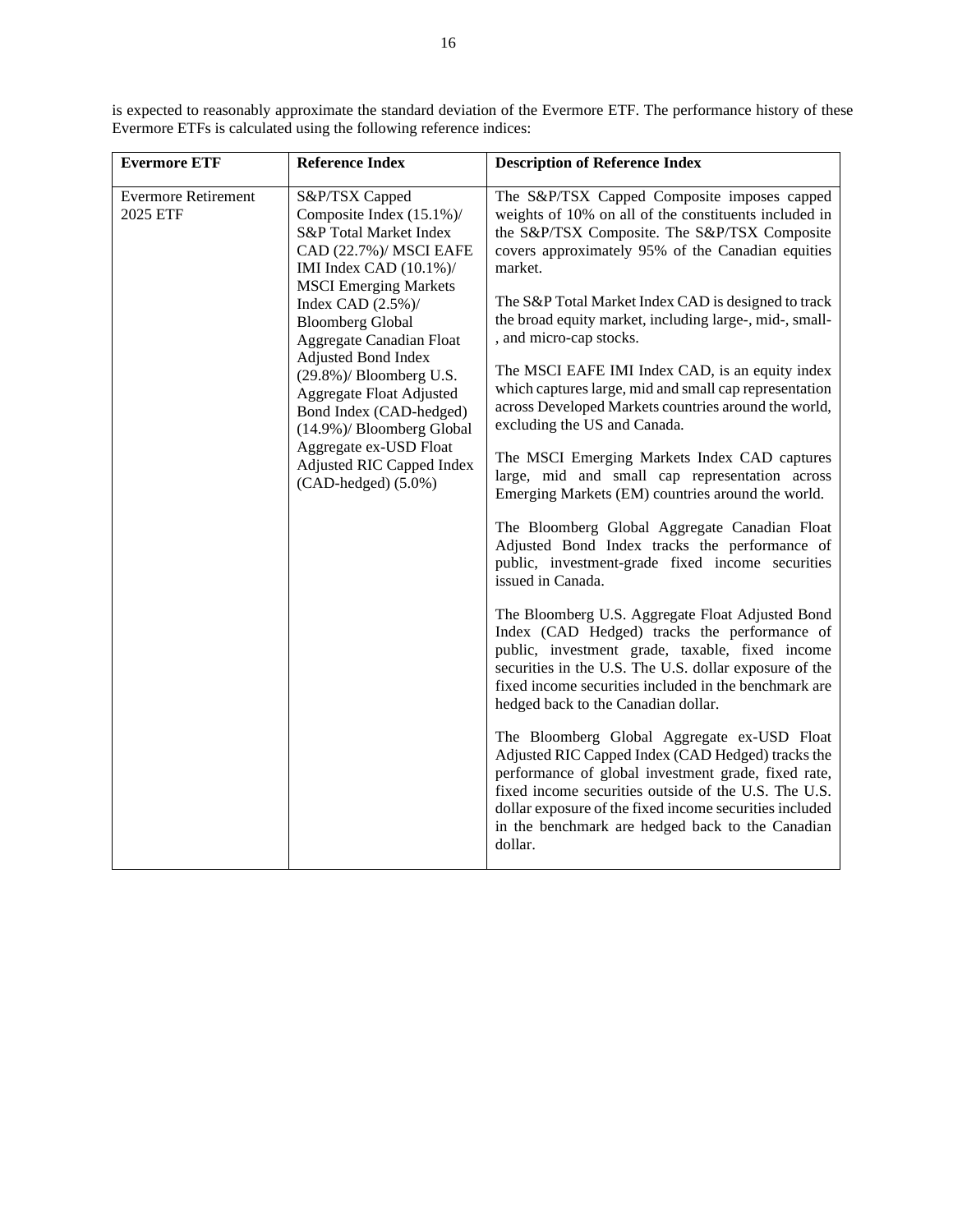| <b>Evermore ETF</b>                    | <b>Reference Index</b>                                                                                                                                                                                                                                                                                                                                                                                                                                                             | <b>Description of Reference Index</b>         |
|----------------------------------------|------------------------------------------------------------------------------------------------------------------------------------------------------------------------------------------------------------------------------------------------------------------------------------------------------------------------------------------------------------------------------------------------------------------------------------------------------------------------------------|-----------------------------------------------|
| <b>Evermore Retirement</b><br>2030 ETF | S&P/TSX Capped<br>Composite Index (16.1%)/<br>S&P Total Market Index<br>CAD (24.2%)/ MSCI EAFE<br>IMI Index CAD $(10.7\%)$<br><b>MSCI</b> Emerging Markets<br>Index CAD $(2.7\%)$<br><b>Bloomberg Global</b><br>Aggregate Canadian Float<br><b>Adjusted Bond Index</b><br>$(27.8\%)$ Bloomberg U.S.<br><b>Aggregate Float Adjusted</b><br>Bond Index (CAD-hedged)<br>(13.9%)/ Bloomberg Global<br>Aggregate ex-USD Float<br>Adjusted RIC Capped Index<br>$(CAD$ -hedged $)(4.6\%)$ | See description of the reference index above. |
| <b>Evermore Retirement</b><br>2035 ETF | S&P/TSX Capped<br>Composite Index (19.2%)/<br>S&P Total Market Index<br>CAD (28.8%)/ MSCI EAFE<br>IMI Index CAD (12.8%)/<br><b>MSCI Emerging Markets</b><br>Index CAD $(3.2\%)$<br><b>Bloomberg Global</b><br><b>Aggregate Canadian Float</b><br>Adjusted Bond Index<br>$(21.6\%)$ Bloomberg U.S.<br><b>Aggregate Float Adjusted</b><br>Bond Index (CAD-hedged)<br>(10.8%)/ Bloomberg Global<br>Aggregate ex-USD Float<br>Adjusted RIC Capped Index<br>$(CAD$ -hedged $)(3.6\%)$   | See description of the reference index above. |
| <b>Evermore Retirement</b><br>2040 ETF | S&P/TSX Capped<br>Composite Index (23.7%)/<br>S&P Total Market Index<br>CAD (35.6%)/ MSCI EAFE<br>IMI Index CAD (15.8%)/<br><b>MSCI</b> Emerging Markets<br>Index CAD $(4.0\%)$<br><b>Bloomberg Global</b><br>Aggregate Canadian Float<br><b>Adjusted Bond Index</b><br>$(12.6\%)$ Bloomberg U.S.<br><b>Aggregate Float Adjusted</b><br>Bond Index (CAD-hedged)<br>(6.3%)/ Bloomberg Global<br>Aggregate ex-USD Float<br>Adjusted RIC Capped Index<br>$(CAD-hedged)$ $(2.1\%)$     | See description of the reference index above. |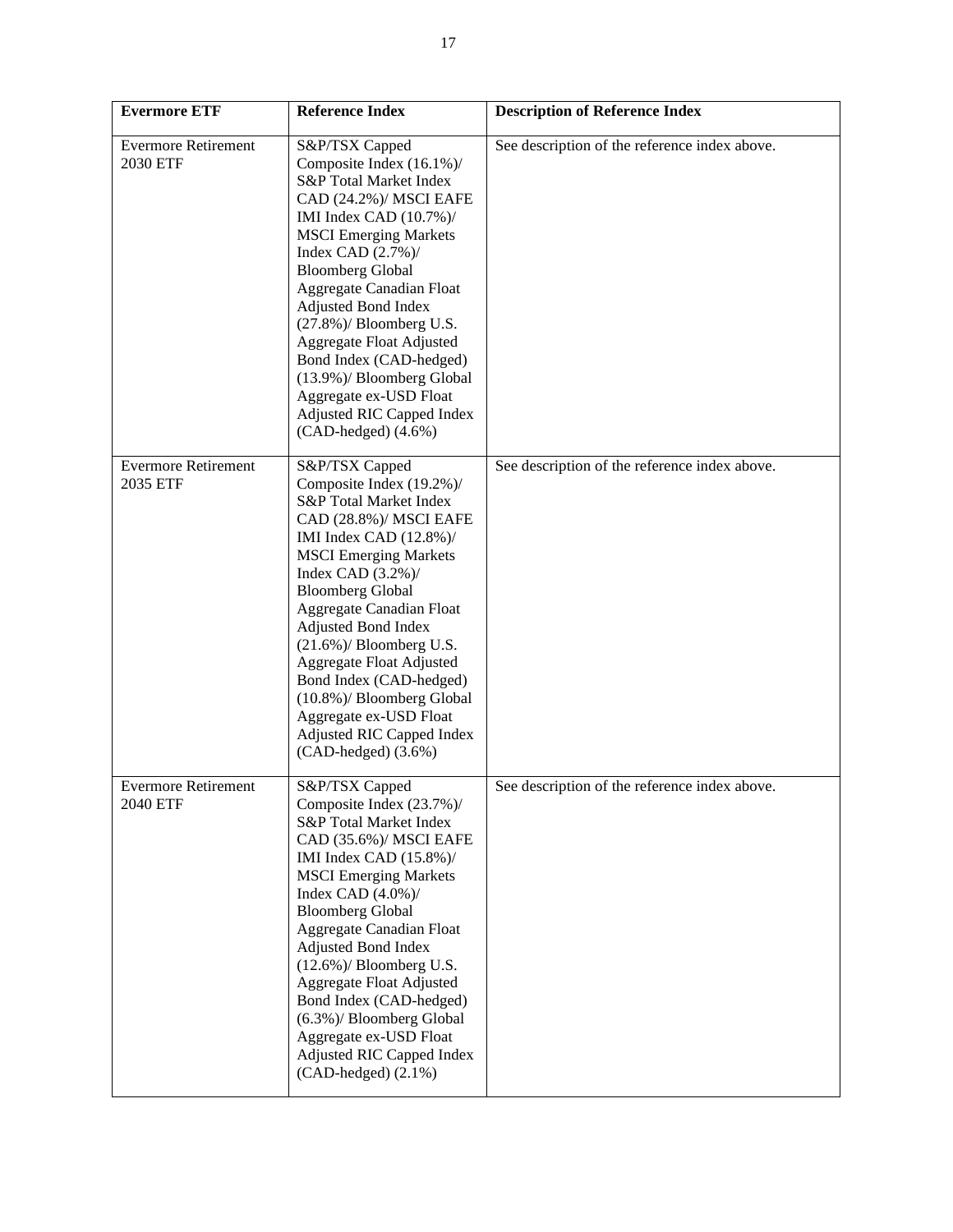| <b>Evermore ETF</b>                    | <b>Reference Index</b>                                                                                                                                                                                                                                                                                                                                                                                                                                                                             | <b>Description of Reference Index</b>         |
|----------------------------------------|----------------------------------------------------------------------------------------------------------------------------------------------------------------------------------------------------------------------------------------------------------------------------------------------------------------------------------------------------------------------------------------------------------------------------------------------------------------------------------------------------|-----------------------------------------------|
| <b>Evermore Retirement</b><br>2045 ETF | S&P/TSX Capped<br>Composite Index (26.4%)/<br><b>S&amp;P</b> Total Market Index<br>CAD (39.6%)/ MSCI EAFE<br>IMI Index CAD $(17.6\%)$<br><b>MSCI Emerging Markets</b><br>Index CAD $(4.4\%)$<br><b>Bloomberg Global</b><br><b>Aggregate Canadian Float</b><br><b>Adjusted Bond Index</b><br>$(7.2\%)$ Bloomberg U.S.<br><b>Aggregate Float Adjusted</b><br>Bond Index (CAD-hedged)<br>(3.6%)/ Bloomberg Global<br>Aggregate ex-USD Float<br>Adjusted RIC Capped Index<br>$(CAD$ -hedged $)(1.2\%)$ | See description of the reference index above. |
| <b>Evermore Retirement</b><br>2050 ETF | S&P/TSX Capped<br>Composite Index (27.9%)/<br><b>S&amp;P</b> Total Market Index<br>CAD (41.9%)/ MSCI EAFE<br>IMI Index CAD (18.6%)/<br><b>MSCI</b> Emerging Markets<br>Index CAD $(4.7\%)$<br><b>Bloomberg Global</b><br><b>Aggregate Canadian Float</b><br>Adjusted Bond Index<br>$(4.2\%)$ Bloomberg U.S.<br>Aggregate Float Adjusted<br>Bond Index (CAD-hedged)<br>(2.1%)/ Bloomberg Global<br>Aggregate ex-USD Float<br>Adjusted RIC Capped Index<br>$(CAD$ -hedged $)(0.7\%)$                 | See description of the reference index above. |
| <b>Evermore Retirement</b><br>2055 ETF | S&P/TSX Capped<br>Composite Index (28.5%)/<br>S&P Total Market Index<br>CAD (42.8%)/ MSCI EAFE<br>IMI Index CAD (19.0%)/<br><b>MSCI Emerging Markets</b><br>Index CAD $(4.8\%)$<br><b>Bloomberg Global</b><br><b>Aggregate Canadian Float</b><br><b>Adjusted Bond Index</b><br>$(3.0\%)$ Bloomberg U.S.<br><b>Aggregate Float Adjusted</b><br>Bond Index (CAD-hedged)<br>(1.5%)/ Bloomberg Global<br>Aggregate ex-USD Float<br>Adjusted RIC Capped Index<br>$(CAD$ -hedged $)(0.5\%)$              | See description of the reference index above. |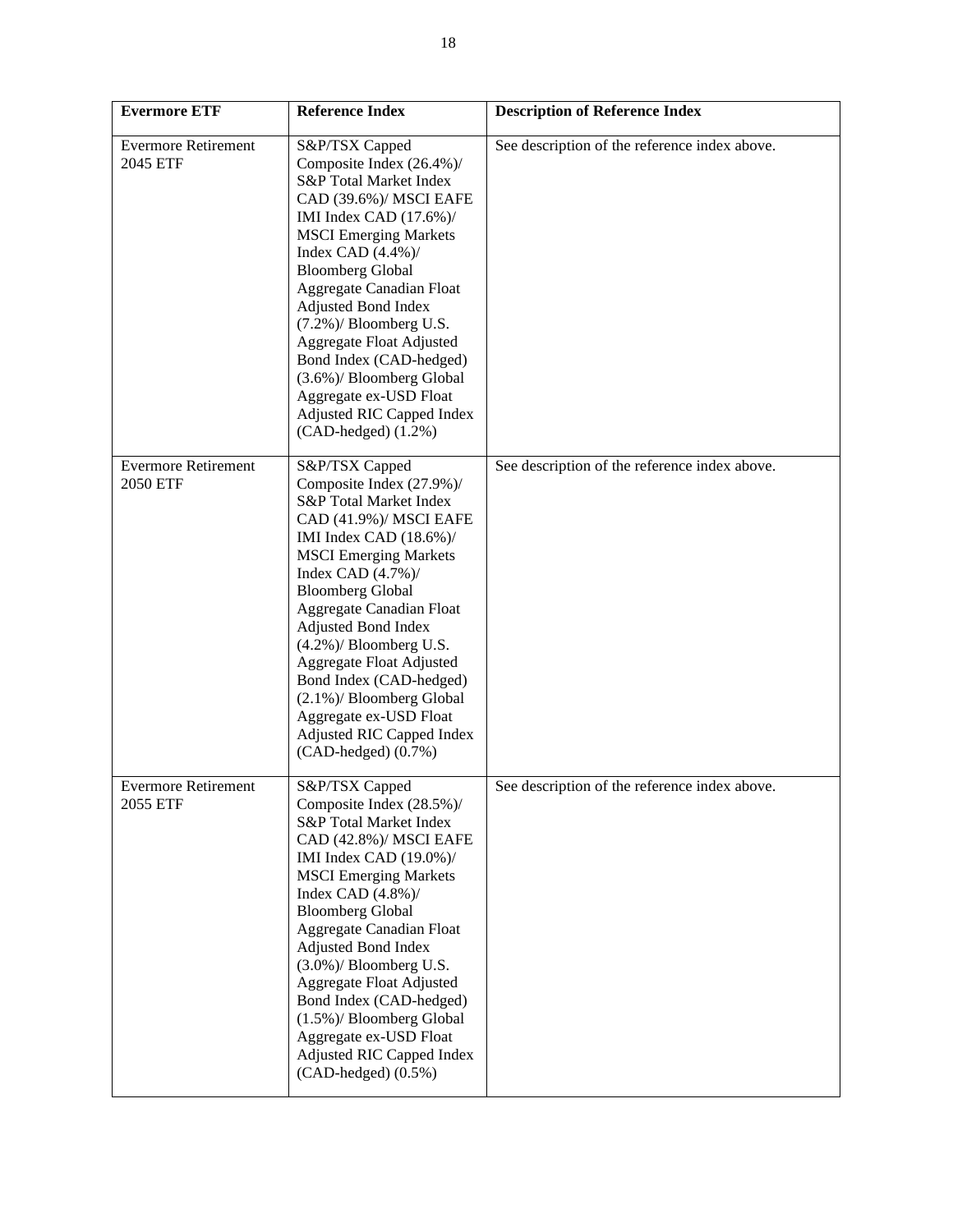| <b>Evermore ETF</b>             | <b>Reference Index</b>                                                                                                                                                                                                                                                                                                                                                                                                                                                          | <b>Description of Reference Index</b>         |
|---------------------------------|---------------------------------------------------------------------------------------------------------------------------------------------------------------------------------------------------------------------------------------------------------------------------------------------------------------------------------------------------------------------------------------------------------------------------------------------------------------------------------|-----------------------------------------------|
| Evermore Retirement<br>2060 ETF | S&P/TSX Capped<br>Composite Index (28.5%)/<br><b>S&amp;P</b> Total Market Index<br>CAD (42.8%)/ MSCI EAFE<br>IMI Index CAD $(19.0\%)$<br><b>MSCI Emerging Markets</b><br>Index CAD $(4.8\%)$<br><b>Bloomberg Global</b><br>Aggregate Canadian Float<br>Adjusted Bond Index<br>$(3.0\%)$ Bloomberg U.S.<br>Aggregate Float Adjusted<br>Bond Index (CAD-hedged)<br>$(1.5\%)$ Bloomberg Global<br>Aggregate ex-USD Float<br>Adjusted RIC Capped Index<br>$(CAD$ -hedged $)(0.5\%)$ | See description of the reference index above. |

Unitholders should know that other types of risks, both measurable and non-measurable, exist. Also, just as historical performance may not be indicative of future returns, historical volatility may not be indicative of future volatility.

The Manager reviews the risk classification for each Evermore ETF at least annually, as well as if there is a material change in an Evermore ETF's risk profile that may affect its classification, or a change in the Evermore ETF's investment objective or investment strategy.

The methodology that the Manager uses to identify the investment risk level of each Evermore ETF is available at no cost by calling (416) 861-8383 or by writing to the Manager at info@evermore.ca.

# **DISTRIBUTION POLICY**

Cash distributions of income, if any, on Units will be paid on the following basis:

| <b>Evermore ETF</b>          | <b>Frequency of</b><br><b>Distributions before</b><br>and including the<br><b>Target Year</b> | <b>Frequency of</b><br><b>Distributions after</b><br>the Target Year | <b>Target Year</b> |
|------------------------------|-----------------------------------------------------------------------------------------------|----------------------------------------------------------------------|--------------------|
| Evermore Retirement 2025 ETF | quarterly                                                                                     | monthly                                                              | 2025               |
| Evermore Retirement 2030 ETF | quarterly                                                                                     | monthly                                                              | 2030               |
| Evermore Retirement 2035 ETF | quarterly                                                                                     | monthly                                                              | 2035               |
| Evermore Retirement 2040 ETF | quarterly                                                                                     | monthly                                                              | 2040               |
| Evermore Retirement 2045 ETF | quarterly                                                                                     | monthly                                                              | 2045               |
| Evermore Retirement 2050 ETF | quarterly                                                                                     | monthly                                                              | 2050               |
| Evermore Retirement 2055 ETF | quarterly                                                                                     | monthly                                                              | 2055               |
| Evermore Retirement 2060 ETF | quarterly                                                                                     | monthly                                                              | 2060               |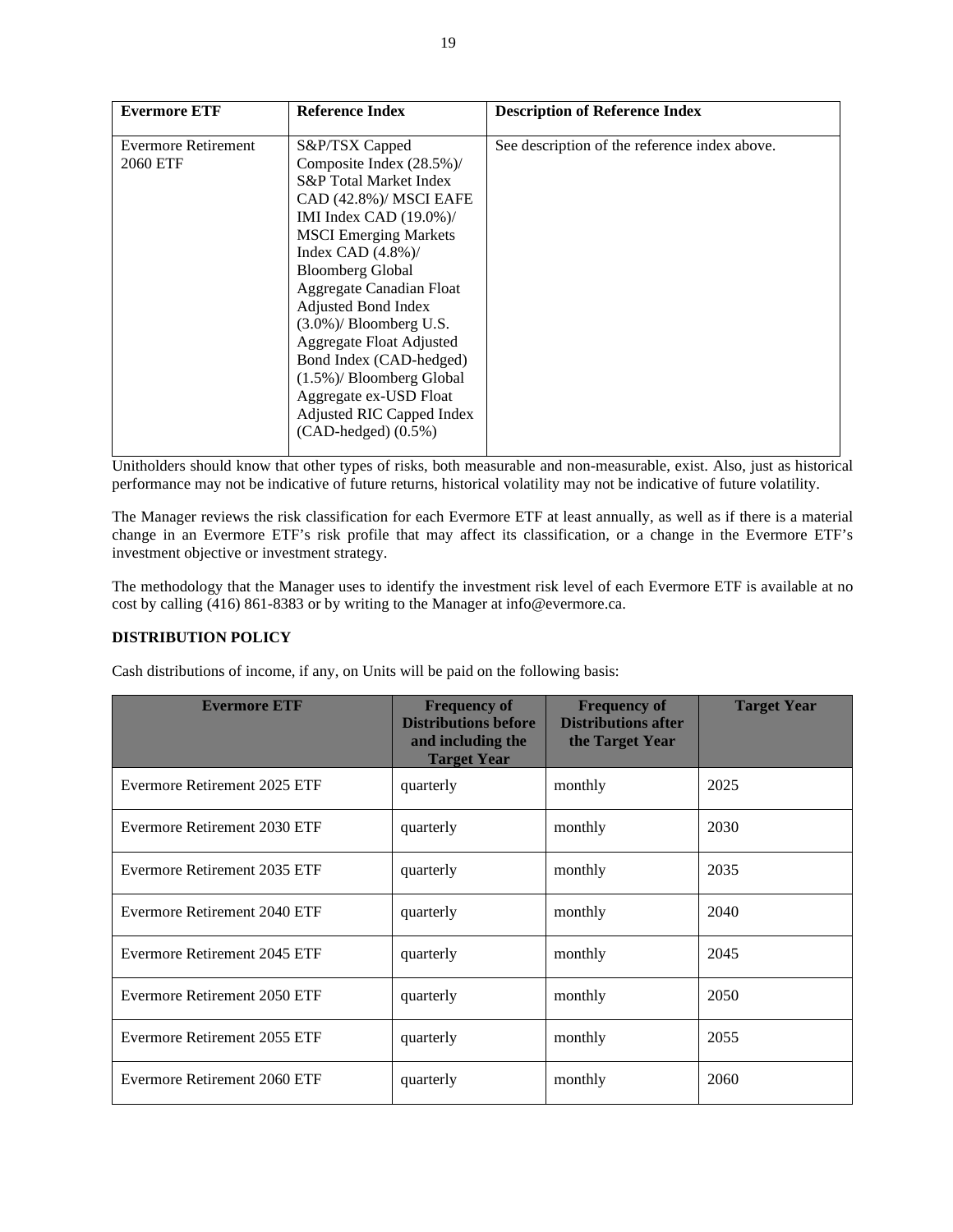The Evermore ETFs do not have fixed distribution amounts. The amount of ordinary cash distributions, if any, will be based on the Manager's assessment of the prevailing market conditions. The amount and date of any ordinary cash distributions of the Evermore ETFs will be announced in advance by issuance of a press release. The Manager may, in its sole discretion, change the frequency of such distributions, which change will be announced by the Manager in a press release.

Depending on the underlying investments of an Evermore ETF, distributions on Units may consist of ordinary income, (including foreign source income) and taxable dividends from taxable Canadian corporations, and net realized capital gains, less the expenses of that Evermore ETF. Distributions may also include returns of capital which will generally not be taxable but will generally reduce the adjusted cost base on the Unitholder's Units of that Evermore ETF. To the extent that the expenses of an Evermore ETF exceed the income generated by such Evermore ETF in any payment period, it is not expected that a distribution will be paid in respect of that payment period.

If, for any taxation year, after the ordinary distributions, there would remain in an Evermore ETF additional net income or net realized capital gains, the Evermore ETF will, after December 15 but on or before December 31 of that calendar year (in the case of a taxation year ending on December 15), or prior to the end of each taxation year (in any other case), be required to pay or make payable such net income and net realized capital gains as one or more special year-end distributions for such year to Unitholders as is necessary to ensure that the Evermore ETF will not be liable for income tax on such amounts under Part I of the Tax Act (after taking into account all available deductions, credits and refunds). Such special distributions may be paid in the form of Units of the Evermore ETF and/or cash. Any special distributions payable in Units of an Evermore ETF will increase the aggregate adjusted cost base of a Unitholder's Units. Immediately following payment of such a special distribution in Units, the number of Units held by a Unitholder will be automatically consolidated such that the number of Units outstanding after such distribution will be equal to the number of Units held by such Unitholder immediately prior to such distribution, except in the case of a non-resident Unitholder to the extent tax is required to be withheld in respect of the distribution. See "Income Tax Considerations – Taxation of Holders".

# **PURCHASES OF UNITS**

# **Initial Investment in the Evermore ETFs**

In compliance with NI 81-102, an Evermore ETF will not issue Units to the public until subscriptions aggregating not less than \$500,000 have been received and accepted by the Evermore ETF from investors other than persons or companies related to the Manager or its affiliates.

# **Continuous Distribution**

Units of the Evermore ETFs are being issued and sold on a continuous basis and there is no maximum number of Units that may be issued.

# **Designated Brokers**

All orders to purchase Units directly from an Evermore ETF must be placed by the Designated Broker or Dealers. Each Evermore ETF reserves the absolute right to reject any subscription order placed by the Designated Broker and/or a Dealer. No fees will be payable by an Evermore ETF to the Designated Broker or a Dealer in connection with the issuance of Units of the Evermore ETF. On the issuance of Units, the Manager may, at its discretion, charge an administrative fee to a Dealer or Designated Broker, on behalf of the Evermore ETF, to offset any expenses incurred in issuing the Units.

On any Trading Day, a Designated Broker or a Dealer may place a subscription order for the PNU or integral multiple PNU of an Evermore ETF. If a subscription order is received by an Evermore ETF at or before the applicable cut-off time, or such other time prior to the Valuation Time on such Trading Day as the Manager may permit, and is accepted by the Manager, the Evermore ETF will generally issue to the Dealer or Designated Broker the PNU (or an integral multiple thereof) within two Trading Days from the effective date of the subscription order. The Evermore ETF must receive payment for the Units subscribed for within two Trading Days from the effective date of the subscription order. The effective date of a subscription order is the Trading Day on which the Valuation Time that applies to such subscription order takes place.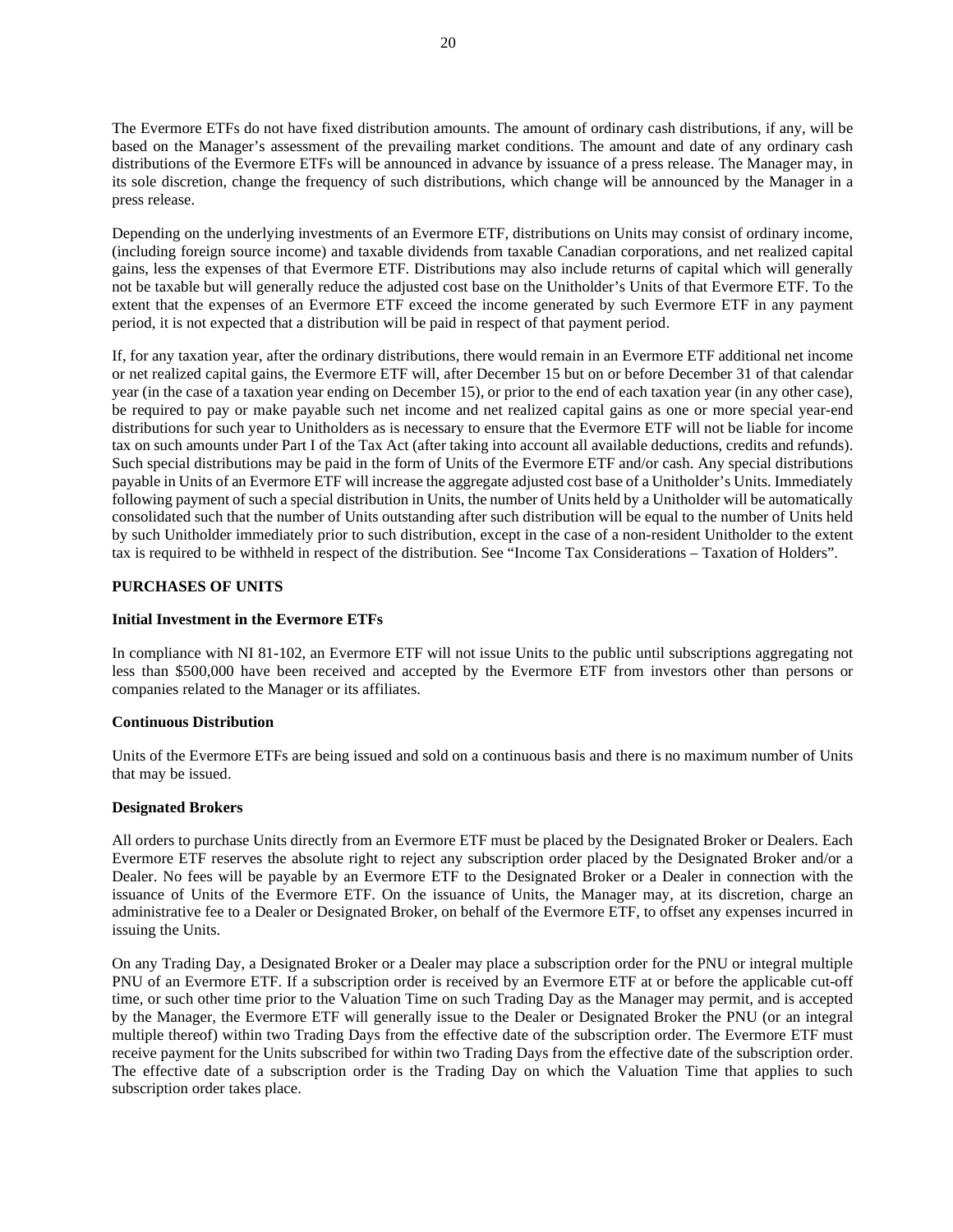Unless the Manager shall otherwise agree or the Declaration of Trust shall otherwise provide, as payment for a PNU of an Evermore ETF, a Dealer or Designated Broker must deliver subscription proceeds consisting of a Basket of Securities and cash in an amount sufficient so that the value of the Basket of Securities and cash delivered is equal to the NAV of the applicable PNU of the Evermore ETF determined at the Valuation Time on the effective date of the subscription order. The Manager may, in its complete discretion, instead accept subscription proceeds consisting of (i) cash only in an amount equal to the NAV of the applicable PNU of the Evermore ETF determined at the Valuation Time on the effective date of the subscription order, plus (ii) if applicable, associated brokerage expenses, commissions, transaction costs and other costs or expenses that the Evermore ETFs incur or expect to incur in purchasing securities on the market with such cash proceeds.

The Manager may from time to time and, in any event not more than once quarterly, require the Designated Broker to subscribe for Units of an Evermore ETF for cash in a dollar amount not to exceed 0.30% of the NAV of the Evermore ETF, or such other amount as may be agreed to by the Manager and the Designated Broker. The number of Units issued will be the subscription amount divided by the NAV per Unit next determined following the delivery by the Manager of a subscription notice to the Designated Broker. Payment for the Units must be made by the Designated Broker by no later than the second Trading Day after the subscription notice has been delivered.

The Manager will, except when circumstances prevent it from doing so, disclose the number of Units comprising a PNU for a particular Evermore ETF to applicable investors, the Designated Broker and Dealers following the close of business on each Trading Day. The Manager may, at its discretion, increase or decrease the applicable PNU from time to time and such changes will be made available to applicable investors, the Designated Broker and Dealers.

# **To Unitholders of an Evermore ETF as Reinvested Distributions or Distributions Paid in Units**

In addition to the issuance of Units as described above, distributions may be made by way of the issuance of Units and Units of an Evermore ETF may be issued to Unitholders of an Evermore ETF on the automatic reinvestment of certain distributions in accordance with the distribution policy of the Evermore ETFs. See "Distribution Policy".

# **Buying and Selling Units of an Evermore ETF**

The Units have been conditionally approved for listing on the Exchange. Subject to satisfying the Exchange's original listing requirements, the Units will be listed on the Exchange and investors will be able to buy or sell such Units on the Exchange through registered brokers and dealers in the province or territory where the investor resides. Investors may incur customary brokerage commissions in buying or selling Units of an Evermore ETF. No fees are paid by investors to the Manager or any Evermore ETF in connection with buying or selling Units of an Evermore ETF on the Exchange.

# **Special Considerations for Unitholders**

The provisions of the so-called "early warning" requirements set out in Canadian Securities Legislation do not apply in connection with the acquisition of Units. In addition, the Evermore ETFs have obtained exemptive relief from the Securities Regulatory Authorities to permit Unitholders to acquire more than 20% of the Units of any Evermore ETF through purchases on the Exchange without regard to the take-over bid requirements of Canadian Securities Legislation.

# **EXCHANGE AND REDEMPTION OF UNITS**

# **Exchange of Units of an Evermore ETF at NAV per Unit for Baskets of Securities and/or Cash**

Unitholders of an Evermore ETF may exchange the applicable PNU (or an integral multiple thereof) of the Evermore ETF on any Trading Day for Baskets of Securities and cash, subject to the requirement that a minimum PNU be exchanged. To effect an exchange of Units of an Evermore ETF, a Unitholder must submit an exchange request in the form and at the location prescribed by the Evermore ETF from time to time at or before the applicable cut-off time, or such other time prior to the Valuation Time on such Trading Day as the Manager may permit. The exchange price will be equal to the NAV of each PNU tendered for exchange determined at the Valuation Time on the effective date of the exchange request, payable by delivery of a Basket of Securities (constituted as most recently published prior to the effective date of the exchange request) and cash. The Units will be redeemed in the exchange. The Manager will also make available to Dealers and the Designated Broker the applicable PNU to redeem Units of the Evermore ETFs on each Trading Day. The effective date of an exchange request is the Trading Day on which the Valuation Time that applies to such redemption request takes place.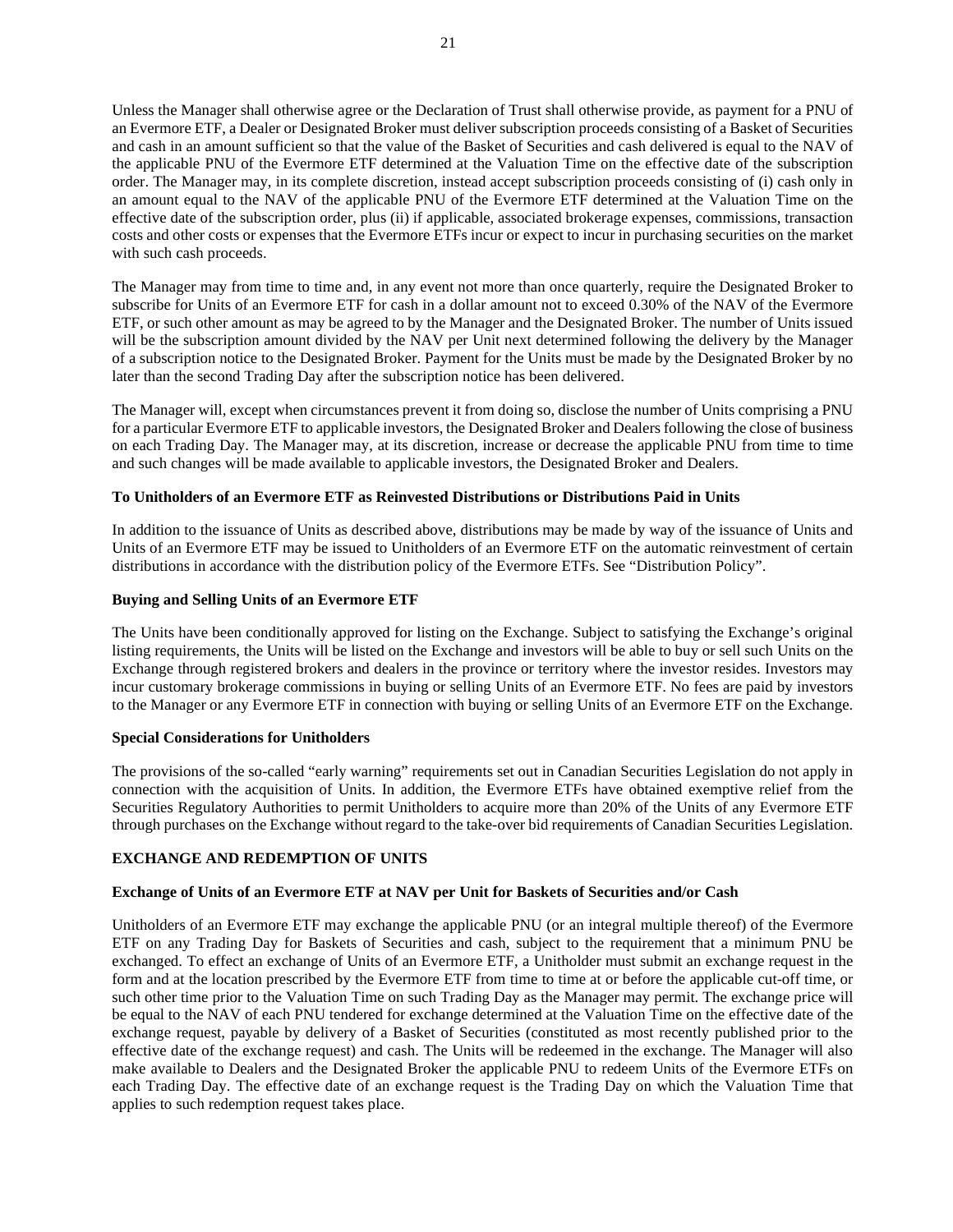Upon the request of a Unitholder, the Manager may, in its complete discretion, satisfy an exchange request by delivering cash only in an amount equal to the NAV of each PNU tendered for exchange determined at the Valuation Time on the effective date of the exchange request, provided that the Unitholder agrees to pay the brokerage expenses, commissions, transaction costs and other costs or expenses that the Evermore ETFs incur or expect to incur in selling securities on the market to obtain the necessary cash for the exchange.

If an exchange request is not received by the applicable cut-off time, the exchange order will be effective only on the next Trading Day. Settlement of exchanges for Baskets of Securities and/or cash will generally be made by the second Trading Day after the effective day of the exchange request. See "Exemptions and Approvals".

If any securities in which an Evermore ETF has invested cease to trade at any time by order of a Securities Regulatory Authority or other relevant regulator or stock exchange, the delivery of Baskets of Securities to a Unitholder, Dealer or Designated Broker on an exchange in the PNU may be postponed until such time as the transfer of the Baskets of Securities is permitted by law.

As described under "Book-Entry Only System", registration of interests in, and transfers of, Units will be made only through the book-entry only system of CDS. The redemption rights described below must be exercised through the CDS Participant through which the owner holds Units. Beneficial owners of Units should ensure that they provide redemption instructions to the CDS Participant through which they hold such Units sufficiently in advance of the cut-off times described below to allow such CDS Participant to notify CDS and for CDS to notify the Manager prior to the relevant cut-off time.

# **Redemption of Units of an Evermore ETF for Cash**

On any Trading Day, Unitholders of an Evermore ETF may redeem (i) Units of the Evermore ETF for cash at a redemption price per Unit equal to 95% of the closing price for the Units on the Exchange on the effective day of the redemption, subject to a maximum redemption price per Unit equal to the NAV per Unit on the effective day of redemption, less any applicable Administrative Fee determined by the Manager, in its sole discretion, from time to time, or (ii) a PNU of an Evermore ETF or a multiple PNU of an Evermore ETF for cash equal to the NAV of that number of Units of the Evermore ETF less any applicable Administrative Fee determined by the Manager, in its sole discretion from time to time. Because Unitholders will generally be able to sell Units at the market price on the Exchange through a registered broker or dealer subject only to customary brokerage commissions, Unitholders of the Evermore ETFs are advised to consult their brokers, dealers or investment advisors before redeeming such Units for cash. No fees or expenses are paid by Unitholders to the Manager or any Evermore ETF in connection with selling Units on the Exchange. In order for a cash redemption to be effective on a Trading Day, a cash redemption request with respect to the applicable Evermore ETF must be delivered to the Manager in the form and at the location prescribed by the Manager from time to time at or before the applicable cut-off time on such Trading Day. Any cash redemption request received after such time will be effective only on the next Trading Day. Where possible, payment of the redemption price will be made by no later than the second Trading Day after the effective day of the redemption. The cash redemption request forms may be obtained from any registered broker or Dealer.

Unitholders that have delivered a redemption request prior to the Distribution Record Date for any distribution will not be entitled to receive that distribution.

In connection with the redemption of Units of an Evermore ETF, the Evermore ETF will generally dispose of securities or other financial instruments.

# **Suspension of Exchanges and Redemptions**

The Manager may suspend the exchange or redemption of Units of an Evermore ETF or payment of redemption proceeds of an Evermore ETF: (i) during any period when normal trading is suspended on a stock exchange or other market on which securities owned by the Evermore ETF are listed and traded, if these securities represent more than 50% by value or underlying market exposure of the total assets of the Evermore ETF, without allowance for liabilities, and if these securities are not traded on any other exchange that represents a reasonably practical alternative for the Evermore ETF; or (ii) with the prior permission of the Securities Regulatory Authorities where required, for any period not exceeding 30 days during which the Manager determines that conditions exist which render impractical the sale of assets of the Evermore ETF or which impair the ability of the Custodian to determine the value of the assets of the Evermore ETF. The suspension may apply to all requests for exchange or redemption received prior to the suspension but as to which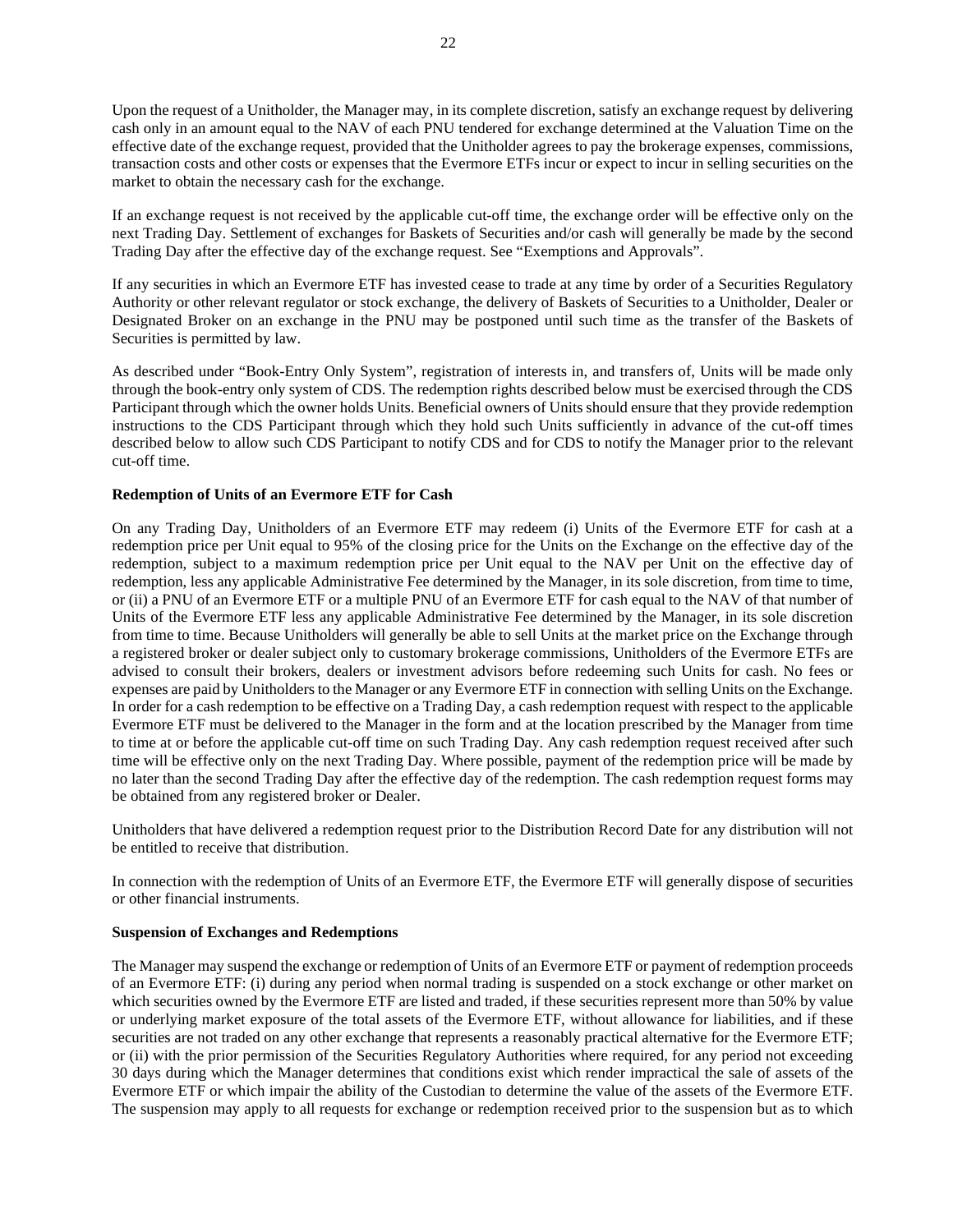payment has not been made, as well as to all requests received while the suspension is in effect. All Unitholders making such requests shall be advised by the Manager of the suspension and that the exchange or redemption will be effected at a price determined on the first Valuation Date following the termination of the suspension. All such Unitholders shall have and shall be advised that they have the right to withdraw their requests for exchange or redemption. The suspension shall terminate in any event on the first day on which the condition giving rise to the suspension has ceased to exist, provided that no other condition under which a suspension is authorized then exists. To the extent not inconsistent with official rules and regulations promulgated by any government body having jurisdiction over an Evermore ETF, any declaration of suspension made by the Manager shall be conclusive.

#### **Administrative Fee**

An amount as may be agreed to between the Manager and the Designated Broker or a Dealer, of an Evermore ETF may be charged by the Manager, on behalf of the Evermore ETF, to offset certain transaction costs, including brokerage expenses, commissions and other costs and expenses, associated with an issue, exchange or redemption of Units of that Evermore ETF. This charge does not apply to Unitholders who buy and sell their Units through the facilities of the Exchange.

#### **Allocations of Capital Gains to Redeeming or Exchanging Unitholders**

Pursuant to the Declaration of Trust, an Evermore ETF may allocate and designate as payable any capital gains realized by the Evermore ETF as a result of any disposition of property of the Evermore ETF undertaken to permit or facilitate the redemption or exchange of Units to a Unitholder whose Units are being redeemed or exchanged. In addition, an Evermore ETF has the authority to distribute, allocate and designate any capital gains of the Evermore ETF to a Unitholder of the Evermore ETF who has redeemed or exchanged Units of the Evermore ETF during a year in an amount equal to the Unitholder's share, at the time of redemption or exchange, of the Evermore ETF's capital gains for the year. Any such allocations, distributions and designations will reduce the redemption or exchange price otherwise payable to the redeeming Unitholder.

Certain recent amendments to the Tax Act limit the ability of an Evermore ETF to deduct taxable capital gains allocated to redeeming or exchanging Unitholders as described above, provided that the Evermore ETF is a "mutual fund trust" for purposes of the Tax Act throughout its taxation year. However, provided that certain Tax Amendments (together with the above noted amendments, the "**ATR Rule**") are enacted as proposed, amounts so allocated and designated to redeeming Unitholders will be deductible to the Evermore ETF to the extent of the redeeming Unitholders' pro rata share (as determined under the ATR Rule) of the net taxable capital gains of the Evermore ETF for the year. Any such taxable capital gains that would not be deductible by the Evermore ETF if allocated to redeeming/exchanging Unitholders may be made payable to non-redeeming/exchanging Unitholders of the Evermore ETF so that the Evermore ETF will not be liable for non-refundable income tax thereon. Accordingly, the amounts and taxable component of distributions to non-redeeming/exchanging Unitholders of an Evermore ETF may be greater than they would have been in the absence of such ATR Rule.

#### **Book-Entry Only System**

Registration of interests in, and transfers of, Units of an Evermore ETF will be made only through the book-entry only system of CDS. Units must be purchased, transferred and surrendered for redemption only through a CDS Participant. All rights of an owner of Units must be exercised through, and all payments or other property to which such owner is entitled will be made or delivered by, CDS or the CDS Participant through which the owner holds such Units. Upon buying Units of an Evermore ETF, the owner will receive only the customary confirmation. References in this prospectus to a holder of Units means, unless the context otherwise requires, the owner of the beneficial interest of such Units.

Neither an Evermore ETF nor the Manager will have any liability for: (i) records maintained by CDS relating to the beneficial interests in Units or the book entry accounts maintained by CDS; (ii) maintaining, supervising or reviewing any records relating to such beneficial ownership interests; or (iii) any advice or representation made or given by CDS and made or given with respect to the rules and regulations of CDS or any action taken by CDS or at the direction of the CDS Participants.

The ability of a beneficial owner of Units to pledge such Units or otherwise take action with respect to such owner's interest in such Units (other than through a CDS Participant) may be limited due to the lack of a physical certificate.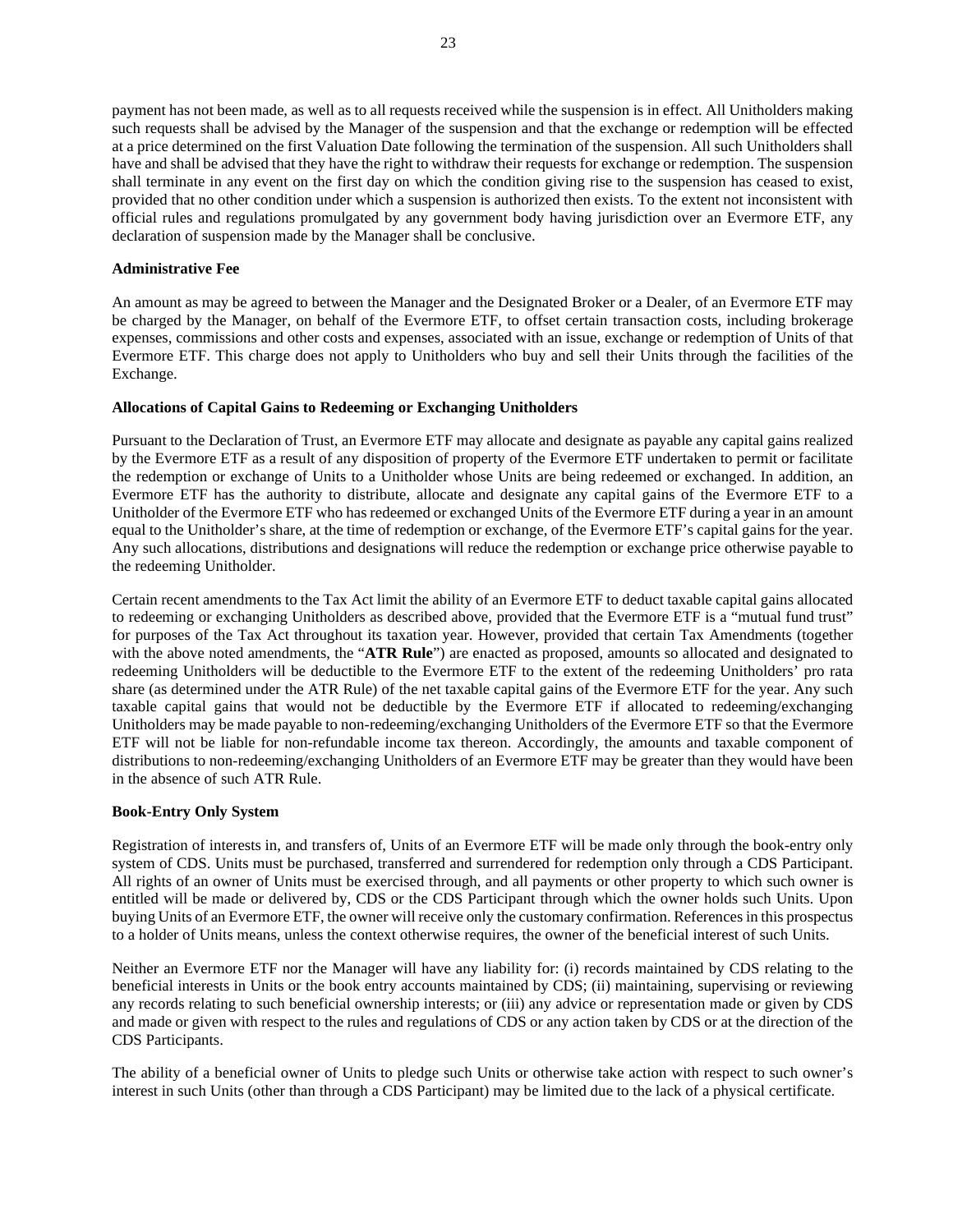An Evermore ETF has the option to terminate registration of Units through the book-entry only system in which case certificates for Units in fully registered form will be issued to beneficial owners of such Units or to their nominees.

# **Short-Term Trading**

Unlike conventional open-end mutual fund trusts in which short term trading by investors may cause the mutual fund to incur additional unnecessary trading costs in connection with the purchase of additional portfolio securities and the sale of portfolio securities to fund unitholder redemptions, the Manager does not believe that it is necessary to impose any short-term trading restrictions on the Evermore ETFs at this time as: (i) the Evermore ETFs are exchange traded funds that are primarily traded in the secondary market; and (ii) the few transactions involving Units of the Evermore ETFs that do not occur on the secondary market involve Designated Brokers and Dealers, who can only purchase or redeem Units in a PNU and on whom the Manager may impose an Administrative Fee. The Administrative Fee is intended to compensate the Evermore ETFs for any costs and expenses incurred by the Evermore ETFs in order to fund the redemption.

# **INCOME TAX CONSIDERATIONS**

In the opinion of Blake, Cassels & Graydon LLP, the following is, as of the date hereof, a summary of the principal Canadian federal income tax considerations under the Tax Act generally applicable to the acquisition, holding and disposition of Units of an Evermore ETF by a Unitholder of the Evermore ETF who acquires Units of the Evermore ETF pursuant to this prospectus. This summary only applies to a prospective Unitholder of an Evermore ETF who is an individual (other than a trust) resident in Canada for purposes of the Tax Act who deals at arm's length with the Evermore ETF and any Designated Broker or Dealer and is not affiliated with the Evermore ETF or any Designated Broker or Dealer and who holds Units of the Evermore ETF as capital property (a "**Holder**").

Generally, Units of an Evermore ETF will be considered to be capital property to a Holder provided that the Holder does not hold such Units in the course of carrying on a business of buying and selling securities and has not acquired them in one or more transactions considered to be an adventure or concern in the nature of trade. Provided that an Evermore ETF qualifies as a "mutual fund trust" for purposes of the Tax Act, certain Holders who might not otherwise be considered to hold Units of the Evermore ETF as capital property may, in certain circumstances, be entitled to have such Units and all other "Canadian securities" owned by such Holders in the taxation year of the election and any subsequent taxation year treated as capital property by making the irrevocable election permitted by subsection 39(4) of the Tax Act. This summary does not apply to a Holder who has entered or will enter into a "derivative forward agreement" as that term is defined in the Tax Act with respect to the Units.

This summary is based on the assumptions that (i) none of the Evermore ETFs will be a "SIFT trust" or be subject to the tax for "SIFT trusts" for purposes of the Tax Act, (ii) none of the issuers of the securities in the portfolio of an Evermore ETF will be foreign affiliates for purposes of the Tax Act of the Evermore ETF or of any Holder, (iii) none of the securities in the portfolio of an Evermore ETF will be a "tax shelter investment" within the meaning of section 143.2 of the Tax Act, (iv) none of the Evermore ETFs will enter into any arrangement (including the acquisition of securities for such Evermore ETF's portfolio) where the result is a dividend rental arrangement for purposes of the Tax Act, and (v) none of the securities in the portfolio of an Evermore ETF will be, or be an interest in, an offshore investment fund property (or an interest in a partnership that holds such property) that would require the Evermore ETF (or the partnership) to include significant amounts in the Evermore ETF's (or the partnership's) income pursuant to section 94.1 of the Tax Act, or an interest in a trust (or a partnership which holds such an interest) which would require the Evermore ETF (or the partnership) to report significant amounts of income in connection with such interest pursuant to the rules in section 94.2 of the Tax Act, or an interest in a non-resident trust other than an "exempt foreign trust" for the purposes of section 94 of the Tax Act (or a partnership which holds such interest). This summary further assumes that each Evermore ETF will comply with its investment restrictions.

This summary is based on the facts described herein, the current provisions of the Tax Act, counsel's understanding of the current publicly available administrative policies and assessing practices of the CRA published in writing prior to the date hereof and certificates of the Manager. This summary takes into account the Tax Amendments. This description is not exhaustive of all Canadian federal income tax consequences and does not take into account or anticipate changes in the law or in administrative policy or assessing practice, whether by legislative, governmental or judicial action other than the Tax Amendments in their present form, nor does it take into account provincial, territorial or foreign tax considerations which may differ significantly from those discussed herein. There can be no assurance that the Tax Amendments will be enacted in the form publicly announced, or at all.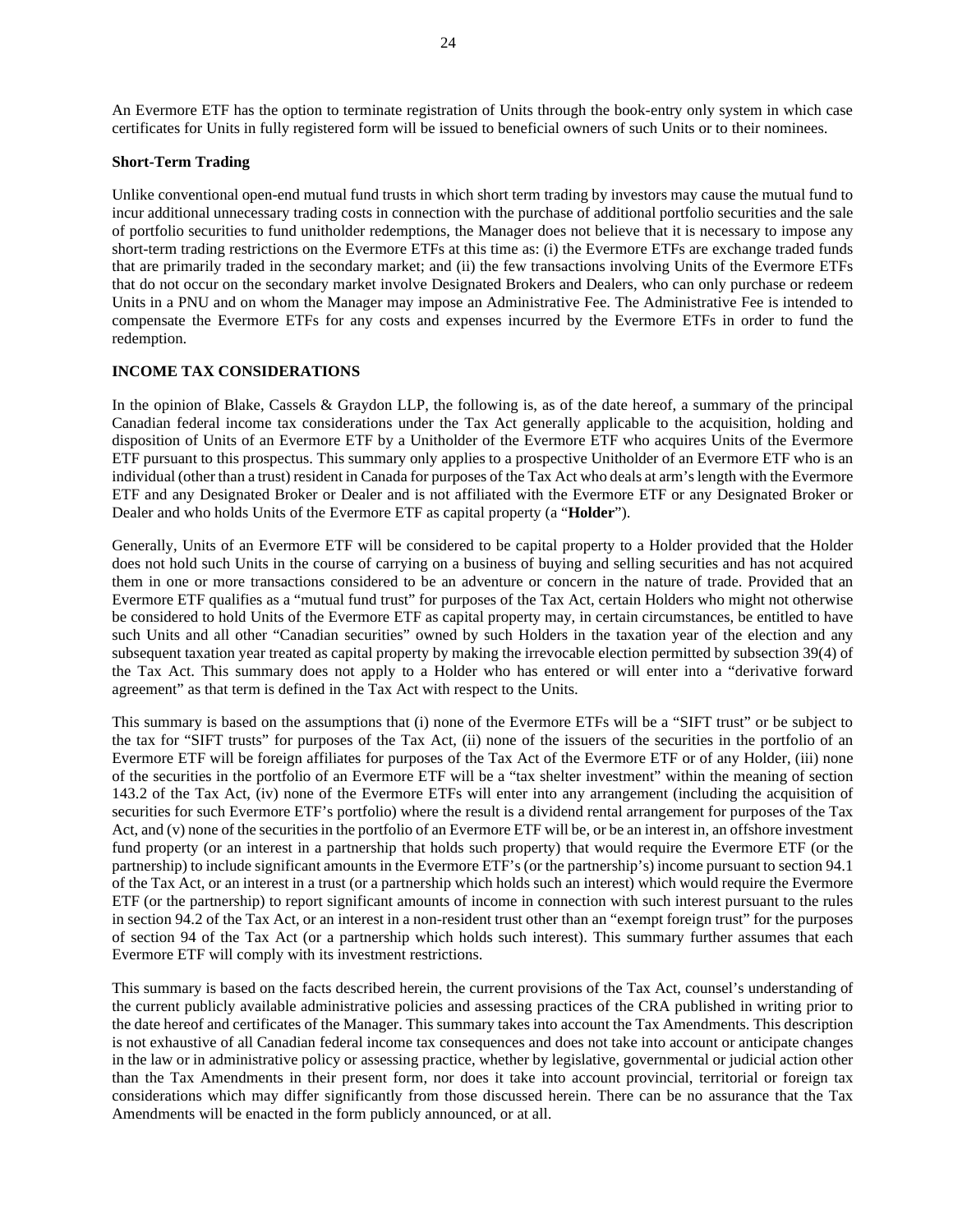**This summary is not exhaustive of all possible Canadian federal income tax considerations applicable to an investment in Units of an Evermore ETF. This summary does not address the deductibility of interest on any funds borrowed by a Holder to purchase Units of an Evermore ETF. The income and other tax consequences of investing in Units will vary depending on an investor's particular circumstances including the province or territory in which the investor resides or carries on business. Accordingly, this summary is of a general nature only and is not intended to be, nor should it be construed to be, legal or tax advice to any holder of Units of an Evermore ETF. Prospective investors should consult their own tax advisors with respect to the income tax consequences to them of an acquisition of Units of an Evermore ETF based on their particular circumstances. Please see "Risk Factors – Taxation of the Evermore ETFs".** 

#### **Status of the Evermore ETFs**

This summary is based on the assumptions (a) that each Evermore ETF is a "unit trust" for purposes of the Tax Act and will qualify or be deemed to qualify at all times as a "mutual fund trust" within the meaning of the Tax Act, (b) that each Evermore ETF will validly elect under the Tax Act to be a mutual fund trust from the date it was established, and (c) that each Evermore ETF has not been established and will not be maintained primarily for the benefit of non-residents unless, at that time, substantially all of its property consists of property other than property that would be "taxable Canadian property" within the meaning of the Tax Act (if the definition of such term were read without reference to paragraph (b) of that definition).

To qualify as a mutual fund trust (i) an Evermore ETF must be a Canadian resident "unit trust" for purposes of the Tax Act, (ii) the only undertaking of the Evermore ETF must be (a) the investing of its funds in property (other than real property or interests in real property or an immovable or a real right in an immovable), (b) the acquiring, holding, maintaining, improving, leasing or managing of any real property (or interest in real property) or of any immovable (or real right in immovables) that is capital property of the Evermore ETF, or (c) any combination of the activities described in (a) and (b), and (iii) the Evermore ETF must comply with certain minimum requirements respecting the ownership and dispersal of Units of a particular class (the "**Minimum Distribution Requirements**"). In this connection, (i) the Manager intends to cause each Evermore ETF to qualify as a unit trust throughout the life of the Evermore ETF, (ii) each Evermore ETF's undertaking conforms with the restrictions for mutual fund trusts, and (iii) the Manager has advised counsel that it intends to file the necessary election so that each Evermore ETF will qualify as a mutual fund trust from the commencement of its first taxation year and that it has no reason to believe that any of the Evermore ETFs will not comply with the Minimum Distribution Requirements before the 91st day after the end of its first taxation year (determined without regard to any taxation year-end that may be deemed to occur for other purposes under the rules in the Tax Act relating to "loss restriction events") and at all times thereafter, thereby permitting the filing by each Evermore ETF of such election.

If an Evermore ETF were not to qualify or be deemed to qualify as a mutual fund trust at all times, the income tax considerations described below would, in some respects, be materially and adversely different in respect of that Evermore ETF.

Provided that an Evermore ETF qualifies as a "mutual fund trust" within the meaning of the Tax Act, or the Units of that Evermore ETF are listed on a "designated stock exchange" (within the meaning of the Tax Act), Units of that Evermore ETF will be qualified investments under the Tax Act for a trust governed by an RRSP, a RRIF, a DPSP, an RDSP, an RESP or a TFSA (the "Plans"). See "Income Tax Considerations – Taxation of Registered Plans" for the consequences of holding Units in Plans.

# **Taxation of the Evermore ETFs**

The Manager has advised counsel that, provide that an Evermore ETF qualifies as a "mutual fund trust", such Evermore ETF will elect to have a taxation year that ends on December 15 of each calendar year. An Evermore ETF that has not validly made such election will have a taxation year that ends on December 31 of each calendar year. An Evermore ETF must pay tax on its net income (including net realized taxable capital gains) for a taxation year, less the portion thereof that it deducts in respect of the amount paid or payable to its Unitholders in that year (or, in the case of a taxation year of an Evermore ETF ending on December 15 pursuant to an election by the Evermore ETF to have a December 15 yearend, in the calendar year in which such year ends). An amount will be considered to be payable to a Unitholder of an Evermore ETF in a year if it is paid to the Unitholder in that year by the Evermore ETF or if the Unitholder is entitled in that year to enforce payment of the amount. The Declaration of Trust requires that sufficient amounts be paid or made payable each year so that no Evermore ETF is liable for any non-refundable income tax under Part I of the Tax Act.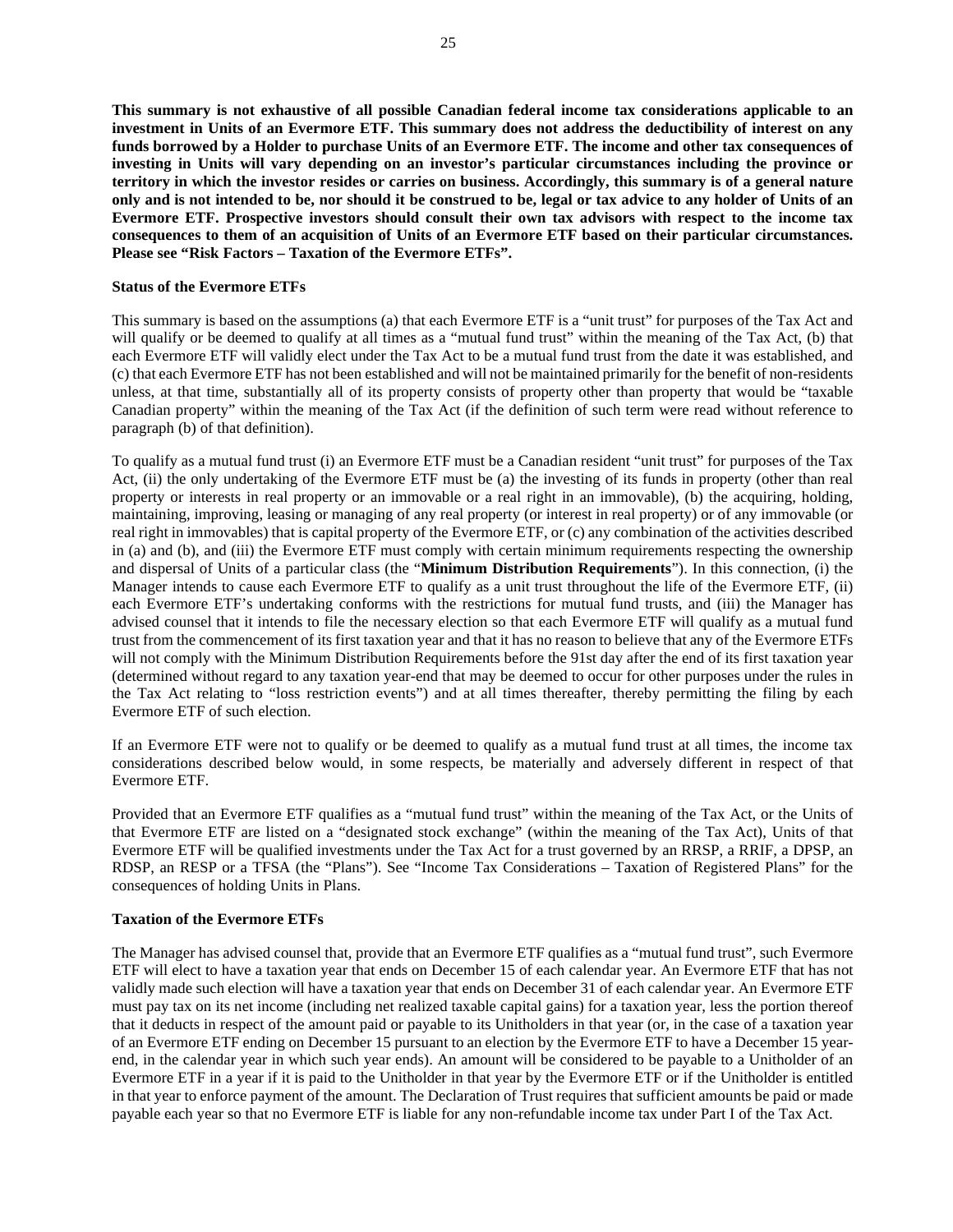An Evermore ETF will be required to include in its income for each taxation year any dividends received (or deemed to be received) by it in such year on a security held in its portfolio.

With respect to an issuer structured as a trust that is not resident in Canada, an Evermore ETF will be required to include in the calculation of its income for a taxation year the net income for Canadian federal income tax purposes, including net taxable capital gains, paid or payable to the Evermore ETF by the issuer in the calendar year in which that taxation year ends, notwithstanding that certain of such amounts may be reinvested in additional units of the issuer. Provided the units of the issuer are held by the Evermore ETF as capital property for purposes of the Tax Act, the Evermore ETF will be required to reduce the adjusted cost base of units of the issuer by an amount paid or payable by the issuer to the Evermore ETF, except to the extent that the amount was included in calculating the income of the Evermore ETF. If the adjusted cost base to the Evermore ETF of such units becomes a negative amount at any time in a taxation year of the Evermore ETF, that negative amount will be deemed to be a capital gain realized by the Evermore ETF in that taxation year and the Evermore ETF's adjusted cost base of such units will be increased by the amount of such deemed capital gain to zero.

To the extent an Evermore ETF holds trust units issued by a trust resident in Canada that is not at any time in the relevant taxation year a "SIFT trust" and held as capital property for purposes of the Tax Act, the Evermore ETF will be required to include in the calculation of its income for a taxation year the net income, including net taxable capital gains, paid or payable to the Evermore ETF by such trust in the calendar year in which that taxation year ends, notwithstanding that certain of such amounts may be reinvested in additional units of the trust. Provided that appropriate designations are made by such trust, generally net taxable capital gains realized by the trust, foreign source income of the trust and taxable dividends from taxable Canadian corporations received by the trust that are paid or payable by the trust to the Evermore ETF will effectively retain their character in the hands of the Evermore ETF. The Evermore ETF will be required to reduce the adjusted cost base of units of such trust by any amount paid or payable by the trust to the Evermore ETF except to the extent that the amount was included in calculating the income of the Evermore ETF or was the Evermore ETF's share of the non-taxable portion of capital gains of the trust, the taxable portion of which was designated in respect of the Evermore ETF. If the adjusted cost base to the Evermore ETF of such units becomes a negative amount at any time in a taxation year of the Evermore ETF, that negative amount will be deemed to be a capital gain realized by the Evermore ETF in that taxation year and the Evermore ETF's adjusted cost base of such units will be increased by the amount of such deemed capital gain to zero.

With respect to an issuer that is a limited partnership whose securities are included in an Evermore ETF's portfolio and held as capital property for the purposes of the Tax Act, and that is not at any time in the relevant taxation year a "SIFT partnership", the Evermore ETF is required to include or, subject to certain restrictions, is entitled to deduct, in computing its income, its share of the net income or loss for tax purposes of the issuer allocated to the Evermore ETF for the fiscal period of the issuer ending in the Evermore ETF's taxation year, whether or not a distribution is received. For purposes of determining the amount of the Evermore ETF's capital gain (including a deemed capital gain) or loss from the disposition of such securities, in general, the adjusted cost base of such securities is the cost of such securities to the Evermore ETF plus the share of the income and capital gains of the issuer allocated to the Evermore ETF for fiscal years of the issuer ending before the particular time less the share of losses and capital losses of the issuer allocated to the Evermore ETF for fiscal years of the issuer ending before the particular time, and less the Evermore ETF's share of any distributions received from the issuer before the particular time. If the adjusted cost base to the Evermore ETF of the securities of such an issuer would otherwise be less than zero at the end of the fiscal year of the limited partnership, the negative amount is deemed to be a capital gain realized by the Evermore ETF and the Evermore ETF's adjusted cost base of such securities is increased by the amount of such deemed capital gain to zero.

Each issuer in an Evermore ETF's portfolio that is a "SIFT trust" or "SIFT partnership" as defined in the Tax Act (which will generally include Canadian resident income trusts, other than certain REITs, the units of which are listed or traded on a stock exchange or other public market) will be subject to a special tax in respect of (i) income from business carried on in Canada, and (ii) certain income and capital gains in respect of "non-portfolio properties" (collectively, "Non-Portfolio Income"). Non-Portfolio Income that is earned by a SIFT partnership or is distributed by a SIFT trust to its unitholders will be taxed at a rate that is equivalent to the federal general corporate tax rate plus a prescribed amount on account of provincial tax. Non-Portfolio Income that is earned by a SIFT partnership or becomes payable by an issuer that is a SIFT trust will generally be taxed as though it were a taxable dividend from a taxable Canadian corporation and will be deemed to be an "eligible dividend" eligible for the enhanced gross-up and tax credit rules.

With respect to indebtedness, an Evermore ETF will be required to include in its income for a taxation year all interest thereon that accrues (or is deemed to accrue) to it to the end of that year (or until the disposition of the indebtedness in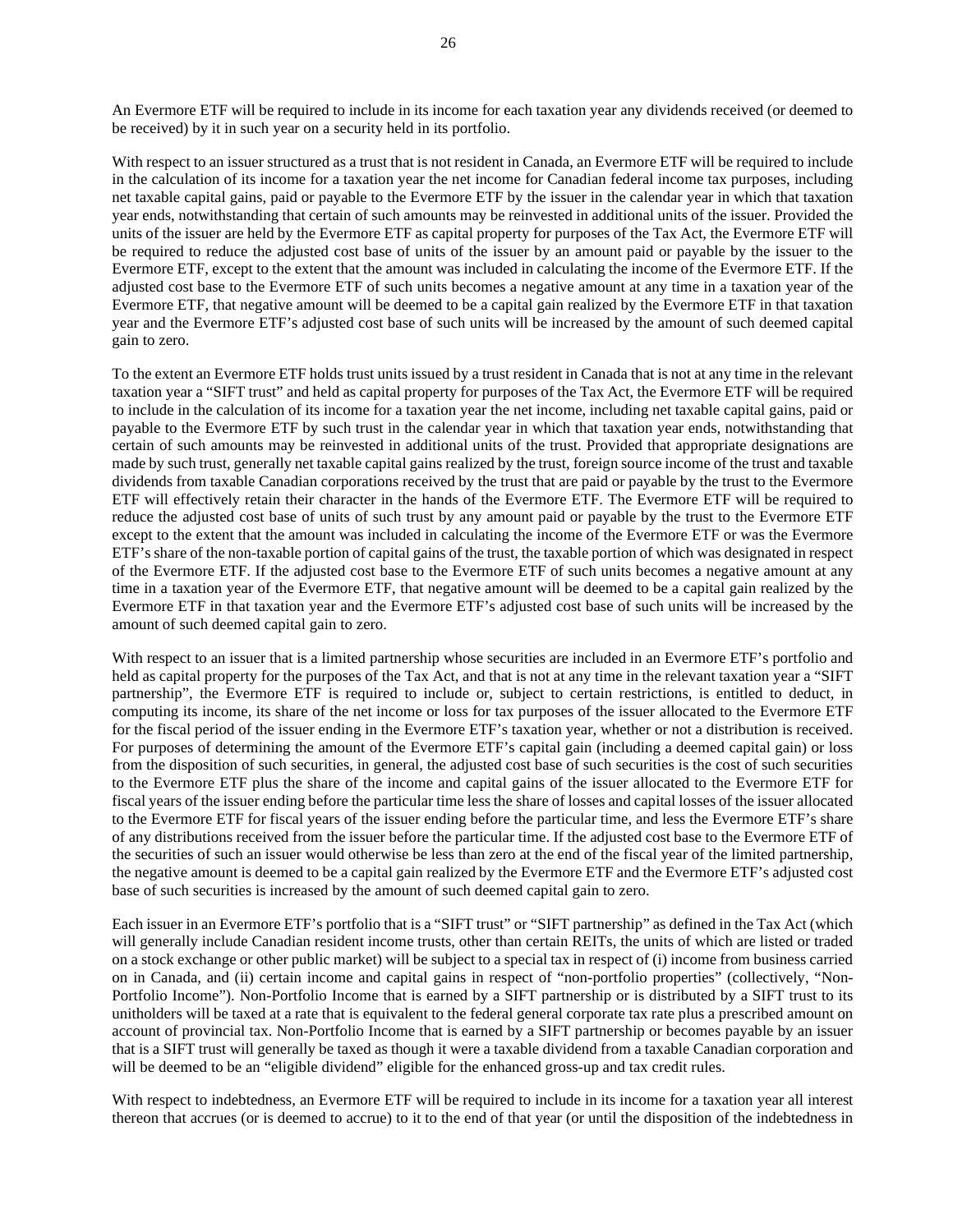the year) or that has become receivable or is received by the Evermore ETF before the end of that year, including on a redemption or repayment on maturity, except to the extent that such interest was included in computing the Evermore ETF's income for a preceding taxation year and excluding any interest that accrued prior to the time of the acquisition of the indebtedness by the Evermore ETF.

On a redemption or repayment of an indebtedness, the Evermore ETF will be considered to have disposed of the indebtedness for proceeds of disposition equal to the amount received by the Evermore ETF (other than amount received or deemed to have been received on account of interest) on such redemption or repayment. Generally, on any disposition by the Evermore ETF of an indebtedness, interest accrued thereon to the date of disposition and not yet due will be included in computing the Evermore ETF's income, except to the extent such amount was otherwise included in the Evermore ETF's income, and will be excluded in computing the Evermore ETF's proceeds of disposition of the indebtedness.

In general, an Evermore ETF will realize a capital gain (or capital loss) upon the actual or deemed disposition of a security included in its portfolio to the extent the proceeds of disposition net of any reasonable costs of disposition exceed (or are less than) the adjusted cost base of such security unless the Evermore ETF were considered to be trading or dealing in securities or otherwise carrying on a business of buying and selling securities or the Evermore ETF has acquired the security in a transaction or transactions considered to be an adventure or concern in the nature of trade. The Manager has advised counsel that each Evermore ETF will purchase the securities in its portfolio with the objective of receiving dividends and other distributions thereon and will take the position that gains and losses realized on the disposition of its securities are capital gains and capital losses. In addition, the Manager has advised counsel that each Evermore ETF will make an election under subsection 39(4) of the Tax Act, if applicable, so that all securities held by the Evermore ETF that are "Canadian securities" (as defined in the Tax Act) will be deemed to be capital property to the Evermore ETF.

Each Evermore ETF will be entitled for each taxation year throughout which it is a mutual fund trust for purposes of the Tax Act to reduce (or receive a refund in respect of) its liability, if any, for tax on its net realized capital gains by an amount determined under the Tax Act based on the redemptions of Units of the Evermore ETF during the year (the "**Capital Gains Refund**"). The Capital Gains Refund in a particular taxation year may not completely offset the tax liability of an Evermore ETF for such taxation year which may arise upon the sale or other disposition of securities included in the portfolio in connection with the redemption of Units of the Evermore ETF.

In general, gains and losses realized by an Evermore ETF from Derivative transactions will be on income account except where such Derivatives are used to hedge portfolio securities held on capital account provided there is sufficient linkage, subject to the DFA Rules discussed below, and such gains and losses will be recognized for tax purposes at the time they are realized by the Evermore ETF. Gains or losses in respect of currency hedges entered into in respect of amounts invested in the portfolio of an Evermore ETF will constitute capital gains and capital losses to the Evermore ETF if the securities in the Evermore ETF's portfolio are capital property to the Evermore ETF and provided there is sufficient linkage. The DFA Rules (as described below) generally would not apply to such foreign currency hedges.

Premiums received on covered call options written by an Evermore ETF which are not exercised prior to the end of the year will constitute capital gains of the Evermore ETF in the year received, unless such premiums are received by the Evermore ETF as income from a business or the Evermore ETF has engaged in a transaction or transactions considered to be an adventure or concern in the nature of trade. The Evermore ETF will purchase the portfolio securities with the objective of receiving dividends, interest and other distributions thereon over the life of the Evermore ETF and will write covered call options with the objective of increasing the yield on the portfolio beyond the dividends, interest and other distributions received on the portfolio. Having regard to the foregoing, and in accordance with the CRA's published administrative policies, transactions undertaken by the Evermore ETF in respect of options on the securities in the portfolio are treated and reported by the Evermore ETF as arising on capital account.

Premiums received by an Evermore ETF on covered call options which are subsequently exercised will be added in computing the proceeds of disposition to the Evermore ETF of the securities in the portfolio disposed of by the Evermore ETF upon the exercise of such call options. In addition, where a covered call option is exercised after the end of the year in which it was granted, the Evermore ETF's capital gain in the previous year in respect of the receipt of the option premium will be nullified.

The Tax Act contains rules (the "**DFA Rules**") that target financial arrangements (referred to as "derivative forward agreements") that seek to reduce tax by converting, through the use of derivative contracts, the return on an investment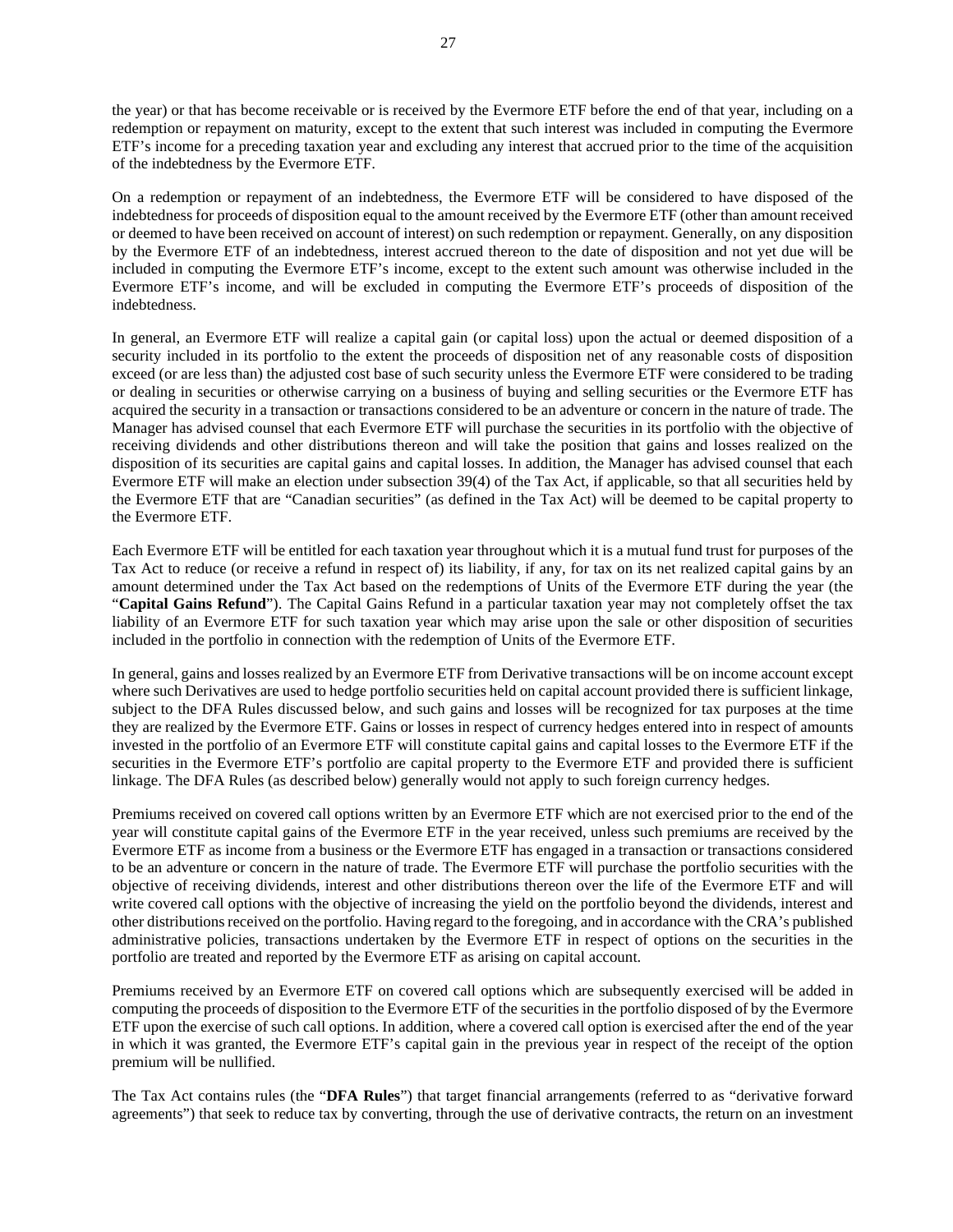that would otherwise have the character of ordinary income to a capital gain. The DFA Rules are broad in scope and could apply to other agreements or transactions (including certain options contracts). If an Evermore ETF sells a security under a DFA, the amount by which the proceeds of disposition exceed (or are less than) the fair market value of the security at the time the DFA is entered into will generally be recognized as ordinary income (or loss) realized upon the disposition of the security, and not as a capital gain or loss. The deductibility of any loss realized on the disposition of a security under a DFA may be restricted depending upon the particular circumstances. The adjusted cost base to an Evermore ETF of any such security will be increased (or decreased) by the amount of income recognized (or loss that is deductible) because of the DFA, and the Evermore ETF's capital gain (or capital loss) will be adjusted accordingly.

A loss realized by an Evermore ETF on a disposition of capital property will be a suspended loss for purposes of the Tax Act if the Evermore ETF, or a person affiliated with the Evermore ETF, acquires a property (a "**Substituted Property**") that is the same as or identical to the property disposed of, within 30 days before and 30 days after the disposition and the Evermore ETF, or a person affiliated with the Evermore ETF, owns the Substituted Property 30 days after the original disposition. If a loss is suspended, an Evermore ETF cannot deduct the loss from the Evermore ETF's capital gains until the Substituted Property is disposed of and is not reacquired by the Evermore ETF, or a person affiliated with the Evermore ETF, within 30 days before and after the disposition.

An Evermore ETF may enter into transactions denominated in currencies other than the Canadian dollar including the acquisition of securities in its portfolio. The cost and proceeds of disposition of securities, dividends, distributions and all other amounts will be determined for the purposes of the Tax Act in Canadian dollars using the appropriate exchange rates determined in accordance with the detailed rules in the Tax Act in that regard. The amount of income, gains and losses realized by an Evermore ETF may be affected by fluctuations in the value of other currencies relative to the Canadian dollar.

An Evermore ETF may derive income or gains from investments in countries other than Canada, and as a result, may be liable to pay income or profits tax to such countries. To the extent that such foreign tax paid by an Evermore ETF exceeds 15% of the amount included in the Evermore ETF's income from such investments, such excess may generally be deducted by the Evermore ETF in computing its net income for the purposes of the Tax Act. To the extent that such foreign tax paid does not exceed 15% of the amount included in the Evermore ETF's income from such investments and has not been deducted in computing the Evermore ETF's income, the Evermore ETF may designate in respect of a Holder a portion of its foreign source income that can reasonably be considered to be part of the Evermore ETF's income distributed to such Holder so that such income and a portion of the foreign tax paid by the Evermore ETF may be regarded as foreign source income of, and foreign tax paid by, the Holder for the purposes of the foreign tax credit provisions of the Tax Act.

An Evermore ETF will be entitled to deduct an amount equal to the reasonable expenses that it incurs in the course of issuing Units. Such issue expenses paid by an Evermore ETF and not reimbursed will be deductible by the Evermore ETF rateably over a five-year period subject to reduction in any taxation year which is less than 365 days. In computing its income under the Tax Act, an Evermore ETF may deduct reasonable administrative and other expenses incurred to earn income.

Losses incurred by an Evermore ETF in a taxation year cannot be allocated to Holders, but may be deducted by the Evermore ETF in future years in accordance with the Tax Act.

# **Taxation of Holders**

A Holder will generally be required to include in computing income for a particular taxation year of the Holder such portion of the net income of an Evermore ETF, including the taxable portion of any net realized capital gains, as is paid or becomes payable to the Holder in that particular taxation year, including any Management Fee Distributions (whether paid in cash, in Units or automatically reinvested in additional Units of the Evermore ETF). In the case of an Evermore ETF that has validly elected to have a December 15 taxation year-end, amounts paid or payable by such Evermore ETF to a Holder after December 15 and before the end of the calendar year are deemed to have been paid or become payable to the Holder on December 15.

Under the Tax Act, an Evermore ETF is permitted to deduct in computing its income for a taxation year an amount that is less than the amount of its distributions of income for the calendar year to the extent necessary to enable the Evermore ETF to use, in that taxation year, losses from prior years without affecting the ability of the Evermore ETF to distribute its income annually. In such circumstances, the amount distributed to a Holder of an Evermore ETF but not deducted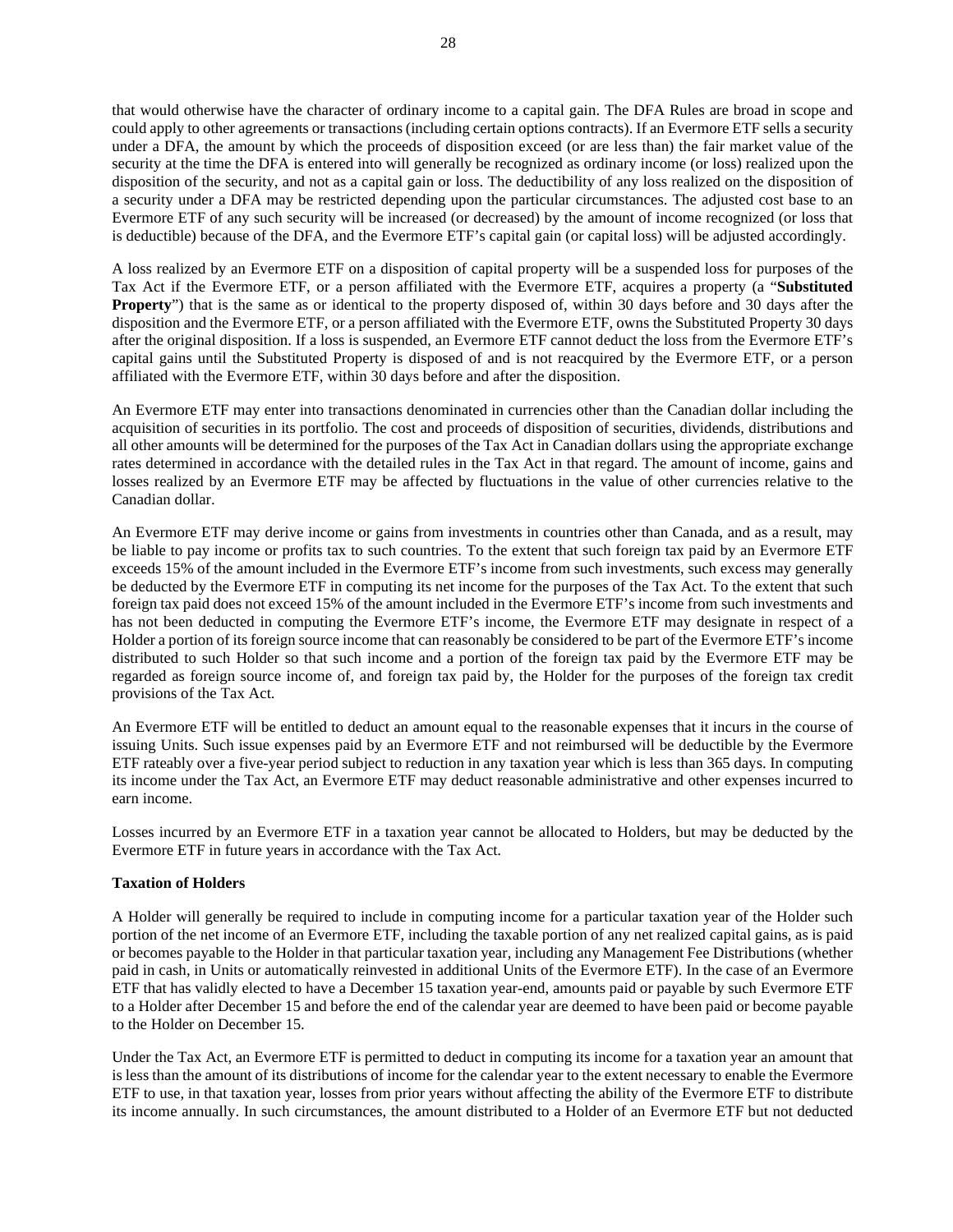by the Evermore ETF will not be included in the Holder's income. However, the adjusted cost base of the Holder's Units of the Evermore ETF will be reduced by such amount. The non-taxable portion of an Evermore ETF's net realized capital gains for a taxation year, the taxable portion of which was designated in respect of a Holder for the taxation year, that is paid or becomes payable to the Holder for the year will not be included in computing the Holder's income for the year. Any other amount in excess of a Holder's share of the net income of an Evermore ETF for a taxation year that is paid or becomes payable to the Holder for the year (i.e. returns of capital) will not generally be included in the Holder's income for the year, but will reduce the adjusted cost base of the Holder's Units of the Evermore ETF. To the extent that the adjusted cost base of a Unit of an Evermore ETF to a Holder would otherwise be a negative amount, the negative amount will be deemed to be a capital gain and the adjusted cost base of the Unit to the Holder will be increased by the amount of such deemed capital gain to zero.

Provided that appropriate designations are made by an Evermore ETF, such portion of the net realized taxable capital gains of the Evermore ETF, the taxable dividends received or deemed to be received by the Evermore ETF on shares of taxable Canadian corporations and foreign source income of the Evermore ETF as is paid or becomes payable to a Holder will effectively retain its character and be treated as such in the hands of the Holder for purposes of the Tax Act. To the extent that amounts are designated as taxable dividends from taxable Canadian corporations, the gross-up and dividend tax credit rules will apply. Where an Evermore ETF makes designations in respect of its foreign source income, for the purpose of computing any foreign tax credit that may be available to a Holder, the Holder will generally be deemed to have paid as tax to the government of a foreign country that portion of taxes paid by the Evermore ETF to that country that is equal to the Holder's share of the Evermore ETF's income from sources in that country.

Any loss of an Evermore ETF for purposes of the Tax Act cannot be allocated to, and cannot be treated as a loss of, a Holder.

On the disposition or deemed disposition of a Unit of an Evermore ETF, including on a redemption, a Holder will realize a capital gain (or capital loss) to the extent that the Holder's proceeds of disposition (other than any amount payable by the Evermore ETF to the Holder which represents capital gains allocated and designated to the redeeming Holder), net of any reasonable costs of disposition, exceed (or are less than) the adjusted cost base of the Unit. For the purpose of determining the adjusted cost base of a Holder's Units of a class of an Evermore ETF, when additional Units of that class of the Evermore ETF are acquired by the Holder (as a result of a distribution by an Evermore ETF in the form of Units, or otherwise), the cost of the newly acquired Units of the Evermore ETF will be averaged with the adjusted cost base of all Units of the same class of the Evermore ETF owned by the Holder as capital property immediately before that time. For this purpose, the cost of Units that have been issued on a distribution will generally be equal to the amount of the distribution. A consolidation of Units of an Evermore ETF following a distribution paid in the form of additional Units of the Evermore ETF as described under "Distribution Policy" will not be regarded as a disposition of Units of the Evermore ETF and will not affect the aggregate adjusted cost base to a Holder. Any additional Units acquired by a Holder on the reinvestment of distributions will generally have a cost equal to the amount reinvested.

In the case of an exchange of Units of an Evermore ETF for a Basket of Securities, a Holder's proceeds of disposition of Units of the Evermore ETF would generally be equal to the aggregate of the fair market value of the distributed property and the amount of any cash received. The cost to a Holder of any property received from the Evermore ETF upon the exchange will generally be equal to the fair market value of such property at the time of the distribution. In the case of an exchange of Units for a Basket of Securities, the investor may receive securities that may or may not be qualified investments under the Tax Act for Plans. If such securities are not qualified investments for Plans, such Plans (and, in the case of certain Plans, the annuitants, beneficiaries or subscribers thereunder or holders thereof) may be subject to adverse tax consequences. Investors should consult their own tax counsel for advice on whether or not such securities would be qualified investments for Plans.

Pursuant to the Declaration of Trust, an Evermore ETF may allocate and designate as payable any capital gains realized by the Evermore ETF as a result of any disposition of property of the Evermore ETF undertaken to permit or facilitate the redemption or exchange of Units of the Evermore ETF to a Holder whose Units are being redeemed or exchanged. In addition, an Evermore ETF has the authority to distribute, allocate and designate any capital gains of the Evermore ETF to a Unitholder of the Evermore ETF who has redeemed or exchanged Units of the Evermore ETF during a year in an amount equal to the Unitholder's share, at the time of redemption or exchange, of the Evermore ETF's capital gains for the year. Any such allocations, distributions and designations will reduce the redemption or exchange price otherwise payable to the Holder and therefore the Holder's proceeds of disposition. Certain recent amendments to the Tax Act limit the ability of an Evermore ETF to deduct taxable capital gains allocated to redeeming or exchanging Unitholders as described above, provided that the Evermore ETF is a "mutual fund trust" for purposes of the Tax Act throughout its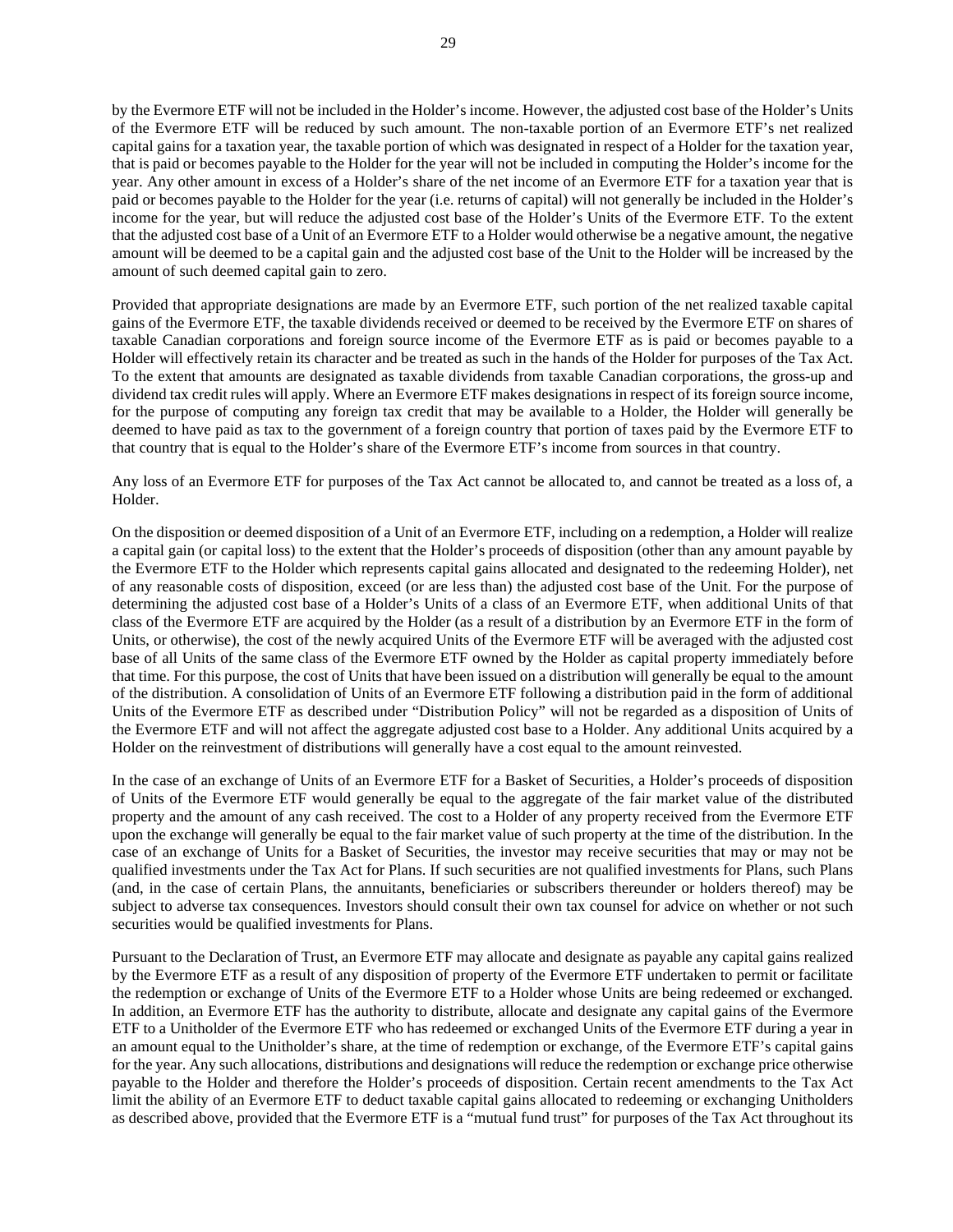taxation year. However, provided that certain Tax Amendments (together with the above noted amendments, the "**ATR Rule**") are enacted as proposed, amounts so allocated and designated to redeeming Unitholders will be deductible to the Evermore ETF to the extent of the redeeming Unitholders' pro rata share (as determined under the ATR Rule) of the net taxable capital gains of the Evermore ETF for the year. Any such taxable capital gains that would not be deductible by the Evermore ETF if allocated to redeeming/exchanging Unitholders may be made payable to nonredeeming/exchanging Unitholders of the Evermore ETF so that the Evermore ETF will not be liable for non-refundable income tax thereon. Accordingly, the amounts and taxable component of distributions to non-redeeming/exchanging Unitholders of an Evermore ETF may be greater than they would have been in the absence of such ATR Rule.

In general, one-half of any capital gain (a "**taxable capital gain**") realized by a Holder on the disposition of Units of an Evermore ETF or a taxable capital gain designated by the Evermore ETF in respect of the Holder for a taxation year of the Holder will be included in computing the Holder's income for that year and one-half of any capital loss (an "**allowable capital loss**") realized by the Holder in a taxation year of the Holder generally must be deducted from taxable capital gains realized by the Holder in the taxation year or designated by the Evermore ETF in respect of the Holder for the taxation year in accordance with the detailed provisions of the Tax Act. Allowable capital losses for a taxation year in excess of taxable capital gains for that taxation year may be carried back and deducted in any of the three preceding taxation years or carried forward and deducted in any subsequent taxation year against taxable capital gains in accordance with the provisions of the Tax Act.

Amounts designated by an Evermore ETF to a Holder of the Evermore ETF as taxable capital gains or dividends from taxable Canadian corporations, and taxable capital gains realized on the disposition of Units of the Evermore ETF may increase the Holder's liability, if any, for alternative minimum tax.

# **Taxation of Registered Plans**

Amounts of income and capital gains included in a Plan's income are generally not taxable under Part I of the Tax Act provided the Units are "qualified investments" for the Plan for purposes of the Tax Act.

Holders should consult with their own advisors regarding the tax implications of establishing, amending, terminating or withdrawing amounts from a Plan.

Notwithstanding the foregoing, the holder of a TFSA or RDSP, the annuitant of an RRSP or RRIF or the subscriber of an RESP will be subject to a penalty tax in respect of Units held by such TFSA, RDSP, RRSP, RRIF or RESP, as the case may be, if such Units are a "prohibited investment" for such Plans for the purposes of the Tax Act. The Units of an Evermore ETF will not be a "prohibited investment" for a trust governed by a TFSA, RDSP, RRSP, RRIF or RESP unless the holder of the TFSA or RDSP, the annuitant of the RRSP or RRIF or the subscriber of the RESP, as applicable, (i) does not deal at arm's length with the Evermore ETF for purposes of the Tax Act, or (ii) has a "significant interest" as defined in the Tax Act in the Evermore ETF. Generally, a holder, annuitant or subscriber, as the case may be, will not have a significant interest in an Evermore ETF unless the holder, annuitant or subscriber, as the case may be, owns interests as a beneficiary under the Evermore ETF that have a fair market value of 10% or more of the fair market value of the interests of all beneficiaries under the Evermore ETF, either alone or together with persons and partnerships with which the holder, annuitant or subscriber, as the case may be, does not deal at arm's length. In addition, the Units of an Evermore ETF will not be a prohibited investment if such Units are "excluded property" as defined in the Tax Act for a trust governed by a TFSA, RDSP, RRSP, RRIF or RESP.

Holders, annuitants or subscribers should consult their own tax advisors with respect to whether Units of an Evermore ETF would be prohibited investments, including with respect to whether such Units would be excluded property.

# **Tax Implications of the Evermore ETF's Distribution Policy**

The NAV per Unit of an Evermore ETF will, in part, reflect any income and gains of the Evermore ETF that have accrued or have been realized, but have not been made payable at the time Units of the Evermore ETF were acquired. Accordingly, a Holder of an Evermore ETF who acquires Units of the Evermore ETF, including on a reinvestment of distributions or a distribution paid in Units of the Evermore ETF, may become taxable on the Holder's share of such income and gains of the Evermore ETF. In particular, an investor who acquires Units of an Evermore ETF at any time in the year but prior to a distribution being paid or made payable will have to pay tax on the entire distribution (to the extent it is a taxable distribution) notwithstanding that such amounts may have been reflected in the price paid by the Holder for the Units. Further, in the case of an Evermore ETF that has validly elected to have a December 15 taxation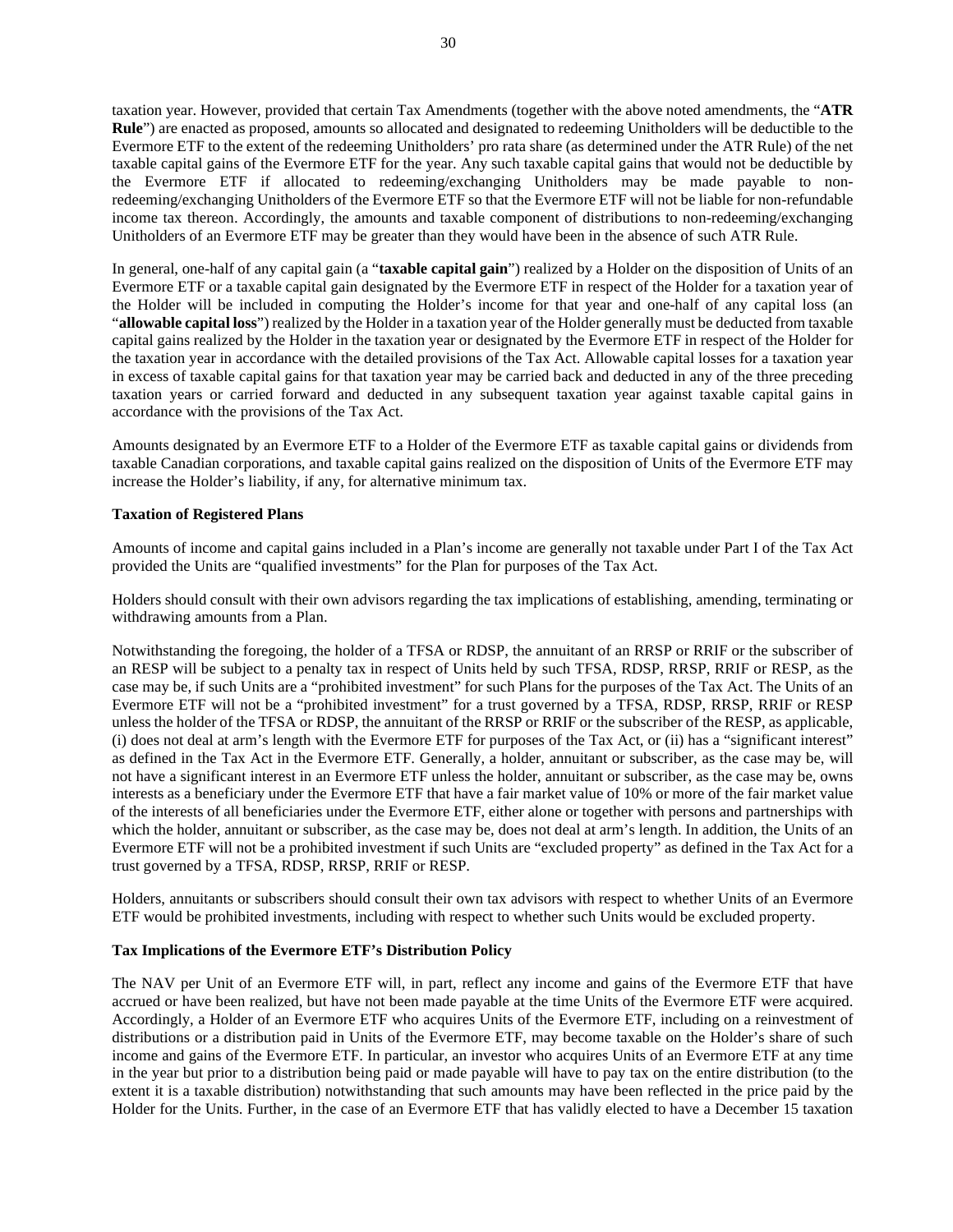year-end, where a Holder acquires Units of such Evermore ETF in a calendar year after December 15 of such year, such Holder may become taxable on income earned or capital gains realized in the taxation year ending on December 15 of such calendar year but that had not been made payable before the Units were acquired.

# **ORGANIZATION AND MANAGEMENT DETAILS OF THE EVERMORE ETFs**

# **Manager and Portfolio Manager**

Evermore will be the trustee, manager, portfolio manager and promoter of the Evermore ETFs and will be responsible for the administration of the Evermore ETFs. In its capacity as portfolio manager, Evermore is responsible for the oversight and provision of investment advisory services to the Evermore ETFs.

The Manager is registered as an investment fund manager in Ontario, Quebec and Newfoundland and Labrador and a portfolio manager in Ontario. The registered office of the Evermore ETFs and the Manager is located at 390 Bay Street, Suite 912, Toronto, Ontario M5H 2Y2.

The Manager will perform or arrange for the performance of management services for the Evermore ETFs and will be responsible for the administration of the Evermore ETFs. The Manager is entitled to fees for its services as manager under the Declaration of Trust as described under "Fees and Expenses" and will be reimbursed for all reasonable costs and expenses incurred by the Manager on behalf of the Evermore ETFs.

# *Duties and Services to be provided by the Manager*

Pursuant to the Declaration of Trust, the Manager provides or arranges for the provision of required administrative services to the Evermore ETFs including, without limitation: negotiating contracts with certain third-party service providers, including, but not limited to, sub-advisors, custodians, registrars, transfer agents, auditors and printers; authorizing the payment of operating expenses incurred on behalf of the Evermore ETFs; maintaining accounting records; preparing the reports to Unitholders and to the applicable Securities Regulatory Authorities; calculating the amount and determining the frequency of distributions by the Evermore ETFs; preparing financial statements, income tax returns and financial and accounting information as required; ensuring that Unitholders are provided with financial statements and other reports as are required from time to time by applicable law; ensuring that the Evermore ETFs comply with all other regulatory requirements including continuous disclosure obligations under applicable securities laws; administering purchases, redemptions and other transactions in Units; arranging for any payments required upon termination of the Evermore ETFs; and dealing and communicating with Unitholders. The Manager will provide or arrange for office facilities and personnel to carry out these services, if not otherwise furnished by any other service provider to the Evermore ETFs. In the Manager's capacity as investment manager, the Manager will also provide or arrange for the provision of portfolio management and investment advisory services to the Evermore ETFs, including in relation to the currency hedging strategy applicable to the Units, and monitor the investment strategies of the Evermore ETFs to ensure that they comply with their investment objectives, investment strategies and investment restrictions and practices.

Pursuant to the Declaration of Trust, the Manager has full authority and responsibility to manage and direct the business and affairs of the Evermore ETFs, to make all decisions regarding the business of the Evermore ETFs and to bind the Evermore ETFs. The Manager may delegate certain of its powers to third parties where, in the discretion of the Manager, it would be in the best interests of the Evermore ETFs to do so.

The Manager is required to exercise its powers and discharge its duties honestly, in good faith and in the best interests of the Unitholders, and to exercise the care, diligence and skill that a reasonably prudent person would exercise in comparable circumstances. The Declaration of Trust provides that the Manager will not be liable to the Evermore ETFs or to any Unitholder or any other person for any loss or damage relating to any matter regarding the Evermore ETFs, including any loss or diminution of value of the assets of any Evermore ETF if it has satisfied its standard of care set forth above.

The Manager and each of its directors, officers, employees and agents may be indemnified out of the assets of the applicable Evermore ETF from and against all claims whatsoever, including costs, charges and expenses in connection therewith, brought, commenced or prosecuted against it for or in respect of any act, deed, matter or thing whatsoever made, done or omitted in or in relation to the execution of its duties to the applicable Evermore ETF as long as the person acted honestly and in good faith with a view to the best interests of such Evermore ETF.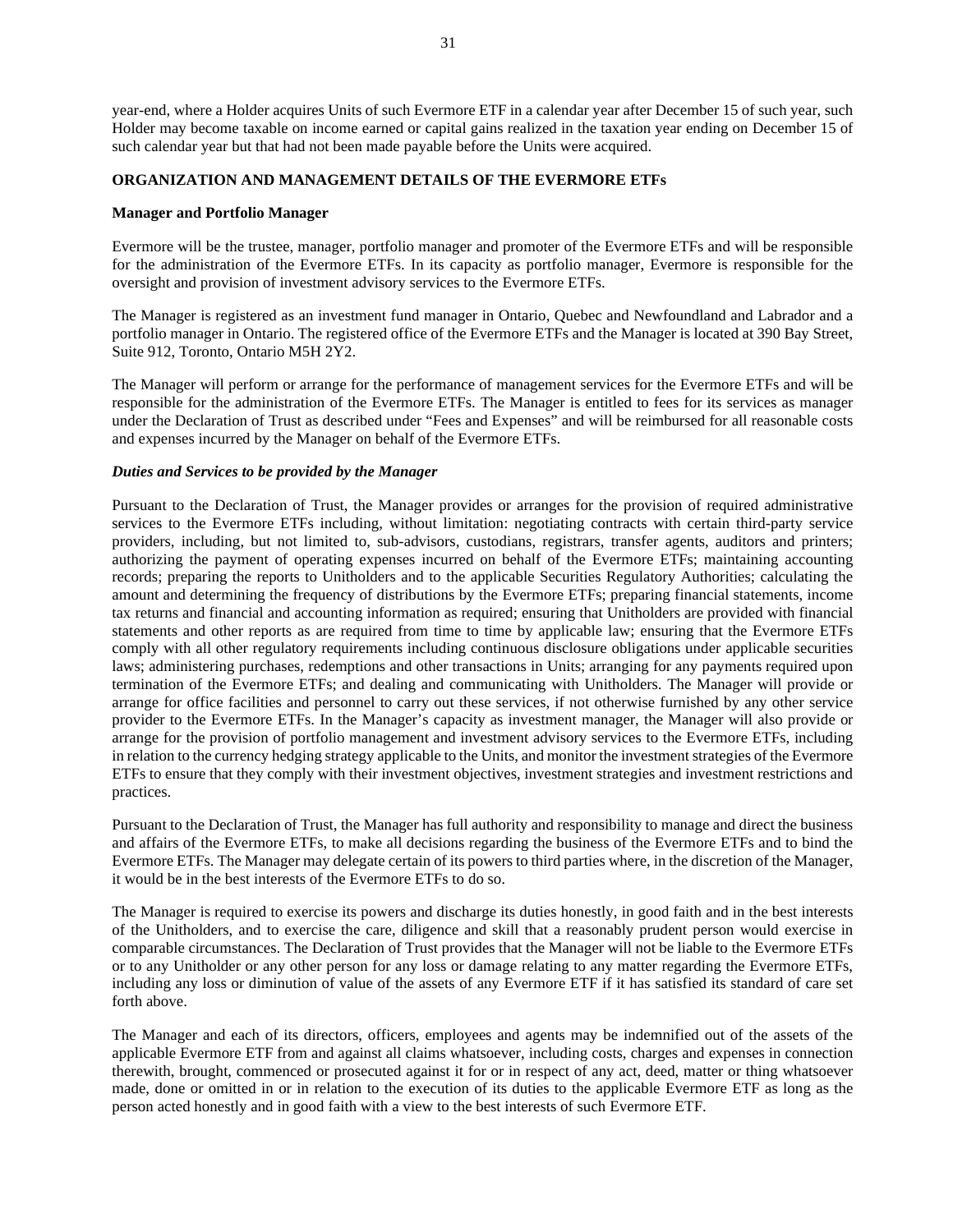The Manager may resign upon 90 days' prior written notice to the Trustee or upon such lesser notice period as the Trustee may accept. The Manager may also be removed by the Trustee on at least 90 days' written notice to the Manager. The Trustee shall make every effort to select and appoint a successor manager prior to the effective date of the Manager's resignation.

The Manager is entitled to fees for its services as manager under the Declaration of Trust as described under "Fees and Expenses" and will be reimbursed for all reasonable costs and expenses incurred by the Manager on behalf of the Evermore ETFs. The Manager may, in its discretion, terminate an Evermore ETF without the approval of Unitholders if, in its opinion, it is no longer economically feasible to continue the Evermore ETF and/or it would otherwise be in the best interests of Unitholders to terminate the Evermore ETF.

The administration and management services of the Manager under the Declaration of Trust are not exclusive and nothing in the Declaration of Trust prevents the Manager from providing similar administrative and management services to other investment funds and other clients (whether or not their investment objectives and policies are similar to those of the Evermore ETF) or from engaging in other activities.

# *Officers and Directors of the Manager*

The names and municipalities of residence of the directors and executive officers of the Manager, their respective positions and offices with the Manager, and their principal occupations in the past five years, are as follows:

| <b>Name and Municipality</b><br>of Residence | <b>Position with the Manager</b>                                                                       | <b>Principal Occupation in Past Five</b><br><b>Years</b>                                                                                                                                                                             |
|----------------------------------------------|--------------------------------------------------------------------------------------------------------|--------------------------------------------------------------------------------------------------------------------------------------------------------------------------------------------------------------------------------------|
| <b>MYRON GENYK</b><br>Mississauga, Ontario   | Director, Chief Executive Officer,<br>Chief Financial Officer and Ultimate<br><b>Designated Person</b> | Chief Executive Officer, the<br>Manager; Vice President,<br>BlackRock Canada (2019 - 2021);<br>Producer, Meadow Wood<br>Productions (2018 - 2019); Director,<br>National Bank Financial (2006 -<br>2016)                             |
| <b>GREGORY WHITE</b><br>Whitby, Ontario      | Director and Chief Marketing<br>Officer                                                                | Chief Marketing Officer, the<br>Manager; Creative Director, geedub<br>media (2020 - 2021); Producer,<br>Evermore Theatre Company (2018 -<br>2021); Senior Vice President People<br>and Partnerships, BuzzBuzzHome<br>$(2014 - 2020)$ |
| <b>BRIAN SEE</b><br>Toronto, Ontario         | Chief Compliance Officer and Chief<br><b>Investment Officer</b>                                        | Chief Compliance Officer and Chief<br>Investment Officer, the Manager;<br>Portfolio Manager, WinnerMax<br>Capital, Inc. (2021); Vice President,<br>CIBC Asset Management (2013 -<br>2020)                                            |
| <b>ANN GENYK</b><br>Mississauga, Ontario     | Director                                                                                               | Director, the Manager; Fitness<br>Instructor, Self-Employed (2018 -<br>present)                                                                                                                                                      |
| <b>LARYSSA MCCLUER</b><br>Toronto, Ontario   | Director                                                                                               | Marketing Specialist, Bookmark<br>Content and Communications (2018)<br>- present); Marketing Specialist,<br>Accor (2013 - 2018)                                                                                                      |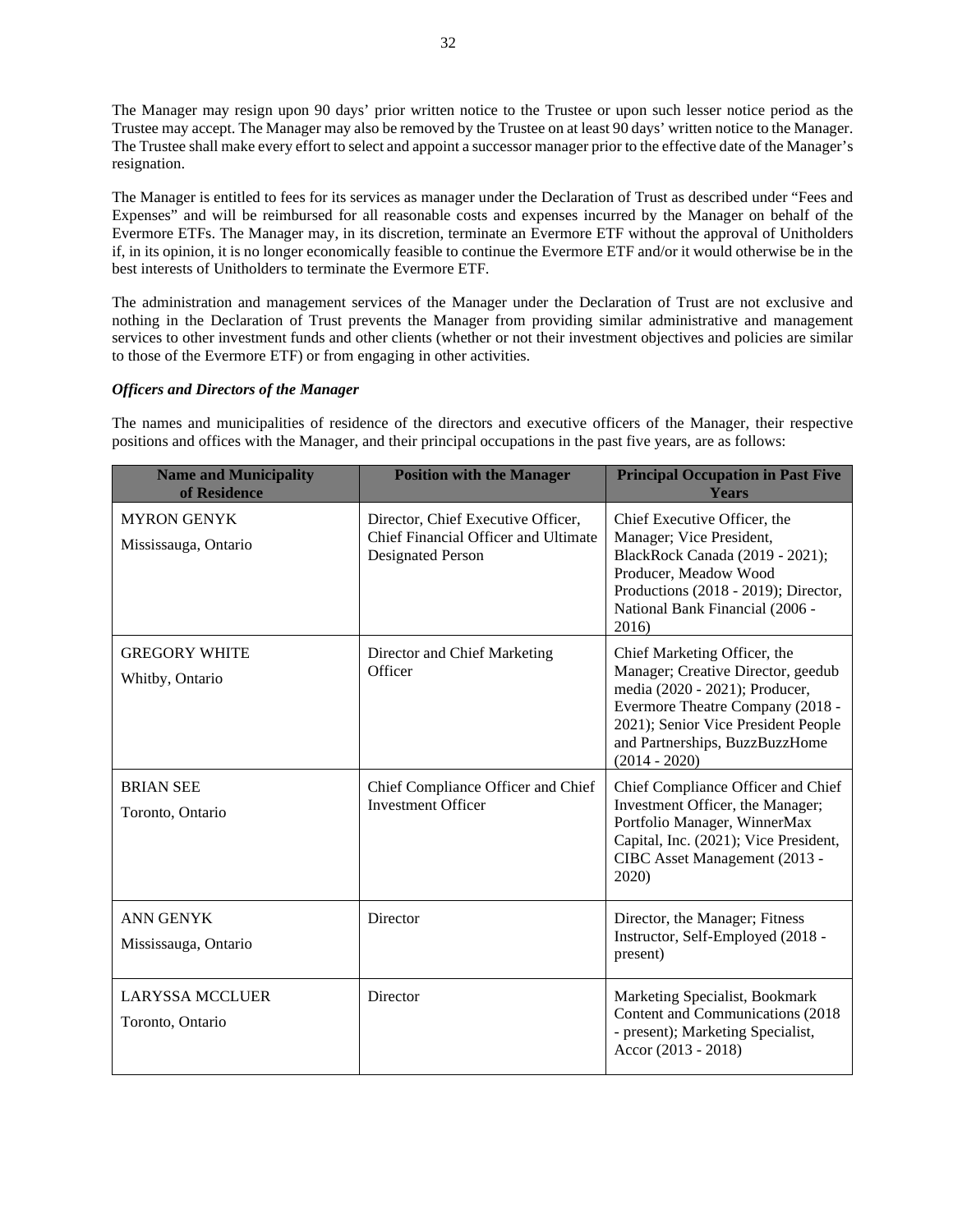# *Portfolio Management Team*

The following individuals will be principally responsible for the day-to-day portfolio management of the Evermore ETFs:

| <b>Name and Title</b>                               | <b>Principal Occupation in the Past Five</b><br><b>Years</b>                                                                                                                                                                           |
|-----------------------------------------------------|----------------------------------------------------------------------------------------------------------------------------------------------------------------------------------------------------------------------------------------|
| <b>BRIAN SEE</b><br><b>Chief Investment Officer</b> | Chief Compliance Officer and Chief<br>Investment Officer, the Manager;<br>Portfolio Manager, WinnerMax Capital,<br>Inc. (2021); Vice President, CIBC Asset<br>Management (2013 - 2020).                                                |
| <b>CHARLIE DIGALAKIS</b><br>Portfolio Associate     | Portfolio Associate, the Manager;<br>Portfolio Associate, Evolve ETFs (2021);<br>Institutional Associate, Vanguard (2019 -<br>2021); Investment Analyst, Proteus<br>Performance (2018 - 2019); Intern,<br>Fidelity Investments (2016). |

Investment decisions made by the above-mentioned individuals are not subject to the oversight, approval or ratification of a committee.

# **Designated Broker**

The Manager, on behalf of each Evermore ETF, has entered into a designated broker agreement with a Designated Broker pursuant to which the Designated Broker has agreed to perform certain duties relating to that Evermore ETF including, without limitation: (i) to subscribe for a sufficient number of Units of that Evermore ETF to satisfy the Exchange's original listing requirements; (ii) to subscribe for Units of that Evermore ETF on an ongoing basis; and (iii) to post a liquid two-way market for the trading of Units of that Evermore ETF on the Exchange. Payment for Units of an Evermore ETF must be made by the Designated Broker, and those Units will be issued, by no later than the second Trading Day after the subscription notice has been delivered.

Units do not represent an interest or an obligation of such Designated Broker or Dealers or any affiliate thereof and a Unitholder of an Evermore ETF will not have any recourse against any such parties in respect of amounts payable by the Evermore ETF to such Designated Broker or Dealers.

# **Brokerage Arrangements**

The Manager may utilize various brokers to effect securities transactions on behalf of the Evermore ETFs. These brokers may directly provide the Manager with research and related services, in addition to executing transactions. The Manager will monitor and evaluate the execution performance of its brokers with a view to determining whether steps should be taken to improve the quality of trade execution. When determining whether a broker should be added to the Manager's list of approved brokers, there are numerous factors that are considered including transaction cost, value of research, type and size of an order, speed and certainty of execution, responsiveness and trade matching quality.

Approved brokers will be monitored on a regular basis to ensure that the value of the goods and services, as outlined above, provides a reasonable benefit as compared to the amount of brokerage commissions paid for the goods and services.

# **Conflicts of Interest**

The administration, management and investment advisory services of the Manager are not exclusive and nothing in the Declaration of Trust prevents the Manager from providing similar services to other investment funds and other clients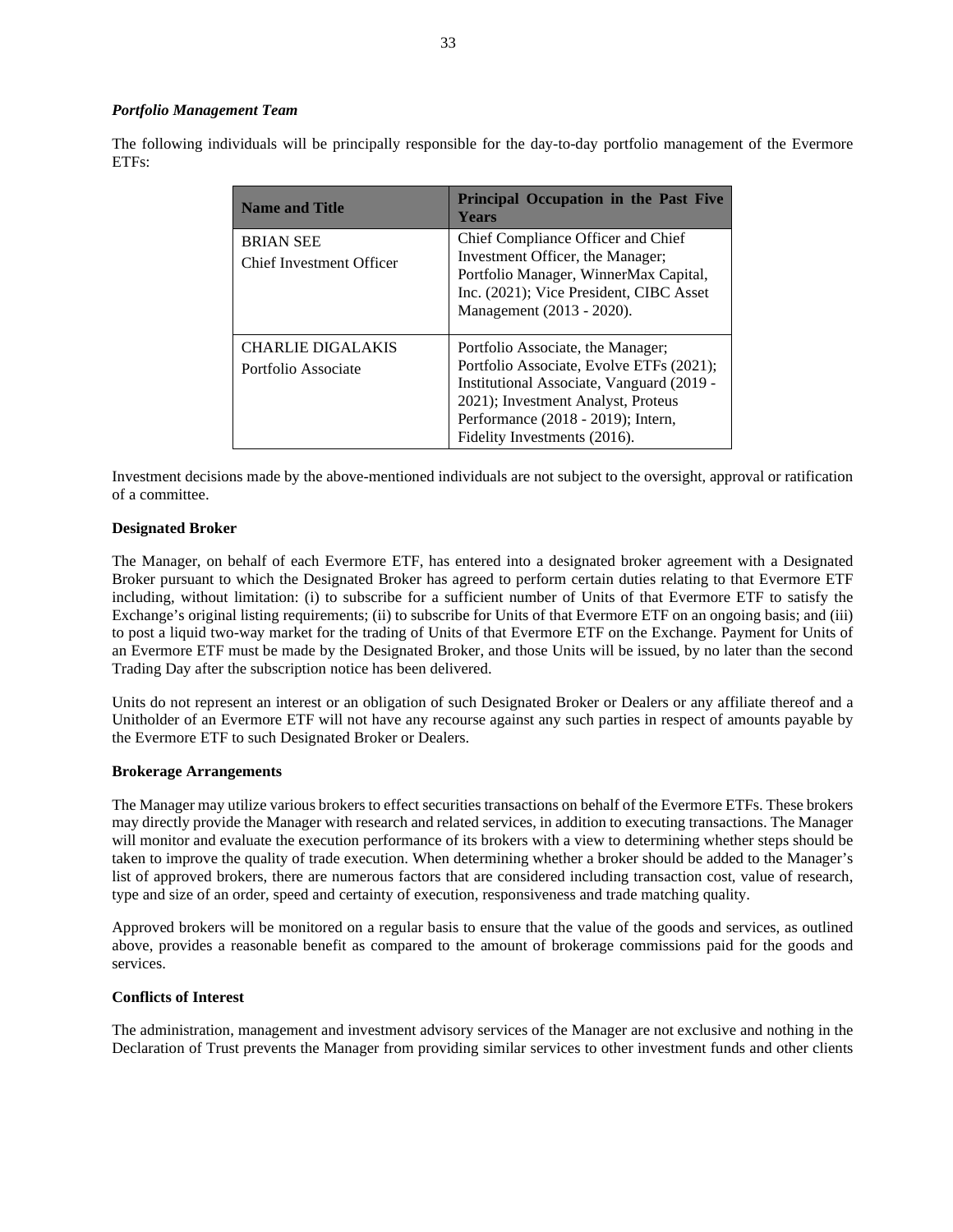(whether or not their investment objectives and policies are similar to those of the Evermore ETFs) or from engaging in other activities.

Investments in securities purchased by the Manager on behalf of an Evermore ETF and other investment funds managed by the Manager will be allocated to the Evermore ETFs and such other investment funds on a fair and equitable basis according to the size of the order and the applicable investment restrictions and policies of the Evermore ETFs and the other investment funds.

When it is determined that it would be appropriate for the Evermore ETFs and one or more other investment accounts managed by the Manager or its affiliates to participate in an investment opportunity, the Manager will seek to make such investments for all of the participating investment accounts, including the Evermore ETFs, on an equitable basis, taking into account such factors as the relative amounts of capital available for new investments and the investment programs and portfolio positions of the Evermore ETFs and the affiliated entities for which participation is appropriate. Orders may be combined for all such accounts, and if any order is not filled at the same price, they may be allocated on an average price basis. Similarly, if an investment for the account of more than one account cannot be fully executed under prevailing market conditions, investments may be allocated among the different accounts on a basis which the Manager or its affiliates consider equitable. The Manager may recommend that the Evermore ETFs sell a security, while not recommending such sale for other accounts in order to enable the Evermore ETFs to have sufficient liquidity to honor Unitholders' repurchase requests.

The Declaration of Trust acknowledges that the Manager may provide services to the Evermore ETFs in other capacities, provided that the terms of any such arrangement are no less favourable to the Evermore ETFs than those that would be obtained from parties that are at arm's length for comparable services.

The Manager may at times have interests that differ from the interests of the Unitholders. Where the Manager or its respective affiliates otherwise perceive in the course of business, that they are or may be in a material conflict of interest position, the matter will be referred to the IRC. The IRC will consider all matters referred to it and provide its recommendations to the Manager as soon as possible. In evaluating these conflicts of interest, potential investors should be aware that the Manager has a responsibility to the Unitholders to exercise good faith and fairness in all dealings affecting the Evermore ETFs. In the event that a Unitholder believes that the Manager has violated its duty to such Unitholder, the Unitholder may seek relief for itself or on behalf of the Evermore ETFs to recover damages from or to require an accounting by the Manager. Unitholders should be aware that the performance by the Manager of its responsibilities to the Evermore ETFs will be measured in accordance with (i) the provisions of the agreement by which the Manager have been appointed to its position with the Evermore ETFs; and (ii) applicable laws.

Neither the Designated Broker nor any Dealer has been involved in the preparation of this prospectus or has performed any review of the contents of this prospectus and, as such, the Designated Broker and the Dealers do not perform many of the usual underwriting activities in connection with the distribution by the Evermore ETFs of its Units under this prospectus. Units do not represent an interest or an obligation of the Designated Broker, any Dealer or any affiliate thereof and a Unitholder does not have any recourse against any such parties in respect of amounts payable by the Evermore ETFs to the Designated Broker or applicable Dealers.

A registered dealer acts as the Designated Broker and one or more registered dealers acts or may act as a Dealer and/or a market maker. These relationships may create actual or perceived conflicts of interest that investors should consider in relation to an investment in the Evermore ETFs. In particular, by virtue of these relationships, these registered dealers may profit from the sale and trading of Units. The Designated Broker, as market maker of the Evermore ETFs in the secondary market, may therefore have economic interests that differ from, and may be adverse to, those of Unitholders. Any such registered dealer and its affiliates may, at present or in the future, engage in business with the Evermore ETFs, with the issuers of securities making up the investment portfolio of the Evermore ETFs or with the Manager or any funds sponsored by the Manager or its affiliates, including by making loans, entering into Derivative transactions or providing advisory or agency services to the Manager or its affiliates. In addition, the relationship between any such registered dealer and its affiliates and the Manager and its affiliates may extend to other activities, such as being part of a distribution syndicate for other funds sponsored by the Manager or its affiliates.

# **Independent Review Committee**

In accordance with National Instrument 81-107 *Independent Review Committee for Investment Funds* ("**NI 81-107**"), the Manager has established an IRC for the Evermore ETFs. The IRC is composed of three individuals, each of whom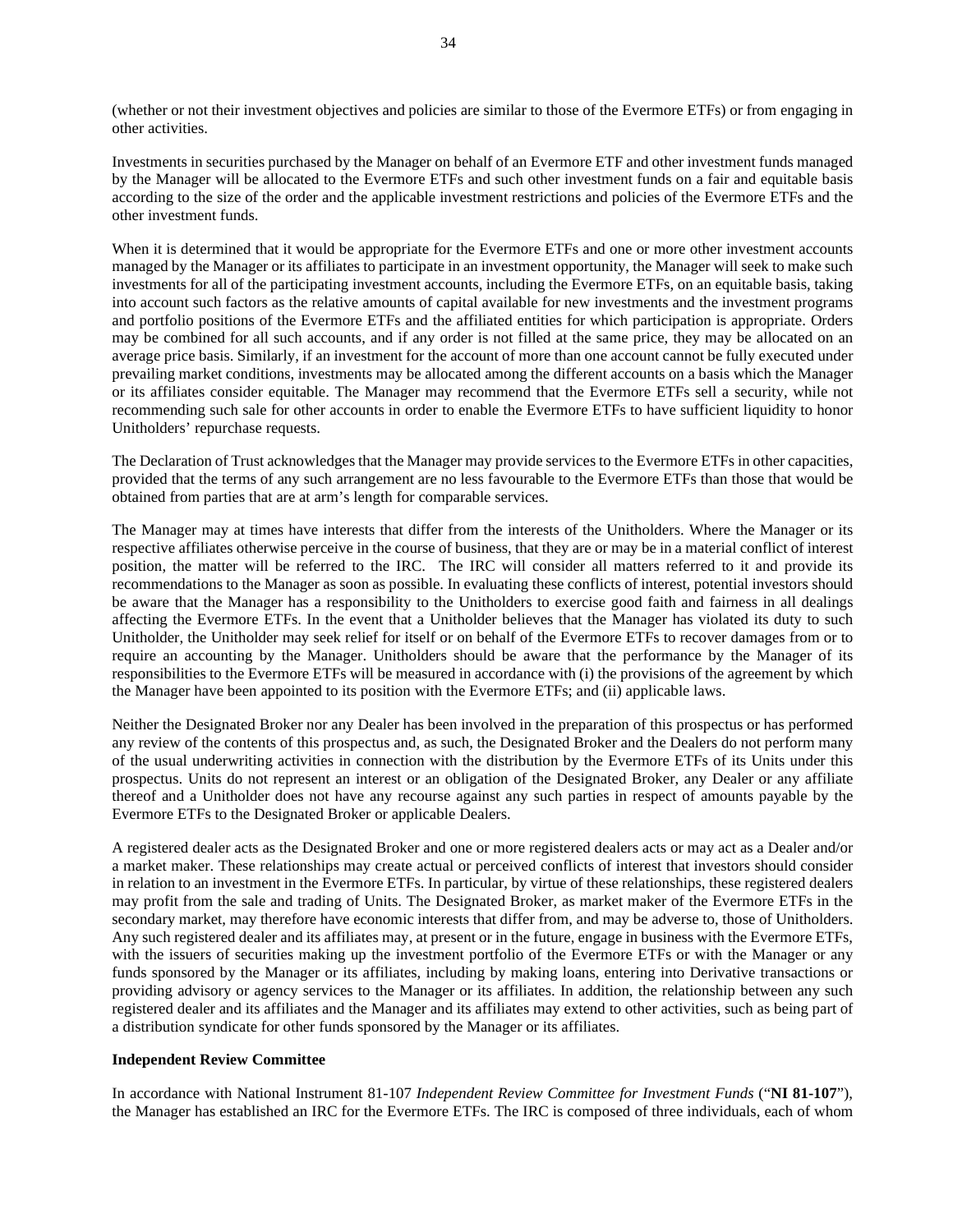is independent of the Evermore ETFs, the Manager and its affiliates. The current members of the IRC are Leslie Wood (Chair), Cathy Welling and Geoff Salmon.

The IRC has adopted a written charter that includes its mandate, responsibilities and functions and the policies and procedures that it follows when performing its functions.

In accordance with NI 81-107, the mandate of the IRC is to consider and provide recommendations on conflicts of interest to which the Manager is subject when managing the Evermore ETFs. Evermore is required under NI 81-107 to identify conflicts of interest inherent in its management of the Evermore ETFs and to request input from the IRC on how Evermore manages those conflicts of interest, as well as on Evermore's written policies and procedures outlining its management of those conflicts of interest. The Manager is required to refer proposed courses of action in respect of any such conflict of interest matter to the IRC for its review. Certain matters require the IRC's prior approval. In most cases, however, the IRC will provide a recommendation to the Manager as to whether or not, in the opinion of the IRC, the Manager's proposed action will provide a fair and reasonable result for the Evermore ETFs. For recurring conflict of interest matters, the IRC can provide us with standing instructions.

The IRC reports annually to the Unitholders on its activities, as required by NI 81-107. The reports of the IRC are available free of charge from the Manager on request by email at info@evermore.ca and are posted on the Manager's website at www.evermore.ca. The annual report of the IRC will be available on or about March 31 in each year.

Each member of the IRC receives an annual retainer and a fee for each meeting of the IRC attended by the member, and is reimbursed for reasonable expenses incurred. Each Evermore ETF is responsible for a portion of the annual retainer and fee, which is allocated by the Manager among the Evermore ETFs. The annual fee payable to each member of the IRC is as follows: Leslie Wood (Chair) (\$8,000), Cathy Welling (\$6,000) and Geoff Salmon (\$6,000).

#### **Trustee**

Pursuant to the Declaration of Trust, the Manager is also the trustee of the Evermore ETFs. The Trustee may resign upon 90 days' notice to Unitholders and the Manager. The address of the Trustee where it principally provides services to the Evermore ETFs is 390 Bay Street, Suite 912, Toronto, Ontario M5H 2Y2.

The Declaration of Trust provides that the Trustee shall act honestly, in good faith and in the best interests of each Evermore ETF and shall perform its duties to the standard of care that a reasonably prudent person would exercise in the circumstances. In addition, the Declaration of Trust contains other customary provisions limiting the liability of the Trustee and indemnifying the Trustee in respect of certain liabilities incurred by it in carrying out the Trustee's duties.

The Trustee must be removed if the Trustee ceases to (i) be resident in Canada for purposes of the Tax Act; (ii) carry out its function of managing the Evermore ETFs in Canada; or (iii) exercise the main powers and discretions of the Trustee in respect of the Evermore ETFs in Canada. If the Trustee resigns or if it becomes incapable of acting as trustee, the Manager may appoint a successor trustee prior to its resignation, and its resignation shall become effective upon the acceptance of such appointment by its successor. If no successor has been appointed within 90 days after the Trustee has provided the Manager with 90 days' notice of its intention to resign, the Evermore ETFs will be terminated, and the property of the Evermore ETF shall be distributed in accordance with the terms of the Declaration of Trust.

At any time during which the Manager is the trustee, the Manager will receive no fee in respect of the provision of services as trustee.

#### **Custodian**

RBC Investor & Treasury Services is the custodian of each Evermore ETF's assets pursuant to the Custodian Agreement. The Custodian is located in Toronto, Ontario. Pursuant to the Custodian Agreement, the Custodian is required to exercise its duties with the same degree of care, diligence and skill that a reasonably prudent person would exercise in the same circumstances, or, if higher, the degree of care, diligence and skill that the Custodian exercises in respect of its own property of a similar nature in its custody.

Under the Custodian Agreement, the Manager shall pay fees to the Custodian on behalf of the Evermore ETFs at such rate as determined by the parties from time to time and shall reimburse the Custodian for all reasonable expenses incurred in the performance of its duties under the Custodian Agreement. Each Evermore ETF shall also indemnify the Custodian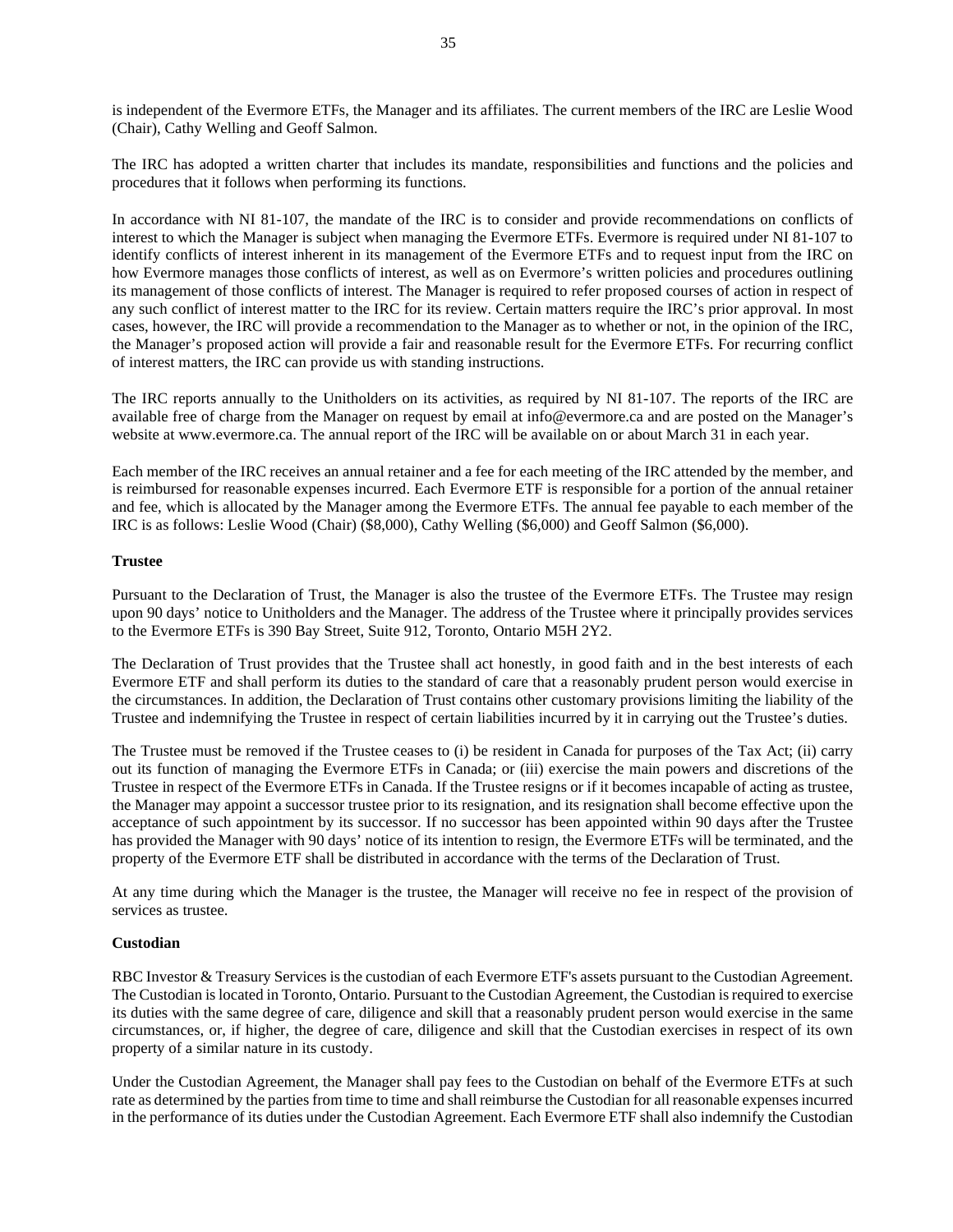or any of its officers, directors, employees or agents for any loss, damage or expense, including reasonable legal and expert's fees and expenses, arising out of the performance of its obligations, as applicable, under the Custodian Agreement, except to the extent caused by a breach by the Custodian of its standard of care under the Custodian Agreement. Each Evermore ETF will be indemnified in certain circumstances as set out in the Custodian Agreement. Either party may terminate the Custodian Agreement upon at least 90 days' written notice or immediately if the other party becomes insolvent, makes an assignment for the benefit of creditors, a petition in bankruptcy is filed by or against that party and is not discharged within 30 days, or proceedings for the appointment of a receiver for that party are commenced and not discontinued within 30 days. The Custodian Agreement may also be terminated if a party is in material breach of the Custodian Agreement and such breach has not been remedied by such party within a specified period after notice of such breach has been given by the terminating party.

# **Auditors**

The auditors of the Evermore ETFs are Ernst & Young LLP located at its principal offices in Toronto, Ontario. The auditors of the Evermore ETFs may not be changed unless the IRC has approved the change and Unitholders have received at least 60 days' notice before the effective date of the change, or as otherwise required by Canadian Securities Legislation.

# **Registrar and Transfer Agent**

TSX Trust Company, at its principal offices in Toronto, Ontario, is the Registrar and Transfer Agent for each Evermore ETF pursuant to registrar and transfer agency agreements entered into as of the date of the initial issuance of Units of each Evermore ETF.

# **Lending Agent**

RBC Investor & Treasury Services acts as the Lending Agent for each Evermore ETF pursuant to a Securities Lending Authorization Agreement. Any Securities Lending Authorization Agreement may be terminated by the Manager or the Lending Agent upon thirty (30) business days' written notice to the other at any time. Under a Securities Lending Authorization Agreement, the collateral posted by a securities borrower to an Evermore ETF will be required to have an aggregate value of not less than 102% of the market value of the loaned securities. In addition to the collateral held by an Evermore ETF, the Evermore ETF will also benefit from a borrower default indemnity provided by the Lending Agent. The Lending Agent's indemnity will provide for the replacement of a number of securities equal to the number of unreturned loaned securities.

# **Promoter**

The Manager is the promoter of the Evermore ETFs within the meaning of the securities legislation of certain provinces and territories of Canada by reason of its initiative of organizing the Evermore ETFs. The promoter will not receive any benefits, directly or indirectly, from the issuance of securities offered hereunder other than as described under "Fees and Expenses".

# **CALCULATION OF NET ASSET VALUE**

The NAV on a particular date will be equal to the aggregate fair value of the assets of the Evermore ETF less the aggregate fair value of the liabilities of the Evermore ETF, expressed in Canadian dollars at the applicable exchange rate on such date. The NAV per Unit for each class is calculated by adding up the assets of the Evermore ETF attributable to that class, subtracting the liabilities attributable to that class, and dividing the difference by the total number of Units of that class outstanding.

The NAV per Unit of a class is calculated in Canadian dollars in accordance with the rules and policies of the Canadian Securities Administrators or in accordance with any exemption therefrom that the Evermore ETF may obtain.

# **Valuation Policies and Procedures of the Evermore ETFs**

In calculating the NAV of an Evermore ETF at any time, the following valuation principles apply:

• The value of any cash on hand, on deposit or on call loan, prepaid expenses, cash dividends declared and interest accrued and not yet received, shall be deemed to be the face amount thereof unless the Manager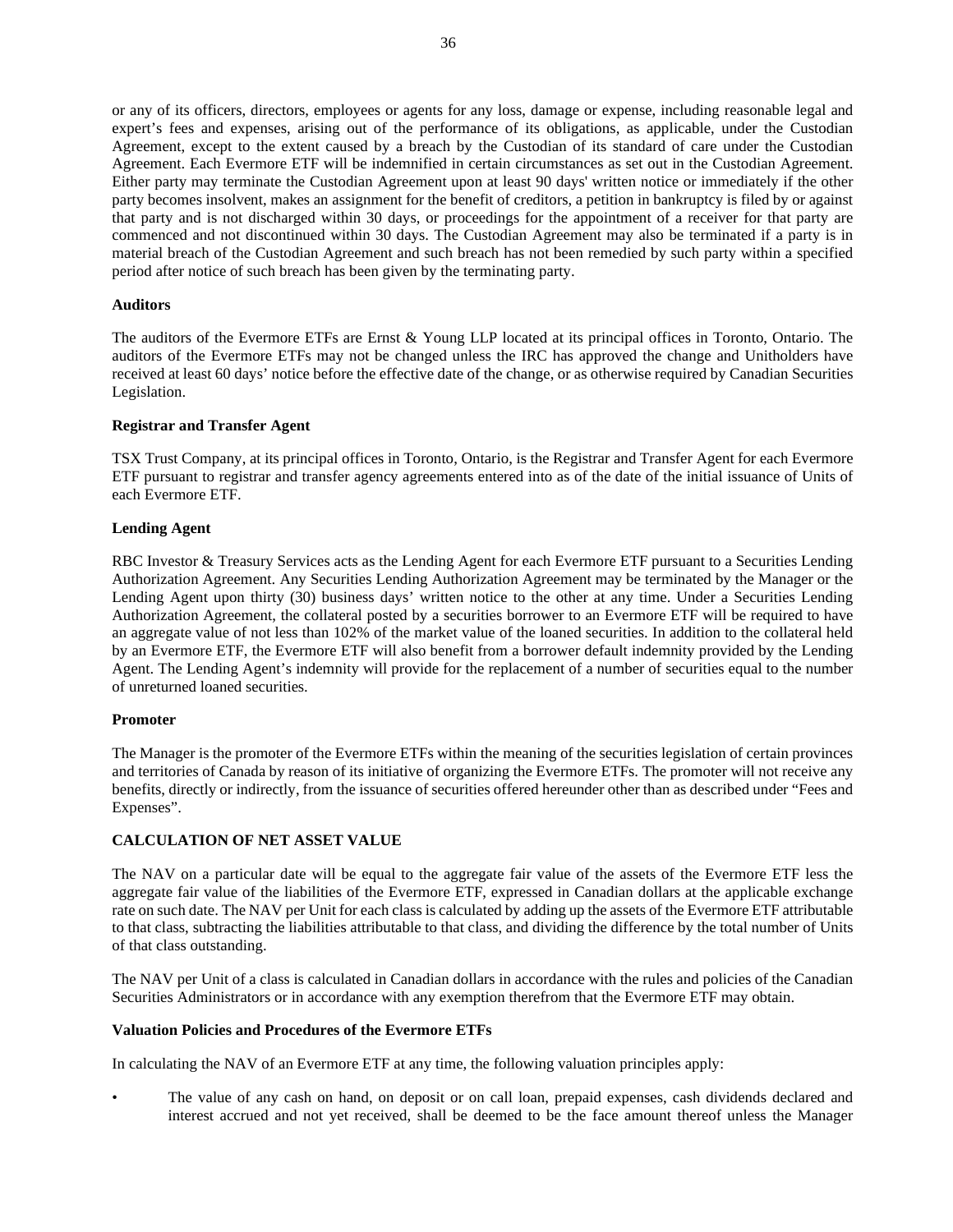determines that any such deposit or call loan is not worth the face amount thereof, in which event the value thereof shall be deemed to be such value as the Manager determines to be the fair value thereof;

- The value of any bonds, debentures and other debt obligations shall be the average of the bid and ask prices on a valuation day at such times as the Manager, in its discretion, deems appropriate. Short-term investments, including notes and money market instruments, shall be valued at cost plus accrued interest;
- The value of any security, index futures or index options thereon that is listed on any recognized exchange shall be determined by the closing sale price at the close of business on the valuation day or, if there is no closing sale price, the average between the closing bid and the closing ask price on the day on which the NAV is being determined, all as reported by any report in common use or authorized as official by a recognized stock exchange, provided that if such stock exchange is not open for trading on that date, then on the last previous date on which such stock exchange was open for trading;
- The value of any security or other asset for which a market quotation is not readily available shall be its fair market value as determined by the Manager;
- The value of any security, the resale of which is restricted or limited, shall be the lesser of the value thereof based on reported quotations in common use and that percentage of the market value of securities of the same class, the trading of which is not restricted or limited by reason of any representation, undertaking or agreement or by law, equal to the percentage that the Evermore ETF's acquisition cost was of the market value of such securities at the time of acquisition, provided that a gradual taking into account of the actual value of the securities may be made where the date on which the restriction will be lifted is known;
- Purchased or written clearing corporation options, options on futures, over-the-counter options, debt-like securities and listed warrants shall be valued at the current market value thereof;
- Where a covered clearing corporation option, option on futures or over-the-counter option is written, the premium received by an Evermore ETF shall be reflected as a deferred credit, which shall be valued at an amount equal to the current market value of the clearing corporation option, option on futures or over-thecounter option that would have the effect of closing the position. Any difference resulting from revaluation of such options shall be treated as an unrealized gain or loss on investment. The deferred credit shall be deducted in arriving at the NAV. The securities, if any, that are the subject of a written clearing corporation option or over-the-counter option shall be valued at their then current market value;
- The value of a futures contract or a forward contract shall be the gain or loss with respect thereto that would be realized if, at the valuation time, the position in the futures contract or the forward contract, as the case may be, were to be closed out, unless daily limits are in effect, in which case fair value shall be based on the current market value of the underlying interest;
- Margin paid or deposited in respect of futures contracts and forward contracts shall be reflected as an account receivable and margin consisting of assets other than cash shall be noted as held as margin;
- All property valued in a foreign currency and all liabilities and obligations of the Evermore ETF payable by the Evermore ETF in a foreign currency shall be converted into Canadian funds by applying the rate of exchange obtained from the best available sources to the Manager or any of the Manager's affiliates;
- All expenses or liabilities of the Evermore ETF shall be calculated on an accrual basis; and
- The value of any security or property to which, in the Manager's opinion, the above valuation principles cannot be applied (whether because no price or yield equivalent quotations are available as above provided, or for any other reason) shall be the fair value thereof determined in such manner as the Manager from time to time provides.

The Manager has the discretion noted above to deviate from the Evermore ETFs' valuation principles set out above.

The NAV per Unit, for the purpose of redemption and purchase of Units of the Evermore ETFs, is calculated using the valuation principles described above. The NAV per Unit of each Evermore ETF, for the purposes of the financial statements, is being calculated in accordance with International Financial Reporting Standards ("**IFRS**"). Under IFRS,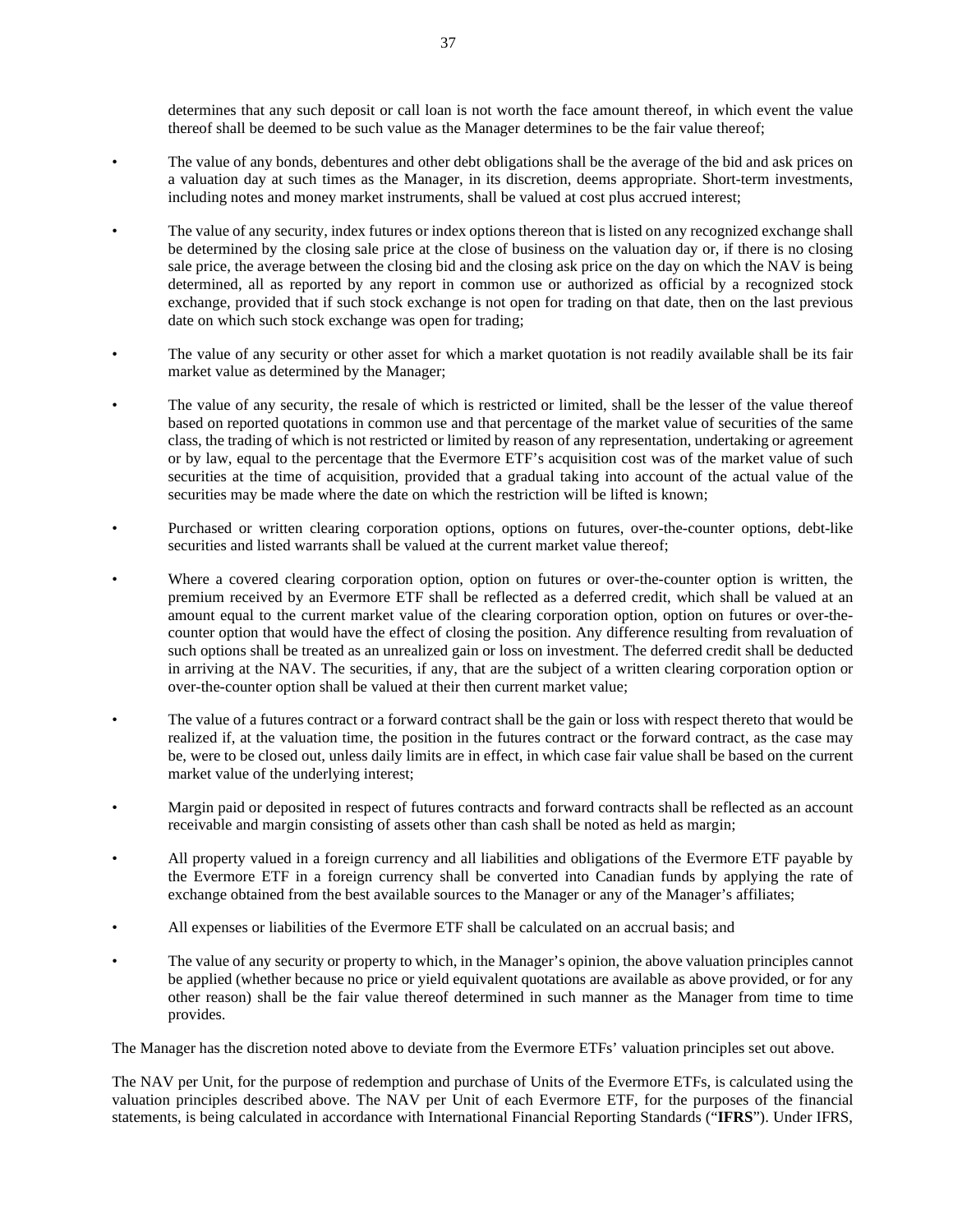the ETFs' accounting policies for measuring the fair value of their investments and derivatives are aligned with the above valuation principles, except when the closing prices are not between the closing bid and ask prices. In such circumstances, the Manager determines the point within the bid-ask spread that is most representative of fair value, based on the specific facts and circumstances.

# **Reporting of NAV**

The NAV and NAV per Unit of a class will be calculated as of the Valuation Time on every Valuation Date. Such information will be provided by the Manager to Unitholders at no cost on request by calling at (416) 861-8383 or via the Internet at www.evermore.ca.

# **ATTRIBUTES OF THE SECURITIES**

# **Description of the Securities Distributed**

Each Evermore ETF is authorized to issue an unlimited number of classes or series of redeemable, transferable Units, each of which represents an undivided interest in the net assets of that Evermore ETF.

On December 16, 2004, the Trust Beneficiaries' Liability Act, 2004 (Ontario) came into force. This statute provides that holders of units of a trust are not, as beneficiaries, liable for any default, obligation or liability of the trust if, when the default occurs or the liability arises: (i) the trust is a reporting issuer under the Securities Act (Ontario); and (ii) the trust is governed by the laws of the province of Ontario. Each Evermore ETF is a reporting issuer under the Securities Act (Ontario) and each Evermore ETF is governed by the laws of the province of Ontario by virtue of the provisions of the Declaration of Trust.

#### *Certain Provisions of the Units*

Each Unit entitles the holder thereof to one vote at meetings of Unitholders and to participate equally with all other Units of the same class of the Evermore ETF with respect to all payments made to Unitholders, other than Management Fee Distributions and capital gains allocated and designated to a redeeming Unitholder, including distributions of net income and net realized capital gains and, on liquidation, to participate equally in the net assets of the Evermore ETF remaining after satisfaction of any outstanding liabilities that are attributable to Units of that class of the Evermore ETF. All Units will be fully paid, with no liability for future assessments, when issued and will not be transferable except by operation of law. Unitholders are entitled to require an Evermore ETF to redeem their Units of such Evermore ETF as outlined under the heading "Exchange and Redemption of Units – Redemption of Units of an Evermore ETF for Cash" and "Exchange and Redemption of Units – Exchange of Units of an Evermore ETF at NAV per Unit for Baskets of Securities and/or Cash".

# *Exchange of Units for Baskets of Securities*

As set out under "Exchange and Redemption of Units – Exchange of Units of an Evermore ETF at NAV per Unit for Baskets of Securities and/or Cash", Unitholders may exchange the applicable PNU (or an integral multiple thereof) of an Evermore ETF on any Trading Day for Baskets of Securities and/or cash, subject to the requirement that a minimum PNU be exchanged.

# *Redemptions of Units for Cash*

On any Trading Day, Unitholders may redeem Units of any Evermore ETF for cash at a redemption price per Unit equal to 95% of the closing price for the applicable Units on the Exchange on the effective day of redemption, subject to a maximum redemption price per Unit equal to the NAV per Unit on the effective day of redemption, less any applicable Administrative Fee determined by the Manager, in its sole discretion, from time to time. Because Unitholders will generally be able to sell Units at the market price on the Exchange through a registered broker or dealer subject only to customary brokerage commissions, Unitholders are advised to consult their brokers, dealers or investment advisers before redeeming their Units for cash.

# *Modification of Terms*

Any amendment to the Declaration of Trust that creates a new class of Units of an Evermore ETF will not require notice to existing Unitholders of the Evermore ETF unless such amendment in some way affects the existing Unitholders'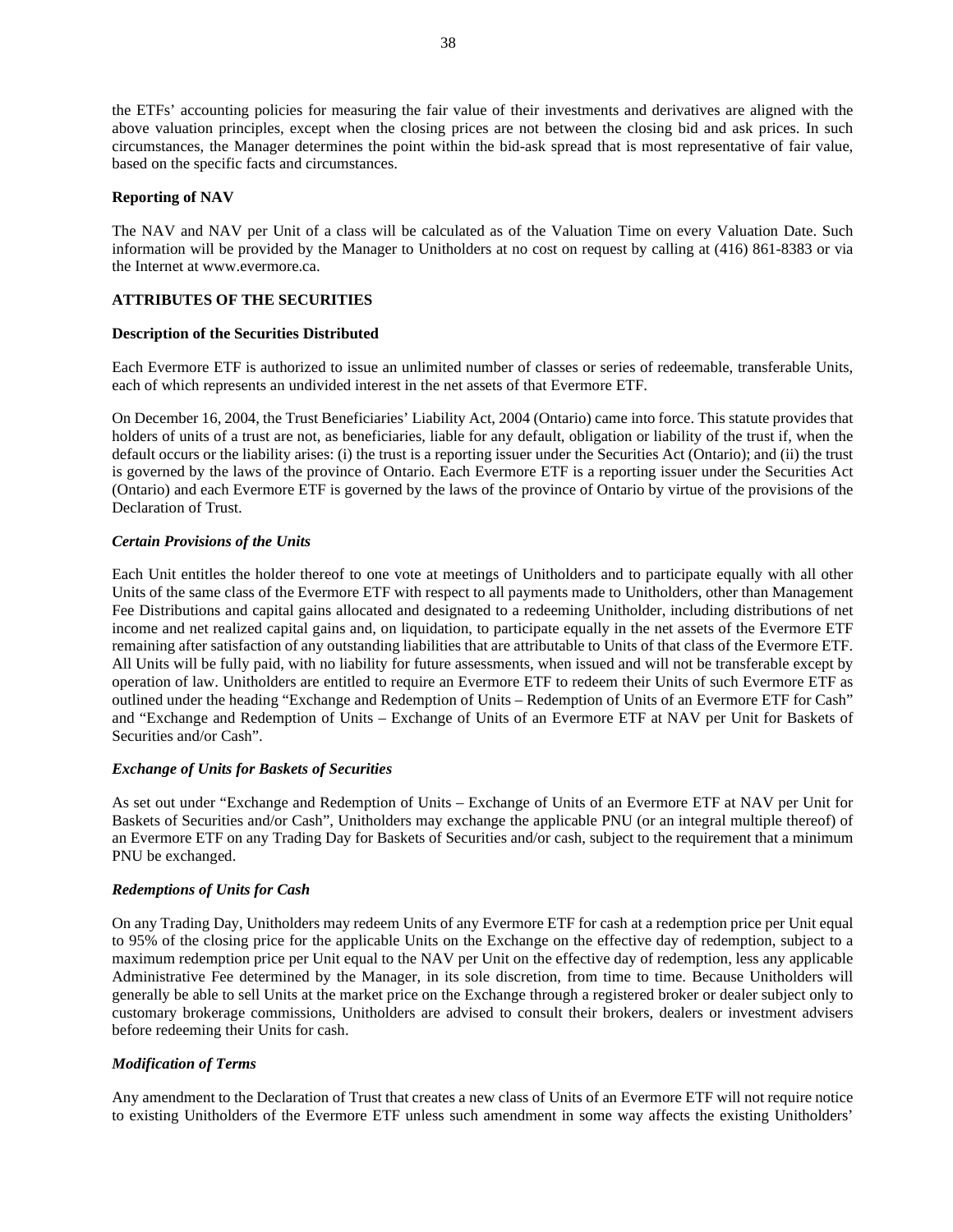rights or the value of their investment. An amendment such as the re-designation of Units of an Evermore ETF, or the termination of a class of Units of an Evermore ETF, which has an effect on a Unitholder's holdings will only become effective after 30 days' notice to Unitholders of the applicable classes of Units of the Evermore ETF.

All other rights attached to the Units of an Evermore ETF may only be modified, amended or varied in accordance with the terms of the Declaration of Trust.

# *Voting Rights in the Portfolio Securities*

Holders of Units will not have any voting rights in respect of the securities in an Evermore ETF's portfolio.

# **UNITHOLDER MATTERS**

# **Meetings of Unitholders**

Meetings of Unitholders of an Evermore ETF will be held if called by the Manager or upon the written request to the Manager of Unitholders of the Evermore ETF holding not less than 25% of the then outstanding Units of the Evermore ETF.

# **Matters Requiring Unitholder Approval**

NI 81-102 requires a meeting of Unitholders of an Evermore ETF to be called to approve certain changes as follows:

- (i) the basis of the calculation of a fee or expense that is charged to the Evermore ETF or its Unitholders is changed in a way that could result in an increase in charges to the Evermore ETF or to its Unitholders, except where (a) the Evermore ETF is at arm's length with the person or company charging the fee; and (b) the Unitholders have received at least 60 days' notice before the effective date of the change;
- (ii) a fee or expense, to be charged to an Evermore ETF or directly to its Unitholders by the Evermore ETF or the Manager in connection with the holding of Units of the Evermore ETF that could result in an increase in charges to the Evermore ETF or its Unitholders, is introduced;
- (iii) the Manager is changed, unless the new manager of the Evermore ETF is an affiliate of the Manager;
- (iv) the fundamental investment objective of the Evermore ETF is changed;
- (v) the Evermore ETF decreases the frequency of the calculation of its NAV per Unit;
- (vi) other than a Permitted Merger for which Unitholder approval is not required, the Evermore ETF undertakes a reorganization with, or transfers its assets to, another mutual fund, if the Evermore ETF ceases to continue after the reorganization or transfer of assets and the transaction results in the Unitholders of the Evermore ETF becoming securityholders in the other mutual fund;
- (vii) the Evermore ETF undertakes a reorganization with, or acquires assets from, another mutual fund, if the Evermore ETF continues after the reorganization or acquisition of assets, the transaction results in the securityholders of the other mutual fund becoming Unitholders, and the transaction would be a material change to the Evermore ETF; or
- (viii) any matter which is required by the constitutive documents of the Evermore ETF, by the laws applicable to the Evermore ETF or by any agreement to be submitted to a vote of the Unitholders.

In addition, the auditors of an Evermore ETF may not be changed unless the IRC of the Evermore ETF has approved the change and Unitholders have received at least 60 days' notice before the effective date of the change.

Approval of Unitholders of an Evermore ETF of any such matter will be given if a majority of the votes cast at a meeting of Unitholders of the Evermore ETF duly called and held for the purpose of considering the same approve the related resolution.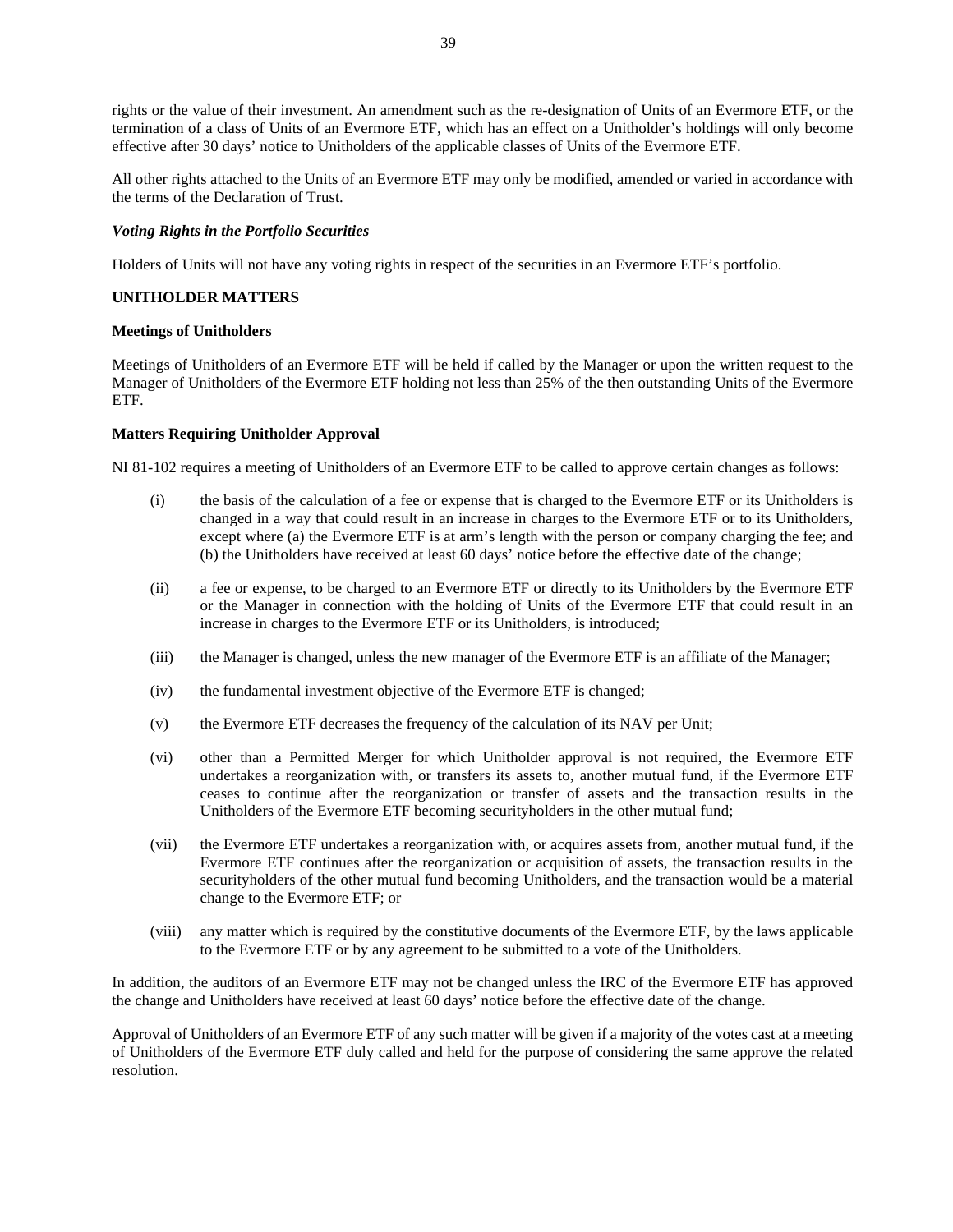#### **Amendments to the Declaration of Trust**

If a Unitholder meeting is required to amend a provision of the Declaration of Trust, no change proposed at a meeting of Unitholders of an Evermore ETF shall take effect until the Manager has obtained the prior approval of not less than a majority of the votes cast at such meeting of Unitholders of the Evermore ETF.

Subject to any longer notice requirements imposed under securities legislation, the Trustee is entitled to amend the Declaration of Trust by giving not less than 30 days' notice to Unitholders of each Evermore ETF affected by the proposed amendment in circumstances where:

- (a) securities legislation requires that written notice be given to Unitholders of that Evermore ETF before the change takes effect;
- (b) the change would not be prohibited by securities legislation; or
- (c) the Trustee reasonably believes that the proposed amendment has the potential to adversely impact the financial interests or rights of the Unitholders of that Evermore ETF, so that it is equitable to give Unitholders of that Evermore ETF advance notice of the proposed change.

All Unitholders of an Evermore ETF shall be bound by an amendment affecting the Evermore ETF from the effective date of the amendment.

The Trustee may amend the Declaration of Trust, without the approval of or prior notice to any Unitholders, if the Trustee reasonably believes that the proposed amendment does not have the potential to materially adversely impact the financial interests or rights of Unitholders of an Evermore ETF or that the proposed amendment is necessary to:

- (a) ensure compliance with applicable laws, regulations or policies of any governmental authority having jurisdiction over an Evermore ETF or the distribution of its Units;
- (b) remove any conflicts or other inconsistencies which may exist between any terms of the Declaration of Trust and any provisions of any applicable laws, regulations or policies affecting an Evermore ETF, the Trustee or its agents;
- (c) make any change or correction in the Declaration of Trust which is a typographical correction or is required to cure or correct any ambiguity or defective or inconsistent provision, clerical omission or error contained therein;
- (d) facilitate the administration of an Evermore ETF as a mutual fund trust or make amendments or adjustments in response to any existing or proposed amendments to the Tax Act or its administration which might otherwise adversely affect the tax status of an Evermore ETF or its Unitholders;
- (e) protect the Unitholders of an Evermore ETF; or
- (f) make any change or correction which is necessary or desirable for the purpose of bringing the Declaration of Trust into conformity with current market practice within the securities or investment fund industries or curing or correcting any administrative difficulty.

#### **Permitted Mergers**

An Evermore ETF may, without Unitholder approval, enter into a merger or other similar transaction (a "**Permitted Merger**") that has the effect of combining that Evermore ETF with any other investment fund or funds that have investment objectives, valuation procedures and fee structures that are similar to the Evermore ETF, subject to:

- (i) approval of the merger by the IRC;
- (ii) compliance with certain merger pre-approval conditions set out in NI 81-102; and
- (iii) written notice being sent to Unitholders at least 60 days before the effective date of the merger.

In connection with a Permitted Merger, the merging funds will be valued at their respective net asset values and Unitholders of the Evermore ETF will be offered the right to redeem their Units for cash at the applicable NAV per Unit.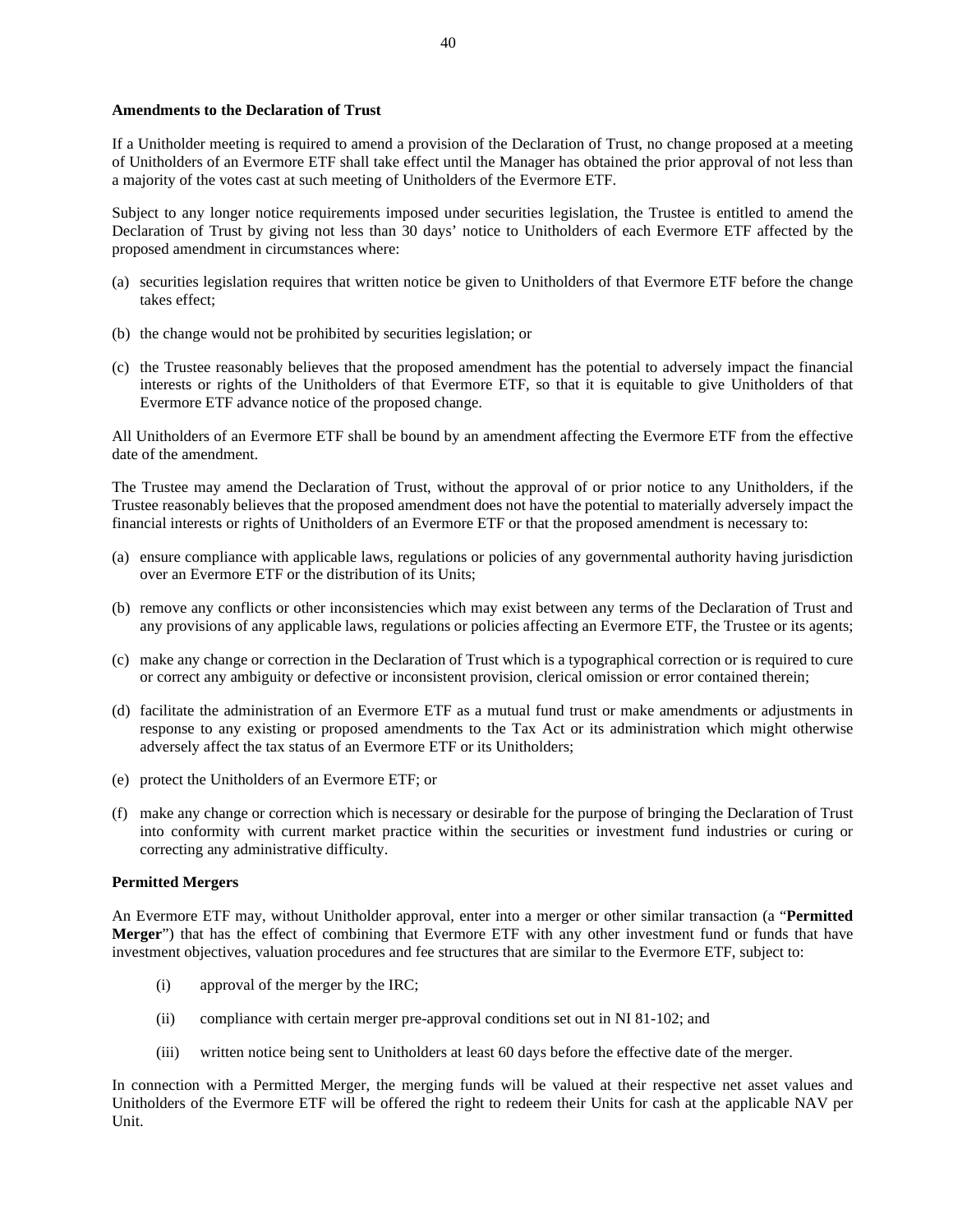#### **Reporting to Unitholders**

The fiscal year of each Evermore ETF will be the calendar year. The annual financial statements of the Evermore ETFs will be audited by its auditors in accordance with Canadian generally accepted auditing standards. The auditors will be asked to report on the fair presentation of the annual financial statements in accordance with International Financial Reporting Standards.

The Manager will ensure that the Evermore ETFs comply with all applicable reporting and administrative requirements, including preparing and issuing unaudited interim financial statements. Each Unitholder of an Evermore ETF, other than a Plan, will be mailed annually, within the first 90 days after the Evermore ETF's taxation year or such other time as required by applicable law, prescribed tax information with respect to amounts paid or payable by the Evermore ETF in respect of that taxation year of that Evermore ETF.

The Manager will keep adequate books and records reflecting the activities of the Evermore ETFs. A Unitholder or his or her duly authorized representative will have the right to examine the books and records of the Evermore ETFs during normal business hours at the offices of the Manager. Notwithstanding the foregoing, a Unitholder shall not have access to any information that, in the opinion of the Manager, should be kept confidential in the interests of the Evermore ETFs.

#### **International Information Reporting**

Pursuant to the Canada-United States Enhanced Tax Information Exchange Agreement entered into between Canada and the United States (the "**IGA**") and related Canadian legislation in the Tax Act, the dealers through which Unitholders hold their Units are required to report certain information with respect to Unitholders who are U.S. residents or U.S. citizens (including U.S. citizens who are residents and/or citizens of Canada), and certain other "U.S. Persons" as defined under the IGA (excluding Plans, as defined above under "Income Tax Considerations – Status of the Evermore ETFs"), to the CRA. The CRA will then provide that information to the U.S. Internal Revenue Service.

Pursuant to the provisions of the Tax Act that implement the Organization for Economic Co-operation and Development Common Reporting Standard (the "**CRS Provisions**"), "Canadian financial institutions" (as defined in the CRS Provisions) are required to have procedures in place to identify accounts held by tax residents of foreign countries (other than the U.S.) or by certain entities the "controlling persons" of which are tax resident in a foreign country (other than the U.S.) and to report required information to the CRA. Such information is exchanged on a reciprocal, bilateral basis with the countries in which the account holders or such controlling persons are tax resident, where such countries have agreed to a bilateral information exchange with Canada under the Common Reporting Standard.

Under the IGA and related Canadian legislation in the Tax Act and under the CRS Provisions, Unitholders may be required to provide certain information regarding their investment in the Evermore ETFs to any applicable Canadian financial institution (for instance by completing a Declaration of Tax Residence or similar form) for the purpose of such information exchange, unless the investment is held within a Plan.

# **TERMINATION OF THE EVERMORE ETFs**

Subject to complying with applicable securities law, the Manager may terminate an Evermore ETF at its discretion. In accordance with the terms of the Declaration of Trust and applicable securities law, Unitholders of an Evermore ETF will be provided 60 days' advance written notice of the termination.

If an Evermore ETF is terminated, the Trustee is empowered to take all steps necessary to effect the termination of the Evermore ETF. Prior to terminating an Evermore ETF, the Trustee may discharge all of the liabilities of the Evermore ETF and distribute the net assets of the Evermore ETF to the Unitholders of the Evermore ETF.

Upon termination of an Evermore ETF, each Unitholder of the Evermore ETF shall be entitled to receive at the Valuation Time on the termination date out of the assets of the Evermore ETF: (i) payment for that Unitholder's Units at the NAV per Unit for that class of Units of the Evermore ETF determined at the Valuation Time on the termination date; plus (ii) where applicable, any net income and net realized capital gains that have been made payable to such Unitholder but that have not otherwise been paid to such Unitholder; less (iii) any applicable redemption charges and any taxes that are required to be deducted. Payment shall be made by cheque or other means of payment payable to such Unitholder and drawn on the Evermore ETF's bankers and may be mailed by ordinary post to such Unitholder's last address appearing in the registers of Unitholders of that Evermore ETF or may be delivered by such other means of delivery acceptable to both the Manager and such Unitholder.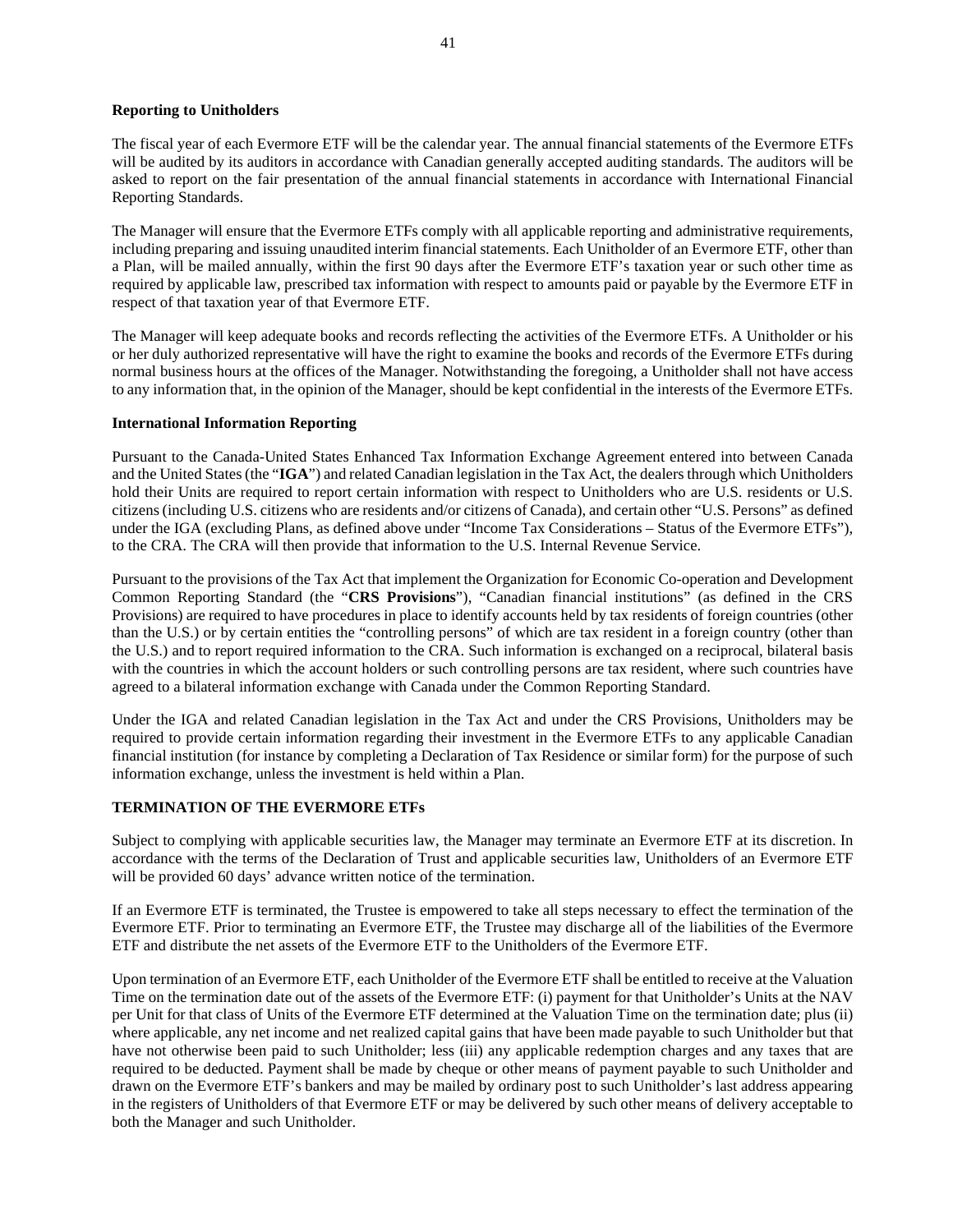The Trustee shall be entitled to retain out of any assets of an Evermore ETF, at the date of termination of the Evermore ETF, full provision for all costs, charges, expenses, claims and demands incurred or believed by the Trustee to be due or to become due in connection with or arising out of the termination of the Evermore ETF and the distribution of its assets to the Unitholders of the Evermore ETF. Out of the moneys so retained, the Trustee is entitled to be indemnified and saved harmless against all costs, charges, expenses, claims and demands.

# **PLAN OF DISTRIBUTION**

Units are being offered for sale on a continuous basis by this prospectus and there is no maximum number of Units that may be issued. The Units shall be offered for sale at a price equal to the NAV of such class of Units determined at the Valuation Time on the effective date of the subscription order.

#### **Non-Resident Unitholders**

At no time may (i) non-residents of Canada, (ii) partnerships that are not Canadian partnerships or (iii) a combination of non-residents of Canada and such partnerships (all as defined in the Tax Act) be the beneficial owners of a majority of the Units of an Evermore ETF (on either a number of Units or fair market value basis) and the Manager shall inform the Registrar and Transfer Agent of the Evermore ETF of this restriction. The Manager may require declarations as to the jurisdictions in which a beneficial owner of Units is resident and, if a partnership, its status as a Canadian partnership. If the Manager becomes aware, as a result of requiring such declarations as to beneficial ownership or otherwise, that the beneficial owners of 40% of the Units of an Evermore ETF then outstanding (on either a number of Units or fair market value basis) are, or may be, non-residents and/or partnerships that are not Canadian partnerships, or that such a situation is imminent, the Manager may make a public announcement thereof. If the Manager determines that more than 40% of the Units of an Evermore ETF (on either a number of Units or fair market value basis) are beneficially held by non-residents and/or partnerships that are not Canadian partnerships, the Manager may send a notice to such nonresidents and/or partnerships, chosen in inverse order to the order of acquisition or in such manner as the Manager may consider equitable and practicable, requiring them to sell their Units or a portion thereof within a specified period of not less than 30 days. If the Unitholders receiving such notice have not sold the specified number of Units or provided the Manager with satisfactory evidence that they are not non-residents or partnerships other than Canadian partnerships within such period, the Manager may on behalf of such Unitholders sell such Units and, in the interim, shall suspend the voting and distribution rights attached to such Units. Upon such sale, the affected holders shall cease to be beneficial holders of Units and their rights shall be limited to receiving the net proceeds of sale of such Units.

Notwithstanding the foregoing, the Manager may determine not to take any of the actions described above if the Manager has been advised by legal counsel that the failure to take any of such actions would not adversely impact the status of an Evermore ETF as a mutual fund trust for purposes of the Tax Act or, alternatively, may take such other action or actions as may be necessary to maintain the status of the Evermore ETF as a mutual fund trust for purposes of the Tax Act.

# **RELATIONSHIP BETWEEN THE EVERMORE ETFs AND THE DEALERS**

The Manager, on behalf of an Evermore ETF, may enter into various agreements with registered dealers (that may or may not be Designated Brokers) pursuant to which the Dealers may subscribe for Units of the Evermore ETF as described under "Purchases of Units".

No Designated Broker or Dealer has been involved in the preparation of this prospectus or has performed any review of the contents of this prospectus and, as such, the Designated Broker and the Dealers do not perform many of the usual underwriting activities in connection with the distribution by the Evermore ETFs of their Units under this prospectus. Units of an Evermore ETF do not represent an interest or an obligation of the applicable Designated Broker, any Dealer or any affiliate thereof and a Unitholder does not have any recourse against any such parties in respect of amounts payable by an Evermore ETF to the applicable Designated Broker or Dealers. See "Organization and Management Details of the Evermore ETFs - Conflicts of Interest".

#### **PRINCIPAL HOLDERS OF UNITS**

CDS & Co., the nominee of CDS, is or will be the registered owner of the Units of the Evermore ETFs, which it holds for various brokers and other persons on behalf of their clients and others. From time to time, a Designated Broker,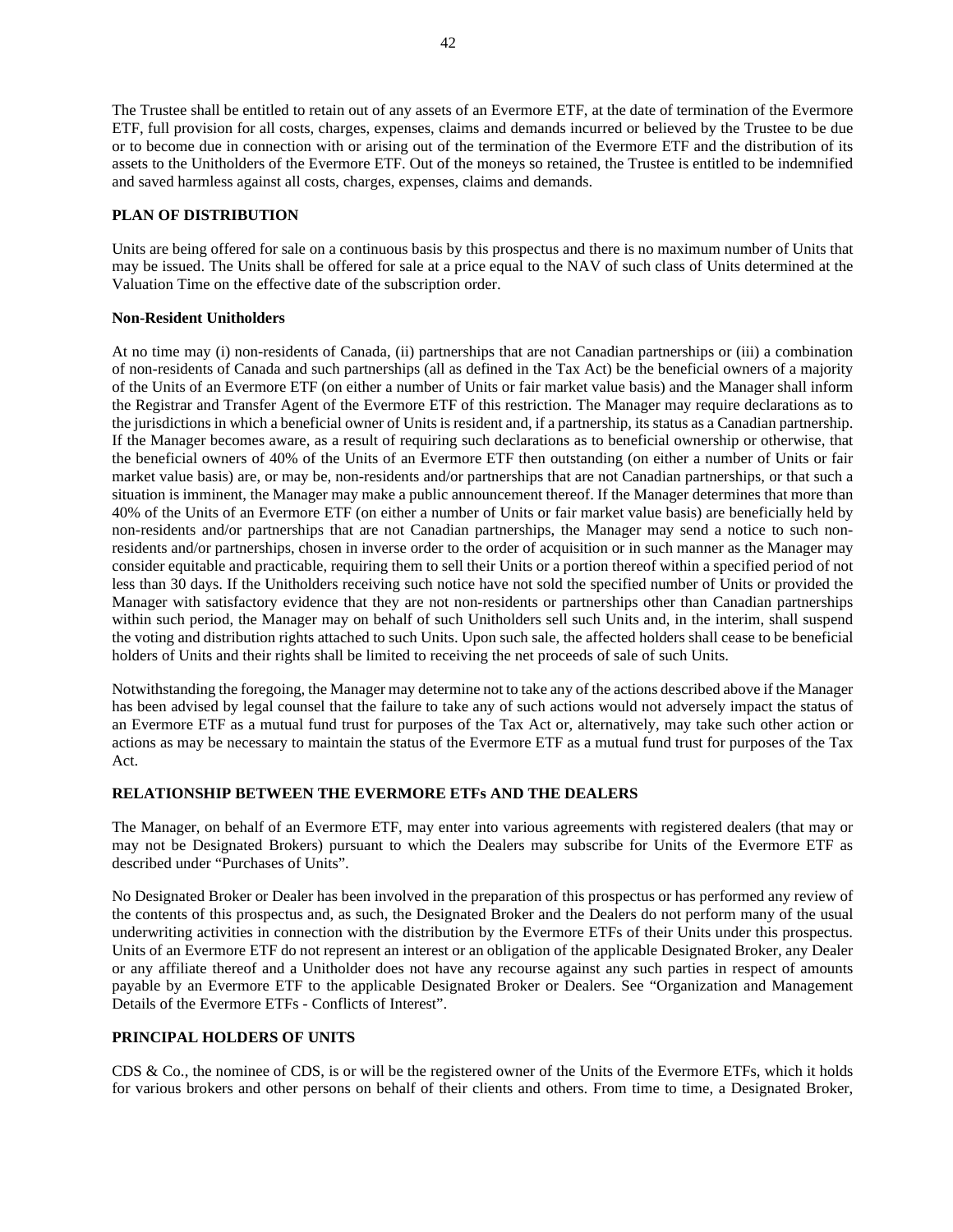Dealer, Evermore ETF or another investment fund managed by the Manager or an affiliate thereof, may beneficially own, directly or indirectly, more than 10% of the Units of an Evermore ETF.

# **PROXY VOTING DISCLOSURE FOR PORTFOLIO SECURITIES HELD**

The Manager has established policies and procedures with respect to the voting of proxies received from issuers of securities held in each Evermore ETF's portfolio. The Manager's Proxy Voting Policy provides that the Manager will vote (or refrain from voting) proxies for each Evermore ETF for which it has voting power in the best economic interests of such Evermore ETF. The Proxy Voting Policy is not exhaustive and due to the variety of proxy voting issues that the Manager may be required to consider, are intended only to provide guidance and are not intended to dictate how proxies are to be voted in each instance. The Manager may depart from the Proxy Voting Policy in order to avoid voting decisions that may be contrary to the best interests of an Evermore ETF.

The Manager will publish these records on an annual basis on the Evermore ETFs' website at www.evermore.ca. Each Evermore ETF's proxy voting record for the annual period from July 1 to June 30 will be available at any time after August 31 following the end of that annual period, to any Unitholder on request, at no cost, and will also be available at www.evermore.ca.

# **MATERIAL CONTRACTS**

The only contracts material to the Evermore ETFs are the Declaration of Trust and the Custodian Agreement.

Copies of the agreements referred to above after the execution thereof may be inspected during business hours at the principal office of the Manager during the course of distribution of the Units offered hereby.

# **LEGAL AND ADMINISTRATIVE PROCEEDINGS**

The Evermore ETFs are not involved in any legal proceedings, nor is the Manager aware of existing or pending legal or arbitration proceedings involving the Evermore ETFs.

# **EXPERTS**

The matters referred to under "Income Tax Considerations" and certain other legal matters relating to the securities offered hereby will be passed upon on behalf of the Evermore ETFs by Blake, Cassels & Graydon LLP.

The auditors of the Evermore ETFs, Ernst & Young LLP, Chartered Professional Accountants, Licensed Public Accountants, have audited the statements of financial position contained herein. Ernst & Young LLP has advised that it is independent with respect to the Evermore ETFs within the meaning of the Rules of Professional Conduct of the Chartered Professional Accountants of Ontario.

# **EXEMPTIONS AND APPROVALS**

The Manager, on behalf of the Evermore ETFs, has obtained exemptive relief from the Securities Regulatory Authorities:

- (a) to permit a Unitholder to acquire more than 20% of the Units of an Evermore ETF through purchases on the Exchange without regard to the takeover bid requirements of applicable Canadian Securities Legislation. See "Purchases of Units – Buying and Selling Units of an Evermore ETF"; and
- (b) to relieve the Evermore ETFs from the requirement that a prospectus contain a certificate of the underwriters.

# **PURCHASERS' STATUTORY RIGHTS OF WITHDRAWAL AND RESCISSION**

Securities legislation in certain of the provinces and territories of Canada provides purchasers with the right to withdraw from an agreement to purchase exchange traded mutual fund securities within 48 hours after the receipt of a confirmation of a purchase of such securities. In several of the provinces and territories of Canada, the securities legislation further provides a purchaser with remedies for rescission or, in some jurisdictions, revisions of the price or damages if the prospectus and any amendment contains a misrepresentation, or for the non-delivery of the ETF Facts, provided that the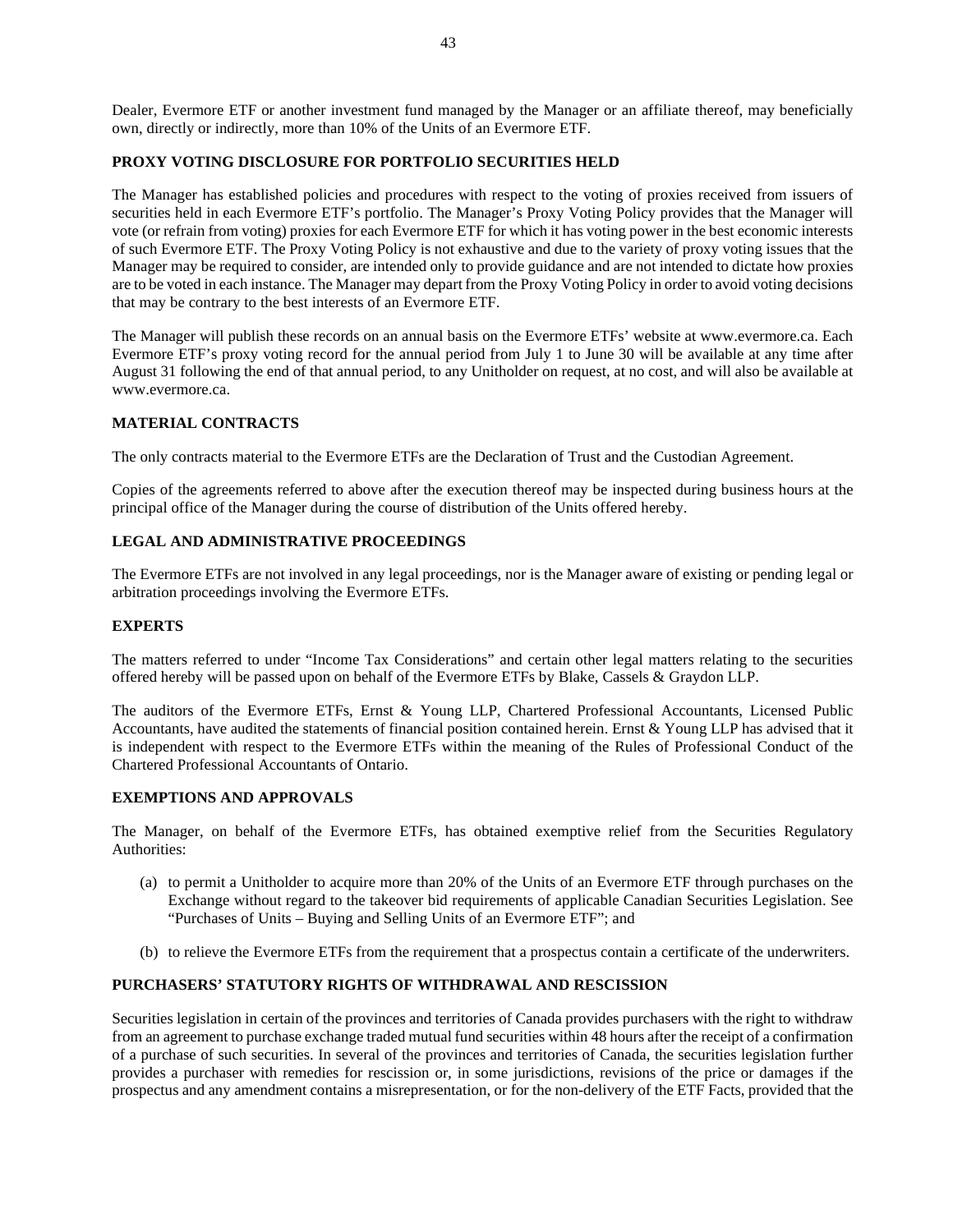remedies for rescission, revisions of the price or damages are exercised by the purchaser within the time limit prescribed by the securities legislation of the purchaser's province or territory.

The purchaser should refer to the applicable provisions of the securities legislation of the province or territory for the particulars of these rights or should consult with a legal adviser.

#### **DOCUMENTS INCORPORATED BY REFERENCE**

Additional information about each of the Evermore ETFs is, or will be, available in the following documents:

- (i) the most recently filed ETF Facts of the Evermore ETFs;
- (ii) the most recently filed comparative annual financial statements of the Evermore ETFs, together with the accompanying report of the auditors;
- (iii) any unaudited interim financial statements of the Evermore ETFs filed after the most recently filed comparative annual financial statements of the Evermore ETFs;
- (iv) the most recently filed annual MRFP of the Evermore ETFs; and
- (v) any interim MRFP of the Evermore ETFs filed after that most recently filed annual MRFP of the Evermore ETFs.

These documents are or will be incorporated by reference into this prospectus, which means that they legally form part of this document just as if they were printed as part of this document.

These documents are available at no cost on the Manager's website at www.evermore.ca or by contacting the Manager at (416) 861-8383 or by email at info@evermore.ca. These documents and other information about the Evermore ETFs are available on the Internet at www.sedar.com.

In addition to the documents listed above, any documents of the type described above that are filed on behalf of the Evermore ETFs after the date of this prospectus and before the termination of the distribution of the Evermore ETFs are deemed to be incorporated by reference into this prospectus.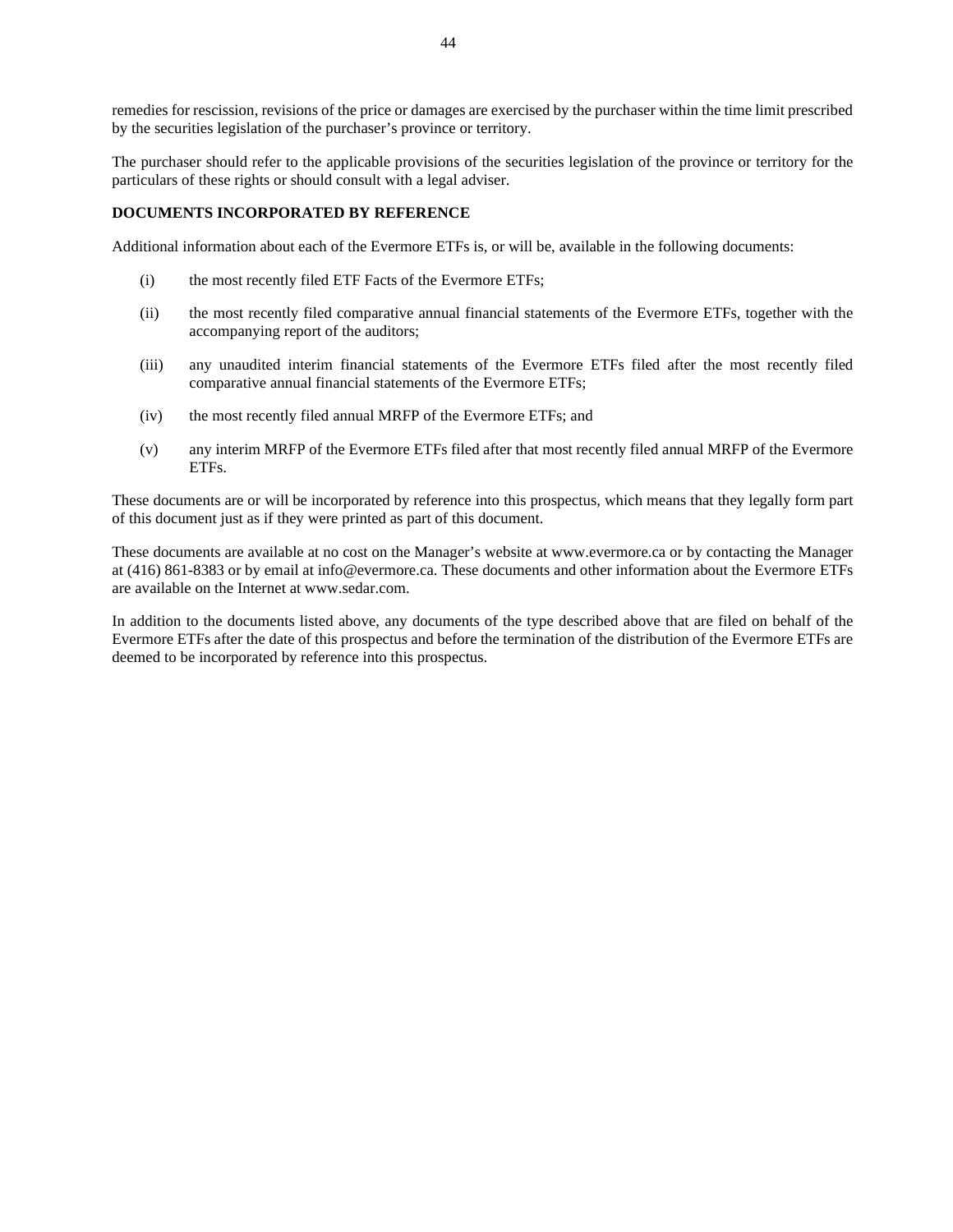#### **INDEPENDENT AUDITORS' REPORT**

To the Unitholder and Trustee of

Evermore Retirement 2025 ETF Evermore Retirement 2030 ETF Evermore Retirement 2035 ETF Evermore Retirement 2040 ETF Evermore Retirement 2045 ETF Evermore Retirement 2050 ETF Evermore Retirement 2055 ETF Evermore Retirement 2060 ETF

(individually, an Evermore ETF and collectively, the Evermore ETFs)

#### **Opinion**

We have audited the financial statement of each of the Evermore ETFs, which comprises the Statement of Financial Position as at February 11, 2022 and notes to the financial statement, including a summary of significant accounting policies.

In our opinion, the accompanying financial statement presents fairly, in all material respects, the financial position of each of the Evermore ETFs as at February 11, 2022 in accordance with those requirements of International Financial Reporting Standards ("**IFRS**") relevant to preparing such financial statement.

#### **Basis for opinion**

We conducted our audit in accordance with Canadian generally accepted auditing standards. Our responsibilities under those standards are further described in the Auditor's Responsibilities for the Audit of the Financial Statement section of our report. We are independent of the Evermore ETFs in accordance with the ethical requirements that are relevant to our audit of the financial statement in Canada, and we have fulfilled our other ethical responsibilities in accordance with these requirements. We believe that the audit evidence we have obtained is sufficient and appropriate to provide a basis for our opinion.

#### **Responsibilities of management and those charged with governance for the financial statement**

Management is responsible for the preparation and fair presentation of the financial statement in accordance with those requirements of IFRS relevant to preparing such financial statement, and for such internal control as management determines is necessary to enable the preparation of a financial statement that is free from material misstatement, whether due to fraud or error.

In preparing the financial statement, management is responsible for assessing each Evermore ETF's ability to continue as a going concern, disclosing, as applicable, matters related to going concern and using the going concern basis of accounting unless management either intends to liquidate the Evermore ETF or to cease operations, or has no realistic alternative but to do so.

Those charged with governance are responsible for overseeing each Evermore ETF's financial reporting process.

#### **Auditor's responsibilities for the audit of the financial statement**

Our objectives are to obtain reasonable assurance about whether the financial statement as a whole is free from material misstatement, whether due to fraud or error, and to issue an auditor's report that includes our opinion. Reasonable assurance is a high level of assurance, but is not a guarantee that an audit conducted in accordance with Canadian generally accepted auditing standards will always detect a material misstatement when it exists. Misstatements can arise from fraud or error and are considered material if, individually or in the aggregate, they could reasonably be expected to influence the economic decisions of users taken on the basis of this financial statement.

As part of an audit in accordance with Canadian generally accepted auditing standards, we exercise professional judgment and maintain professional skepticism throughout the audit. We also: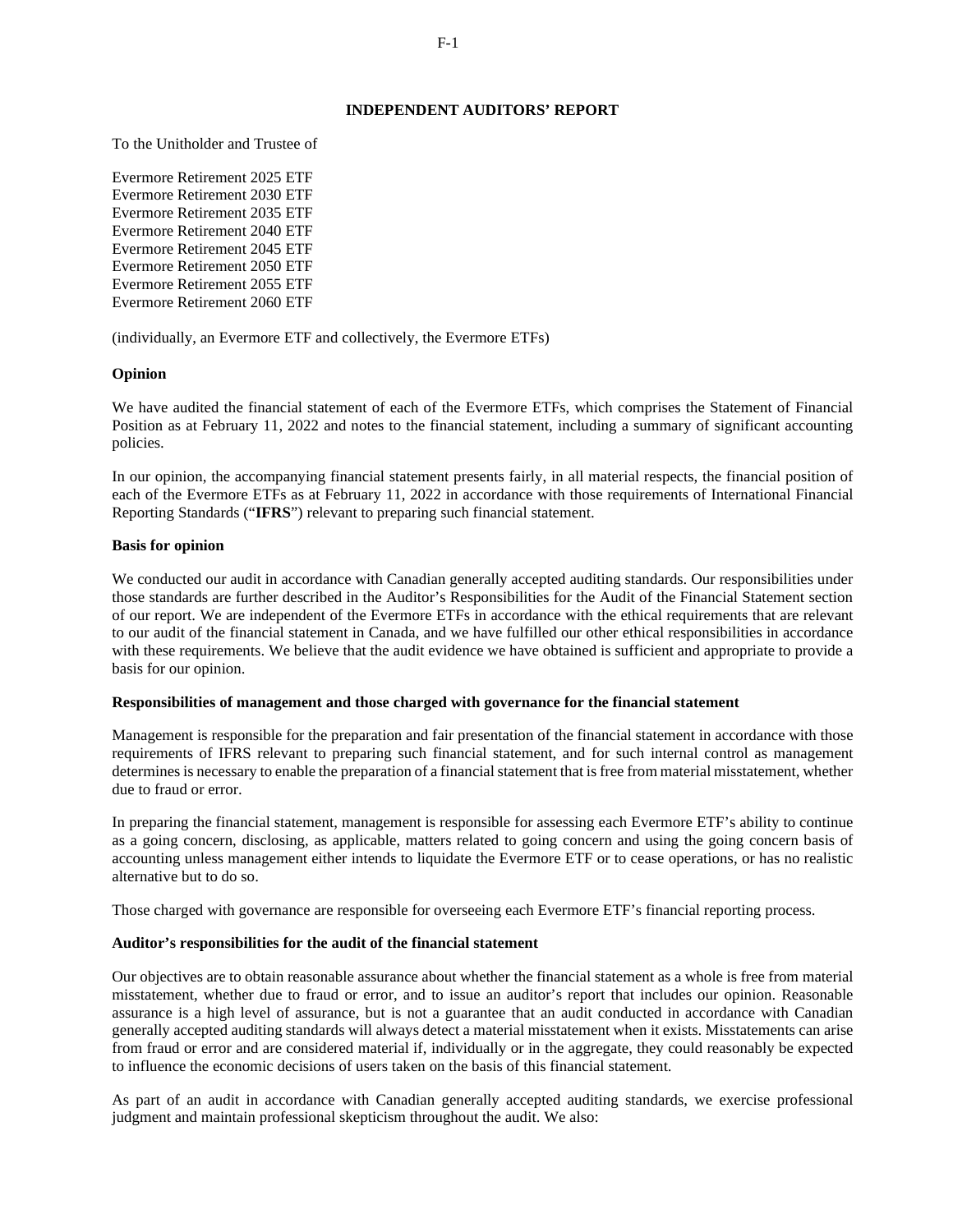- Identify and assess the risks of material misstatement of the financial statement, whether due to fraud or error, design and perform audit procedures responsive to those risks, and obtain audit evidence that is sufficient and appropriate to provide a basis for our opinion. The risk of not detecting a material misstatement resulting from fraud is higher than for one resulting from error, as fraud may involve collusion, forgery, intentional omissions, misrepresentations, or the override of internal control.
- Obtain an understanding of internal control relevant to the audit in order to design audit procedures that are appropriate in the circumstances, but not for the purpose of expressing an opinion on the effectiveness of each Evermore ETF's internal control.
- Evaluate the appropriateness of accounting policies used and the reasonableness of accounting estimates and related disclosures made by management.
- Conclude on the appropriateness of management's use of the going concern basis of accounting and, based on the audit evidence obtained, whether a material uncertainty exists related to events or conditions that may cast significant doubt on an Evermore ETF's ability to continue as a going concern. If we conclude that a material uncertainty exists, we are required to draw attention in our auditor's report to the related disclosures in the financial statement or, if such disclosures are inadequate, to modify our opinion. Our conclusions are based on the audit evidence obtained up to the date of our auditor's report. However, future events or conditions may cause an Evermore ETF to cease to continue as a going concern.
- Evaluate the overall presentation, structure and content of the financial statement, including the disclosures, and whether the financial statement represents the underlying transactions and events in a manner that achieves fair presentation.

We communicate with those charged with governance regarding, among other matters, the planned scope and timing of the audit and significant audit findings, including any significant deficiencies in internal control that we identify during our audit.

(Signed) "*Ernst & Young LLP*"

Chartered Professional Accountants Licensed Public Accountants

Toronto Canada February 11, 2022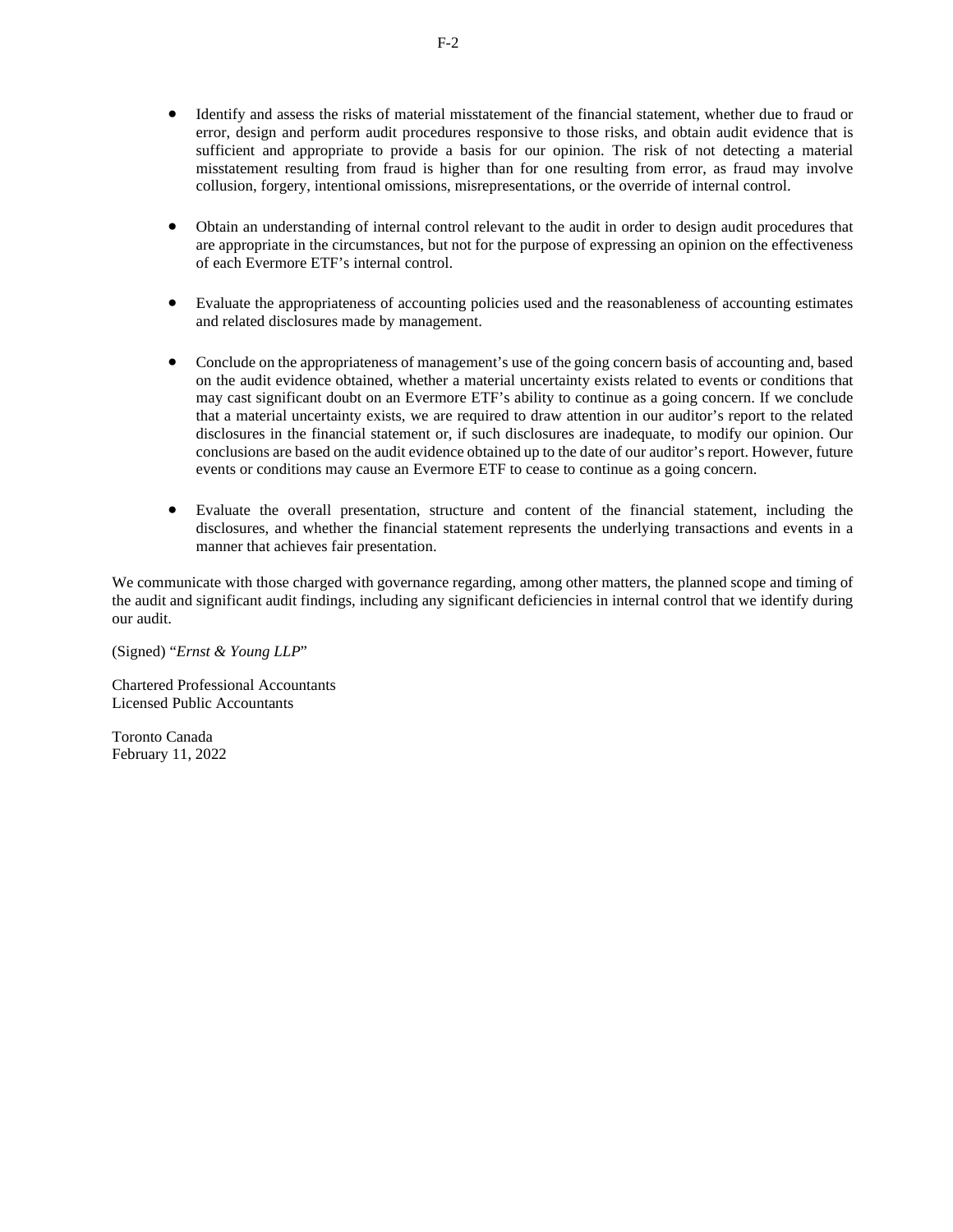# **EVERMORE RETIREMENT 2025 ETF**

# **STATEMENT OF FINANCIAL POSITION**

# **As at February 11, 2022**

| <b>ASSETS</b><br><b>Current Assets</b><br>Cash         | \$20 |
|--------------------------------------------------------|------|
| <b>Total Assets</b>                                    | \$20 |
| NET ASSETS ATTRIBUTABLE TO HOLDERS OF REDEEMABLE UNITS | \$20 |
| <b>NUMBER OF UNITS OUTSTANDING:</b>                    |      |
| Units                                                  |      |

# **NET ASSETS ATTRIBUTABLE TO HOLDERS OF REDEEMABLE UNITS PER UNIT PER CLASS:**

\$20

*The accompanying notes are an integral part of this statement of financial position.* 

# **Approved by the Manager:**

# **Evermore Capital Inc.**

Director Director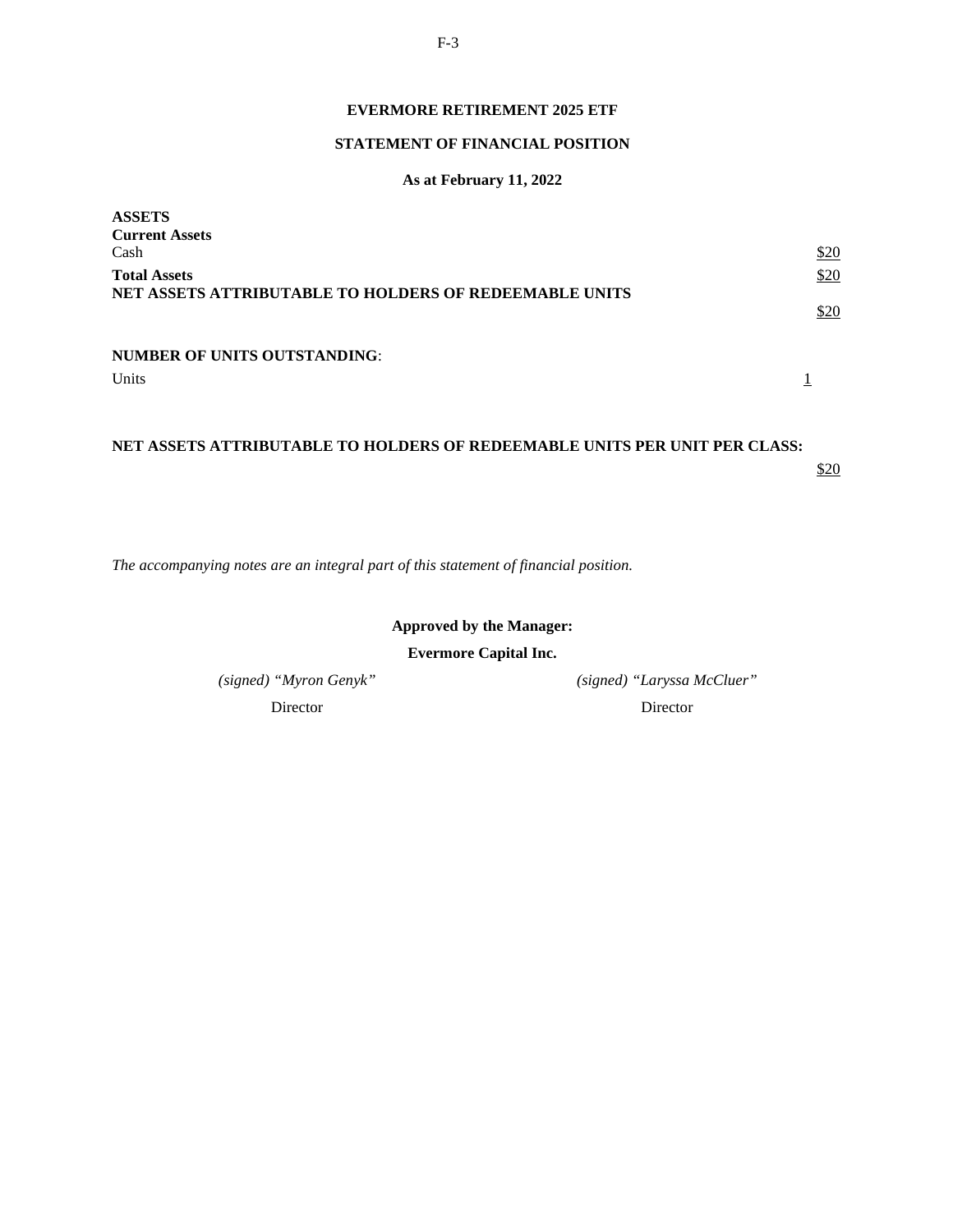# **EVERMORE RETIREMENT 2030 ETF**

# **STATEMENT OF FINANCIAL POSITION**

# **As at February 11, 2022**

| <b>ASSETS</b><br><b>Current Assets</b><br>Cash                | \$20 |
|---------------------------------------------------------------|------|
| <b>Total Assets</b>                                           | \$20 |
| <b>NET ASSETS ATTRIBUTABLE TO HOLDERS OF REDEEMABLE UNITS</b> | \$20 |
| <b>NUMBER OF UNITS OUTSTANDING:</b>                           |      |
| Units                                                         |      |

# **NET ASSETS ATTRIBUTABLE TO HOLDERS OF REDEEMABLE UNITS PER UNIT PER CLASS:**

\$20

*The accompanying notes are an integral part of this statement of financial position.* 

# **Approved by the Manager:**

# **Evermore Capital Inc.**

Director Director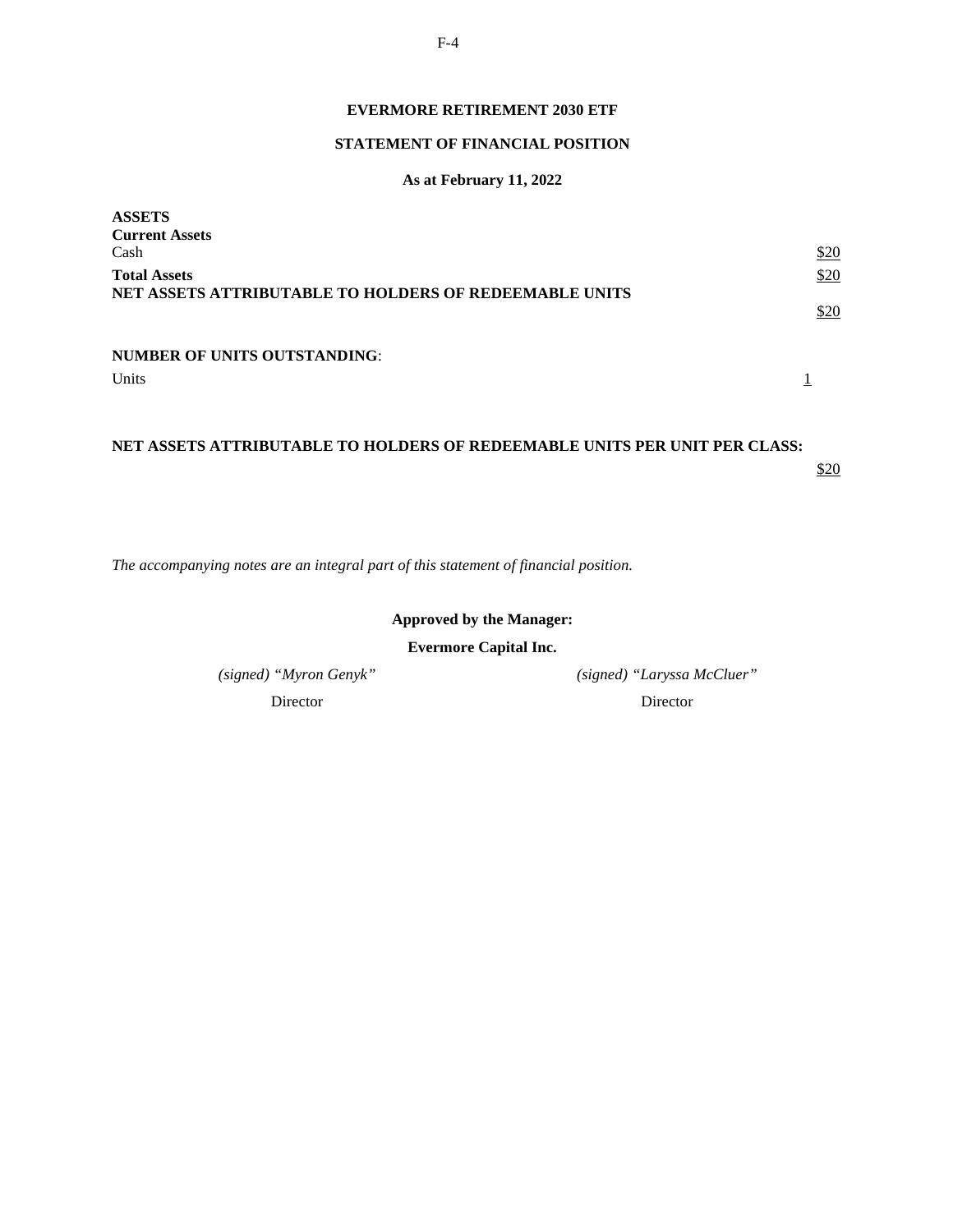# **EVERMORE RETIREMENT 2035 ETF**

# **STATEMENT OF FINANCIAL POSITION**

# **As at February 11, 2022**

| <b>ASSETS</b><br><b>Current Assets</b><br>Cash                | \$20 |
|---------------------------------------------------------------|------|
| <b>Total Assets</b>                                           | \$20 |
| <b>NET ASSETS ATTRIBUTABLE TO HOLDERS OF REDEEMABLE UNITS</b> | \$20 |
| <b>NUMBER OF UNITS OUTSTANDING:</b>                           |      |
| Units                                                         |      |

# **NET ASSETS ATTRIBUTABLE TO HOLDERS OF REDEEMABLE UNITS PER UNIT PER CLASS:**

\$20

*The accompanying notes are an integral part of this statement of financial position.* 

# **Approved by the Manager:**

# **Evermore Capital Inc.**

Director Director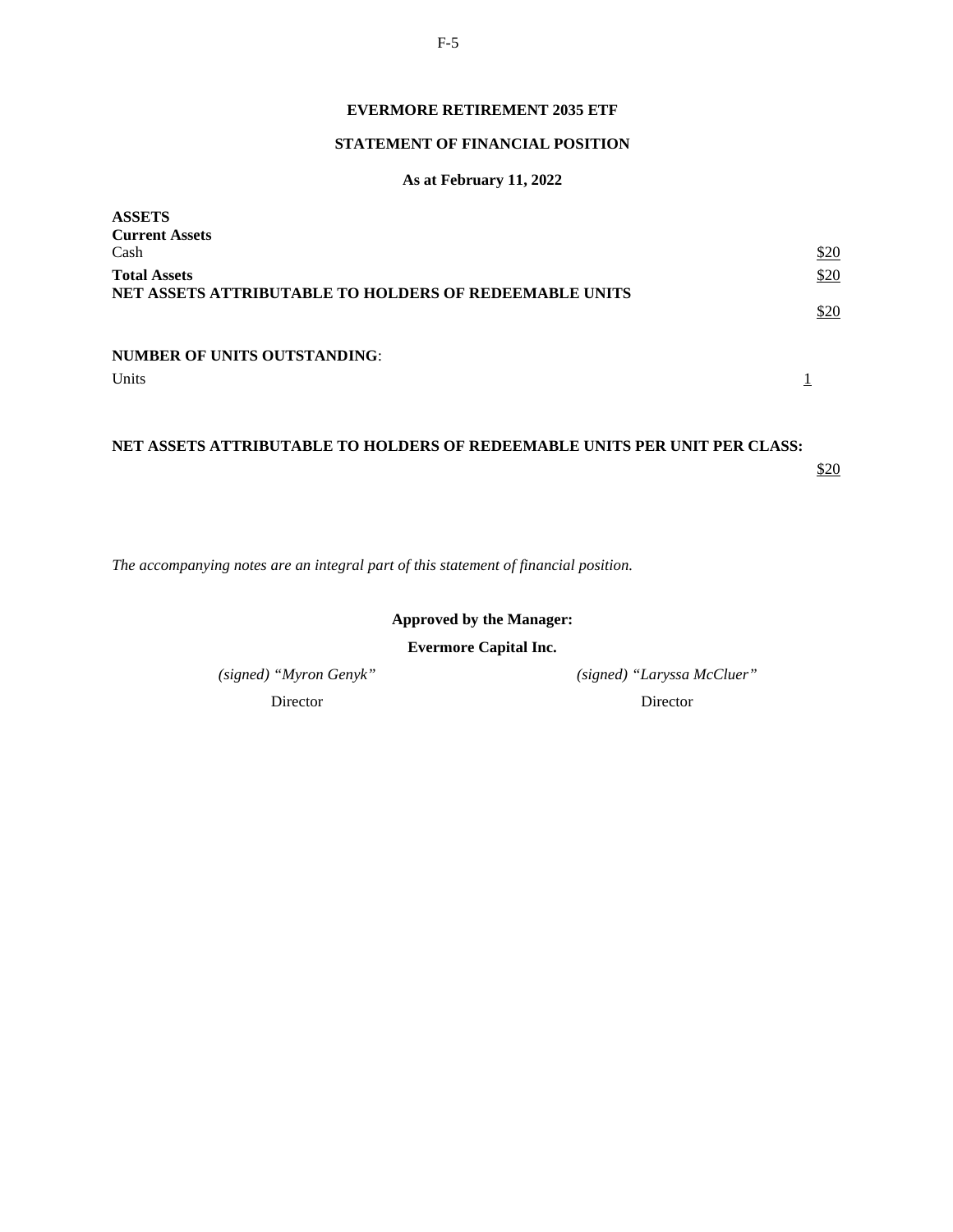# **EVERMORE RETIREMENT 2040 ETF**

# **STATEMENT OF FINANCIAL POSITION**

# **As at February 11, 2022**

| <b>ASSETS</b><br><b>Current Assets</b>                                        |      |
|-------------------------------------------------------------------------------|------|
| Cash                                                                          | \$20 |
| <b>Total Assets</b><br>NET ASSETS ATTRIBUTABLE TO HOLDERS OF REDEEMABLE UNITS | \$20 |
|                                                                               | \$20 |
| <b>NUMBER OF UNITS OUTSTANDING:</b>                                           |      |
| Units                                                                         |      |

# **NET ASSETS ATTRIBUTABLE TO HOLDERS OF REDEEMABLE UNITS PER UNIT PER CLASS:**

\$20

*The accompanying notes are an integral part of this statement of financial position.* 

# **Approved by the Manager:**

# **Evermore Capital Inc.**

Director Director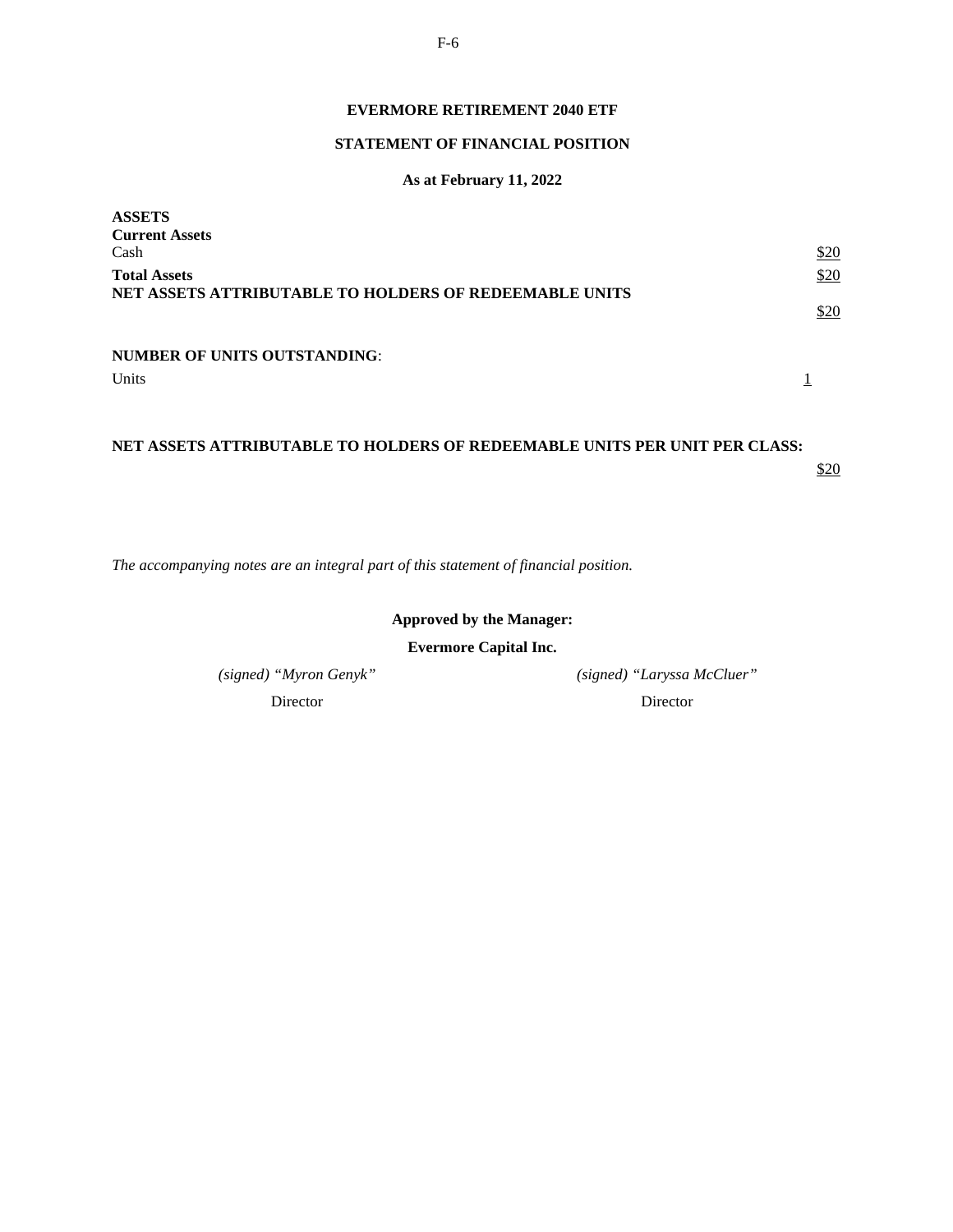# **EVERMORE RETIREMENT 2045 ETF**

# **STATEMENT OF FINANCIAL POSITION**

# **As at February 11, 2022**

| <b>ASSETS</b><br><b>Current Assets</b>                                        |      |
|-------------------------------------------------------------------------------|------|
| Cash                                                                          | \$20 |
| <b>Total Assets</b><br>NET ASSETS ATTRIBUTABLE TO HOLDERS OF REDEEMABLE UNITS | \$20 |
|                                                                               | \$20 |
| <b>NUMBER OF UNITS OUTSTANDING:</b>                                           |      |
| Units                                                                         |      |

# **NET ASSETS ATTRIBUTABLE TO HOLDERS OF REDEEMABLE UNITS PER UNIT PER CLASS:**

\$20

*The accompanying notes are an integral part of this statement of financial position.* 

# **Approved by the Manager:**

# **Evermore Capital Inc.**

Director Director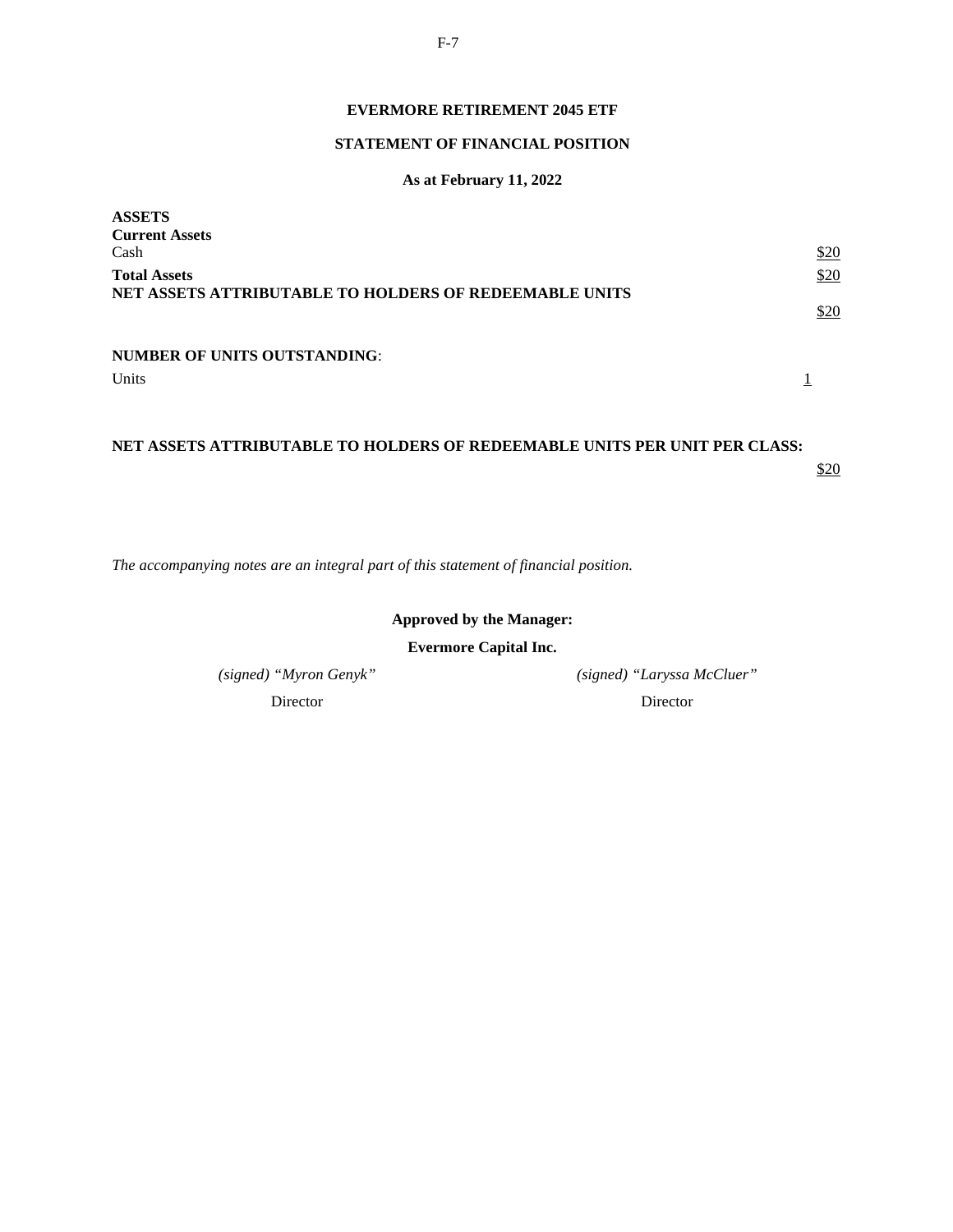# **EVERMORE RETIREMENT 2050 ETF**

# **STATEMENT OF FINANCIAL POSITION**

# **As at February 11, 2022**

| <b>ASSETS</b><br><b>Current Assets</b><br>Cash                | \$20 |
|---------------------------------------------------------------|------|
| <b>Total Assets</b>                                           | \$20 |
| <b>NET ASSETS ATTRIBUTABLE TO HOLDERS OF REDEEMABLE UNITS</b> | \$20 |
| <b>NUMBER OF UNITS OUTSTANDING:</b>                           |      |
| Units                                                         |      |

# **NET ASSETS ATTRIBUTABLE TO HOLDERS OF REDEEMABLE UNITS PER UNIT PER CLASS:**

\$20

*The accompanying notes are an integral part of this statement of financial position.* 

# **Approved by the Manager:**

# **Evermore Capital Inc.**

Director Director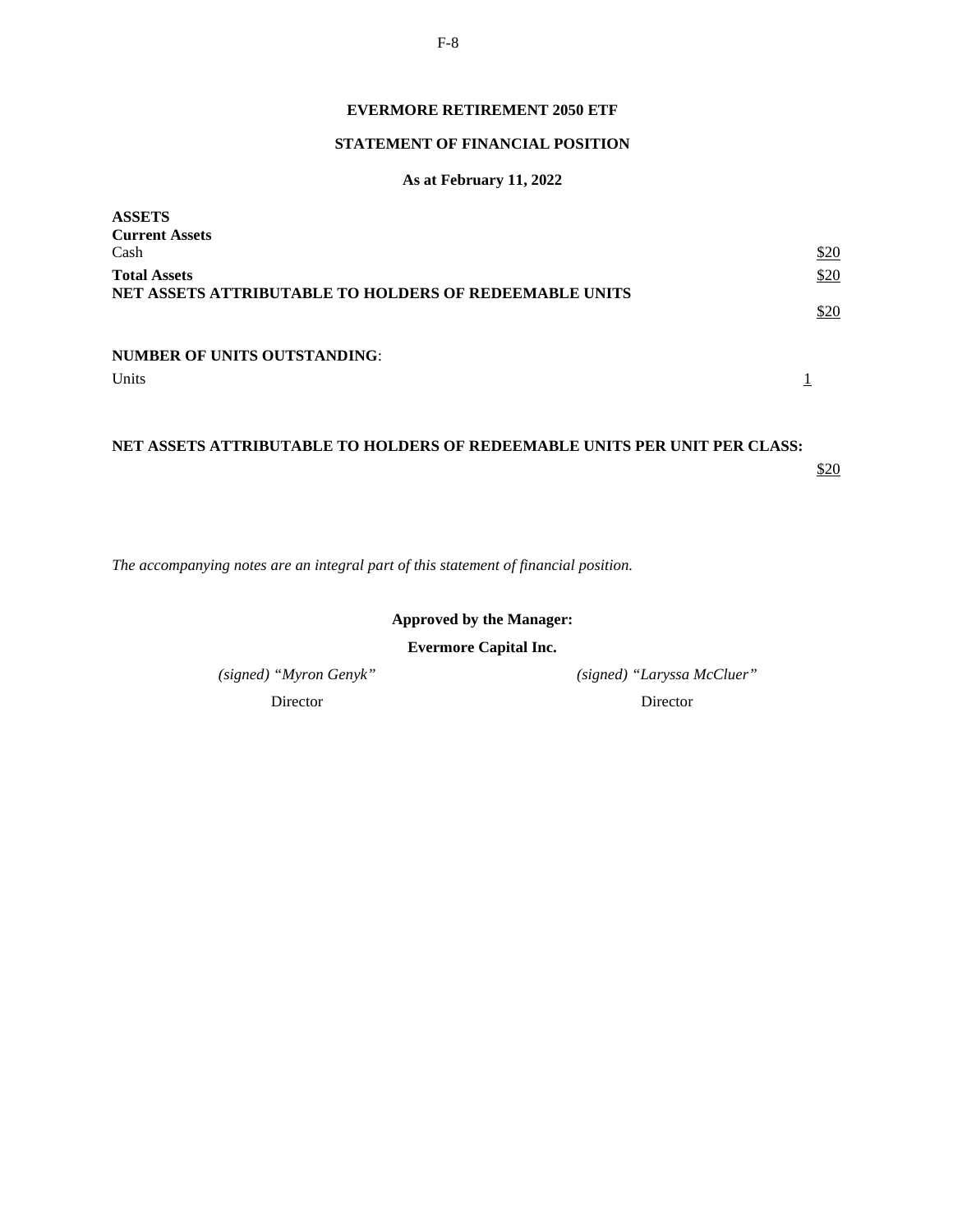# **EVERMORE RETIREMENT 2055 ETF**

# **STATEMENT OF FINANCIAL POSITION**

# **As at February 11, 2022**

| <b>ASSETS</b><br><b>Current Assets</b><br>Cash                | \$20 |
|---------------------------------------------------------------|------|
| <b>Total Assets</b>                                           | \$20 |
| <b>NET ASSETS ATTRIBUTABLE TO HOLDERS OF REDEEMABLE UNITS</b> | \$20 |
| <b>NUMBER OF UNITS OUTSTANDING:</b>                           |      |
| Units                                                         |      |

# **NET ASSETS ATTRIBUTABLE TO HOLDERS OF REDEEMABLE UNITS PER UNIT PER CLASS:**

\$20

*The accompanying notes are an integral part of this statement of financial position.* 

# **Approved by the Manager:**

# **Evermore Capital Inc.**

Director Director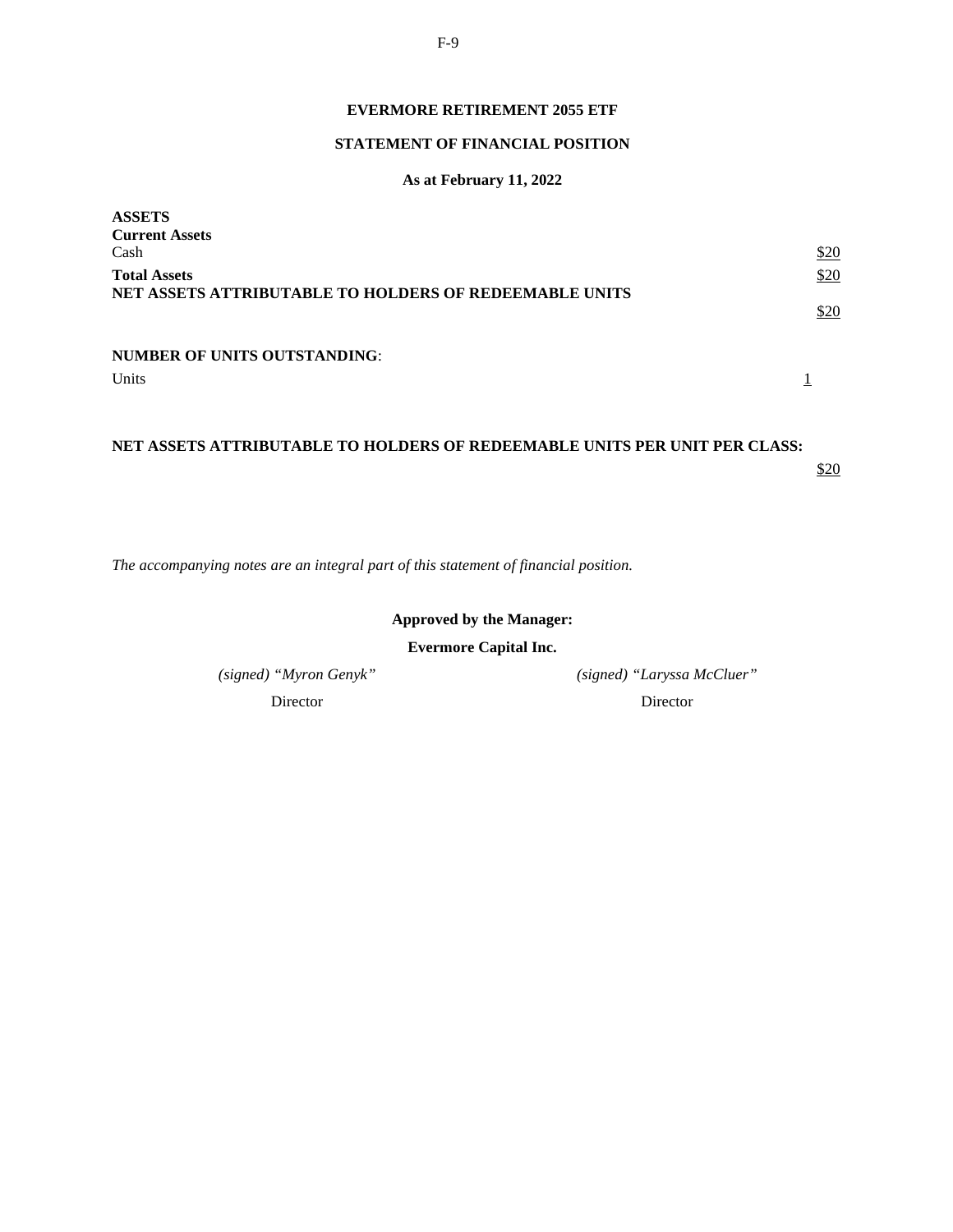# **EVERMORE RETIREMENT 2060 ETF**

# **STATEMENT OF FINANCIAL POSITION**

# **As at February 11, 2022**

| <b>ASSETS</b>                                          |      |
|--------------------------------------------------------|------|
| <b>Current Assets</b>                                  |      |
| Cash                                                   | \$20 |
| <b>Total Assets</b>                                    | \$20 |
| NET ASSETS ATTRIBUTABLE TO HOLDERS OF REDEEMABLE UNITS |      |
|                                                        | \$20 |
|                                                        |      |

# **NUMBER OF UNITS OUTSTANDING**:

Units  $\frac{1}{1}$ 

# **NET ASSETS ATTRIBUTABLE TO HOLDERS OF REDEEMABLE UNITS PER UNIT PER CLASS:**

\$20

*The accompanying notes are an integral part of this statement of financial position.* 

**Approved by the Manager:** 

**Evermore Capital Inc.** 

*(signed) "Myron Genyk" (signed) "Laryssa McCluer"* 

Director Director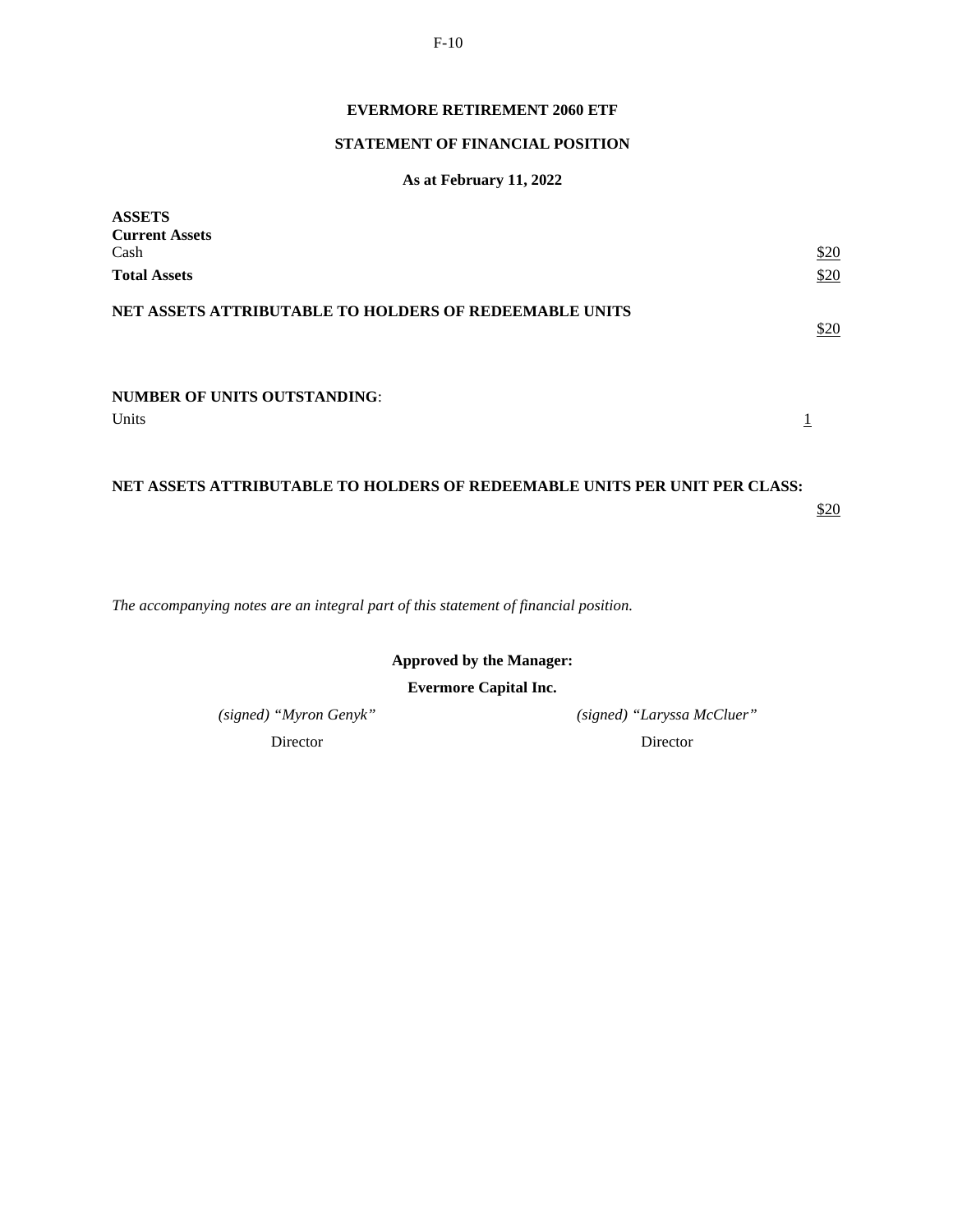

(individually, an "**Evermore ETF**" and collectively, the "**Evermore ETFs**")

#### **Notes to the Statement of Financial Position**

February 11, 2022

# 1. **The Evermore ETFs**

The Evermore ETFs are exchange traded mutual funds established under the laws of the province of Ontario pursuant to the terms of the Declaration of Trust. Each Evermore ETF is a mutual fund under the securities legislation of the provinces and territories of Canada.

Evermore Capital Inc. ("**Evermore**" or the "**Manager**") is the trustee and manager of the Evermore ETFs. RBC Investor & Treasury Services is the custodian (the "**Custodian**") of the Evermore ETFs.

The principal office of the Evermore ETFs and Evermore is located at 390 Bay Street, Suite 912, Toronto, Ontario M5H 2Y2.

These financial statements as at February 11, 2022 were authorized for issue by the Manager on behalf of the Evermore ETFs on February 11, 2022.

# 2. **Summary of Significant Accounting Policies**

The Statement of Financial Position has been prepared in accordance with International Financial Reporting Standards (IFRS) relevant to preparing such a financial statement.

The following is a summary of significant accounting policies used by the Evermore ETFs.

*2.1 Cash* 

Cash represents cash on deposit.

*2.2 Fair value of financial instruments and investment transactions* 

With the exception of cash, the Evermore ETFs measure its financial instruments at fair value through profit or loss. Investment transactions are recoded on their trade date.

#### *2.3 Unit valuation*

Net asset value ("**NAV**") per unit for each series of units of the Evermore ETFs is calculated at the end of each day on which the Manager is open for a full day of business by dividing the net asset value of each series of units by the respective outstanding units of that series.

# *2.4 Classification of units*

The units of the Evermore ETFs are classified as financial liabilities in accordance with IAS 32 – Financial Instruments: Presentation ("**IAS 32**"), as they do not meet the definition of puttable instruments to be classified as equity in accordance with IAS 32 for financial reporting purposes.

# *2.5 Functional and presentation currency*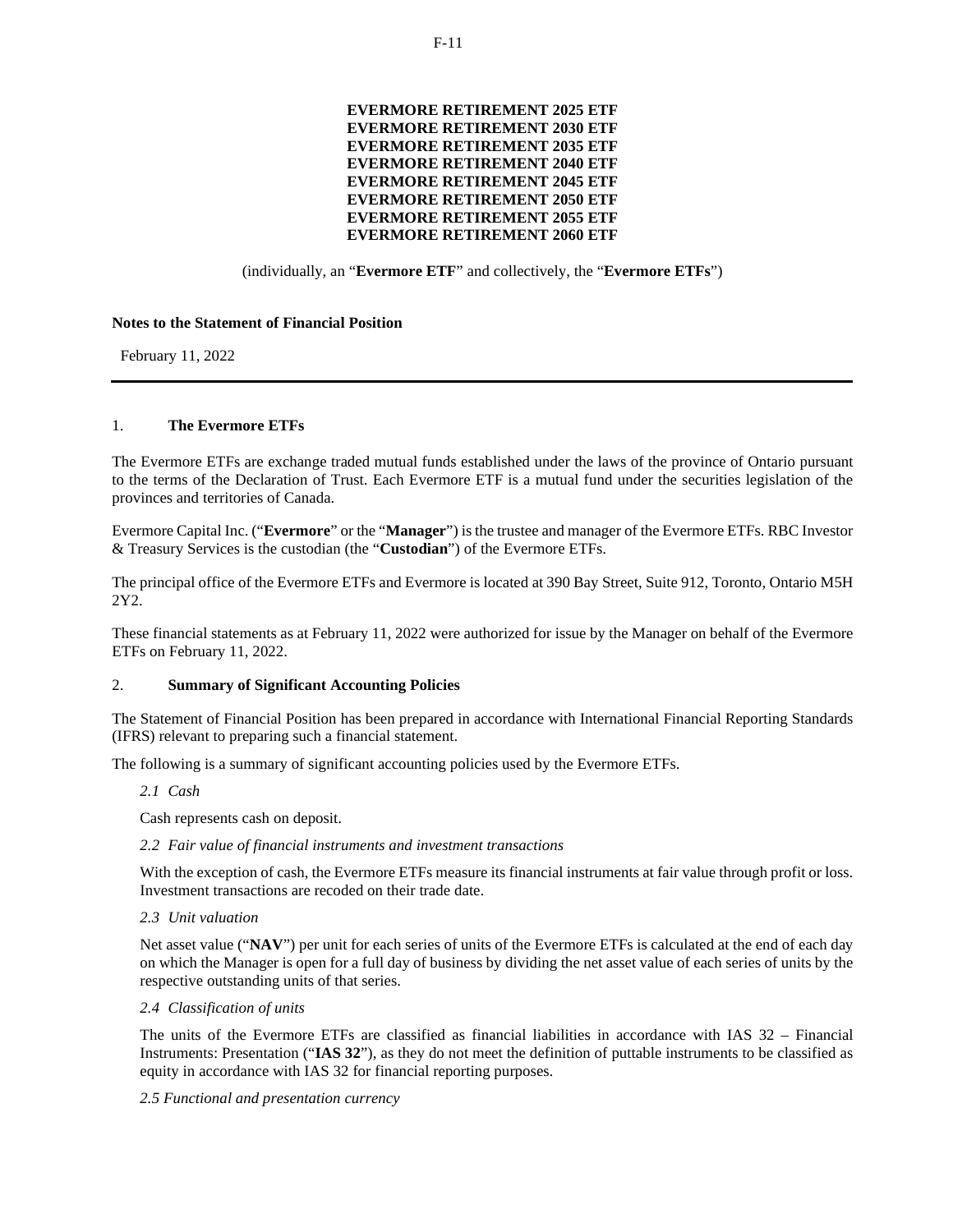The functional and presentation currency of the Evermore ETFs is Canadian dollars.

## *2.6 Foreign exchange*

Foreign currency amounts are translated into the functional currency as follows: fair value of investments, foreign currency forward contracts and other assets and liabilities at the closing rate of exchange on each business day; income and expenses, purchases and sales and settlements of investments at the rate of exchange prevailing on the respective dates of such transactions.

## *2.7 Use of estimates*

The preparation of the financial statement in accordance with IFRS requires the Manager to make estimates and assumptions that affect the reported amounts of assets and liabilities at the date of the financial statement. These estimates are made based on information available as at the date of the financial statement. Actual results could materially differ from those estimates.

# 3. **Management Fees and other expenses**

## *Management fees*

The Manager of the Evermore ETFs, in consideration for management fees, provides management services required in the day-to-day operations of the Evermore ETFs, including management of the investment portfolio of the Evermore ETFs and provision of key management personnel.

The management fee is calculated based on a percentage of the NAV of the Evermore ETF at the end of each business day, plus applicable taxes, and is payable monthly.

| <b>Evermore ETFs</b>         | <b>Management Fee</b><br>(as a % of NAV) |
|------------------------------|------------------------------------------|
| Evermore Retirement 2025 ETF | 0.35%                                    |
| Evermore Retirement 2030 ETF | 0.35%                                    |
| Evermore Retirement 2035 ETF | 0.35%                                    |
| Evermore Retirement 2040 ETF | 0.35%                                    |
| Evermore Retirement 2045 ETF | 0.35%                                    |
| Evermore Retirement 2050 ETF | 0.35%                                    |
| Evermore Retirement 2055 ETF | 0.35%                                    |
| Evermore Retirement 2060 ETF | 0.35%                                    |

In the event that an Evermore ETF invests in another investment fund to obtain exposure to the constituent securities, the Evermore ETF may pay the Management Fee on the portion of the Evermore ETF's assets invested in the other fund, regardless of whether the fund is managed by the Manager or an affiliate of the Manager. As a result, the actual Management Fee may be higher than that shown in the table above.

In addition to the Management Fee, each Evermore ETF pays for its ordinary expenses incurred in connection with its operation and administration. Unless otherwise waived or reimbursed by the Manager, and subject to compliance with NI 81-102, the expenses for each Evermore ETF include, as applicable, without limitation: all fees payable to third party service providers retained by the Manager, as applicable; trustee and custodial expenses; valuation, accounting and record keeping costs; audit fees; legal expenses; all costs associated with portfolio transactions,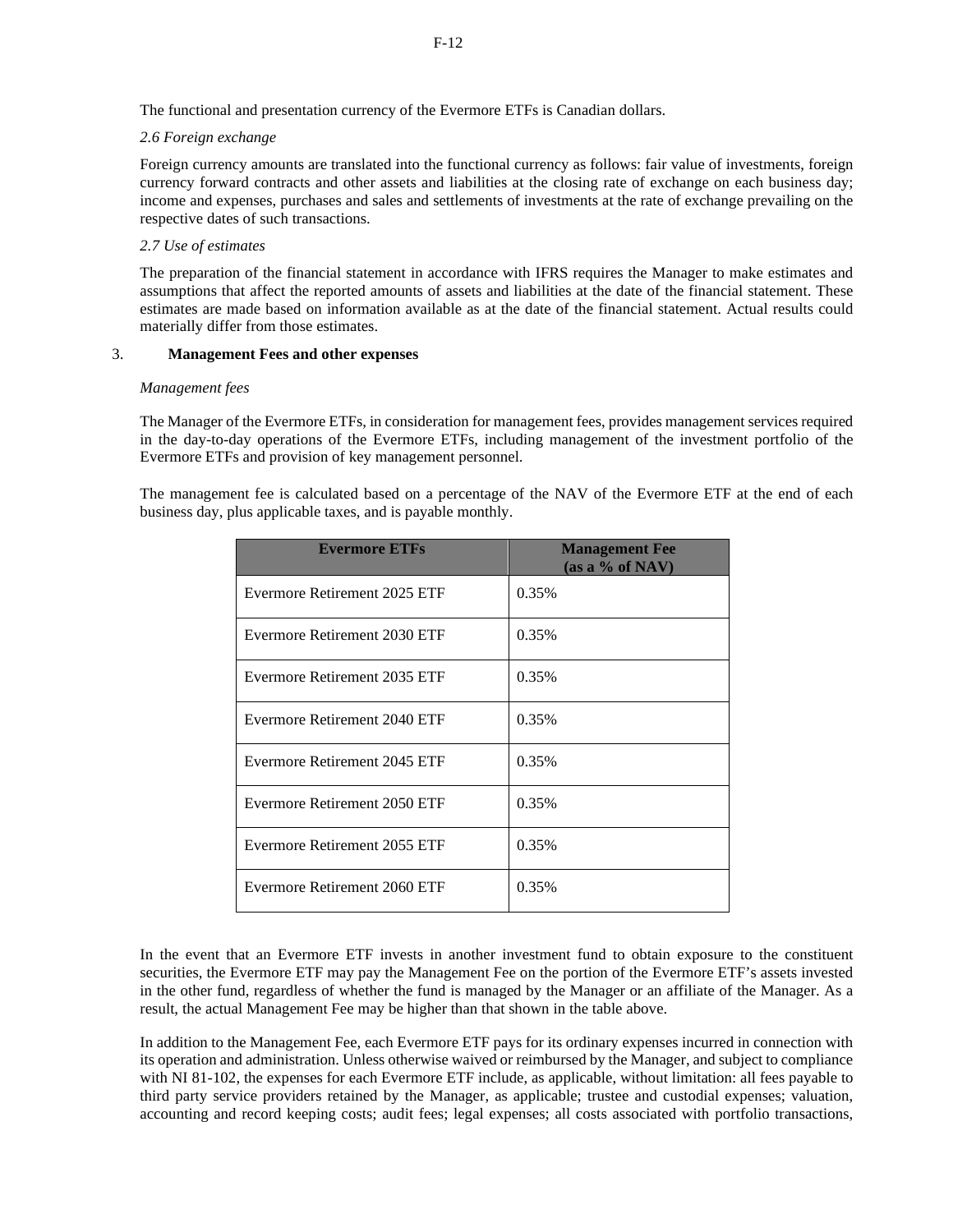including brokerage expenses and commissions; expenses related to compliance with NI 81-107, including fees and expenses of the members of the IRC and premiums for directors' and officers' insurance coverage for the members of the IRC; fees and expenses relating to the voting of proxies by a third party; income taxes; sales taxes (including GST/HST); withholding taxes; the costs of complying with any new governmental or regulatory requirement introduced after the Evermore ETF was established; and extraordinary expenses, such as expenses of any action, suit or other proceedings in which or in relation to which the Manager, the Custodian, the IRC and/or any of their respective officers, directors, employees, consultants or agents is entitled to indemnity by the Evermore ETF. The Manager reserves the right to modify or discontinue any such reimbursement for any costs associated with compliance with NI 81-107 at any time without prior notice to, or approval of, Unitholders of the Evermore ETFs.

The Manager is responsible for the initial organization costs of the Evermore ETFs.

# 4. **Capital Management and Related Party Transactions**

Redeemable units issued and outstanding represent the capital of the Evermore ETFs. The Evermore ETFs are authorized to issue an unlimited number of redeemable, transferable units of each series. The Evermore ETFs have no restrictions or specific capital requirements. In accordance with the investment objectives outlined in this document, the Evermore ETFs endeavours to invest subscriptions received in appropriate investments while maintaining sufficient liquidity.

On February 11, 2022, the Manager made the following initial investment in each of the Evermore ETFs.

| <b>Evermore ETF</b>                 | <b>Initial Investment</b><br>in \$ |
|-------------------------------------|------------------------------------|
| Evermore Retirement 2025 ETF        | \$20                               |
| Evermore Retirement 2030 ETF        | \$20                               |
| Evermore Retirement 2035 ETF        | \$20                               |
| Evermore Retirement 2040 ETF        | \$20                               |
| <b>Evermore Retirement 2045 ETF</b> | \$20                               |
| Evermore Retirement 2050 ETF        | \$20                               |
| <b>Evermore Retirement 2055 ETF</b> | \$20                               |
| Evermore Retirement 2060 ETF        | \$20                               |